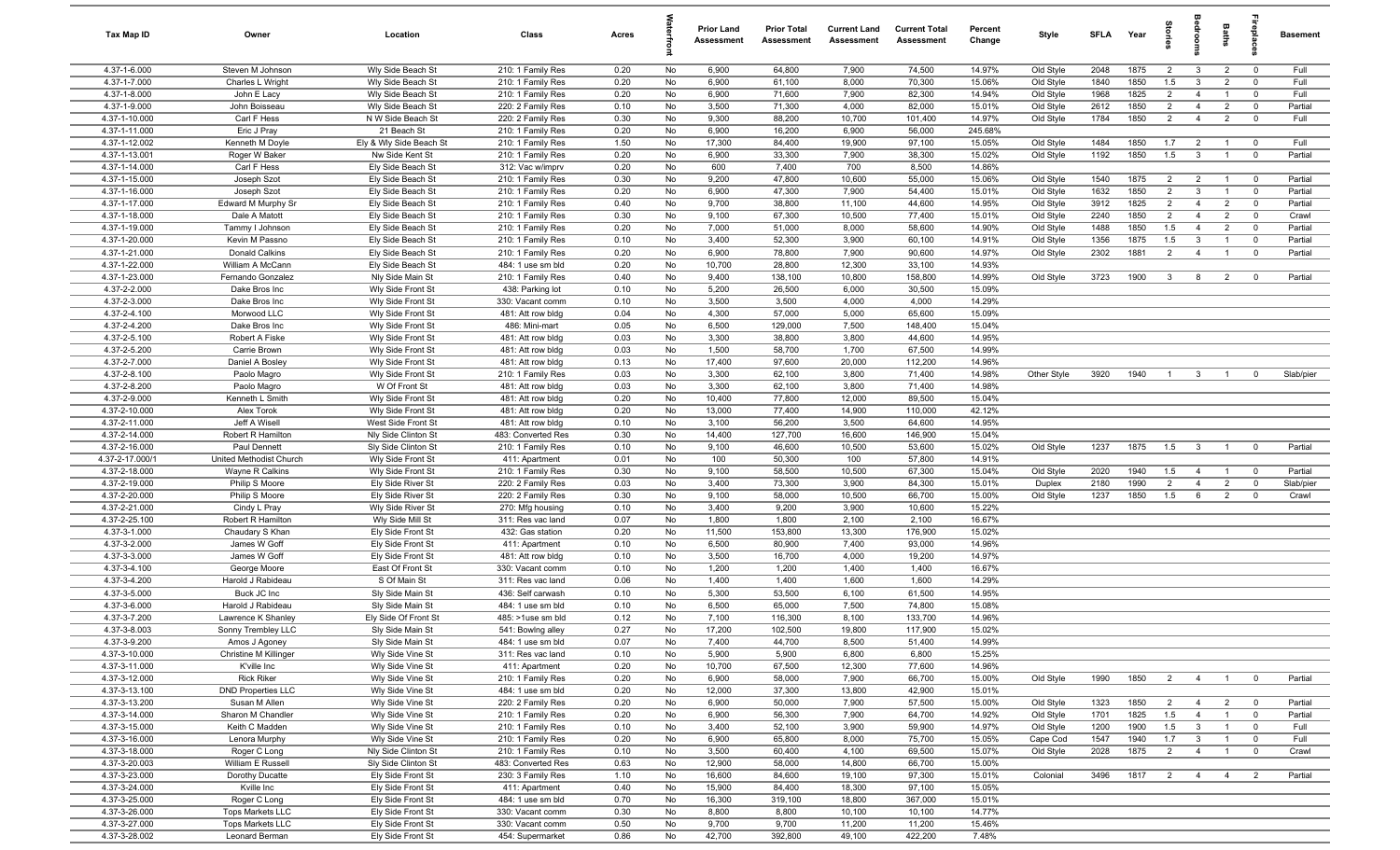| Tax Map ID                     | Owner                                                        | Location                                     | Class                                  | Acres        |          | <b>Prior Land</b><br>Assessment | <b>Prior Total</b><br><b>Assessment</b> | <b>Current Land</b><br><b>Assessment</b> | <b>Current Total</b><br><b>Assessment</b> | Percent<br>Change | Style                  | SFLA         | Year            | ğ                   |                                  | Baths                            | repla                         | <b>Basement</b>      |
|--------------------------------|--------------------------------------------------------------|----------------------------------------------|----------------------------------------|--------------|----------|---------------------------------|-----------------------------------------|------------------------------------------|-------------------------------------------|-------------------|------------------------|--------------|-----------------|---------------------|----------------------------------|----------------------------------|-------------------------------|----------------------|
| 4.37-4-1.000                   | Reginald F Douglas                                           | Ely Side Vine St                             | 210: 1 Family Res                      | 0.10         | No       | 3,400                           | 39,600                                  | 3,900                                    | 45,500                                    | 14.90%            | Old Style              | 1932         | 1850            | $\overline{2}$      | $\overline{4}$                   | $\overline{1}$                   | $\mathbf{0}$                  | Partial              |
| 4.37-4-2.110                   | Annette Osborne                                              | Ely Side Vine St                             | 311: Res vac land                      | 0.12         | No       | 400                             | 400                                     | 500                                      | 500                                       | 25.00%            |                        |              |                 |                     |                                  |                                  |                               |                      |
| 4.37-4-2.120                   | <b>Russell Duntley</b>                                       | Ely Side Vine St                             | 311: Res vac land                      | 0.86         | No       | 13,600                          | 13,600                                  | 15,600                                   | 15,600                                    | 14.71%            |                        |              |                 |                     |                                  |                                  |                               |                      |
| 4.37-4-3.100<br>4.37-4-3.200   | Annette Osborne<br>Marshia E Desorcie                        | Ely Side Vine St<br>N Of Clinton St          | 210: 1 Family Res<br>311: Res vac land | 0.22<br>0.24 | No<br>No | 7,600<br>2,100                  | 75,800<br>2,100                         | 8,800<br>2,400                           | 87,200<br>2,400                           | 15.04%<br>14.29%  | Old Style              | 2648         | 1850            | $\overline{2}$      | $\overline{4}$                   | $\overline{2}$                   | $^{\circ}$                    | Partial              |
| 4.37-4-4.000                   | Marshia E Desorcie                                           | Nly Side Clinton St                          | 210: 1 Family Res                      | 0.20         | No       | 6,900                           | 65,100                                  | 8,000                                    | 74,900                                    | 15.05%            | Ranch                  | 936          | 1956            | -1                  | $\overline{2}$                   | $\overline{1}$                   |                               | Crawl                |
| 4.37-4-5.000                   | John J Kennedy                                               | Nly Side Clinton St                          | 210: 1 Family Res                      | 0.30         | No       | 9,100                           | 93,700                                  | 10,500                                   | 107,800                                   | 15.05%            | Old Style              | 3060         | 1840            | $\overline{2}$      | $\overline{4}$                   | $\overline{2}$                   | $\overline{1}$                | Full                 |
| 4.38-1-1.000                   | Suellen Botsford                                             | N W Side Kent St                             | 210: 1 Family Res                      | 0.30         | No       | 6,000                           | 65,100                                  | 6,900                                    | 74,900                                    | 15.05%            | Old Style              | 1680         | 1840            | 1.5                 | 3                                | $\overline{1}$                   | $\overline{0}$                | Partial              |
| 4.38-1-2.000                   | <b>Bradley G Knapp</b>                                       | N W Side Kent St                             | 210: 1 Family Res                      | 2.00         | No       | 17,800                          | 70,100                                  | 20,500                                   | 80,600                                    | 14.98%            | Colonial               | 3994         | 1836            | $\overline{2}$      | $5^{\circ}$                      | $\overline{2}$                   | $\overline{0}$                | Partial              |
| 4.38-1-3.000                   | Joan Sevitch                                                 | North Of Kent St                             | 311: Res vac land                      | 7.20         | No       | 16,100                          | 16,100                                  | 18,500                                   | 18,500                                    | 14.91%            |                        |              |                 |                     |                                  |                                  |                               |                      |
| 4.38-1-4.000                   | Paul F Dennett                                               | North Side Kent St                           | 210: 1 Family Res                      | 0.90         | No       | 14,900                          | 69,400                                  | 17,100                                   | 79,800                                    | 14.99%            | Cottage                | 720          | 1951            | $\overline{1}$      | $\overline{2}$                   | $\overline{1}$                   | $\mathbf 0$                   | Slab/pier            |
| 4.38-1-5.000                   | Zachary B Pray                                               | Nly Side Kent St                             | 210: 1 Family Res                      | 0.40         | No       | 10,000                          | 39,800                                  | 11,500                                   | 45,800                                    | 15.08%            | Old Style              | 1044         | 1880            | 1.5                 | $\overline{2}$                   | $\overline{1}$                   | $^{\circ}$                    | Crawl                |
| 4.38-1-6.000<br>4.38-1-7.000   | David A Winter                                               | Nly Side Kent St                             | 210: 1 Family Res                      | 0.70         | No<br>No | 12,600                          | 54,300                                  | 14,400                                   | 62,400                                    | 14.92%            | Ranch                  | 1212         | 1968            | $\mathbf{1}$        | $\overline{2}$<br>$\overline{4}$ | $\overline{1}$<br>$\mathbf{3}$   | $^{\circ}$<br>$\mathbf 0$     | Full                 |
| 4.38-1-8.100                   | K'ville Inc<br>Ronald D Craig                                | Nly Side Kent St<br>Nly Of Kent St           | 230: 3 Family Res<br>311: Res vac land | 0.60<br>1.30 | No       | 11,600<br>12,300                | 69,400<br>12,300                        | 13,300<br>14,100                         | 79,800<br>14,100                          | 14.99%<br>14.63%  | Old Style              | 2092         | 1824            | 1.5                 |                                  |                                  |                               | Partial              |
| 4.38-1-8.200                   | <b>Billy H Agoney</b>                                        | Nly Side Kent St                             | 210: 1 Family Res                      | 0.41         | No       | 10,000                          | 65,200                                  | 11,500                                   | 75,000                                    | 15.03%            | Cottage                | 960          | 1955            | $\overline{1}$      | $\mathbf{3}$                     | $\overline{1}$                   | $\mathbf 0$                   | Full                 |
| 4.38-1-9.000                   | <b>Richard Welch</b>                                         | Nly Side Kent St                             | 270: Mfg housing                       | 1.50         | No       | 17,300                          | 55,200                                  | 19,900                                   | 63,500                                    | 15.04%            |                        |              |                 |                     |                                  |                                  |                               |                      |
| 4.38-1-10.000                  | <b>Russell Pray</b>                                          | North Side Kent St                           | 270: Mfg housing                       | 0.90         | No       | 14,900                          | 34,500                                  | 17,200                                   | 39,700                                    | 15.07%            |                        |              |                 |                     |                                  |                                  |                               |                      |
| 4.38-1-11.000                  | Franklyn LeClerc                                             | North Side Kent St                           | 210: 1 Family Res                      | 0.70         | No       | 12,500                          | 45,400                                  | 14,400                                   | 52,200                                    | 14.98%            | Old Style              | 945          | 1925            | 1.5                 | $\mathbf{3}$                     | $\overline{1}$                   | $\overline{0}$                | Partial              |
| 4.38-1-12.000                  | William J Rock Jr                                            | Nly Side Kent St                             | 270: Mfg housing                       | 0.80         | No       | 13,800                          | 22,500                                  | 15,900                                   | 25,900                                    | 15.11%            |                        |              |                 |                     |                                  |                                  |                               |                      |
| 4.38-1-13.000                  | Gary B Friedrich                                             | Nly Side Kent St                             | 210: 1 Family Res                      | 0.30         | No       | 9,000                           | 45,500                                  | 10,300                                   | 52,300                                    | 14.95%            | Ranch                  | 1170         | 1972            | $\overline{1}$      | $\mathbf{3}$                     | $\overline{1}$                   | $\overline{0}$                | Partial              |
| 4.38-1-14.111                  | Petra O Shirley                                              | Nly Side Kent St                             | 210: 1 Family Res                      | 1.10         | No       | 16,200                          | 54,000                                  | 18,600                                   | 62,100                                    | 15.00%            | Cottage                | 768          | 1982            | $\mathbf{1}$        | $\overline{2}$                   | $\overline{1}$                   | $\mathbf 0$                   | Crawl                |
| 4.38-1-14.112                  | Andrew W Blaise                                              | Nly Of Kent St                               | 210: 1 Family Res                      | 0.92         | No       | 15,100                          | 56,300                                  | 17,300                                   | 64,700                                    | 14.92%            | Ranch                  | 1120         | 1976            | $\overline{1}$      | $\overline{2}$                   | $\overline{1}$                   | $\overline{0}$                | Crawl                |
| 4.38-1-14.120<br>4.38-1-14.200 | Gail C Coleman<br>Bruce L Gowan                              | Nly Side Kent St<br>Nly Side Kent St         | 210: 1 Family Res<br>311: Res vac land | 0.14<br>1.00 | No<br>No | 4,900<br>14,000                 | 36,600<br>14,000                        | 5,600<br>16,100                          | 42,100<br>16,100                          | 15.03%<br>15.00%  | Cottage                | 560          | 1976            | $\overline{1}$      | $\overline{1}$                   | $\overline{1}$                   | $\overline{0}$                | Crawl                |
| 4.38-1-15.000                  | Penny A Marvin                                               | North Side Kent St                           | 270: Mfg housing                       | 1.20         | No       | 12,800                          | 14,000                                  | 14,700                                   | 16,100                                    | 15.00%            |                        |              |                 |                     |                                  |                                  |                               |                      |
| 4.38-2-1.000                   | Felice J Artonio                                             | S E Side Kent St                             | 210: 1 Family Res                      | 0.20         | No       | 6,900                           | 36,600                                  | 7,900                                    | 42,100                                    | 15.03%            | Ranch                  | 960          | 1991            | $\mathbf{1}$        | $\overline{2}$                   | $\overline{1}$                   | $\mathbf 0$                   | Slab/pier            |
| 4.38-2-2.000                   | David Arkland                                                | S E Side Kent St                             | 210: 1 Family Res                      | 0.20         | No       | 6,900                           | 74,500                                  | 8,000                                    | 58,700                                    | $-21.21%$         | Old Style              | 1968         | 1880            | 1.5                 | $\mathbf{3}$                     | $\mathbf{3}$                     | $\mathbf 0$                   | Partial              |
| 4.38-2-3.000                   | David A Beane                                                | Wly Side Division St                         | 270: Mfg housing                       | 0.10         | No       | 3,500                           | 10,800                                  | 4,000                                    | 12,400                                    | 14.81%            |                        |              |                 |                     |                                  |                                  |                               |                      |
| 4.38-2-4.000                   | Richard C Thomas III                                         | S E Side Kent St                             | 210: 1 Family Res                      | 0.20         | No       | 6,900                           | 65,800                                  | 8,000                                    | 75,700                                    | 15.05%            | Old Style              | 2962         | 1880            | 1.7                 | $\overline{4}$                   | $\overline{2}$                   | $\mathbf 0$                   | Partial              |
| 4.38-2-5.000                   | Moore Family Real Estate LLC                                 | Se Side Kent St                              | 311: Res vac land                      | 0.20         | No       | 2,300                           | 2,300                                   | 2,400                                    | 2,400                                     | 4.35%             |                        |              |                 |                     |                                  |                                  |                               |                      |
| 4.38-2-6.000                   | Moore Family Real Estate LLC                                 | S E Side Kent St                             | 311: Res vac land                      | 0.20         | No       | 2,300                           | 2,300                                   | 2,400                                    | 2,400                                     | 4.35%             |                        |              |                 |                     |                                  |                                  |                               |                      |
| 4.38-2-7.000                   | John Neveu                                                   | S E Side Kent St                             | 312: Vac w/imprv                       | 0.30         | No       | 9,100                           | 22,700                                  | 10,500                                   | 26,100                                    | 14.98%            |                        |              |                 |                     |                                  |                                  |                               |                      |
| 4.38-2-8.000<br>4.38-2-9.000   | Ronald Stanford<br>Louis F Baraby                            | Wly Side Division St<br>Wly Side Division St | 210: 1 Family Res<br>210: 1 Family Res | 0.30<br>0.40 | No<br>No | 9,000<br>9,800                  | 65,800<br>90,700                        | 10,400<br>11,300                         | 75,700<br>104,300                         | 15.05%<br>14.99%  | Old Style<br>Ranch     | 1786<br>1746 | 1900<br>1957    | 1.5<br>$\mathbf{1}$ | -3<br>$\overline{2}$             | $\overline{1}$<br>$\overline{1}$ | $\mathbf 0$<br>$\overline{1}$ | Partial<br>Full      |
| 4.38-2-10.000                  | Eleanor A West                                               | Wly Side Of Division St                      | 270: Mfg housing                       | 0.20         | No       | 7,000                           | 25,100                                  | 8,100                                    | 28,900                                    | 15.14%            |                        |              |                 |                     |                                  |                                  |                               |                      |
| 4.38-2-11.000                  | John Dooley                                                  | S E Side Kent St                             | 210: 1 Family Res                      | 0.50         | No       | 10,800                          | 66,700                                  | 12,400                                   | 76,700                                    | 14.99%            | Old Style              | 1617         | 1870            | 1.5                 | $\overline{4}$                   | $\overline{1}$                   | $\overline{0}$                | Partial              |
| 4.38-2-12.001                  | Shirley A Lafountain                                         | Wly Side Of Division St                      | 210: 1 Family Res                      | 0.40         | No       | 9,900                           | 45,900                                  | 11,400                                   | 52,800                                    | 15.03%            | Old Style              | 1057         | 1880            | 1.5                 | $\overline{4}$                   | $\overline{1}$                   | $\overline{0}$                | Partial              |
| 4.38-2-13.100                  | Adk Rental Opp Inc                                           | Ely Side Vine St                             | 484: 1 use sm bld                      | 1.77         | No       | 57,400                          | 157,600                                 | 66,000                                   | 181,200                                   | 14.97%            |                        |              |                 |                     |                                  |                                  |                               |                      |
| 4.38-2-13.200                  | Roger C Long                                                 | Ely Side Kent St                             | 481: Att row bldg                      | 0.20         | No       | 8,800                           | 43,400                                  | 10,100                                   | 49,900                                    | 14.98%            |                        |              |                 |                     |                                  |                                  |                               |                      |
| 4.38-2-14.001                  | Gary B Finney                                                | Nly Side Clinton St                          | 210: 1 Family Res                      | 0.90         | No       | 14,900                          | 72,400                                  | 17,200                                   | 83,300                                    | 15.06%            | Split Level            | 1192         | 1960            | $\overline{1}$      | $\mathbf{3}$                     | $\overline{1}$                   | $\mathbf 0$                   | Partial              |
| 4.38-2-15.000                  | Dorothy H LeFevre                                            | Wly Side Division St                         | 312: Vac w/imprv                       | 0.50         | No       | 10,800                          | 20,700                                  | 12,400                                   | 23,800                                    | 14.98%            |                        |              |                 |                     |                                  |                                  |                               |                      |
| 4.38-2-16.000<br>4.38-2-17.000 | Dorothy H LeFevre<br>Michael R Morrow                        | Wly Side Division St                         | 210: 1 Family Res<br>210: 1 Family Res | 0.50<br>0.60 | No<br>No | 10,700<br>11,800                | 45,800<br>50,700                        | 12,300<br>13,600                         | 52,700<br>58,300                          | 15.07%<br>14.99%  | Ranch                  | 992<br>1066  | 1953<br>1885    | $\mathbf{1}$<br>1.5 | $\overline{2}$<br>3              | $\overline{1}$                   | $\mathbf 0$<br>$\Omega$       | Slab/pier<br>Partial |
| 4.38-3-1.100                   | Keitha F Lessard                                             | Wly Side Division St<br>Ely Side Division St | 210: 1 Family Res                      | 0.32         | No       | 9,300                           | 61,000                                  | 10,700                                   | 70,200                                    | 15.08%            | Old Style<br>Old Style | 1371         | 1900            | 1.5                 | 3                                | $\overline{1}$                   | $\Omega$                      | Partial              |
| 4.38-3-1.200                   | Michael Brown                                                | Sly Side Kent St                             | 312: Vac w/imprv                       | 0.03         | No       | 1,100                           | 3,300                                   | 1,300                                    | 3,800                                     | 15.15%            |                        |              |                 |                     |                                  |                                  |                               |                      |
| 4.38-3-2.000                   | Gerald Dobbs                                                 | Wly Side Church St                           | 210: 1 Family Res                      | 0.30         | No       | 9,200                           | 60,200                                  | 10,600                                   | 69,200                                    | 14.95%            | Old Style              | 1380         | 1900            | 1.5                 | $\overline{\mathbf{2}}$          | $\overline{1}$                   |                               | Partial              |
| 4.38-3-3.000                   | Marjorie Anna Clodgo                                         | Ely Side Division St                         | 210: 1 Family Res                      | 0.53         | No       | 9,200                           | 71,400                                  | 10,600                                   | 64,200                                    | $-10.08%$         | Old Style              | 2736         | 1880            | $\overline{2}$      | 6                                | $\overline{1}$                   | $\mathbf 0$                   | Partial              |
| 4.38-3-4.000                   | Gary T Keyser                                                | Ely Side Division St                         | 210: 1 Family Res                      | 0.20         | No       | 6,900                           | 62,900                                  | 7,900                                    | 72,300                                    | 14.94%            | Old Style              | 1584         | 1900            | 1.5                 | 3                                | $\overline{1}$                   | $\mathbf 0$                   | Partial              |
| 4.38-3-5.001                   | Theodore R Cumm                                              | Ely Side Division St                         | 220: 2 Family Res                      | 0.20         | No       | 6,900                           | 50,400                                  | 8,000                                    | 58,000                                    | 15.08%            | Old Style              | 1763         | 1900            | $\overline{2}$      | 3                                | $\overline{2}$                   | $^{\circ}$                    | Full                 |
| 4.38-3-6.002                   | Mark F Latourelle                                            | Wly Side Church St                           | 210: 1 Family Res                      | 0.40         | No       | 10,000                          | 77,900                                  | 11,500                                   | 89,600                                    | 15.02%            | Old Style              | 1202         | 1890            | 1.5                 | $\mathbf{3}$                     | $\overline{2}$                   | $\overline{0}$                | Partial              |
| 4.38-3-7.000                   | Beth A Winter                                                | Division St                                  | 210: 1 Family Res                      | 0.20         | No       | 6,900                           | 43,500                                  | 7,900                                    | 50,000                                    | 14.94%            | Old Style              | 1007         | 1840            | 1.7                 | $\mathbf{3}$                     | $\overline{1}$                   | $\mathbf 0$                   | Partial              |
| 4.38-3-8.000                   | Sue Ellen L King                                             | Ely Side Division St                         | 210: 1 Family Res<br>210: 1 Family Res | 0.30         | No       | 9,200                           | 78,100                                  | 10,600                                   | 89,800                                    | 14.98%            | Old Style              | 1616         | 1849            | $\mathbf{1}$<br>1.7 | $\mathbf{3}$<br>$\overline{2}$   | $\overline{1}$                   | $\overline{1}$                | Partial              |
| 4.38-3-9.000<br>4.38-3-10.000  | John R Pelkey<br>Christopher C Colozza                       | Wly Side Church St<br>Wly Side Church St     | 210: 1 Family Res                      | 0.20<br>0.50 | No<br>No | 7,000<br>10,200                 | 48,700<br>61,600                        | 8,000<br>11,700                          | 56,000<br>70,800                          | 14.99%<br>14.94%  | Old Style<br>Old Style | 770<br>1586  | 1945<br>1875    | 1.5                 | $\mathbf{3}$                     | $\overline{1}$                   | $\mathbf 0$<br>$\mathbf 0$    | Partial<br>Full      |
| 4.38-3-11.100                  | Anita Clodgo                                                 | Wly Side Church St                           | 210: 1 Family Res                      | 0.20         | No       | 6,900                           | 72,700                                  | 7,900                                    | 83,600                                    | 14.99%            | Old Style              | 1983         | 1897            | 1.5                 | $\overline{2}$                   | $\overline{1}$                   | $\mathbf 0$                   | Partial              |
| 4.38-3-11.200                  | Kathleen A Clodgo                                            | Ely Side Division St                         | 311: Res vac land                      | 0.20         | No       | 6,900                           | 14,500                                  | 8,000                                    | 16,700                                    | 15.17%            |                        |              |                 |                     |                                  |                                  |                               |                      |
| 4.38-3-12.000                  | Kathleen A Clodgo                                            | Wly Side Church St                           | 210: 1 Family Res                      | 0.49         | No       | 10,700                          | 45,100                                  | 12,300                                   | 47,900                                    | 6.21%             | Old Style              | 1079         | 1875            | 1.7                 | $\overline{1}$                   | $\overline{1}$                   | $\overline{0}$                | Partial              |
| 4.38-3-13.000                  | John S Casey                                                 | Ely Side Division St                         | 210: 1 Family Res                      | 0.20         | No       | 6,900                           | 54,500                                  | 8,000                                    | 62,700                                    | 15.05%            | Ranch                  | 864          | 1991            | $\mathbf{1}$        | $\overline{2}$                   | $\overline{1}$                   | $\overline{0}$                | Slab/pier            |
| 4.38-3-14.000                  | Maurice D Bresette                                           | Wly Side Church St                           | 210: 1 Family Res                      | 0.20         | No       | 6,900                           | 52,600                                  | 7,900                                    | 60,500                                    | 15.02%            | Old Style              | 1399         | 1880            | 1.5                 | $\overline{4}$                   | $\overline{1}$                   | $\mathbf 0$                   | Full                 |
| 4.38-3-15.000                  | <b>Timothy Lattrell</b>                                      | West Side Church St                          | 210: 1 Family Res                      | 0.60         | No       | 11,800                          | 64,900                                  | 13,500                                   | 74,600                                    | 14.95%            | Old Style              | 1392         | 1939            | 1.5                 | $\overline{2}$                   | $\overline{1}$                   | $\overline{1}$                | Full                 |
| 4.38-3-16.000                  | James Goff                                                   | Wly Side Church St                           | 210: 1 Family Res                      | 0.60         | No       | 11,600                          | 65,900                                  | 13,400                                   | 75,800                                    | 15.02%            | Old Style              | 1563         | 1850            | 1.5                 | $\overline{2}$                   | $\overline{1}$                   | $\mathbf 0$                   | Full                 |
| 4.38-3-17.000<br>4.38-3-18.000 | Moore Family Real Estate LLC<br>Moore Family Real Estate LLC | Nly Side Clinton St<br>East Side Division St | 449: Warehouse<br>210: 1 Family Res    | 0.50<br>0.10 | No<br>No | 9,100<br>4,500                  | 13,900<br>34,700                        | 10,500<br>5,200                          | 15,000<br>39,900                          | 7.91%<br>14.99%   | Old Style              | 1512         | 1925  1.5  3  1 |                     |                                  |                                  | $\overline{\mathbf{0}}$       | Full                 |
|                                |                                                              |                                              |                                        |              |          |                                 |                                         |                                          |                                           |                   |                        |              |                 |                     |                                  |                                  |                               |                      |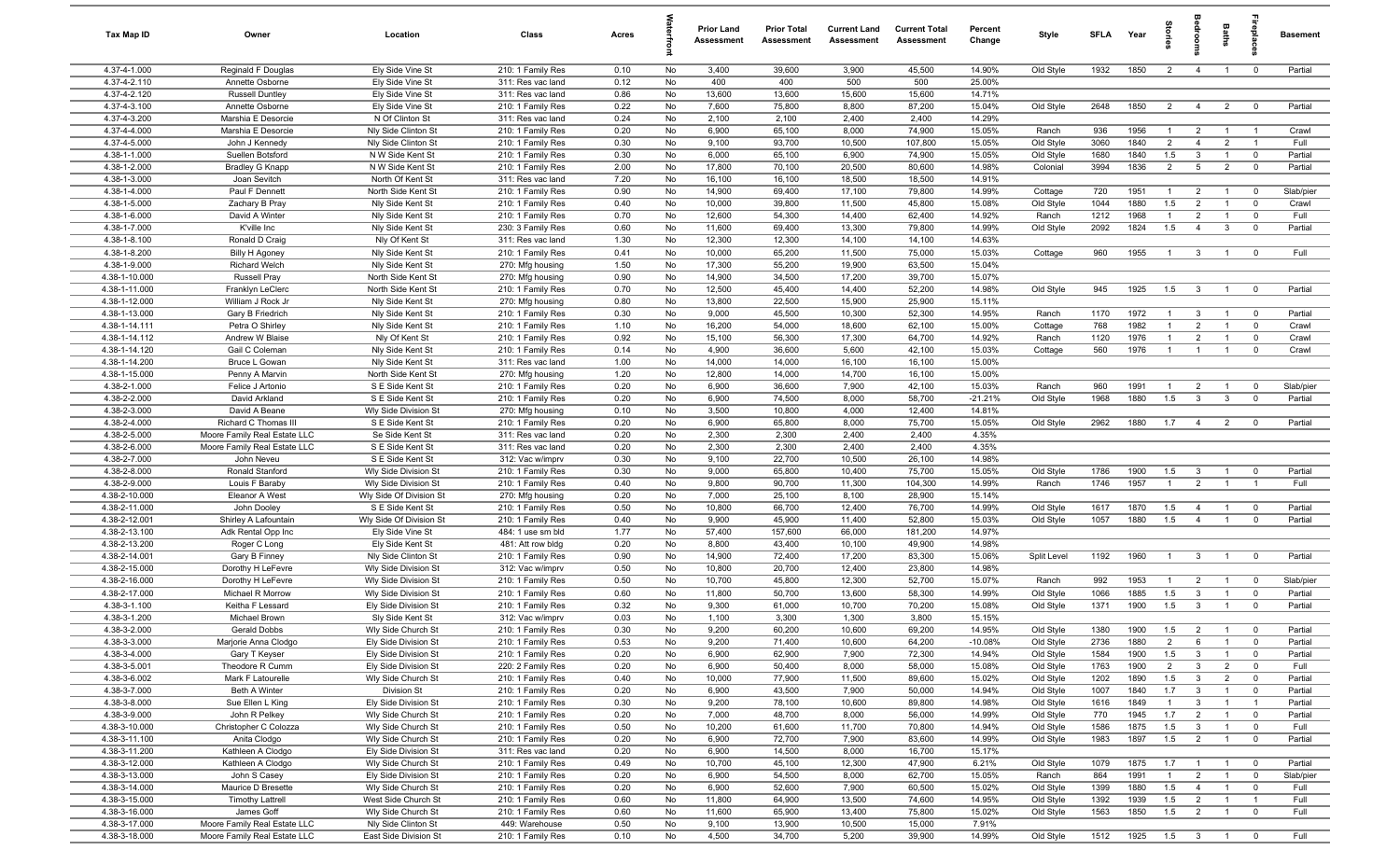| Tax Map ID                     | Owner                                        | Location                                 | Class                                  | Acres        |          | <b>Prior Land</b><br>Assessment | <b>Prior Total</b><br>Assessment | <b>Current Land</b><br>Assessment | <b>Current Total</b><br><b>Assessment</b> | Percent<br>Change | Style                 | SFLA         | Year         | gie                            |                                | Baths                            | repla                      | <b>Basement</b> |
|--------------------------------|----------------------------------------------|------------------------------------------|----------------------------------------|--------------|----------|---------------------------------|----------------------------------|-----------------------------------|-------------------------------------------|-------------------|-----------------------|--------------|--------------|--------------------------------|--------------------------------|----------------------------------|----------------------------|-----------------|
| 4.38-4-1.000                   | Roger A Hathaway                             | Ely Side Kent St                         | 210: 1 Family Res                      | 0.30         | No       | 9,100                           | 70,500                           | 10,500                            | 81,100                                    | 15.04%            | Old Style             | 1188         | 1870         | 1.5                            | $\mathbf{3}$                   | $\overline{1}$                   | $\overline{\mathbf{0}}$    | Full            |
| 4.38-4-2.000                   | Candi A Besaw                                | Sly Side Kent St                         | 210: 1 Family Res                      | 0.40         | No       | 9,900                           | 72,500                           | 11,400                            | 83,400                                    | 15.03%            | Ranch                 | 1028         | 1951         | $\mathbf{1}$                   | 3                              |                                  |                            | Partial         |
| 4.38-4-3.000                   | Neil W Bowlen                                | Sly Side Kent St                         | 210: 1 Family Res                      | 0.50         | No       | 10,800                          | 59,100                           | 12,500                            | 68,000                                    | 15.06%            | Old Style             | 1261         | 1900         | 1.5                            | $\mathbf{3}$                   | $\overline{1}$                   | $\mathbf{0}$               | Partial         |
| 4.38-4-4.000                   | Paul J Belair                                | Sly Side Kent St                         | 210: 1 Family Res                      | 0.60         | No       | 11,600                          | 76,600                           | 13,300                            | 88,100                                    | 15.01%            | Ranch                 | 1488         | 1973         | $\mathbf{1}$                   | 3                              | $\overline{2}$<br>$\overline{1}$ | $\overline{0}$             | Full            |
| 4.38-4-5.100<br>4.38-4-5.200   | Thomas W Easter<br>Richard S Wood            | Sly Side Kent St<br>Sly Side Of Kent St  | 210: 1 Family Res<br>210: 1 Family Res | 0.30<br>0.40 | No<br>No | 9,100<br>10,000                 | 72,300<br>48,300                 | 10,400<br>11,500                  | 83,100<br>55,500                          | 14.94%<br>14.91%  | Ranch<br>Old Style    | 792<br>1555  | 1980<br>1870 | $\overline{1}$<br>1.5          | $\mathbf{3}$<br>$\overline{2}$ | $\overline{1}$                   | $\mathbf 0$<br>$\mathbf 0$ | Full<br>Partial |
| 4.38-4-6.002                   | Heidi A Cook                                 | Ely Side Church St                       | 210: 1 Family Res                      | 0.40         | No       | 11,600                          | 58,500                           | 13,400                            | 67,300                                    | 15.04%            | Old Style             | 1278         | 1900         | 1.5                            | $\overline{2}$                 | $\overline{1}$                   | $\overline{\mathbf{0}}$    | Partial         |
| 4.38-4-7.003                   | Richard A Hathaway                           | East Of Church St                        | 270: Mfg housing                       | 1.30         | No       | 22,700                          | 75,100                           | 26,100                            | 86,400                                    | 15.05%            |                       |              |              |                                |                                |                                  |                            |                 |
| 4.38-4-8.100                   | Richard A Hathaway                           | Sly Side Kent St                         | 311: Res vac land                      | 1.30         | No       | 2,100                           | 2,100                            | 2,400                             | 2,400                                     | 14.29%            |                       |              |              |                                |                                |                                  |                            |                 |
| 4.38-4-8.210                   | Frances J Smart                              | East Of Church St                        | 210: 1 Family Res                      | 0.44         | No       | 10,200                          | 70,700                           | 11,700                            | 81,300                                    | 14.99%            | Other Style           | 1224         | 1980         | 1.5                            | 3                              | $\mathbf{1}$                     | $\overline{0}$             | Full            |
| 4.38-4-8.220                   | George Bassler                               | East Of Church St                        | 210: 1 Family Res                      | 0.48         | No       | 10,700                          | 73,900                           | 12,300                            | 85,000                                    | 15.02%            | Log Cabin             | 864          | 1970         | $\overline{1}$                 | $\mathbf{3}$                   | $\overline{1}$                   | $\mathbf 0$                | Full            |
| 4.38-4-9.000                   | <b>Wayne Buckley</b>                         | South Of Kent St                         | 270: Mfg housing                       | 0.30         | No       | 9,100                           | 20,000                           | 10,500                            | 23,000                                    | 15.00%            |                       |              |              |                                |                                |                                  |                            |                 |
| 4.38-4-10.002                  | James W Frank                                | Kent St                                  | 270: Mfg housing                       | 0.53         | No       | 11,100                          | 50,000                           | 12,800                            | 57,500                                    | 15.00%            |                       |              |              |                                |                                |                                  |                            |                 |
| 4.38-4-12.000                  | <b>Clinton Morse</b>                         | Nly & Sly Sides Santor La                | 322: Rural vac>10                      | 11.10        | No       | 29,700                          | 29,700                           | 34,200                            | 34,200                                    | 15.15%            |                       |              |              |                                |                                |                                  |                            |                 |
| 4.38-4-13.000<br>4.38-4-14.000 | <b>Clinton Morse</b>                         | North Of Santor Ln                       | 311: Res vac land                      | 0.30         | No       | 9,100                           | 9,100                            | 10,500                            | 10,500<br>10,500                          | 15.38%<br>15.38%  |                       |              |              |                                |                                |                                  |                            |                 |
| 4.38-4-15.000                  | <b>Clinton Morse</b><br><b>Clinton Morse</b> | North Of Santor Ln<br>North Of Santor Ln | 311: Res vac land<br>311: Res vac land | 0.30<br>0.30 | No<br>No | 9,100<br>9,100                  | 9,100<br>9,100                   | 10,500<br>10,500                  | 10,500                                    | 15.38%            |                       |              |              |                                |                                |                                  |                            |                 |
| 4.38-4-16.000                  | Sandra S Ledwith                             | Nly Side Santor Ln                       | 210: 1 Family Res                      | 0.30         | No       | 9,100                           | 67,500                           | 10,400                            | 77,600                                    | 14.96%            | Ranch                 | 1056         | 1976         | $\overline{1}$                 | $\mathbf{3}$                   | $\overline{1}$                   | $\overline{0}$             | Full            |
| 4.38-4-17.000                  | Paul R Desautels                             | North Of Santor Ln                       | 210: 1 Family Res                      | 0.30         | No       | 9,000                           | 94,000                           | 10,400                            | 95,300                                    | 1.38%             |                       |              |              |                                |                                |                                  |                            |                 |
| 4.38-4-18.000                  | Gloria Bordeau                               | North Of Santor Ln                       | 210: 1 Family Res                      | 0.30         | No       | 9,000                           | 62,700                           | 10,300                            | 72,100                                    | 14.99%            |                       |              |              |                                |                                |                                  |                            |                 |
| 4.38-4-19.000                  | Judith H Kelly                               | North Of Santor Ln                       | 210: 1 Family Res                      | 0.30         | No       | 9,000                           | 93,500                           | 10,300                            | 94,700                                    | 1.28%             |                       |              |              |                                |                                |                                  |                            |                 |
| $4.38 - 4 - 20.000$            | <b>Clinton Morse</b>                         | North Of Santor Ln                       | 311: Res vac land                      | 0.20         | No       | 6,900                           | 6,900                            | 7,900                             | 7,900                                     | 14.49%            |                       |              |              |                                |                                |                                  |                            |                 |
| 4.38-4-21.000                  | Judith A Derenberger                         | North Side Of Santor Ln                  | 210: 1 Family Res                      | 0.20         | No       | 6,900                           | 55,800                           | 8,000                             | 64,200                                    | 15.05%            | Ranch                 | 1152         | 1977         | $\overline{1}$                 | $\mathbf{3}$                   | $\overline{1}$                   | $\mathbf 0$                | Full            |
| 4.38-4-22.000                  | Daniel O Mitchell                            | South                                    | 311: Res vac land                      | 0.40         | No       | 10,800                          | 10,800                           | 12,400                            | 12,400                                    | 14.81%            |                       |              |              |                                |                                |                                  |                            |                 |
| 4.38-4-23.000                  | Everett P Spear                              | Sly Side Santor Ln                       | 270: Mfg housing                       | 0.40         | No       | 10,000                          | 19,500                           | 11,500                            | 22,400                                    | 14.87%            |                       |              |              |                                |                                |                                  |                            |                 |
| 4.38-4-24.002                  | Leonard H Guimond                            | Ely Side Church St                       | 210: 1 Family Res                      | 0.53         | No       | 11,700                          | 81,800                           | 13,500                            | 94,100                                    | 15.04%            | Colonial              | 1577         | 1930         | $\overline{2}$                 | $\overline{4}$                 | $\overline{2}$                   |                            | Partial         |
| 4.38-4-25.001<br>4.38-4-26.100 | Michael C Galarneau<br>Martin J Kusy         | Sly Of Kent St<br>Ely Side Church St     | 210: 1 Family Res<br>210: 1 Family Res | 0.40<br>1.80 | No<br>No | 10,000<br>15,200                | 96,700<br>71,600                 | 11,500<br>17,400                  | 102,400<br>82,300                         | 5.89%<br>14.94%   | Contemporary<br>Ranch | 1280<br>1020 | 1985<br>1952 | $\overline{2}$<br>$\mathbf{1}$ | $\mathbf{3}$<br>$\overline{2}$ | $\overline{2}$<br>$\overline{1}$ | $\overline{0}$             | Full<br>Full    |
| 4.38-4-26.210                  | Mooso Trust                                  | Sly Side Santor Ln                       | 270: Mfg housing                       | 0.36         | No       | 9,600                           | 78,800                           | 11,000                            | 90,600                                    | 14.97%            |                       |              |              |                                |                                |                                  |                            |                 |
| 4.38-4-26.220                  | <b>Timothy Ashline</b>                       | Santor Ln                                | 270: Mfg housing                       | 0.39         | No       | 9,900                           | 76,000                           | 11,400                            | 87,400                                    | 15.00%            |                       |              |              |                                |                                |                                  |                            |                 |
| 4.38-4-27.000                  | Susan M Greene                               | Ely Side Church St                       | 411: Apartment                         | 0.40         | No       | 15,300                          | 61,800                           | 17,600                            | 71,100                                    | 15.05%            |                       |              |              |                                |                                |                                  |                            |                 |
| 4.38-4-28.000                  | Nancy A Darling                              | Ely Side Church St                       | 210: 1 Family Res                      | 0.70         | No       | 12,600                          | 58,200                           | 14,500                            | 66,900                                    | 14.95%            | Ranch                 | 1132         | 1951         | $\overline{1}$                 | $\overline{2}$                 | $\overline{1}$                   | $\overline{0}$             | Partial         |
| 4.38-4-29.000                  | Amos Agoney                                  | Ely Side Church St                       | 210: 1 Family Res                      | 0.30         | No       | 9,100                           | 60,500                           | 10,500                            | 69,600                                    | 15.04%            | Old Style             | 1005         | 1900         | 1.5                            | $\mathbf{3}$                   | $\overline{1}$                   | $\overline{0}$             | Full            |
| 4.38-4-30.001                  | Donald G McBreairty Jr                       | Ely Side Of Church St                    | 210: 1 Family Res                      | 0.38         | No       | 9,800                           | 39,700                           | 11,300                            | 45,700                                    | 15.11%            | Old Style             | 1152         | 1900         | 1.5                            | $\mathbf{3}$                   | $\overline{1}$                   | $\overline{0}$             | Partial         |
| 4.38-4-31.002                  | Micah Trudell                                | Ely Side Church St                       | 210: 1 Family Res                      | 0.90         | No       | 11,100                          | 75,400                           | 12,800                            | 86,700                                    | 14.99%            | Old Style             | 2415         | 1900         | $\overline{2}$                 | $\overline{4}$                 | $\overline{1}$                   | $\overline{1}$             | Full            |
| 4.45-1-1.000                   | Andrew M Dixon                               | Wly Side Laflure St                      | 311: Res vac land                      | 3.60         | No       | 5,900                           | 5,900                            | 6,800                             | 6,800                                     | 15.25%            |                       |              |              |                                |                                |                                  |                            |                 |
| 4.45-1-2.000<br>4.45-1-3.000   | Wallace D Morrow<br>William E LaDuke         | Wly Side River St<br>Nly Side Laflure Ln | 210: 1 Family Res<br>311: Res vac land | 2.72<br>0.80 | No<br>No | 18,800<br>1,400                 | 93,500<br>1,400                  | 21,600<br>1,600                   | 107,500<br>1,600                          | 14.97%<br>14.29%  | Log Cabin             | 1296         | 1984         | 1.5                            | $\overline{4}$                 | $\overline{1}$                   | $\overline{\mathbf{0}}$    | Full            |
| 4.45-1-4.000                   | Robert Hanley                                | Sly Side River St                        | 311: Res vac land                      | 0.55         | No       | 1,000                           | 1,000                            | 1,200                             | 1,200                                     | 20.00%            |                       |              |              |                                |                                |                                  |                            |                 |
| 4.45-1-5.000                   | Roger Bombard                                | Nly Side Laflure Ln                      | 311: Res vac land                      | 0.40         | No       | 900                             | 900                              | 1,000                             | 1,000                                     | 11.11%            |                       |              |              |                                |                                |                                  |                            |                 |
| 4.45-1-7.000                   | Frederick C Colegrove                        | Nly&sly Side River St                    | 210: 1 Family Res                      | 0.70         | No       | 12,500                          | 59,000                           | 14,300                            | 67,800                                    | 14.92%            | Old Style             | 2504         | 1850         | 1.7                            | $\overline{4}$                 | $\overline{1}$                   | $\mathbf{0}$               | Partial         |
| 4.45-1-8.000                   | Roger G Bombard                              | Nly Side Margaret St                     | 260: Seasonal res                      | 0.54         | No       | 11,100                          | 28,600                           | 12,800                            | 32,900                                    | 15.03%            | Cottage               | 675          | 1875         | 1.5                            | $\mathbf{3}$                   | $\overline{1}$                   | $\mathbf 0$                | Full            |
| 4.45-1-9.000                   | Philip Brunk                                 | Sly Side River St                        | 210: 1 Family Res                      | 1.07         | No       | 16,400                          | 51,600                           | 18,800                            | 59,300                                    | 14.92%            | Old Style             | 1618         | 1870         | 1.5                            | $\mathbf{3}$                   | $\overline{1}$                   | $\mathbf 0$                | Partial         |
| 4.45-1-10.000                  | Judy R Feigenbaum                            | S Side River St                          | 210: 1 Family Res                      | 0.52         | No       | 11,100                          | 73,300                           | 12,800                            | 84,300                                    | 15.01%            | Old Style             | 1548         | 1870         | 1.5                            | $\overline{2}$                 | $\overline{1}$                   | $\overline{\mathbf{0}}$    | Partial         |
| 4.45-1-11.300                  | Robert Hanley                                | Nly & Sly Side River St                  | 210: 1 Family Res                      | 1.88         | No       | 17,700                          | 51,400                           | 20,300                            | 59,100                                    | 14.98%            | Old Style             | 1303         | 1830         | 1.5                            | $\overline{2}$                 | $\overline{1}$                   | $\mathbf 0$                | Partial         |
| 4.45-1-12.000                  | Irene L Shumway                              | Wly Side River St                        | 313: Watrfrnt vac                      | 0.10         | No       | 300                             | 300                              | 300                               | 300                                       | 0.00%<br>16.67%   |                       |              |              |                                |                                |                                  |                            |                 |
| 4.45-1-13.000<br>4.45-1-14.000 | Jose Correa<br>Frank R Lepard                | Wly Side River St<br>Wly Side River St   | 313: Watrfrnt vac<br>313: Watrfrnt vac | 0.66<br>0.10 | No<br>No | 1.200<br>300                    | 1,200<br>300                     | 1,400<br>300                      | 1,400<br>300                              | 0.00%             |                       |              |              |                                |                                |                                  |                            |                 |
| 4.45-1-15.000                  | George Moore                                 | Wly Side River St                        | 330: Vacant comm                       | 0.30         | No       | 300                             | 300                              | 300                               | 300                                       | 0.00%             |                       |              |              |                                |                                |                                  |                            |                 |
| 4.45-1-16.000                  | Russell R Pray                               | E Side River St                          | 210: 1 Family Res                      | 0.10         | No       | 3,600                           | 39,600                           | 4,100                             | 45,500                                    | 14.90%            | Old Style             | 1372         | 1870         | $\overline{2}$                 | $\overline{\mathbf{3}}$        | $\overline{1}$                   | $\overline{\mathbf{0}}$    | Full            |
| 4.45-1-17.000                  | Richard J Deneale                            | W Side Front St                          | 411: Apartment                         | 0.30         | No       | 9,100                           | 36,600                           | 10,500                            | 42,100                                    | 15.03%            |                       |              |              |                                |                                |                                  |                            |                 |
| 4.45-1-18.000                  | Gerald J Hull                                | W Side Front St                          | 220: 2 Family Res                      | 0.20         | No       | 7,000                           | 48,700                           | 8,000                             | 56,000                                    | 14.99%            | Old Style             | 1812         | 1870         | 1.5                            | $\mathbf{3}$                   | $\overline{2}$                   | $\overline{0}$             | Full            |
| 4.45-1-19.000                  | <b>Bruce D Crowningshield</b>                | Ely Side River St                        | 210: 1 Family Res                      | 0.10         | No       | 3,500                           | 35,000                           | 4,000                             | 40,200                                    | 14.86%            | Old Style             | 1196         | 1870         | 1.7                            | $\mathbf{3}$                   | $\overline{1}$                   | $\mathbf 0$                | Full            |
| 4.45-1-20.000                  | Shirley M Thomas                             | Ely Side River St                        | 210: 1 Family Res                      | 0.10         | No       | 3,400                           | 38,700                           | 3,900                             | 44,500                                    | 14.99%            | Old Style             | 1734         | 1870         | 1.5                            | $\overline{4}$                 | $\overline{1}$                   | $\overline{\mathbf{0}}$    | Partial         |
| 4.45-1-21.000                  | Velma A Stone                                | Wly Side Front St                        | 220: 2 Family Res                      | 0.20         | No       | 6,900                           | 72,200                           | 7,900                             | 83,000                                    | 14.96%            | Old Style             | 2564         | 1825         | $\overline{2}$                 | $5\overline{)}$                | $\overline{2}$                   | $\overline{\mathbf{0}}$    | Full            |
| 4.45-1-22.000                  | Michael H LaMere                             | E Side River St                          | 210: 1 Family Res                      | 0.20         | No       | 7,100                           | 46,500                           | 8,200                             | 53,500                                    | 15.05%            | Old Style             | 1387         | 1870         | 1.5                            | $\mathbf{3}$                   | $\overline{1}$                   | $\mathbf 0$                | Full            |
| 4.45-1-23.000<br>4.45-1-24.000 | Roney Besaw<br>Jack E Carter                 | Wly Side Front St<br>E Side River St     | 210: 1 Family Res<br>210: 1 Family Res | 0.10<br>0.10 | No<br>No | 3,400<br>3,500                  | 52,900<br>23,000                 | 3,900<br>4,000                    | 60,800<br>26,400                          | 14.93%<br>14.78%  | Old Style             | 1760         | 1850         | $\overline{2}$                 | $\overline{4}$                 | $\overline{1}$                   | $\overline{\mathbf{0}}$    | Full            |
| 4.45-1-25.000                  | John J Lease III                             | West Front St                            | 210: 1 Family Res                      | 0.10         | No       | 3,500                           | 45,100                           | 4,100                             | 51,900                                    | 15.08%            | Old Style             | 1150         | 1850         | 1.5                            | $\overline{4}$                 | $\overline{1}$                   | $\overline{\mathbf{0}}$    | Full            |
| $4.45 - 1 - 26.000$            | Regan Pray                                   | Ely Side River St                        | 210: 1 Family Res                      | 0.19         | No       | 6,900                           | 21,500                           | 7,900                             | 24,700                                    | 14.88%            | Old Style             | 1232         | 1870         | 1.5                            | $\overline{4}$                 | $\overline{1}$                   | $\mathbf 0$                | Partial         |
| 4.45-1-27.002                  | Russell D Pray                               | W Side Front St                          | 220: 2 Family Res                      | 0.34         | No       | 9,100                           | 54,500                           | 10,500                            | 62,700                                    | 15.05%            | Old Style             | 1918         | 1880         | 2.5                            | 6                              | $\overline{2}$                   | $\mathbf 0$                | Full            |
| 4.45-1-28.000                  | William R Dadds                              | Ely Side River St                        | 270: Mfg housing                       | 0.20         | No       | 6,900                           | 26,200                           | 7,900                             | 30,100                                    | 14.89%            |                       |              |              |                                |                                |                                  |                            |                 |
| 4.45-1-30.000                  | John A Christian                             | E Side River St                          | 270: Mfg housing                       | 0.60         | No       | 11,600                          | 24,000                           | 13,300                            | 27,600                                    | 15.00%            |                       |              |              |                                |                                |                                  |                            |                 |
| 4.45-1-32.000                  | <b>Floyd Desotell</b>                        | S Side River St                          | 210: 1 Family Res                      | 0.53         | No       | 6,900                           | 60,600                           | 6,900                             | 60,600                                    | $0.00\%$          | Ranch                 | 1482         | 1972 1 3 1   |                                |                                |                                  | $\overline{\mathbf{0}}$    | Crawl           |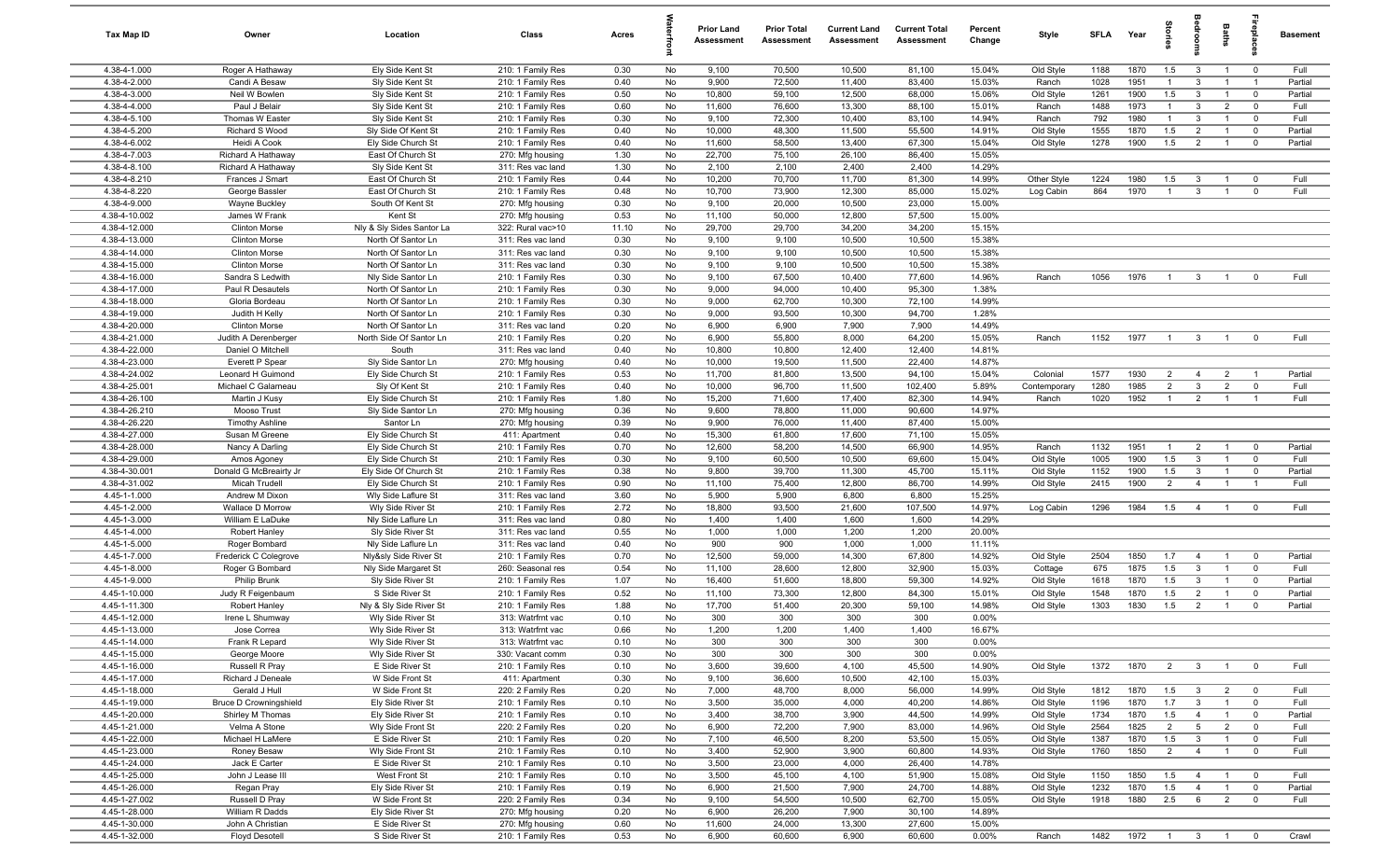| Tax Map ID                    | Owner                              | Location                                      | Class                                  | Acres        |          | <b>Prior Land</b><br>Assessment | <b>Prior Total</b><br>Assessment | <b>Current Land</b><br>Assessment | <b>Current Total</b><br>Assessment | Percent<br>Change | Style                  | SFLA         | Year         | lories                           |                                | Baths                            |                                  | <b>Basement</b>    |
|-------------------------------|------------------------------------|-----------------------------------------------|----------------------------------------|--------------|----------|---------------------------------|----------------------------------|-----------------------------------|------------------------------------|-------------------|------------------------|--------------|--------------|----------------------------------|--------------------------------|----------------------------------|----------------------------------|--------------------|
| 4.45-1-33.000                 | <b>Floyd Desotell</b>              | Sly Side River St                             | 433: Auto body                         | 0.42         | No       | 6,600                           | 33,200                           | 7,600                             | 38,200                             | 15.06%            |                        |              |              |                                  |                                |                                  |                                  |                    |
| 4.45-2-1.000                  | Aaron Turetsky                     | Ely Side Front St                             | 210: 1 Family Res                      | 1.00         | No       | 22,500                          | 75,600                           | 25,800                            | 86,900                             | 14.95%            | Old Style              | 3819         | 1900         | 2                                | 3                              | $\overline{2}$                   | $\overline{1}$                   | Partial            |
| 4.45-2-3.000                  | Lincoln F Kilbourne                | S Side Clinton St                             | 210: 1 Family Res                      | 0.60         | No       | 11,700                          | 64,000                           | 13,500                            | 73,600                             | 15.00%            | Old Style              | 1664         | 1840         | $\overline{2}$                   | $\overline{4}$                 |                                  | $\overline{0}$                   | Full               |
| 4.45-2-4.000                  | Lincoln F Kilbourne                | S Side Clinton St                             | 210: 1 Family Res                      | 0.90         | No       | 13,300                          | 196,500                          | 15,300                            | 226,000                            | 15.01%            | Old Style              | 3740         | 1830         | $\overline{2}$                   | $\overline{4}$                 | $\overline{4}$                   | $\overline{1}$                   | Full               |
| 4.45-2-5.000                  | Tammy T Durland                    | W Side Spring St                              | 210: 1 Family Res                      | 0.40         | No       | 10,000                          | 70,000                           | 11,500                            | 80,500                             | 15.00%            | Old Style              | 1775         | 1820         | $\overline{2}$                   | $\mathbf{3}$                   | $\overline{1}$                   | $\overline{0}$                   | Partial            |
| 4.45-2-6.003                  | Nancy Booth                        | W Side Spring St                              | 210: 1 Family Res                      | 1.30         | No       | 13,200                          | 39,700                           | 15,200                            | 45,700                             | 15.11%            | Cottage                | 837          | 1950<br>1900 | $\overline{1}$<br>2              | $\overline{1}$<br>$\mathbf{3}$ | $\overline{1}$<br>$\overline{2}$ | $\overline{0}$<br>$\overline{0}$ | Full<br>Partial    |
| 4.45-2-7.001<br>4.45-2-8.001  | Jakub Szumski<br>Jakub Szumski     | Ely Side Front St<br>Ely Side Front St        | 210: 1 Family Res<br>210: 1 Family Res | 0.20<br>0.10 | No<br>No | 6,900<br>6,900                  | 45,400<br>35,500                 | 7,900<br>7,900                    | 52,200<br>40,800                   | 14.98%<br>14.93%  | Old Style<br>Old Style | 2011<br>1056 | 1900         | 1.5                              | $\mathbf{3}$                   | $\overline{1}$                   | $\overline{0}$                   | Partial            |
| 4.45-3-1.000                  | Richard J Redden                   | Sly Side Spring St                            | 210: 1 Family Res                      | 0.31         | No       | 9,100                           | 63,900                           | 10,500                            | 73,500                             | 15.02%            | Old Style              | 1491         | 1839         | 2                                | 3                              | $\overline{1}$                   | $\overline{0}$                   | Partial            |
| 4.45-3-3.000                  | Robin E Bezio                      | Ne Side Chesterfield St                       | 210: 1 Family Res                      | 0.90         | No       | 14,900                          | 65,400                           | 17,100                            | 75,200                             | 14.98%            | Old Style              | 2568         | 1850         | $\overline{2}$                   | $\overline{4}$                 | $\overline{1}$                   | $\overline{0}$                   | Partial            |
| 4.45-3-4.000                  | Cathryn M Clark                    | Ne Side Chesterfield St                       | 210: 1 Family Res                      | 1.12         | No       | 16,900                          | 47,000                           | 19,400                            | 54,000                             | 14.89%            | Old Style              | 1060         | 1925         | 1.7                              | $\mathbf{3}$                   | $\mathbf{1}$                     | $\overline{0}$                   | Partial            |
| 4.45-3-5.000                  | Terrance H Cumm                    | Ne Side Chesterfield St                       | 210: 1 Family Res                      | 0.60         | No       | 11,600                          | 56,100                           | 13,300                            | 64,500                             | 14.97%            | Old Style              | 972          | 1884         | 1.5                              | $\overline{2}$                 | $\overline{1}$                   | $\overline{0}$                   | Slab/pier          |
| 4.45-4-1.000                  | David L Marshall                   | Sw Side Chesterfield St                       | 210: 1 Family Res                      | 1.90         | No       | 17,700                          | 75,200                           | 20,400                            | 86,500                             | 15.03%            | Old Style              | 3145         | 1843         | 2                                | 5                              | 3                                | $\overline{0}$                   | Partial            |
| 4.45-4-2.000                  | Joshua H Turner                    | Sw Side Chesterfield St                       | 210: 1 Family Res                      | 0.46         | No       | 10,500                          | 70,900                           | 12,000                            | 81,500                             | 14.95%            | Old Style              | 1548         | 1920         | $\overline{1}$                   | $\overline{2}$                 | $\overline{1}$                   | $\overline{0}$                   | Partial            |
| 4.45-4-3.000                  | Todd King                          | Sw Side Chesterfield St                       | 210: 1 Family Res                      | 0.60         | No       | 11,800                          | 46,700                           | 13,600                            | 53,700                             | 14.99%            | Old Style              | 1432         | 1800         | 1.5                              | $\overline{4}$                 |                                  | $\Omega$                         | Crawl              |
| 4.45-4-4.000                  | Robert T Hamilton                  | Sw Side Chesterfield St                       | 210: 1 Family Res                      | 0.87         | No       | 14,500                          | 91,900                           | 16,700                            | 105,700                            | 15.02%            | Old Style              | 2318         | 1845         | 1.7                              | $\overline{4}$                 |                                  | $\overline{0}$                   | Partial            |
| 4.45-4-5.000                  | Nancy L Griffith                   | Sw Side Chesterfield St                       | 210: 1 Family Res                      | 0.75         | No       | 13,000                          | 68,800                           | 14,900                            | 79,100                             | 14.97%            | Old Style              | 2109         | 1850         | $\overline{2}$                   | $\overline{4}$                 |                                  | $\overline{0}$                   | Partial            |
| 4.45-4-6.000                  | Lawrence W Mills                   | Sw Side Chesterfield St                       | 210: 1 Family Res                      | 0.60         | No       | 11,700                          | 89,000                           | 13,400                            | 102,300                            | 14.94%            | Old Style              | 2528         | 1890         | $\overline{2}$                   | $\mathbf{3}$                   | $\overline{2}$                   | $\overline{0}$                   | Partial            |
| 4.45-4-7.000                  | Leonard A Martin I                 | South-West Side Chesterfi                     | 270: Mfg housing                       | 0.40         | No       | 9,900                           | 59,200                           | 11,400                            | 68,100                             | 15.03%            |                        |              |              |                                  |                                |                                  |                                  |                    |
| $4.45 - 4 - 8.000$            | Laura J Mazur                      | Sw Side Chesterfield St                       | 210: 1 Family Res                      | 0.50         | No       | 10,900                          | 80,000                           | 12,500                            | 92,000                             | 15.00%            | Old Style              | 1249         | 1875         | 1.5                              | 3                              | $\overline{1}$                   | $\overline{0}$                   | Partial            |
| 4.45-4-9.100                  | Jeremy R Rock                      | Sw Side Chesterfield St                       | 210: 1 Family Res                      | 0.17         | No       | 5,900                           | 47,500                           | 6,800                             | 54,600                             | 14.95%<br>16.13%  | Old Style              | 1056         | 1890         | 1.5                              | $\mathbf{3}$                   | $\overline{1}$                   | $\overline{0}$                   | Partial            |
| 4.45-4-9.200<br>4.45-4-10.000 | Jeremy R Rock<br>Brenda A Besaw    | Wly Side Morrow Ln<br>Sw Side Chesterfield St | 312: Vac w/imprv<br>210: 1 Family Res  | 0.09<br>0.90 | No<br>No | 3,100<br>14,900                 | 3,100<br>59,100                  | 3,600<br>17,200                   | 3,600<br>68,000                    | 15.06%            | Old Style              | 1356         | 1910         | 1.5                              | $\overline{4}$                 | $\overline{1}$                   | $\overline{\mathbf{0}}$          | Crawl              |
| 4.45-4-11.000                 | Frederick J House                  | Sw Side Chesterfield St                       | 210: 1 Family Res                      | 0.90         | No       | 14,900                          | 51,500                           | 17,100                            | 59,200                             | 14.95%            | Old Style              | 950          | 1940         | 1.5                              | 3                              | $\mathbf{1}$                     | $\mathbf 0$                      | Partial            |
| 4.45-4-12.100                 | Wilbert J LaDuke                   | S Of Chesterfield St                          | 210: 1 Family Res                      | 0.75         | No       | 12,900                          | 49,400                           | 14,800                            | 56,800                             | 14.98%            | Old Style              | 1327         | 1939         | $\mathbf{1}$                     | $\overline{2}$                 | $\overline{1}$                   | $\mathbf 0$                      | Partial            |
| $4.45 - 4 - 12.200$           | John Martin                        | Wly Side C Ln                                 | 270: Mfg housing                       | 0.62         | No       | 11,900                          | 56,900                           | 13,700                            | 65,400                             | 14.94%            |                        |              |              |                                  |                                |                                  |                                  |                    |
| 4.45-4-13.000                 | Jennie R Spooner                   | Sly Of Chesterfield St                        | 270: Mfg housing                       | 0.50         | No       | 10,800                          | 23,500                           | 12,400                            | 27,000                             | 14.89%            |                        |              |              |                                  |                                |                                  |                                  |                    |
| 4.45-4-14.100                 | Craig R Layn                       | E Side Front St                               | 416: Mfg hsing pk                      | 2.00         | No       | 26,900                          | 116,100                          | 30,900                            | 133,500                            | 14.99%            |                        |              |              |                                  |                                |                                  |                                  |                    |
| 4.45-4-14.200                 | Kim A Marsha                       | Ely Side Front St                             | 464: Office bldg.                      | 0.23         | No       | 11,800                          | 106,600                          | 13,600                            | 122,600                            | 15.01%            |                        |              |              |                                  |                                |                                  |                                  |                    |
| 4.45-4-15.000                 | Frank P Mannino                    | E Side Front St                               | 210: 1 Family Res                      | 0.80         | No       | 13,700                          | 80,200                           | 15,700                            | 92,200                             | 14.96%            | Old Style              | 1769         | 1890         | $\overline{2}$                   | 3                              | $\overline{2}$                   | $\overline{0}$                   | Partial            |
| 4.45-4-16.100                 | Arthur H North Jr                  | E Side Front St                               | 210: 1 Family Res                      | 0.20         | No       | 6,900                           | 64,300                           | 7,900                             | 73,900                             | 14.93%            | Old Style              | 1756         | 1902         | 1.5                              | $\overline{4}$                 | $\overline{2}$                   | $\overline{1}$                   | Full               |
| $4.45 - 4 - 17.000$           | Sherwood Robare                    | E Side Front St                               | 270: Mfg housing                       | 0.58         | No       | 11,500                          | 57,700                           | 13,300                            | 66,400                             | 15.08%            |                        |              |              |                                  |                                |                                  |                                  |                    |
| 4.45-4-18.000                 | Moore Family Real Estate LLC       | E Side Front St                               | 210: 1 Family Res                      | 0.50         | No       | 10,800                          | 62,100                           | 12,400                            | 66,700                             | 7.41%             | Old Style              | 1416         | 1935         | 1.5                              | $\overline{2}$                 | $\overline{1}$                   | $\overline{0}$                   | Full               |
| 4.45-4-19.000                 | Sheldon Boynton Jr                 | E Side Front St                               | 210: 1 Family Res                      | 0.78         | No       | 13,400                          | 72,500                           | 15,400                            | 83,400                             | 15.03%            | Old Style              | 1566         | 1875         | 1.5                              | $\mathbf{3}$                   | $\overline{1}$                   | $\Omega$                         | Full               |
| 4.45-5-1.000                  | Thomas LaRose                      | S Side Margaret St                            | 210: 1 Family Res                      | 0.70         | No       | 12,500                          | 55,600                           | 14,300                            | 63,900                             | 14.93%            | Old Style              | 1002         | 1900         | 1.5                              | $\mathbf{3}$                   | $\overline{1}$                   | $\overline{0}$                   | Partial            |
| 4.45-5-2.000                  | Patrick J OBrien                   | Sly Side Margaret St                          | 210: 1 Family Res                      | 0.70         | No       | 12,300                          | 70,200                           | 14,100                            | 80,700                             | 14.96%            | Ranch                  | 1025         | 1971         | $\overline{1}$                   | $\mathbf{3}$                   | $\mathbf{1}$<br>$\mathbf{1}$     | $\mathbf 0$                      | Full               |
| 4.45-5-3.001<br>4.45-5-4.000  | Karen K Smith<br>Jonathan E Sanger | S Side Margaret St<br>W Side Front St         | 210: 1 Family Res<br>210: 1 Family Res | 0.70<br>0.50 | No<br>No | 12,500<br>10,800                | 42,900<br>72,400                 | 14,300<br>12,500                  | 49,300<br>110,000                  | 14.92%<br>51.93%  | Old Style<br>Old Style | 1185<br>1717 | 1920<br>1920 | 1.5<br>2                         | $\overline{4}$<br>$\mathbf{3}$ | $\mathbf{1}$                     | $\overline{0}$<br>$\overline{0}$ | Partial<br>Partial |
| 4.45-5-5.100                  | Sherman B Bezio                    | W Side Front St                               | 210: 1 Family Res                      | 0.20         | No       | 6,900                           | 39,000                           | 7,900                             | 44,800                             | 14.87%            | Cottage                | 400          | 1967         |                                  |                                |                                  | $\overline{0}$                   | Crawl              |
| 4.45-5-5.200                  | Sherman Bezio                      | Wly Side Front St                             | 210: 1 Family Res                      | 0.40         | No       | 10,000                          | 89,100                           | 11,500                            | 102,500                            | 15.04%            | Old Style              | 1910         | 1875         | 2                                | 3                              |                                  | $\Omega$                         | Partial            |
| 4.45-5-6.000                  | Heidi M Hutchins                   | W Side Front St                               | 210: 1 Family Res                      | 0.50         | No       | 10,800                          | 76,400                           | 12,500                            | 87,900                             | 15.05%            | Old Style              | 1878         | 1850         | $\overline{2}$                   | 5                              |                                  | $\mathbf{0}$                     | Partial            |
| 4.45-5-7.000                  | Ronald R Mussen                    | W Side Front St                               | 210: 1 Family Res                      | 1.00         | No       | 16,200                          | 60,700                           | 18,600                            | 69,800                             | 14.99%            | Old Style              | 1329         | 1875         | 1.5                              | $\mathbf{3}$                   | $\mathbf 1$                      | $\overline{0}$                   | Partial            |
| 4.45-5-8.000                  | Mark Signor                        | W Side Front St                               | 210: 1 Family Res                      | 0.30         | No       | 9,200                           | 53,300                           | 10,600                            | 61,300                             | 15.01%            | Old Style              | 1050         | 1900         | 1.5                              | $\overline{2}$                 | -1                               | $\overline{0}$                   | Partial            |
| 4.45-5-9.000                  | Jerry A Martin                     | N Side Margaret St                            | 210: 1 Family Res                      | 0.30         | No       | 9,200                           | 82,700                           | 10,600                            | 95,100                             | 14.99%            | Ranch                  | 1320         | 1972         | $\overline{1}$                   | 3                              | $\overline{1}$                   | $\overline{1}$                   | Full               |
| 4.45-5-10.000                 | Mark W Baughn                      | N Side Margaret St                            | 210: 1 Family Res                      | 0.80         | No       | 13,700                          | 68,900                           | 15,700                            | 79,200                             | 14.95%            | Bungalow               | 855          | 1938         | $\overline{1}$                   | $\overline{2}$                 | $\overline{1}$                   | $\overline{0}$                   | Crawl              |
| 4.45-5-11.000                 | Jeremy W Devins                    | N Side Margaret St                            | 210: 1 Family Res                      | 0.50         | No       | 10,300                          | 97,700                           | 11,900                            | 112,400                            | 15.05%            | Ranch                  | 1362         | 1968         | $\overline{1}$                   | 3                              | $\overline{1}$                   | $\overline{1}$                   | Full               |
| 4.45-5-12.000                 | Earl Galarneau                     | N Side Margaret St                            | 210: 1 Family Res                      | 0.50         | No       | 10.800                          | 42.300                           | 12.400                            | 48,600                             | 14.89%            | Cottage                | 864          | 1946         |                                  | $\overline{1}$                 | $\overline{1}$                   | $\Omega$                         | Partial            |
| 4.45-6-1.000                  | Norman P Benway                    | Mart St                                       | 210: 1 Family Res                      | 0.70         | No       | 12,600                          | 88,400                           | 14,500                            | 101,700                            | 15.05%            | Ranch                  | 1197         | 1970         | $\overline{1}$                   | $\overline{2}$                 | $\overline{2}$                   | $\overline{1}$                   | Partial            |
| 4.45-6-2.000                  | <b>Edward C Saunders</b>           | Se Side Smart St                              | 210: 1 Family Res                      | 0.40         | No       | 10,000                          | 73,900                           | 11,500                            | 85,000                             | 15.02%            | Ranch                  | 1161         | 1958         |                                  | $\mathbf{3}$                   | $\mathbf{1}$                     | $\overline{1}$                   | Full               |
| 4.45-6-3.000                  | Erin R Ganter                      | Ely Side Smart St                             | 210: 1 Family Res                      | 0.40         | No       | 10,000                          | 68,900                           | 11,500                            | 79,200                             | 14.95%            | Ranch                  | 1183         | 1962         |                                  | $\mathbf{3}$                   | $\overline{2}$                   | $\mathbf 0$                      | Full               |
| 4.45-6-4.000                  | Jeffrey P LaMountain               | Ely Side Smart St                             | 210: 1 Family Res                      | 0.40         | No       | 10,000                          | 75,500                           | 11,500                            | 86,800                             | 14.97%            | Ranch                  | 1196         | 1964         | $\overline{1}$<br>$\overline{1}$ | $\overline{4}$                 | $\overline{1}$                   | $\mathbf 0$                      | Full               |
| 4.45-6-5.000<br>4.45-6-6.100  | Martha Lazzari<br>Joseph T ONeill  | 46 Margaret St<br>S Side Margaret St          | 210: 1 Family Res<br>311: Res vac land | 0.30<br>0.50 | No<br>No | 9,200<br>10,800                 | 48,500<br>10,800                 | 10,600<br>12,400                  | 55,800<br>12,400                   | 15.05%<br>14.81%  | Ranch                  | 1152         | 1971         |                                  | $\mathbf{3}$                   |                                  | $\mathbf 0$                      | Crawl              |
| 4.45-6-6.200                  | Michael J Brown                    | Sly Side Of Margaret                          | 484: 1 use sm bld                      | 0.40         | No       | 14,900                          | 29,000                           | 17,200                            | 33,400                             | 15.17%            |                        |              |              |                                  |                                |                                  |                                  |                    |
| 4.45-6-7.000                  | Janice E Rock                      | S Side Margaret St                            | 210: 1 Family Res                      | 0.80         | No       | 13,600                          | 51,600                           | 15,600                            | 59,300                             | 14.92%            | Old Style              | 936          | 1949         | 1.5                              | $\mathbf{3}$                   | $\overline{1}$                   | $\overline{0}$                   | Partial            |
| 4.45-6-8.000                  | Joseph T ONeill                    | S Of Margaret St                              | 210: 1 Family Res                      | 1.00         | No       | 16,300                          | 71,800                           | 18,800                            | 82,600                             | 15.04%            | Ranch                  | 861          | 1958         | $\overline{1}$                   | $\overline{2}$                 | $\overline{1}$                   | $\mathbf 0$                      | Full               |
| 4.45-6-9.000                  | Theodore R Clark                   | S Side Margaret St                            | 270: Mfg housing                       | 0.70         | No       | 12,600                          | 51,200                           | 14,500                            | 58,900                             | 15.04%            |                        |              |              |                                  |                                |                                  |                                  |                    |
| 4.45-6-10.000                 | Kimberly L Peryea                  | S Side Margaret St                            | 210: 1 Family Res                      | 1.20         | No       | 16,900                          | 71,800                           | 19,500                            | 82,600                             | 15.04%            | Old Style              | 2147         | 1835         | 1.5                              | $\overline{4}$                 | $\overline{1}$                   | $\overline{\mathbf{0}}$          | Partial            |
| 4.45-6-11.000                 | Shirley M MurCray                  | S Side Margaret St                            | 210: 1 Family Res                      | 0.90         | No       | 14,900                          | 75,300                           | 17,100                            | 86,600                             | 15.01%            | Ranch                  | 1099         | 1951         | $\overline{1}$                   | $\overline{2}$                 | $\overline{1}$                   | $\overline{1}$                   | Full               |
| 4.45-6-12.000                 | Kenneth MacDonald                  | Sly Side Margaret St                          | 210: 1 Family Res                      | 0.62         | No       | 11,900                          | 75,100                           | 13,700                            | 86,400                             | 15.05%            | Ranch                  | 1380         | 1972         | $\overline{1}$                   | $\mathbf{3}$                   | $\overline{2}$                   | $\overline{1}$                   | Full               |
| 4.45-6-13.100                 | Lincoln F Kilbourne                | W Side Front St                               | 210: 1 Family Res                      | 0.40         | No       | 10,000                          | 58,500                           | 11,500                            | 67,300                             | 15.04%            | Old Style              | 2521         | 1850         | 1.5                              | 6                              | $\overline{2}$                   | $\overline{0}$                   | Full               |
| 4.45-6-13.200                 | Hilda M Trombley                   | Wly Side Of Front St                          | 270: Mfg housing                       | 0.32         | No       | 9,200                           | 15,100                           | 10,600                            | 17,400                             | 15.23%            |                        |              |              |                                  |                                |                                  |                                  |                    |
| 4.45-6-14.000                 | Patrick E Furnia                   | W Side Front St                               | 210: 1 Family Res                      | 0.16         | No       | 6,900                           | 22,000                           | 7,900                             | 25,300                             | 15.00%            | Bungalow               | 944          | 1920         | $\overline{1}$                   | $\overline{2}$                 |                                  | $\mathbf 0$                      | Full               |
| 4.45-6-15.000                 | Sally Hues                         | Sly Side Margaret St                          | 270: Mfg housing                       | 0.62         | No       | 12,000                          | 50,700                           | 13,800                            | 58,300                             | 14.99%            |                        |              |              |                                  |                                |                                  |                                  |                    |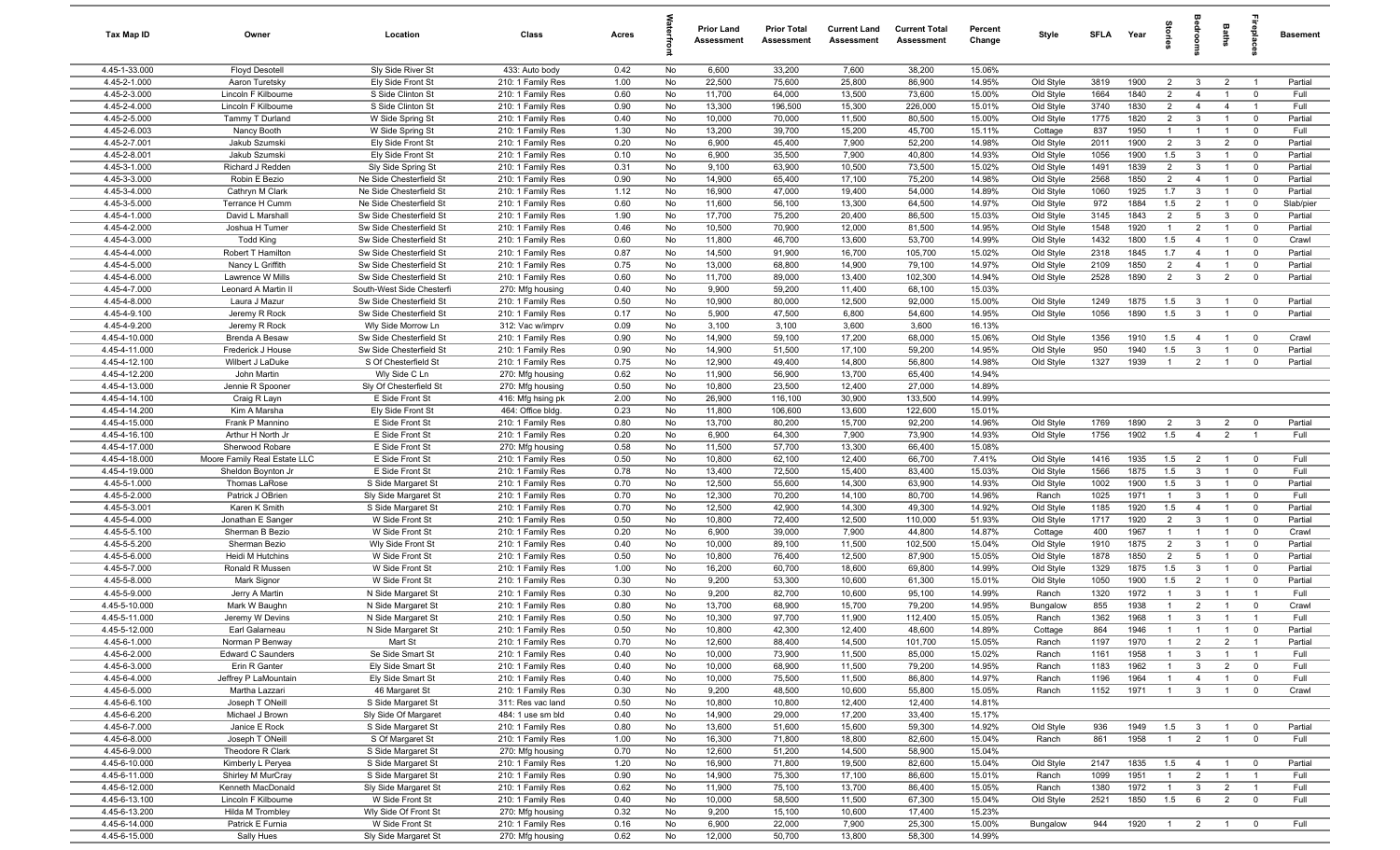| Tax Map ID                     | Owner                                    | Location                                       | Class                                  | Acres        |          | <b>Prior Land</b><br>Assessment | <b>Prior Total</b><br>Assessment | <b>Current Land</b><br>Assessment | <b>Current Total</b><br><b>Assessment</b> | Percent<br>Change | Style                  | SFLA         | Year         | ğ                                |                                           | Baths                            | abis                                               | <b>Basement</b>    |
|--------------------------------|------------------------------------------|------------------------------------------------|----------------------------------------|--------------|----------|---------------------------------|----------------------------------|-----------------------------------|-------------------------------------------|-------------------|------------------------|--------------|--------------|----------------------------------|-------------------------------------------|----------------------------------|----------------------------------------------------|--------------------|
| 4.45-7-1.000                   | William E LaDuke                         | Se Side La Flure Ln                            | 210: 1 Family Res                      | 0.50         | No       | 10,800                          | 123,800                          | 12,500                            | 142,400                                   | 15.02%            | Ranch                  | 2336         | 1960         | $\mathbf{1}$                     | $\mathbf{3}$                              | $\overline{1}$                   | $\overline{1}$                                     | Full               |
| 4.45-7-2.000                   | Jeffrey S Lloyd                          | Wly Side Smart St                              | 210: 1 Family Res                      | 0.40         | No       | 9,900                           | 120,300                          | 11,300                            | 138,300                                   | 14.96%            | Split Level            | 2744         | 1963         |                                  | 3                                         |                                  | $\mathbf{0}$                                       | Full               |
| 4.45-7-3.000                   | Francis G Delumyea                       | W Side Smart St                                | 210: 1 Family Res                      | 0.40         | No       | 10,000                          | 64,900                           | 11,500                            | 74,600                                    | 14.95%            | Ranch                  | 960          | 1952         | $\mathbf{1}$                     | $\overline{2}$                            |                                  | $\overline{1}$                                     | Full               |
| 4.45-7-4.000                   | Andrew M Dixon                           | W Side Smart St                                | 210: 1 Family Res                      | 0.40         | No       | 9,900                           | 93,300                           | 11,400                            | 107,300                                   | 15.01%            | Cape Cod               | 1579         | 1963         | 1.5                              | $\overline{4}$                            | $\overline{2}$                   | $\mathbf 0$                                        | Full               |
| 4.45-7-5.000<br>4.45-7-6.000   | Richard J Klages<br>Donald Whitaker      | W Side Smart St<br>Nw Side Smart St            | 210: 1 Family Res                      | 0.40<br>0.40 | No<br>No | 9,900<br>10,000                 | 68,000<br>92,300                 | 11,400<br>11,500                  | 78,200<br>106,100                         | 15.00%<br>14.95%  | Ranch                  | 972<br>1464  | 1954<br>1972 | $\overline{1}$<br>$\overline{1}$ | $\overline{2}$<br>$\mathbf{3}$            | $\overline{1}$<br>$\overline{2}$ | $\mathbf 0$<br>$\mathbf 0$                         | Full<br>Full       |
| 4.45-7-7.000                   | <b>Brown Family</b>                      | E Side La Flure Ln                             | 210: 1 Family Res<br>210: 1 Family Res | 0.40         | No       | 10,000                          | 89,700                           | 11,500                            | 103,200                                   | 15.05%            | Ranch<br>Ranch         | 1528         | 1961         | $\overline{1}$                   | $\mathbf{3}$                              | $\overline{2}$                   | $\mathbf 0$                                        | Partial            |
| 4.45-7-8.000                   | Jeffrey L Eloranto                       | E Side Laflure Ln                              | 210: 1 Family Res                      | 0.40         | No       | 9,900                           | 94,200                           | 11,400                            | 108,300                                   | 14.97%            | Ranch                  | 1472         | 1958         | $\overline{1}$                   | $\overline{4}$                            | $\mathbf{1}$                     | $\overline{1}$                                     | Full               |
| 4.45-7-9.000                   | Margaret M Papp                          | Ely & Wly Side La Flure L                      | 210: 1 Family Res                      | 0.50         | No       | 10,800                          | 66,700                           | 12,400                            | 76,700                                    | 14.99%            | Ranch                  | 1042         | 1975         | $\overline{1}$                   | $\mathbf{3}$                              | $\mathbf{1}$                     | $\overline{1}$                                     | Full               |
| 4.45-7-10.000                  | William E LaDuke                         | E Side La Flure Ln                             | 311: Res vac land                      | 0.40         | No       | 900                             | 900                              | 1,000                             | 1,000                                     | 11.11%            |                        |              |              |                                  |                                           |                                  |                                                    |                    |
| 4.46-1-1.000                   | David A Beane                            | Sly Side Santor Ln                             | 270: Mfg housing                       | 0.50         | No       | 10,800                          | 52,100                           | 12,400                            | 59,900                                    | 14.97%            |                        |              |              |                                  |                                           |                                  |                                                    |                    |
| 4.46-1-2.000                   | Robert A Albert                          | Sly Side Santor Ln                             | 311: Res vac land                      | 0.50         | No       | 1,500                           | 1,500                            | 1,700                             | 1,700                                     | 13.33%            |                        |              |              |                                  |                                           |                                  |                                                    |                    |
| 4.46-1-3.000                   | Robert A Albert                          | Sly Side Santor Ln                             | 271: Mfg housings                      | 0.50         | No       | 10,900                          | 50,000                           | 12,500                            | 57,500                                    | 15.00%            |                        |              |              |                                  |                                           |                                  |                                                    |                    |
| 4.46-1-4.000                   | Gail F Gordon                            | Sly Side Santor Ln                             | 270: Mfg housing                       | 0.80         | No       | 13,600                          | 51,800                           | 15,700                            | 59,600                                    | 15.06%            |                        |              |              |                                  |                                           |                                  |                                                    |                    |
| 4.46-1-5.000                   | James D Spear                            | North Side Clinton St                          | 210: 1 Family Res                      | 0.50         | No       | 10,800                          | 80,500                           | 12,400                            | 92,600                                    | 15.03%            | Old Style              | 1546         | 1870         | 1.5                              | $\mathbf{3}$                              | $\overline{2}$                   | $\mathbf{0}$                                       | Partial            |
| 4.46-1-6.000                   | Gregg H Guimond                          | North Side Clinton St                          | 210: 1 Family Res                      | 0.20         | No       | 6,900                           | 78,500                           | 8,000                             | 90,300                                    | 15.03%            | Old Style              | 1760         | 1870         | 1.5                              | $\overline{2}$                            | $\overline{1}$                   | $\mathbf 0$                                        | Partial            |
| 4.46-1-7.000                   | Jackson Preston                          | North Side Clinton St                          | 210: 1 Family Res                      | 0.20         | No       | 6,900                           | 56,300                           | 7,900                             | 64,700                                    | 14.92%            | Old Style              | 1170         | 1850         | 1.5                              | $\overline{2}$                            | $\mathbf{1}$                     | $\mathbf 0$                                        | Partial            |
| 4.46-1-8.000                   | Cassius Nolan                            | North Side Clinton St                          | 210: 1 Family Res                      | 0.40         | No       | 10,000                          | 51,700                           | 11,500                            | 59,500                                    | 15.09%            | Old Style              | 1058         | 1870         | 1.5                              | $\overline{2}$                            | $\overline{1}$                   | $\overline{0}$                                     | Partial            |
| 4.46-1-9.000                   | Irving E Mudd                            | North Side Clinton St                          | 210: 1 Family Res                      | 0.50         | No       | 10,800                          | 69,200                           | 12,400                            | 79,600                                    | 15.03%            | Old Style              | 1476         | 1870         | $\overline{2}$                   | $\mathbf{3}$                              | $\overline{1}$                   | $\mathbf 0$                                        | Partial            |
| 4.46-1-10.000                  | <b>Richard B Bresette</b>                | North Side Clinton St                          | 210: 1 Family Res                      | 0.50         | No       | 10,800                          | 85,300                           | 12,400                            | 98,100                                    | 15.01%            | Old Style              | 2379         | 1870         | 1.7                              | $5\overline{5}$                           | $\overline{2}$                   | $\mathbf 0$                                        | Partial            |
| 4.46-1-11.000<br>4.46-1-12.000 | Robert E DeGroat<br>Herbert W Jones      | North Side Clinton St<br>North Side Clinton St | 210: 1 Family Res<br>210: 1 Family Res | 0.30<br>0.50 | No<br>No | 9,100<br>10,800                 | 64,900<br>62,800                 | 10,400<br>12,400                  | 74,600<br>72,200                          | 14.95%<br>14.97%  | Old Style<br>Old Style | 1185<br>1408 | 1870<br>1870 | 1.5<br>2                         | $\overline{4}$<br>$\mathbf{3}$            | $\overline{2}$<br>$\overline{1}$ | $\overline{0}$<br>$\overline{0}$                   | Partial<br>Partial |
| 4.46-1-13.000                  | Joseph Johnson                           | North Side Clinton St                          | 271: Mfg housings                      | 0.60         | No       | 11,600                          | 83,700                           | 13,400                            | 96,300                                    | 15.05%            |                        |              |              |                                  |                                           |                                  |                                                    |                    |
| 4.46-1-14.000                  | David E Vandenburgh                      | North Side Clinton St                          | 311: Res vac land                      | 0.30         | No       | 800                             | 800                              | 900                               | 900                                       | 12.50%            |                        |              |              |                                  |                                           |                                  |                                                    |                    |
| 4.46-1-15.000                  | David E Vandenburgh                      | North Side Clinton St                          | 210: 1 Family Res                      | 0.80         | No       | 13,600                          | 70,100                           | 15,600                            | 80,600                                    | 14.98%            | Old Style              | 1294         | 1870         | 1.7                              | $\mathbf{3}$                              |                                  | $\mathbf 0$                                        | Partial            |
| 4.46-1-16.000                  | Thomas J Costin                          | North Side Clinton St                          | 270: Mfg housing                       | 0.50         | No       | 10,800                          | 58,500                           | 12,400                            | 67,300                                    | 15.04%            |                        |              |              |                                  |                                           |                                  |                                                    |                    |
| 4.46-1-17.000                  | Ronald R Joy                             | North Side Clinton St                          | 270: Mfg housing                       | 0.50         | No       | 10,800                          | 41,100                           | 12,500                            | 47,300                                    | 15.09%            |                        |              |              |                                  |                                           |                                  |                                                    |                    |
| 4.46-1-18.000                  | Gretchen M Moore                         | North Side Clinton St                          | 270: Mfg housing                       | 0.30         | No       | 9,100                           | 36,500                           | 10,500                            | 42,000                                    | 15.07%            |                        |              |              |                                  |                                           |                                  |                                                    |                    |
| 4.46-1-19.000                  | Mary A Barber                            | North Side Clinton St                          | 210: 1 Family Res                      | 0.10         | No       | 3,400                           | 43,700                           | 4,000                             | 50,300                                    | 15.10%            | Old Style              | 1074         | 1860         | 1.5                              | $\mathbf{3}$                              | $\overline{1}$                   | $\overline{0}$                                     | Full               |
| 4.46-2-2.002                   | George F Armstrong                       | East Side Spring St                            | 210: 1 Family Res                      | 0.60         | No       | 9,800                           | 70,200                           | 11,200                            | 80,700                                    | 14.96%            | Old Style              | 2542         | 1870         | 1.5                              | $\mathbf{3}$                              | $\overline{1}$                   | $\overline{0}$                                     | Full               |
| 4.46-2-3.001                   | David H Rock                             | Ne Side Chesterfield St                        | 210: 1 Family Res                      | 1.10         | No       | 16,500                          | 58,600                           | 19,000                            | 67,400                                    | 15.02%            | Old Style              | 1248         | 1850         | 1.5                              | $\overline{2}$                            | $\overline{1}$                   | $\mathbf 0$                                        | Partial            |
| 4.46-2-4.000                   | Dennis Kaufman                           | East Side Spring St                            | 210: 1 Family Res                      | 0.30         | No       | 9,000                           | 59,500                           | 10,300                            | 68,400                                    | 14.96%            | Old Style              | 1472         | 1880         | 1.5                              | $\overline{2}$                            | $\overline{1}$                   | $\mathbf 0$                                        | Crawl              |
| 4.46-2-5.000                   | Rodney L Lavarnway                       | East Side Spring St                            | 210: 1 Family Res                      | 0.20         | No       | 6,900                           | 36,600                           | 7,900                             | 42,100                                    | 15.03%            | Old Style              | 1014         | 1870         | 1.5                              | $\mathbf{3}$                              | $\overline{1}$                   | $\mathbf{0}$                                       | Partial            |
| 4.46-2-6.000                   | Moore Family Real Estate LLC             | South Side Clinton St                          | 210: 1 Family Res                      | 0.30         | No       | 9,000                           | 31,700                           | 10,400                            | 36,500                                    | 15.14%            | Old Style              | 2196         | 1835         | $\overline{2}$                   | $\overline{4}$                            | $\overline{2}$                   | $\mathbf 0$                                        | Full               |
| 4.46-2-7.000<br>4.46-2-8.000   | Susan M Allen                            | South Side Clinton St                          | 210: 1 Family Res                      | 0.40<br>2.60 | No       | 9,900                           | 64,100                           | 11,400                            | 73,700                                    | 14.98%            | Old Style              | 1860         | 1875         | $\overline{2}$                   | $\overline{4}$                            | $\overline{1}$                   | $\overline{0}$                                     | Full               |
| 4.46-2-9.000                   | Hilary M Kauffman<br>Robert E LaFountain | South Side Clinton St<br>South Side Clinton St | 411: Apartment<br>210: 1 Family Res    | 0.40         | No<br>No | 28,100<br>10,000                | 96,000<br>62,000                 | 32,300<br>11,500                  | 110,400<br>71,300                         | 15.00%<br>15.00%  | Old Style              | 1404         | 1850         | 1.5                              | 5                                         | $\overline{2}$                   | $\mathbf 0$                                        | Partial            |
| 4.46-2-10.000                  | Stephen E Bacon                          | 63 Clinton St                                  | 210: 1 Family Res                      | 1.20         | No       | 16,900                          | 105,400                          | 19,400                            | 121,200                                   | 14.99%            | Old Style              | 3413         | 1850         | $\overline{2}$                   | 5                                         |                                  | $\mathbf 0$                                        | Partial            |
| 4.46-2-11.000                  | John D Lucero Jr                         | South Side Clinton St                          | 210: 1 Family Res                      | 1.10         | No       | 16,600                          | 92,200                           | 19,100                            | 99,100                                    | 7.48%             | Old Style              | 2480         | 1850         | $\overline{2}$                   | $\overline{4}$                            |                                  | $^{\circ}$                                         | Full               |
| 4.46-2-12.000                  | John D Lucero Jr                         | South Side Clinton St                          | 210: 1 Family Res                      | 0.50         | No       | 10,800                          | 42,300                           | 12,400                            | 48,600                                    | 14.89%            | Old Style              | 858          | 1875         | 1.5                              | $\overline{2}$                            | $\mathbf{1}$                     | $\mathbf{0}$                                       | Partial            |
| 4.46-2-13.002                  | John D Lucero Jr                         | South Side Clinton St                          | 210: 1 Family Res                      | 0.73         | No       | 11,700                          | 33,600                           | 13,400                            | 38,600                                    | 14.88%            | Old Style              | 1404         | 1870         | 1.5                              | $\mathbf{3}$                              |                                  | $\mathbf 0$                                        | Partial            |
| 4.46-2-14.001                  | Joann Clodgo                             | Ne Side Chesterfield St                        | 270: Mfg housing                       | 0.60         | No       | 11,700                          | 41,900                           | 13,500                            | 48,200                                    | 15.04%            |                        |              |              |                                  |                                           |                                  |                                                    |                    |
| 4.46-2-15.000                  | Leon H Clodgo                            | 51 Clinton St                                  | 210: 1 Family Res                      | 1.10         | No       | 16,500                          | 65,600                           | 18,900                            | 75,400                                    | 14.94%            | Old Style              | 1327         | 1850         | 1.7                              | $\overline{4}$                            | $\overline{2}$                   | $\overline{\mathbf{0}}$                            | Partial            |
| 4.46-2-16.017                  | Michael Morrow                           | South Side Clinton St                          | 210: 1 Family Res                      | 0.30         | No       | 9,100                           | 87,200                           | 10,500                            | 100,300                                   | 15.02%            | Ranch                  | 1232         | 1980         | $\overline{1}$                   | $\mathbf{3}$                              | $\overline{1}$                   | $\mathbf 0$                                        | Full               |
| $4.46 - 2 - 17.035$            | Keith W Thorp                            | Ne Side Chesterfield St                        | 210: 1 Family Res                      | 1.00         | No       | 16,100                          | 38,600                           | 18,500                            | 44,400                                    | 15.03%            | Old Style              | 1060         | 1875         | 1.5                              | $\mathbf{3}$                              | $\mathbf{1}$                     | $\mathbf{0}$                                       | Partial            |
| 4.46-2-18.000                  | Michael Rennie                           | 43 Clinton St                                  | 210: 1 Family Res                      | 0.70         | No       | 12,600                          | 67,300                           | 14,500                            | 77,400                                    | 15.01%            | Old Style              | 1284         | 1850         | 1.5                              | $\mathbf{3}$                              | $\overline{1}$                   | $\mathbf{0}$                                       | Partial            |
| 4.46-2-19.000                  | Wayne N Dashnaw                          | South Side Clinton St                          | 210: 1 Family Res                      | 0.40         | No       | 10.000                          | 78.800                           | 11.500                            | 90,600                                    | 14.97%            | Cape Cod               | 1248         | 1950         | 1.5                              | $\overline{\mathbf{3}}$                   | -1                               | $\Omega$                                           | Full               |
| 4.46-2-20.100                  | Tyler G Spooner                          | South Side Clinton St                          | 210: 1 Family Res                      | 0.23         | No       | 7,900                           | 54,600                           | 9,100                             | 62,800                                    | 15.02%            | Old Style              | 1440         | 1850         | 1.5                              | $\mathbf{3}$                              | $\overline{1}$                   | $\overline{0}$                                     | Partial            |
| 4.46-2-20.200                  | Wayne N Dashnaw                          | Sly Of Clinton St                              | 311: Res vac land                      | 0.30         | No       | 9,100                           | 9,100                            | 10,500                            | 10,500                                    | 15.38%            |                        |              |              |                                  |                                           |                                  |                                                    |                    |
| 4.46-2-21.000<br>4.46-2-22.000 | John Bressette<br><b>Kelly Sousis</b>    | South Side Clinton St<br>South Side Clinton St | 210: 1 Family Res<br>210: 1 Family Res | 0.73<br>0.70 | No<br>No | 12,700<br>12,600                | 66,400<br>46,900                 | 14,600<br>14,500                  | 76,400<br>53,900                          | 15.06%<br>14.93%  | Old Style<br>Old Style | 1296<br>780  | 1850<br>1850 | 1.5<br>1.5                       | $\overline{4}$<br>$\overline{\mathbf{3}}$ | $\mathbf{1}$<br>$\overline{1}$   | $\overline{\mathbf{0}}$<br>$\overline{\mathbf{0}}$ | Partial<br>Partial |
| 4.46-2-23.000                  | Shelley L Frazier                        | Sly Side Clinton St                            | 270: Mfg housing                       | 0.50         | No       | 10,800                          | 35,300                           | 12,400                            | 40,600                                    | 15.01%            |                        |              |              |                                  |                                           |                                  |                                                    |                    |
| 4.46-2-24.000                  | <b>Robert Bartlett</b>                   | South Side Clinton St                          | 210: 1 Family Res                      | 0.80         | No       | 13,600                          | 66,000                           | 15,600                            | 99,000                                    | 50.00%            | Old Style              | 1872         | 1880         | $\overline{2}$                   | $\overline{4}$                            | $\overline{1}$                   | $\mathbf 0$                                        | Full               |
| 4.46-2-25.000                  | William E Schneider III                  | South Side Clinton St                          | 210: 1 Family Res                      | 1.10         | No       | 16,600                          | 56,900                           | 19,100                            | 65,400                                    | 14.94%            | Ranch                  | 910          | 1975         | $\overline{1}$                   | $\overline{2}$                            | $\overline{1}$                   | $\mathbf 0$                                        | Slab/pier          |
| 4.46-2-26.100                  | Ray Jay Properties LLC                   | South Side Clinton St                          | 270: Mfg housing                       | 1.65         | No       | 11,400                          | 11,400                           | 13,100                            | 13,100                                    | 14.91%            |                        |              |              |                                  |                                           |                                  |                                                    |                    |
| 4.46-2-26.200                  | Penny Everist                            | Clinton St                                     | 270: Mfg housing                       | 0.25         | No       | 17,700                          | 39,300                           | 20,400                            | 45,200                                    | 15.01%            |                        |              |              |                                  |                                           |                                  |                                                    |                    |
| 4.46-2-27.000                  | Donald E Ford                            | South Of Clinton St                            | 311: Res vac land                      | 6.10         | No       | 16,800                          | 16,800                           | 19,300                            | 19,300                                    | 14.88%            |                        |              |              |                                  |                                           |                                  |                                                    |                    |
| $4.46 - 2 - 28.000$            | Ray Jay Properties LLC                   | East Side Spring St                            | 311: Res vac land                      | 50.70        | No       | 43,600                          | 43,600                           | 50,100                            | 50,100                                    | 14.91%            |                        |              |              |                                  |                                           |                                  |                                                    |                    |
| 4.46-2-29.000                  | William M Turner                         | Ne Side Chesterfield St                        | 210: 1 Family Res                      | 1.00         | No       | 16,200                          | 68,000                           | 18,600                            | 78,200                                    | 15.00%            | Cape Cod               | 1468         | 1953         | 1.7                              | $\overline{4}$                            | $\overline{1}$                   | - 1                                                | Full               |
| $4.46 - 2 - 30.000$            | Justin Soule                             | Ne Side Chesterfield St                        | 210: 1 Family Res                      | 0.80         | No       | 13,700                          | 90,900                           | 15,700                            | 104,500                                   | 14.96%            | Old Style              | 1874         | 1870         | 1.7                              | $\mathbf{3}$                              | $\overline{1}$                   | $\mathbf 0$                                        | Full               |
| 4.46-2-31.000                  | Arden Rock Harfield                      | Ne Side Chesterfield St                        | 210: 1 Family Res                      | 0.50         | No       | 10,800                          | 37,100                           | 12,500                            | 42,700                                    | 15.09%            | Old Style              | 1014         | 1850         | 1.5                              | $\overline{1}$                            | $\overline{1}$                   | $\overline{0}$                                     | Crawl              |
| 4.46-2-32.000                  | David Schoorens                          | Sw Side Chesterfield St                        | 210: 1 Family Res                      | 0.30         | No       | 9,100                           | 78,800                           | 10,400                            | 90,600                                    | 14.97%            | Old Style              | 1680         | 1870         | 1.7                              | $\mathbf{3}$                              | $\overline{2}$                   | $\mathbf 0$                                        | Partial            |
| 4.53-1-1.000                   | Gerald E Corbett                         | Wly Side Smart St                              | 210: 1 Family Res                      | 0.40         | No       | 10,000                          | 69,200                           | 11,500                            | 79,600                                    | 15.03%            | Ranch                  | 920          | 1952         | $\mathbf{1}$                     | $\overline{2}$                            | $\overline{1}$                   | $\mathbf 0$                                        | Full               |
| 4.53-1-2.000                   | Tonia M Finnegan                         | Ely Side Smart St                              | 210: 1 Family Res                      | 0.60         | No       | 11,700                          | 66,400                           | 13,500                            | 76,400                                    | 15.06%            | Ranch                  | 1016         | 1952         | $\overline{1}$                   | 3 <sup>3</sup>                            | $-1$                             | $\overline{0}$                                     | Full               |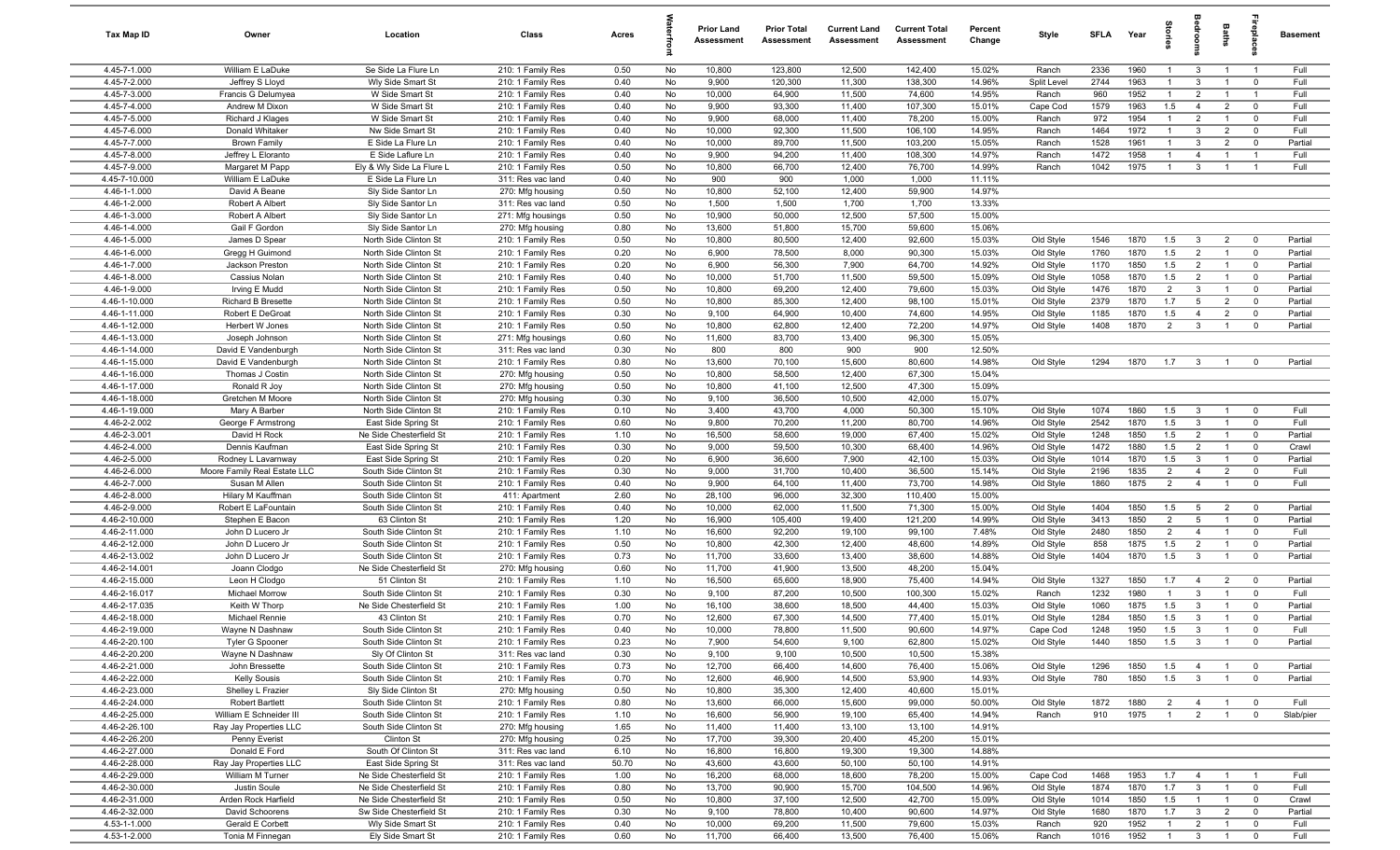| Tax Map ID                     | Owner                                                  | Location                                           | Class                                 | Acres        |          | <b>Prior Land</b><br>Assessment | <b>Prior Total</b><br>Assessment | <b>Current Land</b><br>Assessment | <b>Current Total</b><br>Assessment | Percent<br>Change | Style     | <b>SFLA</b> | Year | 읈              | edroo          | Baths          |                         | <b>Basement</b> |
|--------------------------------|--------------------------------------------------------|----------------------------------------------------|---------------------------------------|--------------|----------|---------------------------------|----------------------------------|-----------------------------------|------------------------------------|-------------------|-----------|-------------|------|----------------|----------------|----------------|-------------------------|-----------------|
| 4.53-1-3.000                   | William T Benoit                                       | Nly Side Laflure Ln                                | 210: 1 Family Res                     | 0.50         | No       | 10,800                          | 74,700                           | 12,400                            | 85,900                             | 14.99%            | Ranch     | 1124        | 1956 | -1             | $\overline{2}$ | $\overline{2}$ | $\overline{0}$          | Full            |
| 4.53-1-4.000                   | Virginia J Stevens                                     | Nly Side Laflure St                                | 210: 1 Family Res                     | 0.50         | No       | 10,900                          | 75,500                           | 12,500                            | 86,800                             | 14.97%            | Ranch     | 1280        | 1956 |                | $\overline{4}$ | $\overline{2}$ | $\mathbf{0}$            | Full            |
| 4.53-1-5.000                   | Kyle D Young                                           | Nly Side Laflure Ln                                | 210: 1 Family Res                     | 0.52         | No       | 11,100                          | 70,800                           | 12,700                            | 81,400                             | 14.97%            | Ranch     | 920         | 1956 | $\overline{1}$ | $\mathbf{3}$   |                | $\mathbf 0$             | Full            |
| 4.53-1-6.111                   | Donald E Loreman                                       | Wly Side Front St                                  | 483: Converted Res                    | 2.30         | No       | 27,500                          | 67,700                           | 31,700                            | 77,900                             | 15.07%            |           |             |      |                |                |                |                         |                 |
| 4.53-1-6.112                   | Daniel Devito                                          | Nly Side Laflure Ln Ext                            | 270: Mfg housing                      | 0.50         | No       | 10,800                          | 54,100                           | 12,400                            | 62,200                             | 14.97%            |           |             |      |                |                |                |                         |                 |
| 4.53-1-6.120                   | Donald E Loreman Jr                                    | Nly Side Laflure La Ext                            | 270: Mfg housing                      | 0.48         | No       | 10,600                          | 48,200                           | 12,200                            | 55,400                             | 14.94%            |           |             |      |                |                |                |                         |                 |
| 4.53-1-6.200                   | Leslie C Keefe<br>David F Perky                        | West Of Front St                                   | 270: Mfg housing                      | 0.52         | No       | 11,100                          | 32,500                           | 12,800                            | 37,400                             | 15.08%            |           |             |      |                |                |                |                         | Full            |
| 4.53-1-7.000<br>4.53-1-8.000   | Donald Loreman                                         | Wly Side Front St                                  | 210: 1 Family Res                     | 0.77         | No       | 13,200                          | 72,400                           | 15,200                            | 83,300                             | 15.06%<br>14.88%  | Old Style | 1656        | 1930 | 1.5            | $\overline{4}$ | $\overline{1}$ | $\overline{0}$          |                 |
| 4.53-2-1.100                   | Francis W Robare                                       | Wly Side Front St<br>Ely Side Front St             | 270: Mfg housing<br>210: 1 Family Res | 0.20<br>2.31 | No<br>No | 6,900<br>18,300                 | 21,500<br>76,000                 | 7,900<br>21,000                   | 24,700<br>87,400                   | 15.00%            | Old Style | 1776        | 1920 | 2              | $\overline{4}$ | $\overline{2}$ | $\overline{0}$          | Full            |
| 4.53-2-2.000                   | Jonathan P Strack                                      | Nly Side Ln                                        | 210: 1 Family Res                     | 0.50         | No       | 10,800                          | 44,700                           | 12,400                            | 51,400                             | 14.99%            | Old Style | 1056        | 1930 | 1.5            | $\mathbf{3}$   | $\overline{1}$ | $\overline{0}$          | Crawl           |
| 4.53-2-3.000                   | Kevin M Pray                                           | Ely Side Front St                                  | 210: 1 Family Res                     | 0.70         | No       | 13,100                          | 80,500                           | 15,100                            | 92,600                             | 15.03%            | Old Style | 1638        | 1930 | 1.5            | $\mathbf{3}$   | $\overline{1}$ | $\mathbf 0$             | Full            |
| 4.53-2-4.000                   | Raymond J Martin                                       | Sly Side Ln                                        | 270: Mfg housing                      | 0.72         | No       | 12,700                          | 38,600                           | 14,600                            | 44,400                             | 15.03%            |           |             |      |                |                |                |                         |                 |
| 4.53-2-5.100                   | Raymond Martin Jr                                      | Nw Side Chesterfield Ln                            | 270: Mfg housing                      | 0.22         | No       | 11,400                          | 37,400                           | 13,100                            | 43,000                             | 14.97%            |           |             |      |                |                |                |                         |                 |
| 4.53-2-5.200                   | Raymond Martin Jr                                      | Wly Side Chesterfield Lan                          | 311: Res vac land                     | 0.56         | No       | 5,400                           | 5,400                            | 6,200                             | 6,200                              | 14.81%            |           |             |      |                |                |                |                         |                 |
| 4.53-2-6.110                   | Richard J Lipke                                        | Nw Side Chesterfield Ln                            | 210: 1 Family Res                     | 0.56         | No       | 11,400                          | 19,800                           | 13,100                            | 22,800                             | 15.15%            | Cottage   | 576         | 1877 | 1.5            | $\overline{2}$ |                | $\overline{0}$          | Partial         |
| 4.53-2-6.120                   | Donald J Spooner                                       | Nw Side Cfield Lane 2                              | 270: Mfg housing                      | 0.45         | No       | 10,400                          | 28,800                           | 11,900                            | 33,100                             | 14.93%            |           |             |      |                |                |                |                         |                 |
| 4.53-2-6.200                   | Walter J Dzik Jr                                       | Sly Side Chesterfield Lan                          | 270: Mfg housing                      | 0.20         | No       | 7,000                           | 14,600                           | 8,100                             | 16,800                             | 15.07%            |           |             |      |                |                |                |                         |                 |
| 4.53-2-7.000                   | Rance M Bloom                                          | Nw Side Chesterfield Ln                            | 210: 1 Family Res                     | 0.40         | No       | 9,900                           | 56,800                           | 11,400                            | 65,300                             | 14.96%            | Old Style | 1092        | 1940 | $\overline{1}$ | $\mathbf{3}$   | $\overline{1}$ | $\overline{0}$          | Partial         |
| 4.53-2-8.000                   | Reannon LaPier                                         | Se Side Chesterfield Ln                            | 270: Mfg housing                      | 0.20         | No       | 500                             | 500                              | 600                               | 600                                | 20.00%            |           |             |      |                |                |                |                         |                 |
| 4.53-2-9.100                   | Reannon LaPier                                         | Chesterfield Ln                                    | 270: Mfg housing                      | 0.19         | No       | 6,600                           | 27,000                           | 7,500                             | 31,000                             | 14.81%            |           |             |      |                |                |                |                         |                 |
| 4.53-2-9.210                   | Michael J LaPier                                       | E Of Cfield Lane li                                | 311: Res vac land                     | 0.29         | No       | 100                             | 100                              | 100                               | 100                                | 0.00%             |           |             |      |                |                |                |                         |                 |
| 4.53-2-10.000                  | Reannon LaPier                                         | Sly Of Chesterfield Ln                             | 311: Res vac land                     | 0.20         | No       | 500                             | 500                              | 600                               | 600                                | 20.00%            |           |             |      |                |                |                |                         |                 |
| 4.53-2-11.000                  | George W Thompson                                      | Se Side Chesterfield Ln                            | 270: Mfg housing                      | 0.20         | No       | 6,900                           | 17,400                           | 7,900                             | 20,000                             | 14.94%            |           |             |      |                |                |                |                         |                 |
| 4.53-2-12.100                  | Marcia Carron                                          | Se Side Chesterfield Ln                            | 270: Mfg housing                      | 0.80         | No       | 13,700                          | 35,100                           | 15,800                            | 40,400                             | 15.10%            |           |             |      |                |                |                |                         |                 |
| 4.53-2-12.200                  | David A Joy                                            | Southeast Side Chesterfie                          | 210: 1 Family Res                     | 0.52         | No       | 11,000                          | 85,000                           | 12,600                            | 97,700                             | 14.94%            | Ranch     | 1040        | 1988 | $\overline{1}$ | $\mathbf{3}$   | $\overline{1}$ | $\overline{0}$          | Full            |
| 4.53-2-13.000                  | Harvey LeCuyer                                         | Sly Side Chesterfield Lan                          | 270: Mfg housing                      | 0.50         | No       | 10,800                          | 41,100                           | 12,500                            | 47,300                             | 15.09%            |           |             |      |                |                |                |                         |                 |
| 4.53-2-14.922                  | Robert L Shumway                                       | Sely Side Cfield Lane li                           | 270: Mfg housing                      | 0.79         | No       | 13,500                          | 50,300                           | 15,500                            | 57,800                             | 14.91%            |           |             |      |                |                |                |                         |                 |
| 4.53-2-15.000<br>4.53-2-16.000 | <b>Bottling Group LLC</b><br><b>Bottling Group LLC</b> | Ely Of Front St<br>Ely Side Of Front St            | 330: Vacant comm<br>330: Vacant comm  | 1.00<br>2.10 | No<br>No | 11,300<br>13,000                | 11,300<br>13,000                 | 13,000<br>14,900                  | 13,000<br>14,900                   | 15.04%<br>14.62%  |           |             |      |                |                |                |                         |                 |
| 4.54-1-1.000                   | Kimberly D Rock                                        | Ne Side Chesterfield St                            | 210: 1 Family Res                     | 0.70         | No       | 12,600                          | 44,700                           | 14,500                            | 51,400                             | 14.99%            | Old Style | 1064        | 1910 | $\overline{1}$ | 3              | $\overline{1}$ | $\overline{0}$          | Full            |
| 4.54-1-2.000                   | Mark J Whitney                                         | N E Side Chesterfield St                           | 210: 1 Family Res                     | 0.90         | No       | 14,900                          | 70,000                           | 17,100                            | 80,500                             | 15.00%            | Old Style | 2070        | 1925 | $\overline{2}$ | $\overline{4}$ | $\overline{1}$ | $\mathbf 0$             | Full            |
| 4.54-1-3.100                   | Gary E Majewski                                        | Ne Side Chesterfield St                            | 210: 1 Family Res                     | 1.00         | No       | 16,300                          | 37,000                           | 18,800                            | 42,600                             | 15.14%            | Old Style | 1539        | 1900 | $\overline{2}$ | $\mathbf{3}$   | $\overline{1}$ | $\overline{0}$          | Full            |
| 4.54-1-3.200                   | Scott Hilborne                                         | Ne Side Chesterfield St                            | 210: 1 Family Res                     | 0.77         | No       | 13,200                          | 97,000                           | 15,100                            | 111,500                            | 14.95%            |           |             |      |                |                |                |                         |                 |
| 4.54-1-4.000                   | Richard K Doyle                                        | Ne Side Chesterfield St                            | 311: Res vac land                     | 1.40         | No       | 17,200                          | 17,200                           | 19,800                            | 19,800                             | 15.12%            |           |             |      |                |                |                |                         |                 |
| 4.54-1-5.000                   | Frank Hillyard                                         | Sw Side Chester                                    | 311: Res vac land                     | 0.65         | No       | 1,200                           | 1,200                            | 1,400                             | 1,400                              | 16.67%            |           |             |      |                |                |                |                         |                 |
| 4.54-1-6.000                   | Carrie B Brown                                         | Sw Side Chesterfield St                            | 210: 1 Family Res                     | 1.39         | No       | 17,200                          | 82,000                           | 19,800                            | 94,300                             | 15.00%            | Old Style | 1888        | 1890 | 2              | $\mathbf{3}$   | $\overline{2}$ | $\overline{1}$          | Full            |
| 4.54-1-7.000                   | Carolyn A Finnegan                                     | Sw Side Chesterfield St                            | 210: 1 Family Res                     | 0.20         | No       | 6,900                           | 40,100                           | 7,900                             | 46,100                             | 14.96%            | Ranch     | 940         | 1960 | -1             | $\overline{2}$ | $\overline{1}$ | $\overline{0}$          | Slab/pier       |
| 4.54-1-8.000                   | Stephen R Law                                          | Sw Side Chesterfield St                            | 210: 1 Family Res                     | 0.70         | No       | 12,500                          | 36,400                           | 14,400                            | 41,900                             | 15.11%            | Old Style | 962         | 1920 | 1.7            | $\overline{4}$ |                | $\overline{0}$          | Partial         |
| 4.54-1-9.000                   | Rolland R Rock                                         | Sw Side Chesterfield St                            | 270: Mfg housing                      | 0.60         | No       | 11,700                          | 43,400                           | 13,400                            | 49,900                             | 14.98%            |           |             |      |                |                |                |                         |                 |
| 4.54-1-10.000                  | Mark A Morrow                                          | Sw Side Chesterfield St                            | 210: 1 Family Res                     | 0.50         | No       | 10,800                          | 35,100                           | 12,500                            | 40,400                             | 15.10%            | Old Style | 845         | 1920 | -1             | 3              |                | $\overline{0}$          | Full            |
| 4.54-1-11.100                  | John J LeClair                                         | Sw Side Chesterfield St                            | 210: 1 Family Res                     | 1.00         | No       | 16,500                          | 59,700                           | 19,000                            | 68,700                             | 15.08%            | Old Style | 1012        | 1940 |                | $\mathbf{3}$   |                | $\overline{0}$          | Partial         |
| 4.54-1-11.200                  | John E Champine Jr                                     | S W Side Chesterfield St                           | 270: Mfg housing                      | 0.99         | No       | 16,000                          | 63,000                           | 18,400                            | 72,400                             | 14.92%            |           |             |      |                |                |                |                         |                 |
| 4.54-1-12.000                  | Michael J LaPier                                       | Sly Of Chesterfield Ln                             | 270: Mfg housing                      | 0.20         | No       | 6,900                           | 26,800                           | 7,900                             | 30,800                             | 14.93%            |           |             |      |                |                |                |                         |                 |
| 4.54-1-13.000                  | Robert Camp                                            | Se Side Chesterfield Ln                            | 270: Mfg housing                      | 0.10         | No       | 3,500                           | 23,800                           | 4,100                             | 27,400                             | 15.13%            |           |             |      |                |                |                |                         |                 |
| 4.54-1-14.100<br>4.54-1-14.200 | Tabitha Cumber<br>Tabitha Cumber                       | Sw Side Chesterfield St<br>Sw Side Chesterfield St | 312: Vac w/imprv                      | 0.39         | No<br>No | 1,100<br>9,800                  | 2,100                            | 1,200                             | 2,400                              | 14.29%<br>14.94%  |           |             | 1900 |                |                |                | $\Omega$                | Partial         |
| 4.54-1-15.000                  | Jerald E Goucher                                       | Nw Side Chesterfield Ln                            | 210: 1 Family Res<br>270: Mfg housing | 0.39<br>0.10 | No       | 3,400                           | 30,800<br>17,600                 | 11,300<br>3,900                   | 35,400<br>20,200                   | 14.77%            | Bungalow  | 916         |      |                |                |                |                         |                 |
| 1.3-1-1.000                    | Ausable Chasm Co                                       | Ely & Wly Side Us Rt 9                             | 330: Vacant comm                      | 153.00       | No       | 108,400                         | 108,400                          | 124,700                           | 124,700                            | 15.04%            |           |             |      |                |                |                |                         |                 |
| 1.3-1-2.000                    | John W Krohn                                           | Ely Side Us Rt 9                                   | 322: Rural vac>10                     | 35.60        | No       | 38,300                          | 38,300                           | 44,000                            | 44,000                             | 14.88%            |           |             |      |                |                |                |                         |                 |
| 1.3-1-3.100                    | Brian D Bashaw                                         | E/s Of Rt 9                                        | 210: 1 Family Res                     | 1.80         | No       | 17,900                          | 82,300                           | 20,500                            | 94,600                             | 14.95%            | Ranch     | 1528        | 1973 | $\overline{1}$ | $3^{\circ}$    | $\blacksquare$ | $\overline{1}$          | Full            |
| 1.3-1-3.200                    | David RW Lessard                                       | East Side Of Route 9                               | 322: Rural vac>10                     | 11.50        | No       | 17,000                          | 17,000                           | 17,100                            | 17,100                             | 0.59%             |           |             |      |                |                |                |                         |                 |
| $1.3 - 1 - 4.000$              | Kenneth F Morrow                                       | Nly Side Back Rd                                   | 210: 1 Family Res                     | 4.30         | No       | 19,100                          | 38,400                           | 22,000                            | 44,200                             | 15.10%            | Cottage   | 980         | 1948 | $\overline{1}$ | 3              | $\overline{1}$ | $\overline{\mathbf{0}}$ | Partial         |
| 1.3-1-5.000                    | <b>Brent Morrow</b>                                    | Nly Side Back Rd                                   | 260: Seasonal res                     | 2.80         | No       | 14,600                          | 35,800                           | 16,800                            | 41,200                             | 15.08%            | Log Cabin | 628         | 1976 |                | $\mathbf 0$    | $\mathbf 0$    | $\overline{\mathbf{0}}$ | Crawl           |
| $1.3 - 1 - 6.000$              | Kathleen LaDieu                                        | Nly Side Back Rd                                   | 210: 1 Family Res                     | 3.80         | No       | 23,500                          | 58,500                           | 27,100                            | 67,300                             | 15.04%            | Ranch     | 1130        | 1960 |                | $\mathbf{1}$   | $\overline{1}$ | $\overline{0}$          | Crawl           |
| $1.3 - 1 - 7.110$              | Sherman M Blaise                                       | Nly Side Back Rd                                   | 210: 1 Family Res                     | 4.08         | No       | 24,800                          | 72,400                           | 28,600                            | 83,300                             | 15.06%            | Ranch     | 1008        | 1963 |                | $\overline{2}$ |                | $\overline{1}$          | Full            |
| 1.3-1-7.202                    | Sherman Blaise                                         | Nly Side Of Back Rd                                | 210: 1 Family Res                     | 0.69         | No       | 10,200                          | 69,000                           | 11,800                            | 79,400                             | 15.07%            | Bungalow  | 1236        | 1945 | $\overline{1}$ | $\overline{2}$ | $\overline{1}$ | $\overline{0}$          | Crawl           |
| $1.3 - 1 - 8.100$              | Robert R Pelton                                        | Nly Side Back Rd                                   | 210: 1 Family Res                     | 5.95         | No       | 18,500                          | 68,800                           | 21,300                            | 73,900                             | 7.41%             | Cottage   | 939         | 1951 | $\overline{1}$ | $\overline{2}$ | $\overline{1}$ | $\overline{1}$          | Partial         |
| 1.3-1-8.200                    | Robert R Pelton                                        | Nly Side Back Rd                                   | 311: Res vac land                     | 8.22         | No       | 3,600                           | 3,600                            | 3,600                             | 3,600                              | 0.00%             |           |             |      |                |                |                |                         |                 |
| 1.3-1-9.100                    | Ausable Chasm Co                                       | Sly Side Back Rd                                   | 322: Rural vac>10                     | 28.10        | No       | 20,000                          | 20,000                           | 23,000                            | 23,000                             | 15.00%            |           |             |      |                |                |                |                         |                 |
| 1.3-1-9.200                    | <b>Brent Morrow</b>                                    | Sly Side Back Rd                                   | 210: 1 Family Res                     | 3.25         | No       | 21,000                          | 31,000                           | 24,100                            | 35,600                             | 14.84%            |           |             |      |                |                |                |                         |                 |
| 1.3-1-10.000                   | Ausable Chasm Co                                       | Ely & Wly Side Us Rt 9                             | 330: Vacant comm                      | 108.80       | No       | 77,000                          | 77,000                           | 88,600                            | 88,600                             | 15.06%            |           |             |      |                |                |                |                         |                 |
| 1.3-1-11.000                   | Ausable Chasm Co                                       | E Of St Rt 373                                     | 330: Vacant comm                      | 59.40        | No       | 33,800                          | 33,800                           | 38,900                            | 38,900                             | 15.09%            |           |             |      |                |                |                |                         |                 |
| 1.3-1-12.000                   | Ausable Chasm Rec Ctr Inc                              | N Of State Rt 373                                  | 330: Vacant comm                      | 103.70       | No       | 68,600                          | 68,600                           | 78,900                            | 78,900                             | 15.01%            |           |             |      |                |                |                |                         |                 |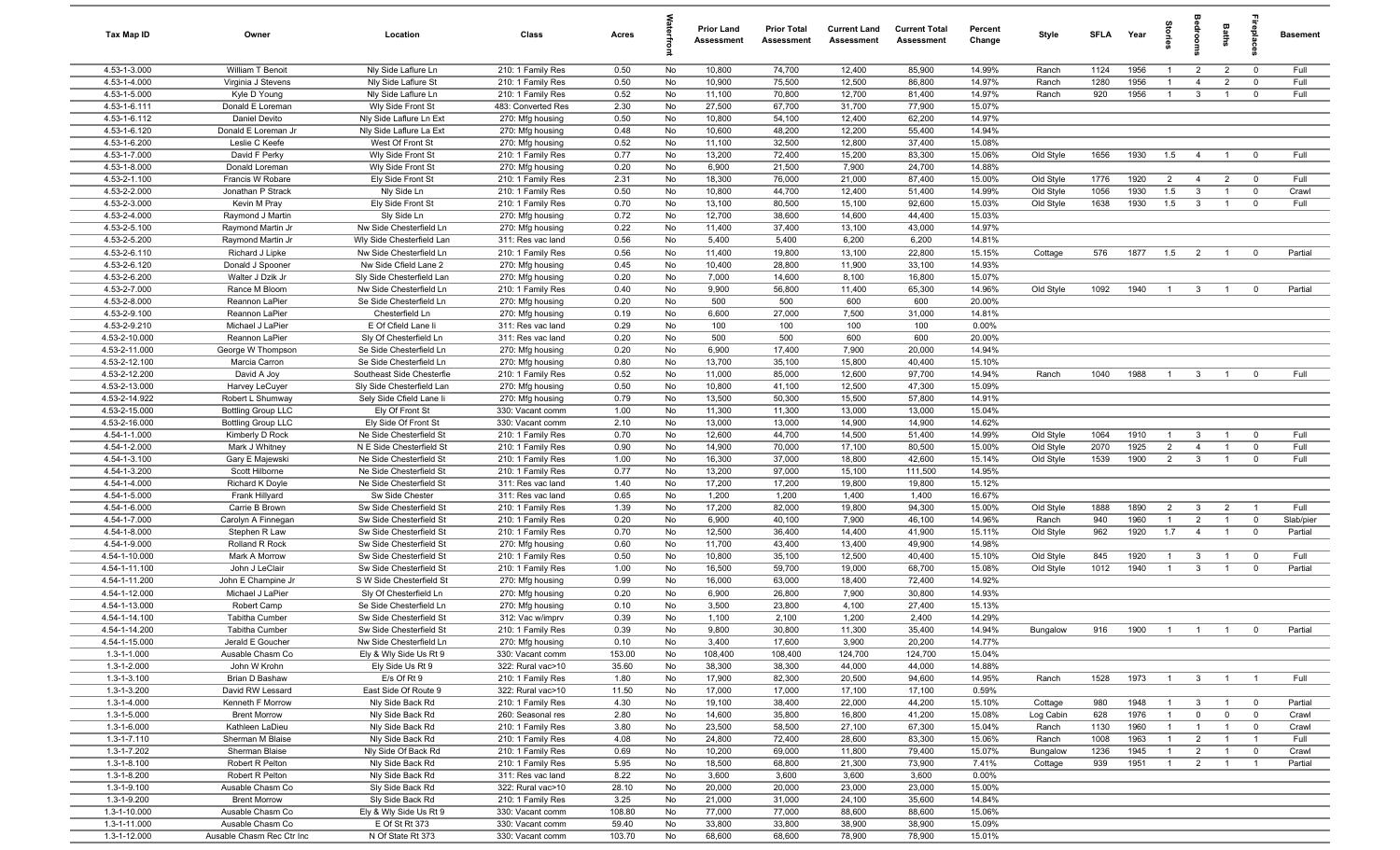| Tax Map ID                     | Owner                                     | Location                                           | Class                                  | Acres         |           | <b>Prior Land</b><br>Assessment | <b>Prior Total</b><br>Assessment | <b>Current Land</b><br>Assessment | <b>Current Total</b><br>Assessment | Percent<br>Change | Style                 | <b>SFLA</b>  | Year         | prie                  | edroo                          | Baths                            | leb<br>18      | <b>Basement</b> |
|--------------------------------|-------------------------------------------|----------------------------------------------------|----------------------------------------|---------------|-----------|---------------------------------|----------------------------------|-----------------------------------|------------------------------------|-------------------|-----------------------|--------------|--------------|-----------------------|--------------------------------|----------------------------------|----------------|-----------------|
| 1.3-1-13.000                   | Ausable Chasm Co                          | Nly Side St Rt 373                                 | 330: Vacant comm                       | 3.10          | No        | 2,000                           | 2,000                            | 2,300                             | 2,300                              | 15.00%            |                       |              |              |                       |                                |                                  |                |                 |
| 1.3-1-14.000                   | Ausable Chasm Co                          | N Of St Rt 373                                     | 330: Vacant comm                       | 1.50          | No        | 900                             | 900                              | 1,000                             | 1,000                              | 11.11%            |                       |              |              |                       |                                |                                  |                |                 |
| 1.3-1-15.000                   | Ausable Chasm Co                          | Ely & Wly Side Us Rt 9                             | 330: Vacant comm                       | 3.10          | No        | 5,400                           | 5,400                            | 6,200                             | 6,200                              | 14.81%            |                       |              |              |                       |                                |                                  |                |                 |
| 1.3-1-16.000<br>1.3-1-17.000   | Ausable Chasm Co<br>Ausable Chasm Co      | Ely & Wly Side Us Rt 9<br>Nly Side State Rt 373    | 330: Vacant comm<br>330: Vacant comm   | 18.60<br>7.10 | No<br>No  | 24,400<br>22,400                | 24,400<br>22,400                 | 28,100<br>25,800                  | 28,100<br>25,800                   | 15.16%<br>15.18%  |                       |              |              |                       |                                |                                  |                |                 |
| 1.3-1-18.000                   | Ausable Chasm Co                          | Nly Side State Rt 373                              | 582: Camping park                      | 22.50         | No        | 86,100                          | 320,200                          | 99,000                            | 368,200                            | 14.99%            |                       |              |              |                       |                                |                                  |                |                 |
| 1.3-1-19.000                   | Ausable Chasm Co                          | Ely & Wly Side St Rt 373                           | 330: Vacant comm                       | 87.71         | No        | 83,900                          | 116,900                          | 96,400                            | 134,400                            | 14.97%            |                       |              |              |                       |                                |                                  |                |                 |
| 1.3-1-20.000                   | Jon L Schermerhorn                        | Ely & Wly Side St Rt 373                           | 120: Field crops                       | 113.47        | No        | 68,200                          | 128,100                          | 78,400                            | 147,300                            | 14.99%            | Old Style             | 2552         | 1811         | $\overline{2}$        | $\overline{4}$                 | $\overline{1}$                   | $\mathbf 0$    | Partial         |
| 1.3-1-22.000                   | Ausable Chasm Co                          | Ely Side County Hwy 17B                            | 330: Vacant comm                       | 1.80          | No        | 400                             | 400                              | 500                               | 500                                | 25.00%            |                       |              |              |                       |                                |                                  |                |                 |
| 1.3-1-23.000                   | Ausable Chasm Co                          | Ely Side County Hwy 17B                            | 532: Amusemt park                      | 2.50          | No        | 33,400                          | 119,900                          | 38,400                            | 137,900                            | 15.01%            |                       |              |              |                       |                                |                                  |                |                 |
| 1.3-1-24.000                   | Ausable Chasm Co                          | Wly Side County Hwy 17B                            | 532: Amusemt park                      | 3.60          | No        | 57,600                          | 367,000                          | 66,200                            | 422,000                            | 14.99%            |                       |              |              |                       |                                |                                  |                |                 |
| 1.3-1-25.000                   | Ausable Chasm Co                          | S Ely Side U S Rt 9                                | 210: 1 Family Res                      | 0.90          | No        | 18,500                          | 72,300                           | 21,200                            | 83,100                             | 14.94%            | Old Style             | 2124         | 1900         | $\overline{2}$        | $\overline{\mathbf{3}}$        | $\overline{1}$                   | $^{\circ}$     | Partial         |
| 1.3-1-26.000                   | Ausable Chasm Co                          | S Ely Side U S Rt 9                                | 415: Motel                             | 0.90          | No        | 30,700                          | 94,800                           | 35,300                            | 109,000                            | 14.98%            |                       |              |              |                       |                                |                                  |                |                 |
| 1.3-1-27.000                   | Timothy J McCormick                       | Nly Side County Hwy 17B                            | 311: Res vac land                      | 4.60          | No        | 14,400                          | 14,400                           | 16,600                            | 16,600                             | 15.28%            |                       |              |              |                       |                                |                                  |                |                 |
| 1.3-1-28.000<br>1.3-1-29.000   | Ausable Chasm Co<br>Ausable Chasm Co      | N Of County Hwy 17B<br>Ely & Wly Sides Us Rt 9     | 330: Vacant comm<br>330: Vacant comm   | 0.10<br>18.10 | No<br>No  | 3,600<br>16,600                 | 3,600<br>16,600                  | 4,100<br>19,100                   | 4,100<br>19,100                    | 13.89%<br>15.06%  |                       |              |              |                       |                                |                                  |                |                 |
| 1.3-1-30.001                   | <b>Brent H Morrow Sr</b>                  | Nly Side Back Rd                                   | 311: Res vac land                      | 0.55          | No        | 100                             | 100                              | 100                               | 100                                | 0.00%             |                       |              |              |                       |                                |                                  |                |                 |
| $1.4 - 1 - 1.110$              | Thomas W Reid                             | Sly Side Back Rd                                   | 322: Rural vac>10                      | 15.00         | No        | 19,500                          | 19,500                           | 22,400                            | 22,400                             | 14.87%            |                       |              |              |                       |                                |                                  |                |                 |
| 1.4-1-1.120                    | Robert R Pelton                           | Nly Side Back Rd                                   | 322: Rural vac>10                      | 26.00         | No        | 19,200                          | 19,200                           | 20,700                            | 20,700                             | 7.81%             |                       |              |              |                       |                                |                                  |                |                 |
| 1.4-1-1.200                    | Thomas W Reid                             | Nly Side Back Rd                                   | 210: 1 Family Res                      | 10.00         | No        | 31,400                          | 144,100                          | 36,100                            | 165,700                            | 14.99%            |                       |              |              |                       |                                |                                  |                |                 |
| $1.4 - 1 - 2.100$              | David Lessard                             | Nly & Sly Side Back Rd                             | 910: Priv forest                       | 36.52         | No        | 25,900                          | 25,900                           | 29,800                            | 29,800                             | 15.06%            |                       |              |              |                       |                                |                                  |                |                 |
| 1.4-1-2.200                    | Patrick K McCormick                       | Nly Side Of Back Rd                                | 311: Res vac land                      | 9.60          | No        | 6,000                           | 6,000                            | 6,900                             | 6,900                              | 15.00%            |                       |              |              |                       |                                |                                  |                |                 |
| 1.4-1-2.300                    | David RW Lessard                          | Nly Side Back Rd                                   | 314: Rural vac<10                      | 8.38          | No        | 5,900                           | 5,900                            | 6,800                             | 6,800                              | 15.25%            |                       |              |              |                       |                                |                                  |                |                 |
| 1.4-1-3.000                    | John C Brancato                           | Nly Side Back Rd                                   | 323: Vacant rural                      | 3.40          | No        | 12,800                          | 12,800                           | 14,700                            | 14,700                             | 14.84%            |                       |              |              |                       |                                |                                  |                |                 |
| $1.4 - 1 - 4.100$              | Donald Lessard                            | Nly Side Back Rd                                   | 314: Rural vac<10                      | 5.50          | No        |                                 |                                  | 27,100                            | 27,100                             |                   |                       |              |              |                       |                                |                                  |                |                 |
| 1.4-1-4.200<br>1.4-1-7.000     | Donald Lessard<br>Jakubowski Roger        | Back Rd<br>N Of State Highway 373                  | 311: Res vac land                      | 5.50<br>24.00 | No<br>No  | 62,200                          | 516,000                          | 17,000<br>71,500                  | 17,000<br>593,400                  | 15.00%            |                       |              |              |                       |                                |                                  |                |                 |
| $1.4 - 1 - 8.100$              | Mattig Inc                                | Nly Side State Hwy 373                             | 720: Mine/quarry<br>552: Golf course   | 195.95        | No        | 165,000                         | 275,800                          | 189,800                           | 317,200                            | 15.01%            |                       |              |              |                       |                                |                                  |                |                 |
| 1.4-1-8.200                    | Matthew Crowningshield                    | NYS Route 373                                      | 311: Res vac land                      | 1.30          | No        | 19,000                          | 19,000                           | 35,000                            | 87,500                             | 360.53%           |                       |              |              |                       |                                |                                  |                |                 |
| 1.4-1-9.000                    | Mattig Inc                                | Nly Side State Highway 37                          | 330: Vacant comm                       | 35.60         | No        | 26,100                          | 26,100                           | 30,000                            | 30,000                             | 14.94%            |                       |              |              |                       |                                |                                  |                |                 |
| 1.4-1-10.000                   | Bryan Marsha                              | Sly Side Back Rd                                   | 323: Vacant rural                      | 25.00         | No        | 28,200                          | 28,200                           | 32,400                            | 32,400                             | 14.89%            |                       |              |              |                       |                                |                                  |                |                 |
| 1.4-1-11.110                   | Robert V Heath                            | Sly Side Back Rd                                   | 314: Rural vac<10                      | 6.12          | No        | 16,500                          | 16,500                           | 19,000                            | 19,000                             | 15.15%            |                       |              |              |                       |                                |                                  |                |                 |
| 1.4-1-11.120                   | George R Mudd Sr                          | Sly Side Back Rd                                   | 270: Mfg housing                       | 6.12          | No        | 28,500                          | 84,700                           | 32,800                            | 97,400                             | 14.99%            |                       |              |              |                       |                                |                                  |                |                 |
| 1.4-1-11.200                   | Hans Schouten                             | Sly Side Back Rd                                   | 210: 1 Family Res                      | 6.12          | No        | 25,900                          | 132,300                          | 29,700                            | 165,000                            | 24.72%            | Cape Cod              | 2044         | 1996         | 1.5                   | $\overline{2}$                 | $\overline{1}$                   | $\mathbf 0$    | Full            |
| 1.4-1-12.100                   | Laurence Terrisse                         | Wly Side Villa Ln                                  | 314: Rural vac<10                      | 1.38          | No        | 19,100                          | 19,100                           | 22,000                            | 22,000                             | 15.18%            |                       |              |              |                       |                                |                                  |                |                 |
| 1.4-1-12.200<br>1.4-1-13.200   | Rene Charue<br>Richard L Kramer           | Wly Side Villa Ln<br>N Wly Side Villa Ln           | 314: Rural vac<10<br>240: Rural res    | 1.92<br>10.13 | No<br>No  | 20,500<br>40,600                | 20,500<br>111,500                | 23,600<br>46,700                  | 23,600<br>128,200                  | 15.12%<br>14.98%  | Cape Cod              | 1512         | 1975         | 1.7                   | $\overline{\mathbf{3}}$        | $\overline{1}$                   | $\overline{0}$ | Full            |
| 1.4-1-13.300                   | Mattig Inc                                | Wly Of Villa Ln                                    | 311: Res vac land                      | 0.24          | No        | 15,400                          | 15,400                           | 17,700                            | 17,700                             | 14.94%            |                       |              |              |                       |                                |                                  |                |                 |
| 1.4-1-14.000                   | David E Abair                             | W Of Hwy 17A (Lake St                              | 322: Rural vac>10                      | 22.70         | No        | 16,600                          | 16,600                           | 19,100                            | 19,100                             | 15.06%            |                       |              |              |                       |                                |                                  |                |                 |
| 1.4-1-15.000                   | Malcolm Crowningshield                    | Sly Side Back Rd                                   | 322: Rural vac>10                      | 10.10         | No        | 7,100                           | 7,100                            | 8,200                             | 8,200                              | 15.49%            |                       |              |              |                       |                                |                                  |                |                 |
| 1.67-1-1.000                   | Shirley P Bourgeois                       | Ely Side Villa Ln                                  | 210: 1 Family Res                      | 0.50          | No        | 27,400                          | 103,000                          | 31,500                            | 118,400                            | 14.95%            | Ranch                 | 1314         | 2002         | $\overline{1}$        | $\overline{4}$                 | $\overline{2}$                   | $\mathbf 0$    | Full            |
| 1.67-1-2.002                   | George Aon                                | Ely Side Villa Ln                                  | 311: Res vac land                      | 1.14          | No        | 16,800                          | 16,800                           | 19,300                            | 19,300                             | 14.88%            |                       |              |              |                       |                                |                                  |                |                 |
| 1.67-1-3.000                   | Marie J Lambert                           | Ely Side Villa Ln                                  | 311: Res vac land                      | 0.30          | No        | 17,100                          | 17,100                           | 19,700                            | 19,700                             | 15.20%            |                       |              |              |                       |                                |                                  |                |                 |
| 1.67-1-4.000                   | Rene Charue                               | Ely Side Villa Ln                                  | 311: Res vac land                      | 0.70          | No        | 22,800                          | 22,800                           | 26,200                            | 26,200                             | 14.91%            |                       |              |              |                       |                                |                                  |                |                 |
| 1.67-1-5.200                   | <b>Blanche Kheirallah</b>                 | Swly Side Cty Hwy 17A                              | 260: Seasonal res                      | 1.50          | No        | 30,600                          | 41,700                           | 35,200                            | 48,000                             | 15.11%            | Cottage               | 336          | 1930         | $\overline{1}$        | $\overline{2}$                 | $\overline{1}$                   | $\mathbf 0$    | Slab/pier       |
| 1.67-1-6.000                   | Georges Aon                               | Wly Side County Hwy 17A                            | 210: 1 Family Res<br>210: 1 Family Res | 0.70<br>1.10  | No<br>No. | 21,700<br>38,300                | 57,900<br>153,600                | 25,000                            | 66,600                             | 15.03%<br>14.97%  | Old Style             | 1342<br>3952 | 1930<br>1918 | $\overline{2}$<br>1.7 | $\overline{4}$<br>6            | $\overline{2}$<br>2              | $\mathbf 0$    | Full<br>Full    |
| 1.67-1-7.000<br>1.67-1-8.000   | Stephen J Petrasovic<br>Michel Montet     | Ely Side Villa Ln<br>Wly Side Co Hwy 17A           | 312: Vac w/imprv                       | 1.10          | No        | 28,700                          | 32,000                           | 44,000<br>33,000                  | 176,600<br>36,800                  | 15.00%            | Old Style             |              |              |                       |                                |                                  |                |                 |
| 1.67-1-9.000                   | Stephen I Rankov                          | Wly Side Co Hwy 17A                                | 280: Multiple res                      | 0.90          | No        | 30,600                          | 84,700                           | 35,200                            | 97,400                             | 14.99%            | Cottage               | 568          | 1930         | $\overline{1}$        | $\overline{2}$                 | $\overline{1}$                   | $\overline{0}$ | Crawl           |
| 1.67-1-10.011                  | Victor W Dean                             | Sly Side Villa Ln                                  | 280: Multiple res                      | 1.26          | No        | 42,300                          | 193,500                          | 48,600                            | 222,500                            | 14.99%            | Old Style             | 882          | 1904         | 1.5                   | $\overline{2}$                 | $\overline{1}$                   |                | Partial         |
| 1.67-1-11.010                  | Anne E Porter                             | Nly Side North St                                  | 411: Apartment                         | 2.30          | No        | 55,000                          | 171,400                          | 63,200                            | 197,100                            | 14.99%            |                       |              |              |                       |                                |                                  |                |                 |
| 1.67-1-12.000                  | Rene Charue                               | Ely Side Villa Ln                                  | 210: 1 Family Res                      | 0.97          | No        | 31,300                          | 59,100                           | 36,000                            | 68,000                             | 15.06%            | Ranch                 | 1120         | 1988         | $\overline{1}$        | $\overline{2}$                 | $\overline{1}$                   | $\overline{0}$ | Slab/pier       |
| 1.67-1-13.000                  | Rene Charue                               | Wly Side County Hwy 17A                            | 414: Hotel                             | 0.90          | No        | 44,800                          | 108,800                          | 51,500                            | 125,100                            | 14.98%            |                       |              |              |                       |                                |                                  |                |                 |
| 1.67-1-14.100                  | Rosette S Elmasri                         | Wly Side County Hwy 17A                            | 220: 2 Family Res                      | 0.43          | No        | 26,000                          | 98,400                           | 29,900                            | 113,200                            | 15.04%            | Old Style             | 2976         | 1920         | $\overline{2}$        | 6                              | $\overline{4}$                   | $\overline{0}$ | Crawl           |
| 1.67-1-14.200                  | Thomas M Harrigan                         | Wly Of County Hwy 17A                              | 220: 2 Family Res                      | 0.91          | No        | 33,000                          | 111,100                          | 38,000                            | 116,100                            | 4.50%             | Old Style             | 2632         | 1920         | 1.7                   | $5\overline{)}$                | $\overline{2}$                   | $\overline{0}$ | Crawl           |
| 1.67-1-15.100                  | Timothy J Griffin                         | Wly Side Villa Ln                                  | 411: Apartment                         | 0.91          | No        | 50,700                          | 180,600                          | 58,300                            | 188,600                            | 4.43%             |                       |              |              |                       |                                |                                  |                |                 |
| 1.67-1-15.200<br>1.67-1-16.000 | Amal I Boutros<br><b>Bernard Terrisse</b> | Ely Side County Hwy 17A<br>Wly Side County Hwy 17A | 210: 1 Family Res<br>210: 1 Family Res | 0.25<br>1.20  | No<br>No  | 20,400<br>33,500                | 70,000<br>89,000                 | 23,500<br>38,500                  | 80,500<br>102,300                  | 15.00%<br>14.94%  | Cape Cod<br>Old Style | 1378<br>1144 | 1960<br>1920 | 1.5<br>$\overline{1}$ | $\mathbf{3}$<br>$\overline{2}$ | $\overline{1}$<br>$\overline{1}$ | $\mathbf{0}$   | Full<br>Full    |
| 1.67-1-17.000                  | David E Abair                             | Villa Lane - Wly Of Count                          | 323: Vacant rural                      | 3.54          | No        | 600                             | 600                              | 700                               | 700                                | 16.67%            |                       |              |              |                       |                                |                                  |                |                 |
| 1.67-1-18.000                  | Laurence Terrise                          | Wly Side Villa Ln                                  | 311: Res vac land                      | 0.72          | No        | 22,900                          | 22,900                           | 26,300                            | 26,300                             | 14.85%            |                       |              |              |                       |                                |                                  |                |                 |
| 1.67-1-19.000                  | Jean-Philippe Terrisse                    | Wly Side Villa Ln                                  | 311: Res vac land                      | 0.53          | No        | 21,400                          | 21,400                           | 24,600                            | 24,600                             | 14.95%            |                       |              |              |                       |                                |                                  |                |                 |
| 1.67-1-20.100                  | Jean-Philippe Terrisse                    | Wly Side Villa Ln                                  | 311: Res vac land                      | 0.47          | No        | 20,600                          | 20,600                           | 23,700                            | 23,700                             | 15.05%            |                       |              |              |                       |                                |                                  |                |                 |
| 1.67-1-20.200                  | Laurence Terrisse                         | Wly Side Villa Ln                                  | 311: Res vac land                      | 0.28          | No        | 16,700                          | 16,700                           | 19,200                            | 19,200                             | 14.97%            |                       |              |              |                       |                                |                                  |                |                 |
| 1.67-2-1.100                   | Roger Jakubowski                          | E Of County Hwy 17A                                | 313: Watrfrnt vac                      | 0.55          | Yes       | 12,600                          | 12,600                           | 14,500                            | 14,500                             | 15.08%            |                       |              |              |                       |                                |                                  |                |                 |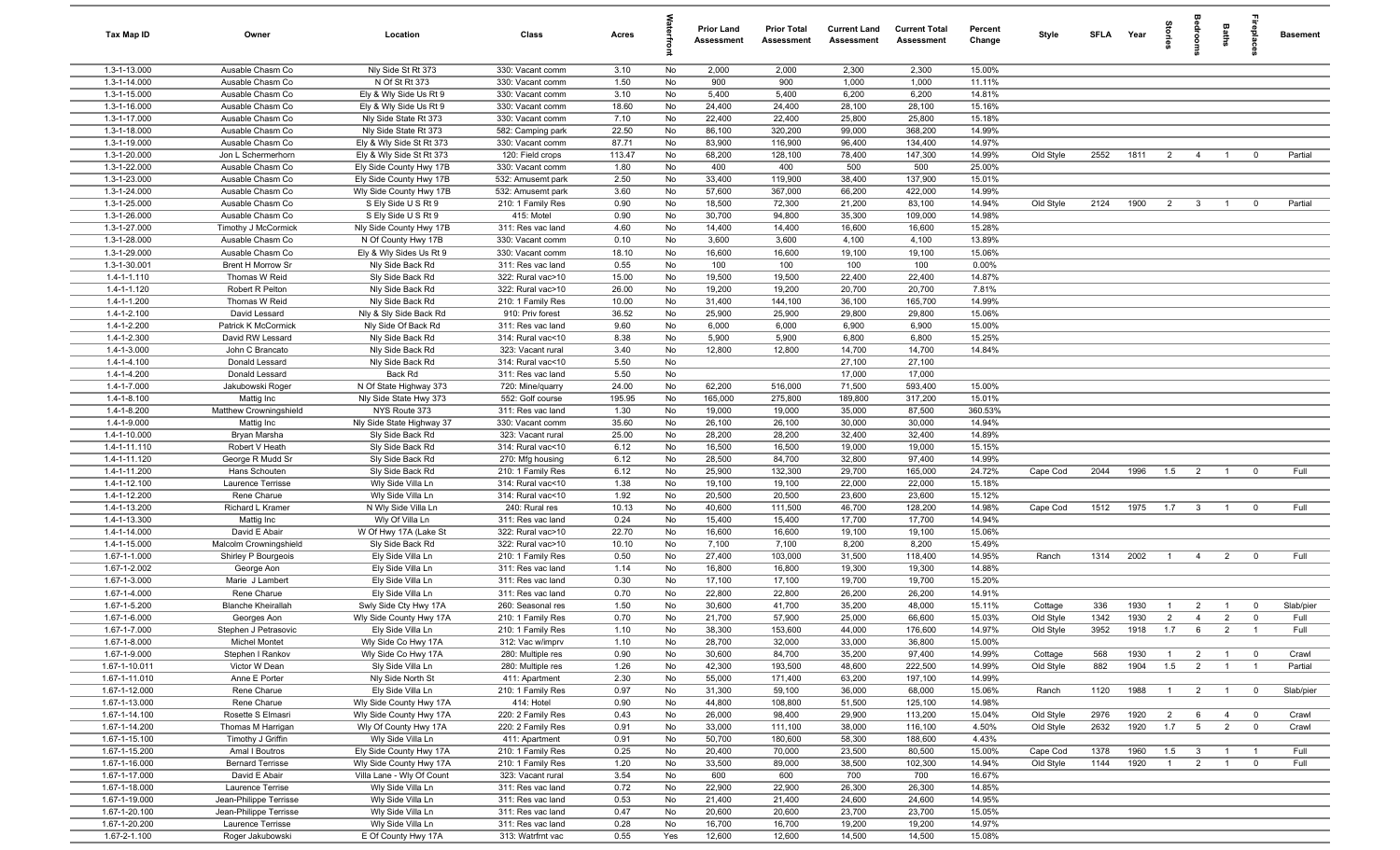| <b>Tax Map ID</b>              | Owner                                     | Location                                            | Class                                  | Acres        |          | <b>Prior Land</b><br>Assessment | <b>Prior Total</b><br>Assessment | <b>Current Land</b><br>Assessment | <b>Current Total</b><br>Assessment | Percent<br>Change | Style                  | SFLA        | Year         | ā              |                                | Baths                            | repla                            | <b>Basement</b>    |
|--------------------------------|-------------------------------------------|-----------------------------------------------------|----------------------------------------|--------------|----------|---------------------------------|----------------------------------|-----------------------------------|------------------------------------|-------------------|------------------------|-------------|--------------|----------------|--------------------------------|----------------------------------|----------------------------------|--------------------|
| 1.68-1-1.110                   | Roger Jakubowski                          | Ely Side Co Hwy 17A                                 | 314: Rural vac<10                      | 0.36         | No       | 18,300                          | 18,300                           | 21,000                            | 21,000                             | 14.75%            |                        |             |              |                |                                |                                  |                                  |                    |
| 1.68-1-1.121                   | Jean Auger                                | Ely Side Cty Hwy 17A                                | 260: Seasonal res                      | 0.50         | No       | 23,500                          | 48,900                           | 27,000                            | 56,200                             | 14.93%            | Ranch                  | 864         | 1985         | $\mathbf{1}$   | $\overline{1}$                 | $\overline{1}$                   | $\Omega$                         | Full               |
| 1.68-1-1.122                   | Martine Harvey                            | Ely Side Lake St                                    | 311: Res vac land                      | 0.29         | No       | 11,000                          | 11,000                           | 12,600                            | 12,600                             | 14.55%            |                        |             |              |                |                                |                                  |                                  |                    |
| 1.68-1-1.200                   | George Latif                              | Ely Side County Hway 17A                            | 312: Vac w/imprv                       | 0.44         | No       | 16,500                          | 16,800                           | 19,000                            | 19,300                             | 14.88%            |                        |             |              |                |                                |                                  |                                  |                    |
| 1.68-1-1.300<br>1.68-1-1.400   | Waguih Elmasri<br><b>Bernard Terrisse</b> | Ely Side County Hway 17A<br>Ely Side County Hwy 17A | 311: Res vac land<br>311: Res vac land | 0.42<br>0.40 | No<br>No | 15,600<br>13,800                | 15,600<br>13,800                 | 17,900<br>15,900                  | 17,900<br>15,900                   | 14.74%<br>15.22%  |                        |             |              |                |                                |                                  |                                  |                    |
| 1.68-2-1.200                   | George Latif                              | Ely Side County Hwy 17A                             | 316: Wr vac w/imp                      | 0.06         | Yes      | 11,700                          | 11,700                           | 13,500                            | 13,500                             | 15.38%            |                        |             |              |                |                                |                                  |                                  |                    |
| 1.68-2-1.300                   | Waguih Elmasri                            | Ely Side County Hway 17A                            | 313: Watrfrnt vac                      | 0.05         | Yes      | 9,000                           | 9,000                            | 10,400                            | 10,400                             | 15.56%            |                        |             |              |                |                                |                                  |                                  |                    |
| 1.68-2-1.400                   | <b>Bernard Terrisse</b>                   | Ely Of County Hway 17A                              | 313: Watrfrnt vac                      | 0.04         | Yes      | 7,200                           | 7,200                            | 8,300                             | 8,300                              | 15.28%            |                        |             |              |                |                                |                                  |                                  |                    |
| 1.68-2-1.500                   | Roger Jakubowski                          | Between D & H Rr And Lk                             | 313: Watrfrnt vac                      | 0.27         | Yes      | 25,500                          | 25,500                           | 29,300                            | 29,300                             | 14.90%            |                        |             |              |                |                                |                                  |                                  |                    |
| 1.68-2-2.000                   | Walter Jakubowski                         | E Of Lake St                                        | 313: Watrfrnt vac                      | 0.46         | Yes      | 17,300                          | 17,300                           | 19,900                            | 19,900                             | 15.03%            |                        |             |              |                |                                |                                  |                                  |                    |
| 1.75-1-1.100                   | John J Hetfield                           | Nly Side North St                                   | 210: 1 Family Res                      | 2.10         | No       | 40,600                          | 163,400                          | 46,700                            | 187,900                            | 14.99%            | Contemporary           | 1768        | 1989         | $\overline{2}$ | $\overline{4}$                 | $\overline{2}$                   | $\overline{1}$                   | Full               |
| 1.75-1-1.200                   | James Sheffer                             | Nly Side North St                                   | 210: 1 Family Res                      | 1.80         | No       | 35,000                          | 95,600                           | 40,200                            | 109,900                            | 14.96%            | Old Style              | 2124        | 1900         | 1.5            | $\mathbf{3}$                   | $\overline{1}$                   |                                  | Full               |
| 1.75-1-1.300                   | <b>Richard Lee</b>                        | Wly Side Division St                                | 270: Mfg housing                       | 1.00         | No       | 33,400                          | 98,800                           | 38,400                            | 113,600                            | 14.98%            |                        |             |              |                |                                |                                  |                                  |                    |
| 1.75-1-2.000                   | Mina Malloy                               | Nly Side North St                                   | 311: Res vac land                      | 0.50         | No       | 21,300                          | 21,300                           | 24,500                            | 24,500                             | 15.02%            |                        |             |              |                |                                |                                  |                                  |                    |
| 1.75-1-3.000                   | Richard E Dyer                            | Nly Side North St                                   | 210: 1 Family Res                      | 0.50         | No       | 25,900                          | 86,900                           | 29,700                            | 99,900                             | 14.96%            | Old Style              | 1250        | 1900         | $\overline{2}$ | $\mathbf{3}$                   |                                  | $^{\circ}$                       | Partial            |
| 1.75-1-4.100                   | John A Paugh                              | Nly Of North St                                     | 210: 1 Family Res                      | 1.40         | No       | 40,400                          | 183,600                          | 46,400                            | 211,100                            | 14.98%            | Colonial               | 2355        | 1990         | $\overline{2}$ | $\mathbf{3}$                   | $\overline{2}$                   | $\mathbf 0$                      | Full               |
| 1.75-1-4.200                   | James R Rock                              | Nly Side Of North St                                | 210: 1 Family Res                      | 0.46         | No       | 21,900                          | 41,500                           | 25,200                            | 47,700                             | 14.94%            | Cottage                | 720         | 1920         | $\mathbf{1}$   | $\mathbf{3}$                   | $\overline{1}$                   | $\mathbf 0$                      | Crawl              |
| 1.75-1-5.110<br>1.75-1-5.200   | <b>Stacey Mitchell</b><br>James M Ray     | N Side North St<br>N Side North St                  | 270: Mfg housing                       | 0.11<br>0.92 | No<br>No | 8,000<br>27,700                 | 22,800<br>73,400                 | 9,200<br>31,800                   | 26,200<br>84,400                   | 14.91%<br>14.99%  |                        |             |              |                |                                |                                  |                                  |                    |
| 1.75-1-6.000                   | John Dwyer                                | Sly Side North St                                   | 270: Mfg housing<br>311: Res vac land  | 0.80         | No       | 19,900                          | 19,900                           | 22,900                            | 22,900                             | 15.08%            |                        |             |              |                |                                |                                  |                                  |                    |
| 1.75-1-7.000                   | Teresa E Schwartz                         | Sly Side North St                                   | 210: 1 Family Res                      | 0.30         | No       | 21,300                          | 76,000                           | 24,500                            | 87,400                             | 15.00%            | Old Style              | 1436        | 1900         | 1.7            | -3                             | $\overline{1}$                   | $\mathbf 0$                      | Partial            |
| 1.75-1-8.000                   | Patricia A Taylor-Girardi                 | Sly Side North St                                   | 210: 1 Family Res                      | 0.30         | No       | 22,200                          | 89,500                           | 25,500                            | 102,900                            | 14.97%            | Ranch                  | 1756        | 1951         | $\overline{1}$ | 2                              | $\overline{1}$                   | $^{\circ}$                       | Crawl              |
| 1.75-1-9.000                   | John Schilling                            | Sly Side North St                                   | 311: Res vac land                      | 0.30         | No       | 17,100                          | 17,100                           | 19,700                            | 19,700                             | 15.20%            |                        |             |              |                |                                |                                  |                                  |                    |
| 1.75-1-10.000                  | Charles E Crowningshield                  | Sly Side North St                                   | 270: Mfg housing                       | 1.00         | No       | 31,900                          | 79,200                           | 36,700                            | 91,100                             | 15.03%            |                        |             |              |                |                                |                                  |                                  |                    |
| 1.75-1-11.002                  | Michael P McCulloch                       | Sly Side North St                                   | 210: 1 Family Res                      | 0.41         | No       | 23,200                          | 71,300                           | 26,700                            | 82,000                             | 15.01%            | Old Style              | 2108        | 1900         | $\overline{2}$ | $\overline{2}$                 | $\overline{1}$                   | $\overline{0}$                   | Crawl              |
| 1.75-1-12.200                  | Michael P McCulloch                       | Sly Side North St                                   | 210: 1 Family Res                      | 0.15         | No       | 12,900                          | 55,000                           | 14,800                            | 63,200                             | 14.91%            | Old Style              | 1547        | 1920         | $\overline{2}$ | $\overline{2}$                 | $\overline{1}$                   | $\overline{0}$                   | Partial            |
| 1.75-1-13.100                  | Malcolm R Crowningshied                   | Nly Side Washington St                              | 210: 1 Family Res                      | 0.25         | No       | 19,200                          | 59,900                           | 22,100                            | 68,900                             | 15.03%            | Old Style              | 915         | 1904         | 1.5            | $\mathbf{3}$                   |                                  | $\mathbf 0$                      | Slab/pier          |
| 1.75-1-13.200                  | <b>Marilyn Sitts</b>                      | Nly Side Washington St                              | 270: Mfg housing                       | 0.26         | No       | 20,600                          | 78,600                           | 23,700                            | 90,400                             | 15.01%            |                        |             |              |                |                                |                                  |                                  |                    |
| 1.75-1-14.000                  | Fawzy Antoun                              | Nly Side Washington St                              | 210: 1 Family Res                      | 0.30         | No       | 19,300                          | 47,200                           | 22,200                            | 54,300                             | 15.04%            | Old Style              | 795         | 1920         | 1.5            | -3                             | $\overline{1}$                   | $^{\circ}$                       | Partial            |
| 1.75-1-15.000                  | <b>Rita Morrow</b>                        | Nly Side Washington St                              | 210: 1 Family Res                      | 0.30         | No       | 18,700                          | 40,200                           | 21,500                            | 46,200                             | 14.93%            | Old Style              | 768         | 1932         | $\overline{2}$ | $\overline{2}$                 | $\overline{1}$                   | $\mathbf 0$                      | Partial            |
| 1.75-1-16.000                  | Lee E Beardsley                           | Hwy<br>Second S                                     | 210: 1 Family Res                      | 0.50         | No       | 23,400                          | 51,800                           | 26,900                            | 59,600                             | 15.06%            | Old Style              | 978         | 1890         | 1.5            | $\mathbf{3}$                   | $\overline{1}$                   | $\mathbf 0$                      | Partial            |
| 1.75-1-17.000                  | Christine J Allen                         | Nly Side Washington St                              | 210: 1 Family Res                      | 0.40         | No       | 24,100                          | 87,800                           | 27,700                            | 101,000                            | 15.03%            | Old Style              | 1954        | 1900         | $\overline{2}$ | 3                              | $\overline{1}$                   | $\overline{0}$                   | Partial            |
| 1.75-1-18.000<br>1.75-1-19.002 | Ronald A LaFountain<br>Julie Taylor       | Nly Side Washington St<br>Nly Side Washington St    | 210: 1 Family Res<br>210: 1 Family Res | 0.40<br>1.70 | No<br>No | 22,400<br>35,000                | 65,500<br>99,200                 | 25,700<br>40,300                  | 75,300<br>214,100                  | 14.96%<br>115.83% | Old Style<br>Old Style | 951<br>1872 | 1880<br>1880 | 1.5<br>2       | $\mathbf{3}$<br>$\overline{4}$ | $\overline{1}$<br>$\overline{2}$ | $\overline{0}$<br>$\overline{1}$ | Partial<br>Partial |
| 1.75-1-20.001                  | Eric J Dwyer                              | Nly Side Washington St                              | 210: 1 Family Res                      | 0.30         | No       | 26,600                          | 149,600                          | 30,600                            | 172,000                            | 14.97%            |                        |             |              |                |                                |                                  |                                  |                    |
| 1.75-1-21.002                  | Angele Antoun                             | N Side North St                                     | 311: Res vac land                      | 1.21         | No       | 18,700                          | 18,700                           | 21,500                            | 21,500                             | 14.97%            |                        |             |              |                |                                |                                  |                                  |                    |
| 1.75-2-2.200                   | Alice Clark                               | Sly Side Washington St                              | 270: Mfg housing                       | 0.50         | No       | 22,100                          | 59,600                           | 25,400                            | 68,500                             | 14.93%            |                        |             |              |                |                                |                                  |                                  |                    |
| 1.75-2-3.000                   | Patricia A Hannah                         | Sly Side Washington St                              | 210: 1 Family Res                      | 0.80         | No       | 29,900                          | 103,200                          | 34,400                            | 118,700                            | 15.02%            | Old Style              | 2212        | 1880         | $\overline{2}$ | $\overline{4}$                 | $\overline{1}$                   | $\mathbf 0$                      | Partial            |
| 1.75-2-4.000                   | Steven F Bullis                           | Sly Side Washington St                              | 210: 1 Family Res                      | 0.30         | No       | 21,300                          | 74,100                           | 24,500                            | 85,200                             | 14.98%            | Old Style              | 1440        | 1890         | $\overline{2}$ | $\mathbf{3}$                   | $\overline{1}$                   | $\mathbf 0$                      | Partial            |
| 1.75-2-5.000                   | Steven F Bullis                           | Sly Side Washington St                              | 311: Res vac land                      | 0.55         | No       | 21,900                          | 21,900                           | 25,200                            | 25,200                             | 15.07%            |                        |             |              |                |                                |                                  |                                  |                    |
| 1.75-2-6.000                   | David Warner                              | Sly Side Washington St                              | 210: 1 Family Res                      | 0.30         | No       | 22,300                          | 90,500                           | 25,700                            | 104,100                            | 15.03%            | Old Style              | 2026        | 1900         | 1.7            | 3                              | $\overline{2}$                   | $\mathbf 0$                      | Partial            |
| 1.75-2-7.000                   | Kenneth W Edwards III                     | Sly Side Washisngton St                             | 210: 1 Family Res                      | 0.32         | No       | 23,200                          | 102,500                          | 26,700                            | 117,900                            | 15.02%            | Ranch                  | 1000        | 1986         | $\mathbf{1}$   | $\overline{2}$                 | $\overline{1}$                   | $\overline{0}$                   | Full               |
| 1.75-2-8.000                   | Wilhelm F Vogt                            | Nly Side Lumber St                                  | 311: Res vac land                      | 0.30         | No       | 17,100                          | 17,100                           | 19,700                            | 19,700                             | 15.20%            |                        |             |              |                |                                |                                  |                                  |                    |
| 1.75-2-9.000                   | Wilhelm F Vogt                            | Nly Side Lumber St                                  | 210: 1 Family Res                      | 0.30         | No       | 25,500                          | 135,000                          | 29,300                            | 155,200                            | 14.96%            | Contemporary           | 2092        | 1995         | $\overline{2}$ | $\overline{4}$                 | $\overline{1}$                   | $\mathbf 0$                      | Crawl              |
| 1.75-2-10.000                  | Mark J Torricell                          | Nly Side Lumber St                                  | 311: Res vac land                      | 1.00         | No       | 28,300                          | 28,300                           | 32,500                            | 32,500                             | 14.84%            |                        |             |              |                |                                |                                  |                                  |                    |
| 1.75-2-11.000                  | Patricia Dudley                           | Sly Side Lumber St                                  | 311: Res vac land                      | 0.30         | No       | 17,100                          | 17,100                           | 19,700                            | 19,700                             | 15.20%            |                        |             |              |                |                                |                                  |                                  |                    |
| 1.75-2-12.100<br>1.75-2-13.000 | Malcolm R Crowningshield<br>Leo S Cross   | Sly Side Lumber St<br>Sly Side Lumber St            | 311: Res vac land<br>210: 1 Family Res | 0.55<br>0.60 | No<br>No | 13,700<br>27,300                | 13,700<br>96,500                 | 15,800<br>31,400                  | 15,800<br>111,000                  | 15.33%<br>15.03%  | Colonial               | 2200        | 1910         | $\overline{2}$ | $5\overline{)}$                | $\overline{2}$                   | $\mathbf 0$                      | Partial            |
| 1.75-2-14.002                  | Mary B Bailey                             | Sly Side Lumber St                                  | 210: 1 Family Res                      | 0.62         | No       | 28,600                          | 114,000                          | 32,900                            | 131,100                            | 15.00%            | Old Style              | 2522        | 1880         | $\overline{2}$ | $\mathbf{3}$                   | $\overline{2}$                   | $\mathbf 0$                      | Partial            |
| 1.75-2-15.102                  | Scott Racette                             | Sly Side Lumber St                                  | 210: 1 Family Res                      | 0.54         | No       | 31,500                          | 160,600                          | 36,200                            | 184,700                            | 15.01%            | Contemporary           | 1753        | 1989         | 1.7            | $\overline{\mathbf{3}}$        | $\overline{1}$                   | $\mathbf 0$                      | Full               |
| 1.75-2-15.210                  | Scott A Racette                           | Wly Side First St                                   | 311: Res vac land                      | 0.14         | No       | 600                             | 600                              | 700                               | 700                                | 16.67%            |                        |             |              |                |                                |                                  |                                  |                    |
| 1.75-2-16.000                  | Scott A Racette                           | Sly Side Lumber St                                  | 270: Mfg housing                       | 0.10         | No       | 6,800                           | 25,400                           | 7,800                             | 29,200                             | 14.96%            |                        |             |              |                |                                |                                  |                                  |                    |
| 1.75-2-17.000                  | Anne E Porter                             | Nly Side Sable St                                   | 312: Vac w/imprv                       | 0.31         | No       | 17,400                          | 18,100                           | 20,000                            | 20,800                             | 14.92%            |                        |             |              |                |                                |                                  |                                  |                    |
| 1.75-2-18.000                  | Jeffrey G Bailey                          | Nly Side Sable St                                   | 220: 2 Family Res                      | 0.31         | No       | 22,800                          | 94,000                           | 26,200                            | 108,100                            | 15.00%            | Old Style              | 2058        | 1930         | $\overline{2}$ | $\overline{4}$                 | $\overline{2}$                   | $\overline{0}$                   | Crawl              |
| 1.75-2-19.000                  | Anne C Porter                             | Nly Side Sable St                                   | 210: 1 Family Res                      | 0.31         | No       | 21,200                          | 71,200                           | 24,400                            | 81,900                             | 15.03%            | Old Style              | 1140        | 1940         | 1.5            | $\mathbf{3}$                   | $\overline{1}$                   | $\overline{0}$                   | Partial            |
| 1.75-2-20.100                  | Michael L Hagadorn                        | Ely Side 2Nd St                                     | 210: 1 Family Res                      | 0.61         | No       | 24,900                          | 77,200                           | 28,700                            | 88,800                             | 15.03%            | Old Style              | 1176        | 1930         | 1.5            | $\mathbf{3}$                   | $\overline{1}$                   | $\overline{\mathbf{0}}$          | Partial            |
| 1.75-2-20.220                  | Stephen P Goulart                         | Sly Side Lumber St                                  | 230: 3 Family Res                      | 0.25         | No       | 23,800                          | 123,300                          | 27,400                            | 130,000                            | 5.43%             | Ranch                  | 2160        | 1985         | $\mathbf{1}$   | $5\overline{5}$                | $\mathbf{3}$                     | $\overline{\mathbf{0}}$          | Slab/pier          |
| 1.75-2-21.000                  | Malcolm Crowningshield                    | Nly Side Sable St                                   | 210: 1 Family Res                      | 0.50         | No       | 21,900                          | 57,000                           | 25,200                            | 65,600                             | 15.09%            | Ranch                  | 960         | 1960         | $\overline{1}$ | $\overline{2}$                 | $\overline{1}$                   |                                  | Crawl              |
| 1.75-2-22.002                  | Malcolm Crowningshield                    | Nly Side Sable St                                   | 210: 1 Family Res                      | 1.05         | No       | 33,600                          | 99,600                           | 38,600                            | 114,500                            | 14.96%            | Old Style              | 1896        | 1910         | $\overline{2}$ | $\overline{4}$                 | $\overline{1}$                   | $\overline{1}$                   | Partial            |
| 1.75-2-23.100                  | Robert H Rennell                          | Sly Side Lumber St                                  | 270: Mfg housing                       | 0.27         | No       | 20,300                          | 69,400                           | 23,300                            | 79,800                             | 14.99%            |                        |             |              |                |                                |                                  |                                  |                    |
| 1.75-2-23.200                  | Lynda J Ames                              | Corner Of Sable & West                              | 210: 1 Family Res                      | 0.31         | No       | 23,900                          | 108,700                          | 27,500                            | 125,000                            | 15.00%            | Cape Cod               | 1566        | 1988         | 1.5            | $\overline{\mathbf{2}}$        | $\overline{1}$                   | $\overline{0}$                   | Full               |
| 1.75-2-24.100<br>1.75-2-24.200 | David Warner<br>Scott Conklin             | Sly Side Washington Stree<br>Wly Side First St      | 312: Vac w/imprv<br>311: Res vac land  | 0.27<br>0.27 | No<br>No | 17,400<br>16,500                | 28,900<br>16,500                 | 20,000<br>19,000                  | 33,200<br>19,000                   | 14.88%<br>15.15%  |                        |             |              |                |                                |                                  |                                  |                    |
|                                |                                           |                                                     |                                        |              |          |                                 |                                  |                                   |                                    |                   |                        |             |              |                |                                |                                  |                                  |                    |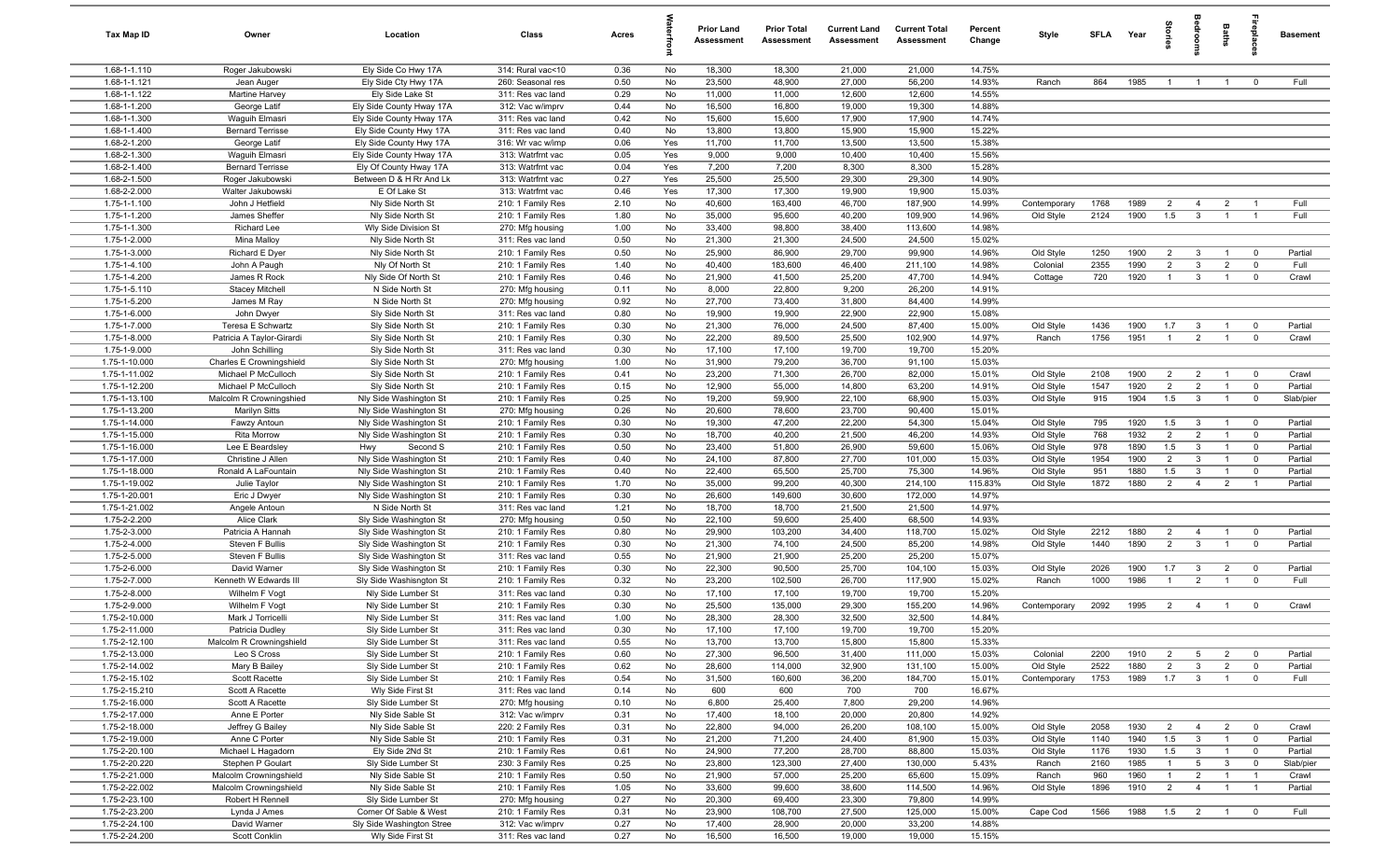| Tax Map ID                     | Owner                                   | Location                                   | Class                                  | Acres        |          | <b>Prior Land</b><br>Assessment | <b>Prior Total</b><br><b>Assessment</b> | <b>Current Land</b><br><b>Assessment</b> | <b>Current Total</b><br><b>Assessment</b> | Percent<br>Change | Style                  | <b>SFLA</b>  | Year         | ğ                                |                                   | Baths                            | epla                          | <b>Basement</b>  |
|--------------------------------|-----------------------------------------|--------------------------------------------|----------------------------------------|--------------|----------|---------------------------------|-----------------------------------------|------------------------------------------|-------------------------------------------|-------------------|------------------------|--------------|--------------|----------------------------------|-----------------------------------|----------------------------------|-------------------------------|------------------|
| 1.75-2-25.000                  | Benjalee Wright                         | Nly Side Lumber St                         | 210: 1 Family Res                      | 0.50         | No       | 27,200                          | 103,800                                 | 31,300                                   | 119,400                                   | 15.03%            | Old Style              | 2187         | 1900         | 1.5                              | $\overline{4}$                    | $\overline{1}$                   | $\mathbf 0$                   | Crawl            |
| 1.75-3-1.000                   | James R Pasho                           | Wly Side West St                           | 270: Mfg housing                       | 1.10         | No       | 30,100                          | 50,600                                  | 34,600                                   | 58,200                                    | 15.02%            |                        |              |              |                                  |                                   |                                  |                               |                  |
| 1.75-3-2.111                   | Michael Poquette                        | Sly Side Sable St                          | 270: Mfg housing                       | 0.47         | No       | 25,300                          | 87,200                                  | 29,100                                   | 100,300                                   | 15.02%            |                        |              |              |                                  |                                   |                                  |                               |                  |
| 1.75-3-2.112                   | Patricia LaBounty                       | Sly Side Sable St                          | 311: Res vac land                      | 0.47         | No       | 14,200                          | 14,200                                  | 16,300                                   | 16,300                                    | 14.79%            |                        |              |              |                                  |                                   |                                  |                               |                  |
| 1.75-3-2.120<br>1.75-3-3.100   | John G Phillips<br>Michael R Baire      | Sly Side Sable St<br>Sly Side Sable St     | 210: 1 Family Res<br>311: Res vac land | 0.62<br>0.62 | No<br>No | 29,600<br>14,000                | 127,800<br>14,000                       | 34,100<br>16,100                         | 147,000<br>16,100                         | 15.02%<br>15.00%  | Colonial               | 2160         | 1997         | $\overline{2}$                   | $\overline{4}$                    | $\overline{2}$                   | $^{\circ}$                    | Full             |
| 1.75-3-3.200                   | Michael R Baire                         | Sly Side Sable St                          | 210: 1 Family Res                      | 0.62         | No       | 27,600                          | 99,000                                  | 31,700                                   | 113,800                                   | 14.95%            | Old Style              | 1839         | 1880         | 1.5                              | $\overline{2}$                    | $\overline{1}$                   | $\overline{0}$                | Slab/pier        |
| 1.75-3-4.000                   | Stephen P Goulart                       | Nly Side Bolivar St                        | 260: Seasonal res                      | 0.30         | No       | 18,600                          | 58,800                                  | 21,400                                   | 67,600                                    | 14.97%            | Bungalow               | 1080         | 1939         | 1.5                              | $\mathbf{3}$                      | $\overline{1}$                   | $\mathbf 0$                   | Slab/pier        |
| 1.75-3-5.000                   | Donald Raymond                          | Nly Side Bolivar St                        | 260: Seasonal res                      | 0.60         | No       | 23,900                          | 49,700                                  | 27,500                                   | 57,200                                    | 15.09%            | Bungalow               | 780          | 1920         | 1.5                              | $\mathbf{3}$                      | $\overline{1}$                   | $\mathbf 0$                   | Partial          |
| 1.75-3-6.000                   | Norma B LaChaunce                       | Nly Side Bolivar St                        | 210: 1 Family Res                      | 0.60         | No       | 26,300                          | 83,300                                  | 30,200                                   | 95,800                                    | 15.01%            | Cape Cod               | 1247         | 1931         | 1.7                              | $\overline{4}$                    | $\overline{1}$                   | $\overline{1}$                | Crawl            |
| 1.75-3-7.100                   | Malcolm Crowningshield                  | Sly Side Sable St                          | 311: Res vac land                      | 0.31         | No       | 12,200                          | 12,200                                  | 14,000                                   | 14,000                                    | 14.75%            |                        |              |              |                                  |                                   |                                  |                               |                  |
| 1.75-3-7.200                   | Mathew R Crowningshield                 | Nly Side Bolivar St                        | 270: Mfg housing                       | 0.55         | No       | 24,700                          | 64,300                                  | 28,400                                   | 73,900                                    | 14.93%            |                        |              |              |                                  |                                   |                                  |                               |                  |
| 1.75-3-7.300                   | Kerry M Crowningshield                  | Nly Side Bolivar St                        | 311: Res vac land                      | 0.55         | No       | 13,700                          | 13,700                                  | 15,800                                   | 15,800                                    | 15.33%            |                        |              |              |                                  |                                   |                                  |                               |                  |
| 1.75-3-8.110                   | Sarah L McGee                           | Sly Side Bolivar St                        | 270: Mfg housing                       | 0.50         | No       | 22,400                          | 36,200                                  | 25,700                                   | 41,600                                    | 14.92%            |                        |              |              |                                  |                                   |                                  |                               |                  |
| 1.75-3-8.128                   | Gerard G McGee                          | Sly Side Bolivar St                        | 210: 1 Family Res                      | 0.55         | No       | 28,200                          | 112,600                                 | 32,400                                   | 129,500                                   | 15.01%            | Ranch                  | 1320         | 1987         | $\mathbf{1}$                     | $\mathbf{3}$                      | $\overline{1}$                   | $^{\circ}$                    | Full             |
| 1.75-3-9.000                   | Girard G McGee                          | Wly Side 2Nd St                            | 210: 1 Family Res                      | 0.60         | No       | 24,000                          | 54,000                                  | 27,600                                   | 62,100                                    | 15.00%            | Cottage                | 693          | 1920         | 1.5                              | $\overline{4}$                    | $\overline{1}$                   | $\overline{0}$                | Partial          |
| 1.75-3-10.100                  | Lawrence M Febo                         | Nly Side South St                          | 210: 1 Family Res                      | 0.13         | No       | 12,300                          | 61,900                                  | 14,200                                   | 71,200                                    | 15.02%            | Old Style              | 978          | 1825<br>1989 | 1.5<br>1.7                       | $\overline{2}$                    |                                  | $^{\circ}$                    | Partial<br>Full  |
| 1.75-3-10.200<br>1.75-3-11.000 | Jason E Witherwax<br>James Lindenberger | Wly Side Second St<br>Nly Side South St    | 210: 1 Family Res<br>210: 1 Family Res | 0.11<br>0.60 | No<br>No | 13,500<br>24,900                | 104,300<br>62,300                       | 15,500<br>28,600                         | 119,900<br>71,600                         | 14.96%<br>14.93%  | Cape Cod<br>Bungalow   | 1512<br>1162 | 1930         | $\overline{1}$                   | $\mathbf{3}$<br>$\overline{2}$    | $\overline{1}$<br>$\overline{1}$ | $\mathbf 0$<br>$\overline{0}$ | Crawl            |
| 1.75-3-12.000                  | James Lindenberger                      | Nly Side South St                          | 311: Res vac land                      | 0.60         | No       | 21,900                          | 21,900                                  | 25,200                                   | 25,200                                    | 15.07%            |                        |              |              |                                  |                                   |                                  |                               |                  |
| 1.75-3-13.000                  | James Lindenberger                      | Nly Side South St                          | 311: Res vac land                      | 0.30         | No       | 17,100                          | 17,100                                  | 19,700                                   | 19,700                                    | 15.20%            |                        |              |              |                                  |                                   |                                  |                               |                  |
| 1.76-1-1.000                   | John M Dwyer                            | Wly Side Lake St                           | 210: 1 Family Res                      | 0.70         | No       | 29,600                          | 118,200                                 | 34,000                                   | 135,900                                   | 14.97%            | Old Style              | 1854         | 1910         | 1.5                              | $\mathbf{3}$                      | $\overline{1}$                   |                               | Partial          |
| 1.76-1-2.110                   | John M Dwyer                            | W Of Lake St                               | 311: Res vac land                      | 0.27         | No       | 18,300                          | 18,300                                  | 21,000                                   | 21,000                                    | 14.75%            |                        |              |              |                                  |                                   |                                  |                               |                  |
| 1.76-1-2.120                   | Eric J Dwyer                            | Lake St                                    | 311: Res vac land                      | 0.27         | No       | 18,300                          | 18,300                                  | 21,000                                   | 21,000                                    | 14.75%            |                        |              |              |                                  |                                   |                                  |                               |                  |
| 1.76-1-2.200                   | George Goodman                          | Wly Side Lake St                           | 210: 1 Family Res                      | 0.67         | No       | 35,900                          | 125,400                                 | 41,300                                   | 144,200                                   | 14.99%            |                        |              |              |                                  |                                   |                                  |                               |                  |
| 1.76-1-3.000                   | Carole Bernier                          | Ely Side Washington St                     | 311: Res vac land                      | 0.34         | No       | 17,900                          | 17,900                                  | 20,600                                   | 20,600                                    | 15.08%            |                        |              |              |                                  |                                   |                                  |                               |                  |
| 1.76-1-4.000                   | Eugene R Redmond                        | E Of First St                              | 210: 1 Family Res                      | 0.33         | No       | 22,000                          | 76,400                                  | 25,300                                   | 87,900                                    | 15.05%            |                        |              |              |                                  |                                   |                                  |                               |                  |
| 1.76-1-5.100                   | Steven E Fuller                         | Wly Side Lake St                           | 311: Res vac land                      | 0.46         | No       | 20,300                          | 20,300                                  | 23,300                                   | 23,300                                    | 14.78%            |                        |              |              |                                  |                                   |                                  |                               |                  |
| 1.76-1-5.200                   | Steven E Fuller                         | Wly Side Lake St                           | 311: Res vac land                      | 0.27         | No       | 16,500                          | 16,500                                  | 19,000                                   | 19,000                                    | 15.15%            |                        |              |              |                                  |                                   |                                  |                               |                  |
| 1.76-1-6.000<br>1.76-1-7.000   | Herbert L McIlreavy                     | Wly Side Lake St                           | 210: 1 Family Res                      | 0.45<br>0.33 | No       | 25,100                          | 76,200                                  | 28,800                                   | 87,600<br>85,300                          | 14.96%<br>14.96%  | Cottage                | 612<br>1536  | 1950<br>1930 | $\mathbf{1}$<br>$\overline{2}$   | $\overline{2}$                    | $\overline{1}$<br>$\overline{1}$ | $^{\circ}$                    | Crawl<br>Partial |
| 1.76-1-8.000                   | James Dougan<br>Peter T Dame            | Nly Side Lumber St<br>Nly Side Lumber St   | 210: 1 Family Res<br>210: 1 Family Res | 0.59         | No<br>No | 21,300<br>25,900                | 74,200<br>102,600                       | 24,500<br>29,800                         | 118,000                                   | 15.01%            | Old Style<br>Ranch     | 1518         | 1960         | $\overline{1}$                   | $\overline{4}$<br>$\mathbf{3}$    | $\overline{2}$                   | $\mathbf 0$                   | Full             |
| 1.76-1-10.000                  | Donald Shay                             | Wly Side Lake St                           | 210: 1 Family Res                      | 0.20         | No       | 18,800                          | 94,600                                  | 21,600                                   | 108,800                                   | 15.01%            | Ranch                  | 900          | 1980         | $\overline{1}$                   | $\mathbf{3}$                      | $\overline{1}$                   | $\mathbf 0$                   | Full             |
| 1.76-1-11.000                  | Joseph D Gonnella                       | Wly Side Lake St                           | 311: Res vac land                      | 0.30         | No       | 20,600                          | 20,600                                  | 23,700                                   | 23,700                                    | 15.05%            |                        |              |              |                                  |                                   |                                  |                               |                  |
| 1.76-1-12.110                  | Stephen P Goulart                       | Nly Side Sable St                          | 311: Res vac land                      | 0.33         | No       | 9,200                           | 9,200                                   | 10,600                                   | 10,600                                    | 15.22%            |                        |              |              |                                  |                                   |                                  |                               |                  |
| 1.76-1-12.120                  | Paul A Parrow                           | Wly Side Lake St                           | 210: 1 Family Res                      | 0.28         | No       | 23,300                          | 108,200                                 | 26,800                                   | 124,400                                   | 14.97%            | Ranch                  | 925          | 1993         | $\overline{1}$                   | $\overline{2}$                    | $\overline{1}$                   | $^{\circ}$                    | Full             |
| 1.76-1-12.200                  | Donald R Shay                           | South Side Lumber St                       | 311: Res vac land                      | 0.25         | No       | 700                             | 700                                     | 800                                      | 800                                       | 14.29%            |                        |              |              |                                  |                                   |                                  |                               |                  |
| 1.76-1-12.300                  | Kevin F Sullivan                        | E Side Lake St                             | 314: Rural vac<10                      | 0.26         | No       | 16,300                          | 16,300                                  | 18,700                                   | 18,700                                    | 14.72%            |                        |              |              |                                  |                                   |                                  |                               |                  |
| 1.76-1-13.000                  | Cathy Bonadies-Morrow                   | N Of Lumber St                             | 210: 1 Family Res                      | 0.32         | No       | 22,200                          | 89,000                                  | 25,500                                   | 102,300                                   | 14.94%            | Old Style              | 1876         | 1910         | $\overline{2}$                   | $\overline{2}$                    | $\overline{1}$                   | $\mathbf 0$                   | Slab/pier        |
| 1.76-2-2.000                   | Judith A Corigliano                     | Sly Side Sable St                          | 210: 1 Family Res                      | 0.62         | No       | 28,000                          | 103,700                                 | 32,200                                   | 119,300                                   | 15.04%            | Old Style              | 2112         | 1935         | $\overline{2}$                   | $\mathbf{3}$                      | $\overline{1}$                   | $\Omega$                      | Partial          |
| 1.76-2-3.000                   | Frederick J Febo                        | Nly Side Bolivar St                        | 311: Res vac land                      | 0.27         | No       | 17,300                          | 27,500                                  | 19,900                                   | 31,600                                    | 14.91%            |                        |              |              |                                  |                                   |                                  |                               |                  |
| 1.76-2-4.000                   | James Fuoco                             | North Side Bolivar St                      | 270: Mfg housing                       | 0.30         | No       | 18,100                          | 31,400                                  | 20,800                                   | 36,100                                    | 14.97%            |                        |              |              |                                  |                                   |                                  |                               |                  |
| 1.76-2-5.100<br>1.76-2-5.200   | William Wagner<br>William Wagner        | Sly Side Bolivar St<br>Sly Side Bolivar St | 210: 1 Family Res<br>311: Res vac land | 0.34<br>0.28 | No<br>No | 20,600<br>16,700                | 54,900<br>16,700                        | 23,700<br>19,200                         | 63,100<br>19,200                          | 14.94%<br>14.97%  | Old Style              | 2027         | 1845         | $\overline{2}$                   | $\overline{2}$                    |                                  |                               | Partial          |
| 1.76-2-5.300                   | James L Campbell                        | Sly Side Bolivar St                        | 311: Res vac land                      | 0.27         | No       | 16,500                          | 16,500                                  | 19,000                                   | 19,000                                    | 15.15%            |                        |              |              |                                  |                                   |                                  |                               |                  |
| 1.76-2-5.400                   | Timothy W Butler                        | Sly Side Bolivar St                        | 210: 1 Family Res                      | 0.27         | No       | 16,500                          | 16,500                                  | 26,700                                   | 122,800                                   | 644.24%           |                        |              |              |                                  |                                   |                                  |                               |                  |
| 1.76-2-6.000                   | Thomas A Rumney                         | Nly Side South St                          | 270: Mfg housing                       | 0.60         | No       | 24,300                          | 53,400                                  | 27,900                                   | 61,400                                    | 14.98%            |                        |              |              |                                  |                                   |                                  |                               |                  |
| 1.76-2-7.010                   | <b>Brian Smith</b>                      | Sly Side Bolivar St                        | 210: 1 Family Res                      | 0.50         | No       | 27,000                          | 99,900                                  | 31,100                                   | 114,900                                   | 15.02%            | Old Style              | 2561         | 1900         | $\overline{2}$                   | $\overline{4}$                    | $\overline{2}$                   | $\overline{1}$                | Partial          |
| 1.76-2-8.000                   | Christopher S Meyers                    | Nly Side South St                          | 210: 1 Family Res                      | 1.10         | No       | 36,500                          | 119,000                                 | 41,900                                   | 136,800                                   | 14.96%            | Log Cabin              | 1344         | 1984         | $\overline{1}$                   | $\mathbf{3}$                      | $\overline{1}$                   | $\mathbf 0$                   | Full             |
| 1.76-2-9.000                   | Tamara J Wilken                         | Nly Side Bolivar St                        | 311: Res vac land                      | 0.27         | No       | 16,500                          | 16,500                                  | 19,000                                   | 19,000                                    | 15.15%            |                        |              |              |                                  |                                   |                                  |                               |                  |
| 1.76-3-1.000                   | Phyllis S Saratowski                    | Sly Side Of Sable St                       | 210: 1 Family Res                      | 0.37         | No       | 24,200                          | 96,500                                  | 27,900                                   | 111,000                                   | 15.03%            | Colonial               | 1500         | 1968         | $\overline{2}$                   | $\overline{4}$                    | $\overline{1}$                   | $\overline{0}$                | Full             |
| 1.76-3-2.000                   | Rick L Ronfeldt                         | Sly Side Of Sable St                       | 210: 1 Family Res                      | 0.62         | No       | 27,200                          | 92,900                                  | 31,200                                   | 106,800                                   | 14.96%            | Old Style              | 2300         | 1910         | $\overline{2}$                   | $\mathbf{3}$                      | $\overline{1}$                   | $\overline{1}$                | Full             |
| 1.76-3-3.000                   | Dr Charles L Rennell Jr                 | Sly Side Of Sable St                       | 260: Seasonal res                      | 0.50         | No       | 30,200                          | 138,900                                 | 34,700                                   | 159,700                                   | 14.97%            | Cottage                | 922          | 1946         |                                  | $\overline{4}$                    | $\overline{1}$                   | $\overline{1}$                | Crawl            |
| 1.76-3-4.100                   | Robert R Chesbrough                     | Nly Side Bolivar St                        | 210: 1 Family Res                      | 1.50         | No       | 43,500                          | 223,000                                 | 50,000                                   | 256,400                                   | 14.98%            | Colonial               | 7520         | 1890         | $\overline{2}$                   | 8                                 | $\overline{2}$                   | $\mathbf 0$                   | Partial          |
| 1.76-3-4.200<br>1.76-3-5.002   | Rick T Quero<br>Harmon T Lamar          | Nly Side Bolivar St<br>Sly Side Bolivar St | 210: 1 Family Res                      | 0.50<br>0.90 | No<br>No | 41,200<br>32,900                | 280,700<br>119,400                      | 47,400<br>37,800                         | 322,800<br>137,300                        | 15.00%<br>14.99%  | Contemporary           | 5048<br>2824 | 1998<br>1900 | $\overline{2}$<br>$\overline{2}$ | $5\overline{)}$<br>$\overline{7}$ | $\overline{2}$<br>$\overline{1}$ | $\mathbf 0$                   | Full<br>Partial  |
| 1.76-3-6.001                   | Patricia Dudley                         | Sly Side South St                          | 210: 1 Family Res<br>210: 1 Family Res | 0.80         | No       | 30,900                          | 117,100                                 | 35,600                                   | 134,700                                   | 15.03%            | Old Style<br>Old Style | 2535         | 1911         | $\overline{2}$                   | $\mathbf{3}$                      | $\overline{1}$                   | $\mathbf 0$<br>$\overline{2}$ | Crawl            |
| 1.76-3-7.000                   | George Fradenburg                       | Sly Side Of Bouivar St                     | 210: 1 Family Res                      | 0.30         | No       | 21,600                          | 81,800                                  | 24,900                                   | 94,100                                    | 15.04%            | Old Style              | 1362         | 1880         | 1.5                              | $\overline{2}$                    | $\overline{1}$                   | $\overline{1}$                | Crawl            |
| 1.76-3-8.000                   | Edmund J Sussdorff                      | Ely Side 1St St                            | 210: 1 Family Res                      | 0.60         | No       | 26,800                          | 89,600                                  | 30,800                                   | 103,000                                   | 14.96%            | Old Style              | 1397         | 1910         | 1.5                              | $\overline{4}$                    | $\overline{1}$                   |                               | Full             |
| 1.76-3-9.000                   | Elaine E Smith                          | Nly Side South St                          | 210: 1 Family Res                      | 0.60         | No       | 25,600                          | 68,400                                  | 29,500                                   | 78,700                                    | 15.06%            | Old Style              | 1267         | 1920         | 1.5                              | $\overline{2}$                    | $\overline{1}$                   | $\overline{0}$                | Crawl            |
| 1.76-3-10.100                  | Steve F Bullis                          | Nly Side Of South St                       | 210: 1 Family Res                      | 0.49         | No       | 29,500                          | 133,700                                 | 34,000                                   | 153,800                                   | 15.03%            | Other Style            | 1818         | 1988         | $\mathbf{1}$                     | $\overline{2}$                    | $\overline{2}$                   | $\mathbf 0$                   | Full             |
| 1.76-3-10.200                  | Arthur M Handley                        | Corner Of Lake & South St                  | 210: 1 Family Res                      | 0.60         | No       | 29,500                          | 125,800                                 | 34,000                                   | 144,700                                   | 15.02%            | Ranch                  | 1818         | 1952         | $\overline{1}$                   | $\overline{3}$                    | $\overline{1}$                   | $\overline{1}$                | Full             |
| 1.76-3-11.000                  | James C Mori                            | Wly Side Lake St                           | 210: 1 Family Res                      | 2.10         | No       | 48,000                          | 267,400                                 | 55,200                                   | 307,500                                   | 15.00%            | Colonial               | 5532         | 1825         | $\overline{2}$                   | $\overline{4}$                    | $\overline{2}$                   | $\mathbf 0$                   | Crawl            |
| 1.76-4-1.001                   | Anna M Young                            | Ely Of Quay St                             | 311: Res vac land                      | 0.10         | No       | 200                             | 200                                     | 200                                      | 200                                       | $0.00\%$          |                        |              |              |                                  |                                   |                                  |                               |                  |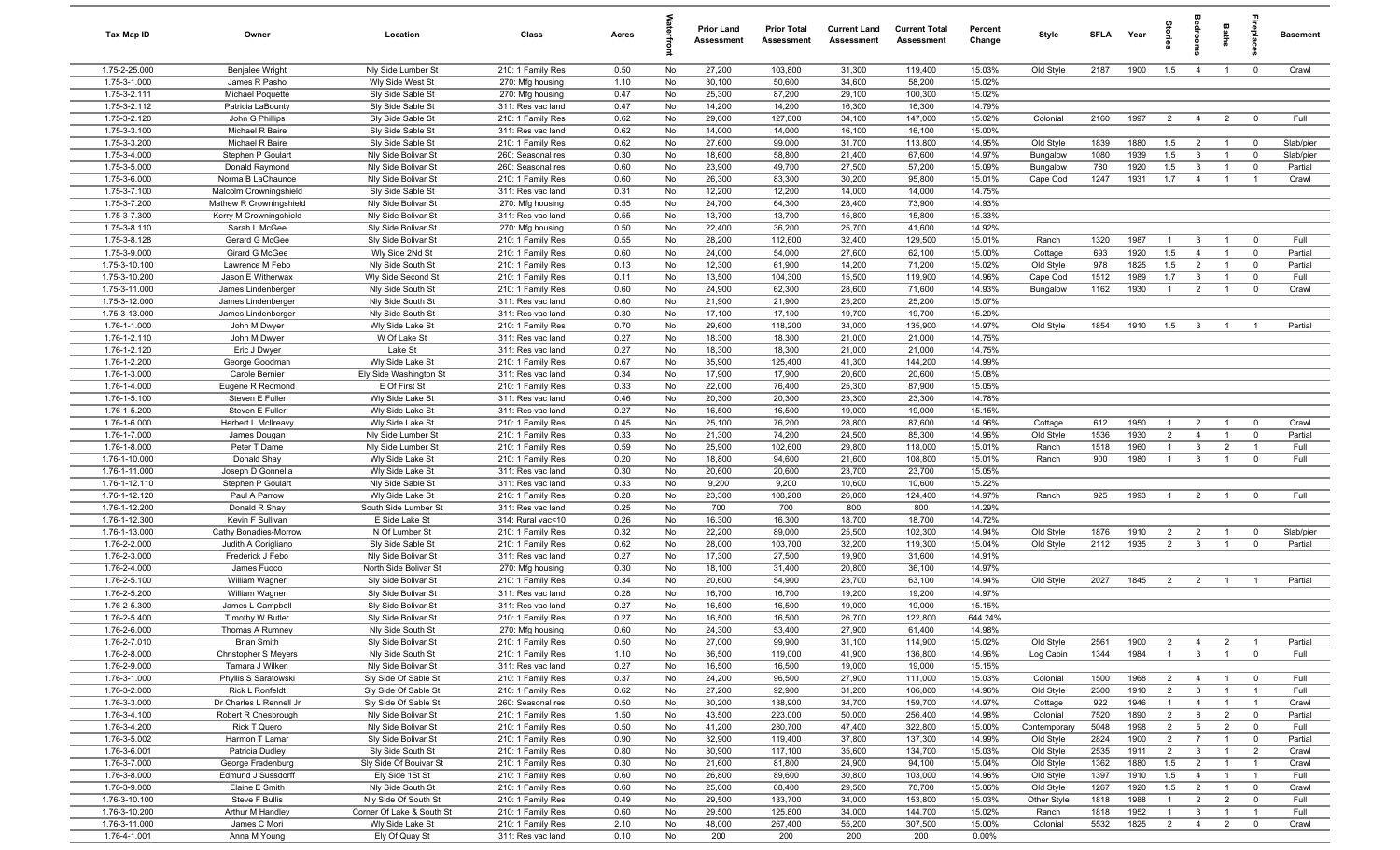| Tax Map ID                             | Owner                                     | Location                                             | Class                                  | Acres           |          | <b>Prior Land</b><br>Assessment | <b>Prior Total</b><br>Assessment | <b>Current Land</b><br>Assessment | <b>Current Total</b><br><b>Assessment</b> | Percent<br>Change | Style                   | SFLA         | Year         | 효<br>등                       |                                  | Baths                            | replac                       | <b>Basement</b>   |
|----------------------------------------|-------------------------------------------|------------------------------------------------------|----------------------------------------|-----------------|----------|---------------------------------|----------------------------------|-----------------------------------|-------------------------------------------|-------------------|-------------------------|--------------|--------------|------------------------------|----------------------------------|----------------------------------|------------------------------|-------------------|
| 1.76-4-2.002                           | David E Abair                             | Ely Side Lake St                                     | 210: 1 Family Res                      | 0.20            | No       | 20,000                          | 112,200                          | 23,000                            | 129,000                                   | 14.97%            | Old Style               | 2050         | 1910         | $\overline{2}$               | $\overline{4}$                   | $\overline{2}$                   | $^{\circ}$                   | Full              |
| 1.76-4-3.000                           | Kevin A Greene                            | Ely Side Lake St                                     | 230: 3 Family Res                      | 0.28            | No       | 25,600                          | 141,200                          | 29,500                            | 162,400                                   | 15.01%            | Old Style               | 2736         | 1940         | $\overline{2}$               | 5                                | $\mathbf{3}$                     | $^{\circ}$                   | Partial           |
| 1.76-4-5.000                           | Lk Champlain Trans Co Inc                 | Ely Side Quay St                                     | 311: Res vac land                      | 0.60            | No       | 21,900                          | 21,900                           | 25,200                            | 25,200                                    | 15.07%            |                         |              |              |                              |                                  |                                  |                              |                   |
| 1.76-4-7.000                           | Lk Champlain Trans Co Inc                 | Ely Side Quay St & D-H Rr                            | 313: Watrfrnt vac                      | 0.20            | Yes      | 4,200                           | 4,200                            | 4,800                             | 4,800                                     | 14.29%            |                         |              |              |                              |                                  |                                  |                              |                   |
| 1.76-4-8.100<br>1.76-4-8.200           | <b>Edmund Sussdorff</b><br>David A Bashaw | Ely Side Lake St                                     | 210: 1 Family Res                      | 0.75<br>0.71    | No<br>No | 35,500<br>34,400                | 196,400<br>184,500               | 40,900<br>39,600                  | 225,900<br>212,200                        | 15.02%<br>15.01%  | Contemporary            | 2632<br>2094 | 1988<br>1987 | 1.5<br>$\overline{2}$        | -4<br>$\mathbf{3}$               | $\overline{2}$<br>$\overline{2}$ | $^{\circ}$<br>$\overline{0}$ | Full<br>Full      |
| 1.76-4-10.000                          | Pecor Ray Jr                              | Corner Of Quay & Lake St<br>Wly Side Quay St         | 210: 1 Family Res<br>485: >1use sm bld | 0.50            | No       | 44,400                          | 203,800                          | 51,100                            | 234,400                                   | 15.01%            | Contemporary            |              |              |                              |                                  |                                  |                              |                   |
| 1.83-1-1.200                           | Kristi A Lamar                            | Sly Side South St                                    | 270: Mfg housing                       | 1.95            | No       | 32,300                          | 47,500                           | 37,100                            | 54,600                                    | 14.95%            |                         |              |              |                              |                                  |                                  |                              |                   |
| 1.83-1-2.000                           | Gerhardt W Perry                          | Sly Side South St                                    | 210: 1 Family Res                      | 0.40            | No       | 24,400                          | 92,600                           | 28,100                            | 106,500                                   | 15.01%            | Old Style               | 2049         | 1900         | 2                            | $\overline{4}$                   | $\overline{1}$                   | $^{\circ}$                   | Partial           |
| 1.83-1-3.112                           | Joseph C Steffy                           | Wly Side Second St                                   | 270: Mfg housing                       | 0.81            | No       | 28,800                          | 85,100                           | 33,200                            | 97,900                                    | 15.04%            |                         |              |              |                              |                                  |                                  |                              |                   |
| 1.83-1-4.001                           | Cheryl A Phillips                         | Wly Side Second St                                   | 210: 1 Family Res                      | 0.60            | No       | 26,600                          | 85,600                           | 30,600                            | 98,400                                    | 14.95%            | Old Style               | 1500         | 1920         | $\overline{2}$               | $\mathbf{3}$                     | $\overline{1}$                   | - 1                          | Partial           |
| 1.83-1-5.100                           | Martin S Bugyi                            | Wly Side Second St                                   | 210: 1 Family Res                      | 2.57            | No       | 33,300                          | 83,500                           | 38,300                            | 96,000                                    | 14.97%            | Old Style               | 1849         | 1835         | 1.7                          | $\mathbf{3}$                     | $\overline{1}$                   | $\mathbf 0$                  | Partial           |
| 1.83-1-5.200                           | Jeffrey C Cochran                         | Nly Side St Hwy 373                                  | 311: Res vac land                      | 2.21            | No       | 18,200                          | 18,200                           | 20,900                            | 20,900                                    | 14.84%            |                         |              |              |                              |                                  |                                  |                              |                   |
| 1.83-1-6.000                           | Anne E Porter                             | North Side State Rt 373                              | 210: 1 Family Res                      | 0.59            | No       | 26,800                          | 90,800                           | 30,800                            | 104,400                                   | 14.98%            | Old Style               | 1596         | 1928         | 1.5                          | $\overline{2}$                   | $\overline{2}$                   | $\overline{0}$               | Crawl             |
| 1.84-1-1.172                           | Patricia M White                          | Ely Side Second St                                   | 210: 1 Family Res                      | 0.78            | No       | 29,400                          | 103,400                          | 33,800                            | 118,900                                   | 14.99%            |                         |              |              |                              |                                  |                                  |                              |                   |
| 1.84-1-1.272                           | Arthur Buesser                            | Sly Side South St                                    | 210: 1 Family Res                      | 1.67            | No       | 31,800                          | 54,700                           | 36,600                            | 62,900                                    | 14.99%            | Old Style               | 1600         | 1900         | $\mathbf{1}$                 | $\mathbf{3}$                     | $\overline{1}$                   | $^{\circ}$                   | Crawl             |
| 1.84-1-2.000                           | John E Singleton                          | Wly Side Lake St                                     | 210: 1 Family Res                      | 1.00            | No       | 34,500                          | 114,900                          | 39,600                            | 132,100                                   | 14.97%            | Old Style               | 3507         | 1800         | $\overline{2}$               | $\overline{4}$                   | $\overline{2}$                   | 2                            | Full              |
| 1.84-1-3.000                           | John G Cannon                             | Nly Side St Rt 373                                   | 270: Mfg housing                       | 6.00            | No       | 34,300                          | 104,500                          | 39,500                            | 120,200                                   | 15.02%            |                         |              |              |                              |                                  |                                  |                              |                   |
| 1.84-1-4.000                           | Carl W Buesser                            | Sly Side South St                                    | 311: Res vac land                      | 0.97            | No       | 27,700                          | 27,700                           | 31,900                            | 31,900                                    | 15.16%            |                         |              |              |                              |                                  |                                  |                              |                   |
| 1.84-1-5.000                           | <b>Brinton Family Trust</b>               | Ely Side Second St                                   | 210: 1 Family Res                      | 0.78            | No       | 30,400                          | 116,800                          | 34,900                            | 134,300                                   | 14.98%            | Ranch                   | 1072         | 1996         | $\mathbf{1}$                 | 3                                | $\overline{2}$<br>$\overline{1}$ | $^{\circ}$                   | Full              |
| 1.84-2-1.000<br>1.84-2-2.000           | Charles L Rennell Jr<br>Gerard J Houde    | East Of Trembleau Rd<br>South Side State Hwy 373     | 260: Seasonal res<br>210: 1 Family Res | 0.60<br>0.82    | No<br>No | 23,900<br>26,000                | 50,100<br>87,300                 | 27,500<br>29,900                  | 57,600<br>100,400                         | 14.97%<br>15.01%  | Cottage<br>Raised Ranch | 744<br>1856  | 1946<br>1963 | $\mathbf{1}$<br>$\mathbf{1}$ | $\overline{1}$<br>$\overline{4}$ | $\overline{1}$                   | $^{\circ}$<br>$\overline{0}$ | Slab/pier<br>Full |
| 1.84-2-3.000                           | Jorge R Ramos-Lorenzi                     | South Side State Hwy 373                             | 210: 1 Family Res                      | 0.80            | No       | 29,100                          | 92,900                           | 33,400                            | 106,800                                   | 14.96%            | Ranch                   | 1518         | 1951         | $\overline{1}$               | $\overline{2}$                   | $\overline{1}$                   | $\overline{1}$               | Partial           |
| 1.84-2-4.002                           | Port Kent Development Inc                 | South Side State Hwy 373                             | 582: Camping park                      | 59.80           | No       | 97,200                          | 310,800                          | 111,800                           | 357,400                                   | 14.99%            |                         |              |              |                              |                                  |                                  |                              |                   |
| 1.84-2-5.000                           | Mary B Bailey                             | Sly Side St Hwy 373                                  | 311: Res vac land                      | 2.90            | No       | 13,100                          | 13,100                           | 15,100                            | 15,100                                    | 15.27%            |                         |              |              |                              |                                  |                                  |                              |                   |
| 1.84-3-1.000                           | Richard R Weerts II                       | Ely Side D&h Rr                                      | 313: Watrfrnt vac                      | 1.20            | Yes      | 51,400                          | 51,400                           | 59,100                            | 59,100                                    | 14.98%            |                         |              |              |                              |                                  |                                  |                              |                   |
| 2.17-1-1.000                           | <b>Richard R Weerts II</b>                | Between Rr And Lake Champ                            | 313: Watrfrnt vac                      | 3.50            | Yes      | 41,100                          | 41,100                           | 47,300                            | 47,300                                    | 15.09%            |                         |              |              |                              |                                  |                                  |                              |                   |
| 2.17-1-2.000                           | James Murnane                             | N Of Trembleau Rd                                    | 260: Seasonal res                      | 1.60            | Yes      | 194,200                         | 242,000                          | 223,300                           | 278,300                                   | 15.00%            | Cottage                 | 680          | 1955         | $\mathbf{1}$                 | $\overline{2}$                   | $\overline{1}$                   |                              | Crawl             |
| 2.17-1-3.000                           | Murnane Enterprises                       | Ely Side Trembleau Rd                                | 260: Seasonal res                      | 1.20            | Yes      | 236,600                         | 312,100                          | 272,100                           | 358,900                                   | 15.00%            | Log Cabin               | 1480         | 1975         | $\mathbf{1}$                 | $\mathbf{3}$                     | $\overline{2}$                   | $\overline{1}$               | Partial           |
| $3.3 - 1 - 1.100$                      | Scott Miner                               | Nly Side Dugway Rd                                   | 240: Rural res                         | 15.50           | No       | 24,800                          | 106,400                          | 28,600                            | 122,400                                   | 15.04%            | Old Style               | 1746         | 1900         | 1.5                          | $\mathbf{3}$                     | $\overline{1}$                   | $\mathbf 0$                  | Partial           |
| 3.3-1-1.200                            | Douglas Neugold                           | N Of Dugway Rd                                       | 322: Rural vac>10                      | 60.60           | No       | 79,300                          | 79,300                           | 91,200                            | 91,200                                    | 15.01%            |                         |              |              |                              |                                  |                                  |                              |                   |
| $3.3 - 1 - 2.000$                      | Russell K Mrose                           | Nly Side Dugway Rd                                   | 210: 1 Family Res                      | 2.70            | No       | 21,800                          | 59,100                           | 25,100                            | 68,000                                    | 15.06%            | Ranch                   | 1344         | 1970         | $\overline{1}$               | -3                               | $\overline{1}$                   | $\overline{0}$               | Full              |
| 3.3-1-3.000                            | Gerard Raymond                            | Nly Side Dugway Rd                                   | 210: 1 Family Res                      | 1.50            | No       | 21,000                          | 90,800                           | 24,100                            | 104,400                                   | 14.98%            | Log Cabin               | 1074         | 1988         | 1.7                          | $\overline{2}$                   | $\overline{1}$                   | $^{\circ}$                   | Partial           |
| $3.3 - 1 - 4.000$                      | Gerard V Raymond                          | Nly & Sly Side Dugway Rd                             | 311: Res vac land                      | 4.28            | No       | 16,700                          | 16,700                           | 19,200                            | 19,200                                    | 14.97%            |                         |              |              |                              |                                  |                                  |                              |                   |
| $3.3 - 1 - 5.000$                      | Carmelita L Brown                         | Nly Side Dugway Rd                                   | 240: Rural res                         | 60.80           | No       | 62,600                          | 81,800                           | 72,000                            | 94,100                                    | 15.04%            | Other Style             | 1148         | 1974<br>1875 | 1.5                          | $\overline{2}$<br>$\overline{4}$ | $\overline{1}$<br>$\mathbf{3}$   | - 1<br>$\mathbf 0$           | Full<br>Full      |
| $3.3 - 1 - 6.000$<br>$3.3 - 1 - 7.000$ | Capt Ralph K Martin<br>Joseph S Colby     | Nly & Sly Side Dugway Rd<br>Nly & Sly Side Dugway Rd | 240: Rural res<br>210: 1 Family Res    | 301.90<br>13.30 | No<br>No | 170,100<br>28,500               | 330,300<br>94,600                | 195,600<br>32,800                 | 379,800<br>108,800                        | 14.99%<br>15.01%  | Old Style<br>Ranch      | 1548<br>1656 | 1980         | 1.5<br>$\mathbf{1}$          | $\mathbf{3}$                     | $\overline{1}$                   | $^{\circ}$                   | Full              |
| $3.3 - 1 - 8.100$                      | John F Sheil                              | Sly Side Dugway Rd                                   | 240: Rural res                         | 16.50           | No       | 30,300                          | 92,800                           | 34,800                            | 106,700                                   | 14.98%            | Log Cabin               | 1125         | 1978         | $\mathbf{1}$                 | $\overline{2}$                   | $\overline{1}$                   | $\Omega$                     | Full              |
| $3.3 - 1 - 8.200$                      | Vincent Yeugelowitz                       | Sly Side Dugway Rd                                   | 323: Vacant rural                      | 7.80            | No       | 21,500                          | 21,500                           | 24,700                            | 24,700                                    | 14.88%            |                         |              |              |                              |                                  |                                  |                              |                   |
| 3.3-1-9.000                            | Scott D Miner                             | N Of Dugway Rd                                       | 323: Vacant rural                      | 3.60            | No       | 6,100                           | 6,100                            | 7,000                             | 7,000                                     | 14.75%            |                         |              |              |                              |                                  |                                  |                              |                   |
| 3.3-1-10.000                           | Patricia Raymond                          | Sly Side Dugway Rd                                   | 210: 1 Family Res                      | 6.33            | No       | 14,500                          | 45,300                           | 16,700                            | 20,000                                    | $-55.85%$         | Raised Ranch            | 968          | 1990         | $\mathbf{1}$                 | $\overline{2}$                   | $\overline{1}$                   | $^{\circ}$                   | Full              |
| $3.4 - 1 - 1.000$                      | Hans A Klein                              | Nly Side Dugway Rd                                   | 323: Vacant rural                      | 32.30           | No       | 33,200                          | 33,200                           | 38,200                            | 38,200                                    | 15.06%            |                         |              |              |                              |                                  |                                  |                              |                   |
| $3.4 - 1 - 2.100$                      | Lyon Mountain Properties LLC              | Nly & Sly Side Dugway Rd                             | 322: Rural vac>10                      | 11.40           | No       | 7,700                           | 7,700                            | 8,900                             | 8,900                                     | 15.58%            |                         |              |              |                              |                                  |                                  |                              |                   |
| 3.4-1-2.211                            | Raymond Rothamel                          | Nly Side Dugway Rd                                   | 210: 1 Family Res                      | 10.03           | No       | 34,900                          | 87,100                           | 40,200                            | 100,200                                   | 15.04%            | Old Style               | 2238         | 1850         | 1.7                          | -3                               | $\overline{1}$                   | $^{\circ}$                   | Crawl             |
| 3.4-1-2.212                            | Gale Booth                                | Nly Side Dugway Rd                                   | 210: 1 Family Res                      | 8.40            | No       | 33,400                          | 127,400                          | 38,400                            | 146,500                                   | 14.99%            | Ranch                   | 2028         | 1997         | $\overline{1}$               | $5\overline{)}$                  | $\overline{2}$                   | $\Omega$                     | Crawl             |
| 3.4-1-2.220                            | Ralph J Kubista                           | Nly Side Dugway Rd                                   | 313: Watrfrnt vac                      | 7.60            | No       | 21,200                          | 21,200                           | 24,400                            | 24,400                                    | 15.09%            |                         |              |              |                              |                                  |                                  |                              |                   |
| $3.4 - 1 - 3.000$                      | Alan Milchman                             | Nly Side Dugway Rd                                   | 321: Abandoned ag                      | 65.90           | No       | 55,900                          | 55,900                           | 64.300                            | 64.300                                    | 15.03%            |                         |              |              |                              |                                  |                                  |                              |                   |
| $3.4 - 1 - 4.100$                      | Richard W Salmon                          | Nly&sly Side Dugway Rd                               | 240: Rural res                         | 61.00           | No       | 38,200                          | 89,500                           | 43,900                            | 102,900                                   | 14.97%            | Other Style             | 1116         | 1987         | 1.5                          | $\overline{2}$                   | $\overline{1}$                   | $\mathbf 0$                  | Full              |
| $3.4 - 1 - 4.200$                      | Wayne F Pelkey                            | Sly Side Duqway Rd                                   | 210: 1 Family Res                      | 12.90           | No       | 23,400                          | 74,200                           | 26,900                            | 85,300                                    | 14.96%            |                         |              |              |                              |                                  |                                  |                              |                   |
| $3.4 - 1 - 5.110$                      | Sarah Sullivan                            | Nly Side Dugway Rd                                   | 323: Vacant rural                      | 6.84            | No       | 4,600                           | 4,600                            | 5,300                             | 5,300                                     | 15.22%            |                         |              |              |                              |                                  |                                  |                              |                   |
| $3.4 - 1 - 5.120$<br>3.4-1-5.200       | Robert Murray                             | Nly Side Dugway Rd                                   | 323: Vacant rural<br>210: 1 Family Res | 28.68           | No       | 19,500                          | 19,500                           | 22,400<br>38,100                  | 22,400                                    | 14.87%<br>14.97%  | Ranch                   | 996          | 1985         | $\overline{1}$               | $\overline{2}$                   | $\overline{1}$                   | $\overline{0}$               | Full              |
| 3.4-1-5.300                            | <b>Robert Murray</b><br>Contore Co Inc    | Wly Side Augur Lake Rd<br>Wly Side Augur Lake Rd     | 313: Watrfrnt vac                      | 7.90<br>4.00    | No<br>No | 33,200<br>17,000                | 114,200<br>17,000                | 19,600                            | 131,300<br>19,600                         | 15.29%            |                         |              |              |                              |                                  |                                  |                              |                   |
| $3.4 - 1 - 6.000$                      | Nancy Vumbaca                             | Nly Side Co Hwy 15                                   | 313: Watrfrnt vac                      | 7.70            | No       | 23,400                          | 23,400                           | 26,900                            | 26,900                                    | 14.96%            |                         |              |              |                              |                                  |                                  |                              |                   |
| $3.4 - 1 - 8.100$                      | Robert H LeClerc                          | Ely Side Co Hwy 15                                   | 323: Vacant rural                      | 76.89           | No       | 47,700                          | 47,700                           | 54,900                            | 54,900                                    | 15.09%            |                         |              |              |                              |                                  |                                  |                              |                   |
| $3.4 - 1 - 9.000$                      | Robert H LeClerc                          | Wly Side County Hwy 15                               | 240: Rural res                         | 53.40           | No       | 56,300                          | 141,300                          | 64,800                            | 162,500                                   | 15.00%            | Ranch                   | 1832         | 1978         | $\overline{1}$               | $\mathbf{3}$                     | 2                                | $\overline{1}$               | Full              |
| $3.4 - 1 - 10.111$                     | George Moore                              | Sly Side Duqway Rd                                   | 322: Rural vac>10                      | 36.00           | No       | 24,500                          | 24,500                           | 28,200                            | 28,200                                    | 15.10%            |                         |              |              |                              |                                  |                                  |                              |                   |
| 3.4-1-10.112                           | Philips Moore                             | Augur Lake Rd                                        | 322: Rural vac>10                      | 35.94           | No       | 29,200                          | 29,200                           | 33,600                            | 33,600                                    | 15.07%            |                         |              |              |                              |                                  |                                  |                              |                   |
| 3.4-1-10.120                           | Bryan F Baraby                            | Dugway Rd                                            | 210: 1 Family Res                      | 41.86           | No       | 45,800                          | 163,300                          | 52,700                            | 187,800                                   | 15.00%            |                         |              |              |                              |                                  |                                  |                              |                   |
| 3.4-1-10.200                           | Philip S Moore                            | Wly Side Co Rt 15                                    | 240: Rural res                         | 14.67           | No       | 34,300                          | 227,800                          | 39,500                            | 262,000                                   | 15.01%            | Ranch                   | 1986         | 1996         |                              |                                  | $1 \quad 3 \quad 2$              | $\overline{0}$               | Full              |
| 3.4-1-11.000                           | Lyon Mountain Properties LLC              | Sly Side Dugway Rd                                   | 322: Rural vac>10                      | 448.00          | No       | 206,600                         | 206,600                          | 237,600                           | 237,600                                   | 15.00%            |                         |              |              |                              |                                  |                                  |                              |                   |
| 3.4-1-12.000                           | Lyon Mtn Properties LLC                   | Sly Side Dugway Rd                                   | 910: Priv forest                       | 43.90           | No       | 29,800                          | 29,800                           | 54,000                            | 54,000                                    | 81.21%            |                         |              |              |                              |                                  |                                  |                              |                   |
| 3.4-1-13.000                           | Lyon Mountain Properties LLC              | Sly Side Dugway Rd                                   | 910: Priv forest                       | 40.90           | No       | 27,800                          | 27,800                           | 32,000                            | 32,000                                    | 15.11%            |                         |              |              |                              |                                  |                                  |                              |                   |
| 3.4-1-14.000                           | Lyon Mountain Properties LLC              | Sly Side Dugway Rd                                   | 910: Priv forest                       | 120.20          | No       | 81,700                          | 81,700                           | 94,000                            | 94,000                                    | 15.06%            |                         |              |              |                              |                                  |                                  |                              |                   |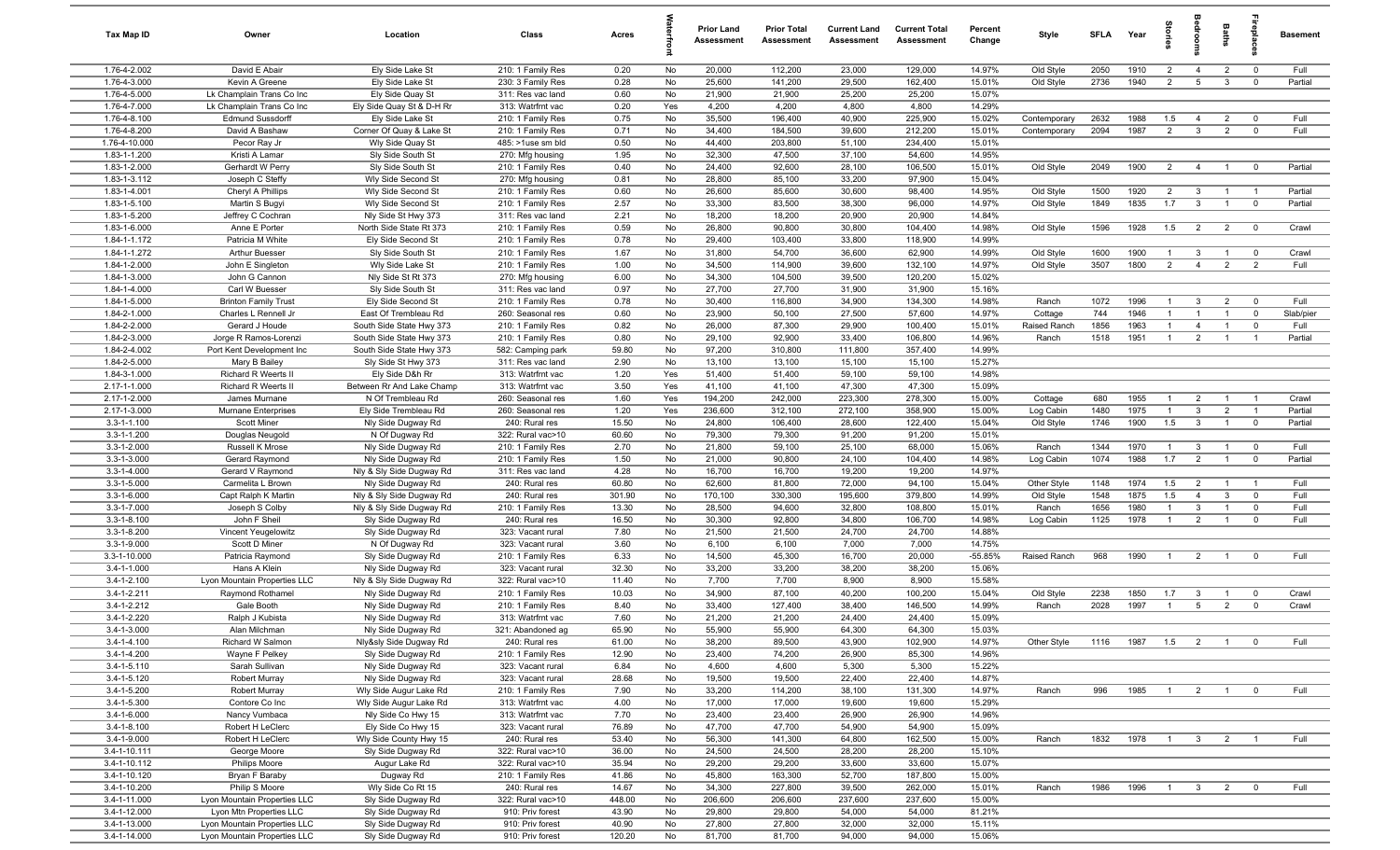| Tax Map ID                   | Owner                                      | Location                                          | Class                                  | Acres           |          | <b>Prior Land</b><br>Assessment | <b>Prior Total</b><br><b>Assessment</b> | <b>Current Land</b><br><b>Assessment</b> | <b>Current Total</b><br><b>Assessment</b> | Percent<br>Change | Style        | <b>SFLA</b> | Year | tories         |                         | Baths           | epla           | <b>Basement</b> |
|------------------------------|--------------------------------------------|---------------------------------------------------|----------------------------------------|-----------------|----------|---------------------------------|-----------------------------------------|------------------------------------------|-------------------------------------------|-------------------|--------------|-------------|------|----------------|-------------------------|-----------------|----------------|-----------------|
| 3.4-1-15.000                 | Ralph K Martin                             | Sly Side Dugway Rd                                | 322: Rural vac>10                      | 13.30           | No       | 20,500                          | 20,500                                  | 23,600                                   | 23,600                                    | 15.12%            |              |             |      |                |                         |                 |                |                 |
| 4.1-1-1.100                  | Maureen D Lattrelle                        | Nly Side County Hwy 17                            | 270: Mfg housing                       | 10.67           | No       | 29,200                          | 69,800                                  | 33,600                                   | 80,300                                    | 15.04%            |              |             |      |                |                         |                 |                |                 |
| 4.1-1-2.100                  | Robert F Clark Jr                          | Nly Side Soper Rd                                 | 270: Mfg housing                       | 23.16           | No       | 33,000                          | 89,600                                  | 37,900                                   | 103,000                                   | 14.96%            |              |             |      |                |                         |                 |                |                 |
| 4.1-1-2.200<br>4.1-1-3.000   | David A Lamere                             | Nly Side County Hwy 17                            | 210: 1 Family Res                      | 1.14<br>0.60    | No<br>No | 20,600<br>13,700                | 90,900<br>46,700                        | 23,700<br>15,700                         | 104,500<br>53,700                         | 14.96%<br>14.99%  | Ranch        | 1654        | 1968 | $\overline{1}$ | $\overline{2}$          | $\overline{1}$  | $^{\circ}$     | Full            |
| 4.1-1-4.000                  | Alice M Parrish<br>Myrtle M Harkness       | Nly Side County Hwy 17<br>Nly Side County Hwy 17  | 270: Mfg housing<br>270: Mfg housing   | 0.95            | No       | 18,700                          | 72,700                                  | 21,500                                   | 83,600                                    | 14.99%            |              |             |      |                |                         |                 |                |                 |
| 4.1-1-5.110                  | Patrick W Mitchell                         | Nly Side County Hwy 17                            | 322: Rural vac>10                      | 14.40           | No       | 34,700                          | 34,700                                  | 24,600                                   | 24,600                                    | $-29.11%$         |              |             |      |                |                         |                 |                |                 |
| 4.1-1-5.120                  | Michael V Monacella                        | Nly Side Cty Rte 17                               | 210: 1 Family Res                      | 0.98            | No       | 19,000                          | 69,100                                  | 21,900                                   | 73,200                                    | 5.93%             | Ranch        | 920         | 1976 | $\overline{1}$ | $\mathbf{3}$            | $\overline{1}$  | $\overline{0}$ | Full            |
| 4.1-1-5.200                  | Patrick W Mitchell                         | Nly Side Cty Hwy 17                               | 210: 1 Family Res                      | 6.55            | No       | 30,100                          | 110,300                                 | 34,600                                   | 126,800                                   | 14.96%            | Log Cabin    | 960         | 1985 | $\overline{1}$ | $\overline{2}$          | $\overline{1}$  | $\overline{0}$ | Full            |
| 4.1-1-6.000                  | Joan M Gray                                | Nly Side County Hwy 17                            | 270: Mfg housing                       | 1.65            | No       | 19,600                          | 30,700                                  | 22,500                                   | 35,300                                    | 14.98%            |              |             |      |                |                         |                 |                |                 |
| 4.1-1-7.000                  | <b>Edward Gray</b>                         | N Of County Hwy 17                                | 240: Rural res                         | 32.40           | No       | 42,300                          | 114,200                                 | 48,600                                   | 131,300                                   | 14.97%            | Bungalow     | 1200        | 1949 | $\overline{1}$ | $\overline{2}$          | $\overline{1}$  | $^{\circ}$     | Full            |
| 4.1-1-8.000                  | Joan M Gray                                | N Of County Hwy 17                                | 322: Rural vac>10                      | 31.00           | No       | 23,600                          | 23,600                                  | 27,100                                   | 27,100                                    | 14.83%            |              |             |      |                |                         |                 |                |                 |
| 4.1-1-9.110                  | Russell R Pray                             | Nly Side Co Hwy 17                                | 322: Rural vac>10                      | 117.04          | No       | 98,900                          | 98,900                                  | 113,700                                  | 113,700                                   | 14.96%            |              |             |      |                |                         |                 |                |                 |
| 4.1-1-9.120                  | Russell D Pray                             | County Highway 17                                 | 240: Rural res                         | 11.31           | No       | 26,600                          | 82,200                                  | 30,600                                   | 94,500                                    | 14.96%            |              |             |      |                |                         |                 |                |                 |
| 4.1-1-9.200<br>4.1-1-10.110  | Russell R Pray<br><b>Brian Bourgeois</b>   | Nly Side Cty Rte 17<br>Sly Side Of Cty Hwy 17 So  | 314: Rural vac<10<br>322: Rural vac>10 | 5.05<br>62.88   | No<br>No | 12,700<br>31,200                | 12,700<br>31,200                        | 14,600<br>35,900                         | 14,600<br>35,900                          | 14.96%<br>15.06%  |              |             |      |                |                         |                 |                |                 |
| 4.1-1-10.120                 | Norman W Peryea                            | Soper Rd                                          | 210: 1 Family Res                      | 2.02            | No       | 21,700                          | 89,400                                  | 24,900                                   | 102,800                                   | 14.99%            | Ranch        | 1100        | 2004 | $\mathbf{1}$   | $\overline{2}$          | $\overline{1}$  | $\overline{0}$ | Full            |
| 4.1-1-10.200                 | Philip L Hurd                              | Wly Of County Hwy 17C                             | 311: Res vac land                      | 4.40            | No       | 6,400                           | 6,400                                   | 7,400                                    | 7,400                                     | 15.62%            |              |             |      |                |                         |                 |                |                 |
| 4.1-1-11.000                 | Harold D Busha                             | Nly Side County Hwy 17                            | 210: 1 Family Res                      | 5.55            | No       | 26,700                          | 84,400                                  | 30,700                                   | 97,100                                    | 15.05%            | Ranch        | 1196        | 1979 | $\mathbf{1}$   | 6                       | $\overline{2}$  | $\overline{0}$ | Full            |
| 4.1-1-12.000                 | Robert W Armstrong Sr                      | Wly Side County Hwy 17B                           | 210: 1 Family Res                      | 7.30            | No       | 28,400                          | 81,000                                  | 32,700                                   | 93,200                                    | 15.06%            | Old Style    | 1716        | 1897 | $\overline{2}$ | $\overline{2}$          | $\overline{1}$  | $\overline{1}$ | Partial         |
| 4.1-1-14.000                 | Samuel C Hendren                           | Wly Side County Hwy 17B                           | 120: Field crops                       | 112.50          | No       | 77,700                          | 154,700                                 | 89,300                                   | 177,900                                   | 15.00%            | Old Style    | 2457        | 1823 | 1.7            | $\mathbf{3}$            | $\overline{1}$  | $\mathbf 0$    | Full            |
| 4.1-1-15.000                 | Jacqueline D McCormick                     | Wly Side County Hwy 17C                           | 210: 1 Family Res                      | 3.00            | No       | 22,500                          | 76,800                                  | 25,900                                   | 88,300                                    | 14.97%            | Old Style    | 1596        | 1927 | 1.5            | $\mathbf{3}$            | $\overline{1}$  | $\overline{1}$ | Full            |
| 4.1-1-16.000                 | Maureen R Pray                             | Wly Side County Hwy 17C                           | 210: 1 Family Res                      | 3.20            | No       | 23,100                          | 86,900                                  | 26,500                                   | 99,900                                    | 14.96%            | Old Style    | 1350        | 1930 | 1.5            | $\overline{2}$          | $\overline{1}$  | $\overline{0}$ | Full            |
| 4.1-1-17.000                 | David H Pray                               | Wly Side County Hwy 17C                           | 210: 1 Family Res                      | 5.30            | No       | 24,700                          | 58,500                                  | 28,400                                   | 67,300                                    | 15.04%            | Old Style    | 1836        | 1930 | 1.5            | $\overline{4}$          | $\overline{1}$  | $^{\circ}$     | Full            |
| 4.1-1-18.000                 | Philip L Hurd                              | Wly Side County Hwy 17C                           | 210: 1 Family Res                      | 5.10            | No       | 27,200                          | 95,700                                  | 31,300                                   | 110,100                                   | 15.05%            | Ranch        | 1260        | 1965 | $\mathbf{1}$   | $\mathbf{3}$            | $\overline{1}$  | $\overline{1}$ | Partial         |
| 4.1-1-19.000<br>4.1-1-20.100 | <b>Brian C Bourgeois</b><br>Mary B Sackett | Wly Side County Hwy 17C<br>Sly Side County Hwy 17 | 105: Vac farmland<br>240: Rural res    | 140.00<br>21.76 | No<br>No | 101,500<br>36,100               | 177,900<br>100,400                      | 116,700<br>41,600                        | 204,600<br>115,500                        | 15.01%<br>15.04%  | Old Style    | 1638        | 1938 | $\overline{2}$ | $5\overline{)}$         | $\overline{1}$  | $\overline{0}$ | Full            |
| 4.1-1-20.200                 | Michael J Peryea                           | County Highway 17                                 | 210: 1 Family Res                      | 4.24            | No       | 24,700                          | 82,200                                  | 28,400                                   | 94,500                                    | 14.96%            |              |             |      |                |                         |                 |                |                 |
| 4.1-2-1.000                  | Sue A Helfgott                             | Ely Side Of Co Hwy 17B                            | 210: 1 Family Res                      | 3.20            | No       | 24,100                          | 96,900                                  | 27,700                                   | 131,000                                   | 35.19%            | Ranch        | 1372        | 1980 | $\overline{1}$ | $\overline{3}$          | $\overline{1}$  | $\overline{0}$ | Full            |
| 4.1-2-2.000                  | William K Brumgard                         | Nly Side County Hwy 17                            | 311: Res vac land                      | 6.68            | No       | 26,800                          | 26,800                                  | 30,800                                   | 30,800                                    | 14.93%            |              |             |      |                |                         |                 |                |                 |
| 4.1-2-3.000                  | Michael J Moran                            | County Highway 17                                 | 311: Res vac land                      | 5.52            | No       | 28,000                          | 158,800                                 | 32,200                                   | 182,600                                   | 14.99%            |              |             |      |                |                         |                 |                |                 |
| 4.1-2-4.000                  | James W Moran                              | County Highway 17                                 | 311: Res vac land                      | 3.75            | No       | 21,700                          | 21,700                                  | 25,000                                   | 25,000                                    | 15.21%            |              |             |      |                |                         |                 |                |                 |
| 4.1-2-5.000                  | Ronald J Delap                             | County Highway 17                                 | 311: Res vac land                      | 6.50            | No       | 25,500                          | 25,500                                  | 29,300                                   | 29,300                                    | 14.90%            |              |             |      |                |                         |                 |                |                 |
| 4.1-2-6.000                  | Steven R Baer                              | Nly Side Cty Rte 17                               | 210: 1 Family Res                      | 11.56           | No       | 36,300                          | 90,200                                  | 41,700                                   | 103,700                                   | 14.97%            | Old Style    | 2700        | 1792 | $\overline{2}$ | $5\overline{5}$         | $\overline{1}$  | $^{\circ}$     | Partial         |
| 4.1-2-7.000                  | Steven R Baer                              | Soper Rd                                          | 322: Rural vac>10                      | 8.59            | No       | 24,800                          | 24,800                                  | 28,500                                   | 28,500                                    | 14.92%            |              |             |      |                |                         |                 |                |                 |
| 4.1-2-8.000<br>4.1-2-9.100   | <b>Martin Snow</b>                         | Soper Rd<br>Nly Side Cty Rte 17                   | 322: Rural vac>10<br>322: Rural vac>10 | 7.98<br>6.53    | No<br>No | 23,800<br>25,500                | 23,800<br>25,500                        | 27,400<br>29,300                         | 27,400<br>29,300                          | 15.13%<br>14.90%  |              |             |      |                |                         |                 |                |                 |
| 4.1-2-9.200                  | Cheryl L Bohman<br>John A Hunter           | County Route 17                                   | 322: Rural vac>10                      | 11.41           | No       | 36,000                          | 36,000                                  | 41,400                                   | 41,400                                    | 15.00%            |              |             |      |                |                         |                 |                |                 |
| 4.1-2-10.000                 | Cristina Y Lund                            | Wly Side County Hwy 17                            | 322: Rural vac>10                      | 9.20            | No       | 34,600                          | 34,600                                  | 39,800                                   | 39,800                                    | 15.03%            |              |             |      |                |                         |                 |                |                 |
| $4.2 - 1 - 1.112$            | Daybreak Orchard LLC                       | Nly Side Pray Rd                                  | 105: Vac farmland                      | 109.16          | No       | 105,200                         | 105,200                                 | 121,000                                  | 121,000                                   | 15.02%            |              |             |      |                |                         |                 |                |                 |
| 4.2-1-1.120                  | Michael O McCusker                         | Sly Side Pray Rd Ext                              | 322: Rural vac>10                      | 14.51           | No       | 9,100                           | 9,100                                   | 10,500                                   | 10,500                                    | 15.38%            |              |             |      |                |                         |                 |                |                 |
| 4.2-1-1.200                  | Philip L Hurd                              | Wly Side Mace Chasm Rd                            | 311: Res vac land                      | 4.50            | No       | 6,500                           | 6,500                                   | 7,500                                    | 7,500                                     | 15.38%            |              |             |      |                |                         |                 |                |                 |
| 4.2-1-2.000                  | Pejas Enterprises LLC                      | Sly Side State Hwy 373                            | 416: Mfg hsing pk                      | 44.30           | No       | 84,600                          | 536,800                                 | 97,300                                   | 484,100                                   | $-9.82%$          |              |             |      |                |                         |                 |                |                 |
| 4.2-1-3.000                  | Paul O Gordon                              | Sly Side St Hwy 373                               | 322: Rural vac>10                      | 23.00           | No       | 26,900                          | 26,900                                  | 30,900                                   | 30,900                                    | 14.87%            |              |             |      |                |                         |                 |                |                 |
| 4.2-1-4.100                  | Darcy Pray                                 | Ely & Wly Side Pray Rd                            | 910: Priv forest                       | 95.86           | No       | 59,500                          | 59,500                                  | 68,400                                   | 68,400                                    | 14.96%            |              |             |      |                |                         |                 |                |                 |
| 4.2-1-4.200/1<br>4.2-1-4.210 | Darwin Nolan<br>Darwin J Nolan             | Located In 4.2-1-4.200<br>Wly Side Pray Rd        | 210: 1 Family Res<br>240: Rural res    | 0.01<br>54.14   | No<br>No | 5,100<br>54,100                 | 108,400<br>55,900                       | 5,900<br>62,200                          | 124,700<br>64,300                         | 15.04%<br>15.03%  | Old Style    | 1000        | 1875 | 1.5            | $\overline{\mathbf{3}}$ |                 |                | Partial         |
| 4.2-1-4.220                  | Daniel G Pray                              | Wly Side Pray Rd                                  | 210: 1 Family Res                      | 5.00            | No       | 26,800                          | 88,400                                  | 30,900                                   | 101,700                                   | 15.05%            | Contemporary | 2096        | 1998 | 1.7            | $\overline{\mathbf{3}}$ | $\overline{1}$  | $\overline{0}$ | Full            |
| 4.2-1-5.000                  | Thomas J Longware                          | Sly Side State Rt 373                             | 314: Rural vac<10                      | 1.00            | No       | 17,500                          | 45,800                                  | 20,200                                   | 52,700                                    | 15.07%            |              |             |      |                |                         |                 |                |                 |
| 4.2-1-6.000                  | Glenn Miller                               | Sly Side State Hwy 373                            | 210: 1 Family Res                      | 1.00            | No       | 17,500                          | 81,600                                  | 20,100                                   | 93,800                                    | 14.95%            |              |             |      |                |                         |                 |                |                 |
| 4.2-1-7.000                  | Erin J Rock                                | Sly Side State Hwy 373                            | 240: Rural res                         | 55.00           | No       | 56,400                          | 117,600                                 | 64,800                                   | 135,200                                   | 14.97%            | Old Style    | 1386        | 1829 | $1.5 \t 4$     |                         | $\overline{1}$  | $\overline{1}$ | Partial         |
| $4.2 - 1 - 8.000$            | Mattig Inc                                 | South Side S H Rte 373                            | 311: Res vac land                      | 1.40            | No       | 12,900                          | 12,900                                  | 14,800                                   | 14,800                                    | 14.73%            |              |             |      |                |                         |                 |                |                 |
| 4.2-1-9.000                  | William Sussdorff                          | East Of Pray Rd                                   | 910: Priv forest                       | 44.40           | No       | 13,400                          | 13,400                                  | 15,400                                   | 15,400                                    | 14.93%            |              |             |      |                |                         |                 |                |                 |
| 4.2-1-10.000                 | Robert Zurek                               | East Of Pray Rd                                   | 910: Priv forest                       | 27.60           | No       | 18,400                          | 18,400                                  | 21,200                                   | 21,200                                    | 15.22%            |              |             |      |                |                         |                 |                |                 |
| 4.2-1-11.000                 | <b>Trioka Associates</b>                   | East Of Pray Rd                                   | 910: Priv forest                       | 26.40           | No       | 17,700<br>19,500                | 17,700                                  | 20,400<br>22,400                         | 20,400<br>22,400                          | 15.25%<br>14.87%  |              |             |      |                |                         |                 |                |                 |
| 4.2-1-12.000<br>4.2-1-13.110 | Joseph J Pagnello<br>Mattig Inc            | East Of Pray Rd<br>Sly Side State Hwy 373         | 910: Priv forest<br>910: Priv forest   | 28.70<br>203.60 | No<br>No | 143,900                         | 19,500<br>143,900                       | 165,500                                  | 165,500                                   | 15.01%            |              |             |      |                |                         |                 |                |                 |
| 4.2-1-13.120                 | John F Reilly                              | Swly Side Trembleau Rd                            | 210: 1 Family Res                      | 8.50            | No       | 24,500                          | 88,500                                  | 28,200                                   | 96,800                                    | 9.38%             | Log Cabin    | 1075        | 1975 | $\mathbf{1}$   | $\overline{2}$          | $\overline{1}$  | $\overline{0}$ | Slab/pier       |
| 4.2-1-13.200                 | John V Cowen                               | Wly Side Trembleau Rd                             | 210: 1 Family Res                      | 5.00            | No       | 26,700                          | 93,700                                  | 30,800                                   | 107,800                                   | 15.05%            | Raised Ranch | 1968        | 1977 | $\mathbf{1}$   | $\mathbf{3}$            | $\overline{2}$  | $\mathbf 0$    | Full            |
| 4.2-1-14.000                 | Roy H Sandberg                             | Ely Side Trembleau Rd                             | 240: Rural res                         | 12.50           | No       | 29,700                          | 135,900                                 | 34,200                                   | 156,300                                   | 15.01%            | Ranch        | 2028        | 1973 | $\overline{1}$ | $\overline{2}$          | $\overline{1}$  | $\overline{1}$ | Full            |
| 4.2-1-15.100                 | <b>Richard R Weerts II</b>                 | Nly & Sly Side Trembleau                          | 250: Estate                            | 297.40          | No       | 192,300                         | 1,233,600                               | 221,100                                  | 1,418,600                                 | 15.00%            | Mansion      | 8932        | 1980 | $\overline{2}$ | $5\overline{)}$         | $5\overline{)}$ | 6              | Partial         |
| 4.2-1-16.111                 | Kenneth A Bruno                            | Sly Side Of Trembleau Rd                          | 322: Rural vac>10                      | 8.52            | No       | 11,100                          | 11,100                                  | 12,800                                   | 12,800                                    | 15.32%            |              |             |      |                |                         |                 |                |                 |
| 4.2-1-16.112                 | Kenneth A Bruno Jr                         | Swly Side Trembleau Rd                            | 210: 1 Family Res                      | 8.50            | No       | 27,300                          | 207,300                                 | 31,400                                   | 238,400                                   | 15.00%            |              |             |      |                |                         |                 |                |                 |
| 4.2-1-16.120                 | Kenneth A Bruno                            | S Wly Side Trembleau Rd                           | 314: Rural vac<10                      | 11.71           | No       | 15,200                          | 15,200                                  | 17,500                                   | 17,500                                    | 15.13%            |              |             |      |                |                         |                 |                |                 |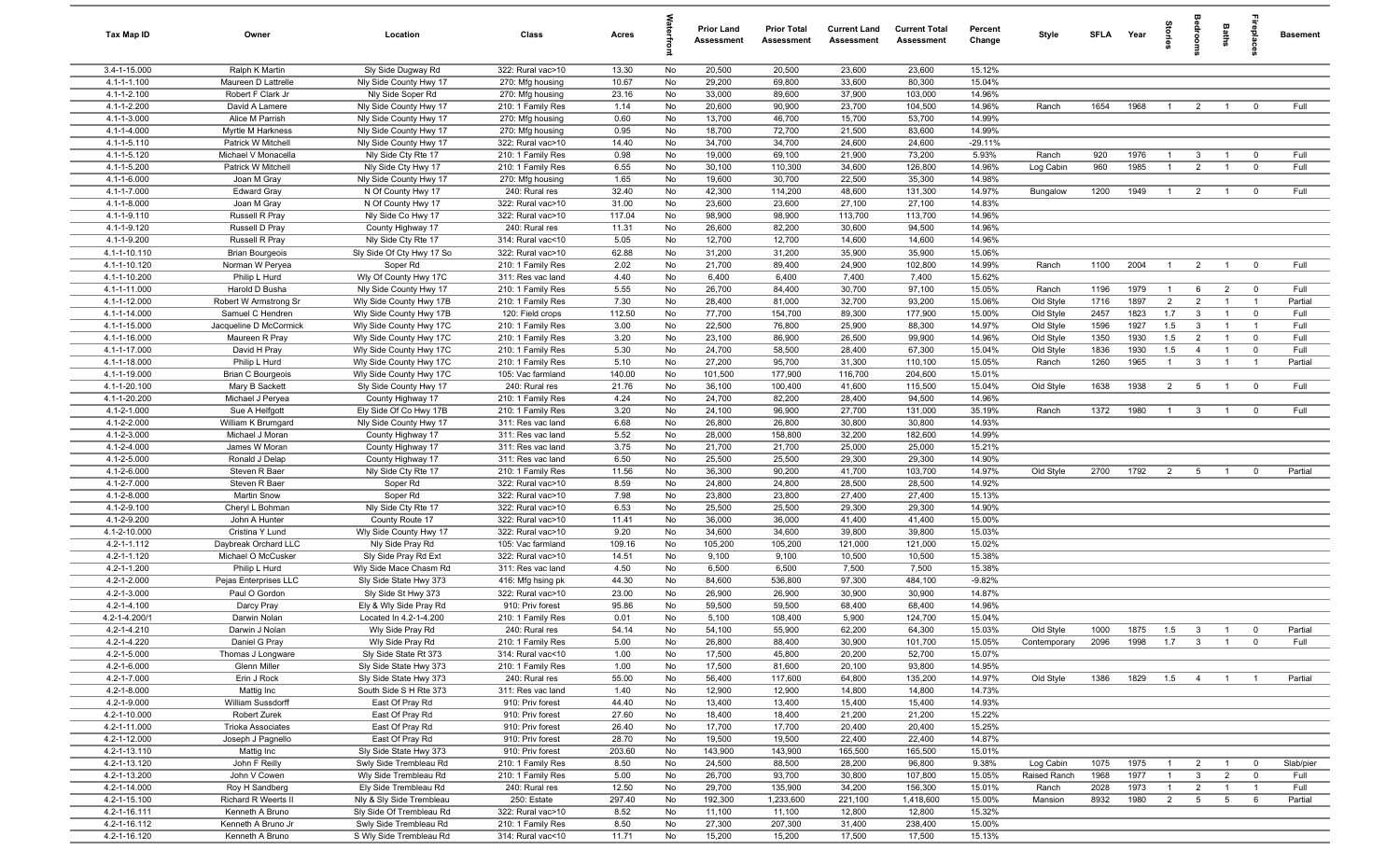| <b>Tax Map ID</b>            | Owner                                    | Location                                      | Class                                  | Acres          |                 | <b>Prior Land</b><br>Assessment | <b>Prior Total</b><br>Assessment | <b>Current Land</b><br>Assessment | <b>Current Total</b><br><b>Assessment</b> | Percent<br>Change | Style     | SFLA | Year | ã              | g              | Baths          |                         | <b>Basement</b> |
|------------------------------|------------------------------------------|-----------------------------------------------|----------------------------------------|----------------|-----------------|---------------------------------|----------------------------------|-----------------------------------|-------------------------------------------|-------------------|-----------|------|------|----------------|----------------|----------------|-------------------------|-----------------|
| 4.2-1-16.200                 | Walter Hohwald                           | Wly Side Trembleau Rd                         | 240: Rural res                         | 26.55          | No              | 41,500                          | 198,300                          | 47,700                            | 228,000                                   | 14.98%            | Colonial  | 2264 | 1988 | $\overline{2}$ | $\mathbf{3}$   | $\mathbf{3}$   | $\overline{1}$          | Crawl           |
| 4.2-1-17.000                 | Stephen M Pray                           | S Of Trembleau Rd                             | 910: Priv forest                       | 50.00          | No              | 16,800                          | 16,800                           | 19,300                            | 19,300                                    | 14.88%            |           |      |      |                |                |                |                         |                 |
| 4.2-1-18.000                 | <b>Trioka Associates</b>                 | S Of Trembleau Rd                             | 910: Priv forest                       | 493.60         | No              | 266,900                         | 266,900                          | 306,900                           | 306,900                                   | 14.99%            |           |      |      |                |                |                |                         |                 |
| 4.2-1-19.000<br>4.2-1-20.000 | Harvey Hamlin<br>Dr Roger Patnode        | E Of Pray Rd<br>E Of Pray Rd                  | 910: Priv forest<br>910: Priv forest   | 20.30<br>36.50 | No<br>No        | 13,800<br>25,900                | 13,800<br>25,900                 | 15,900<br>29,800                  | 15,900<br>29,800                          | 15.22%<br>15.06%  |           |      |      |                |                |                |                         |                 |
| 4.2-1-21.000                 | Kathleen T Prescott                      | E Of Pray Rd                                  | 910: Priv forest                       | 18.70          | No              | 13,300                          | 13,300                           | 15,300                            | 15,300                                    | 15.04%            |           |      |      |                |                |                |                         |                 |
| 4.2-1-22.000                 | William A Dickerson                      | E Of Pray Rd                                  | 910: Priv forest                       | 18.90          | No              | 8,200                           | 8,200                            | 9,400                             | 9,400                                     | 14.63%            |           |      |      |                |                |                |                         |                 |
| 4.2-1-23.000                 | Kathleen T Prescott                      | E Of Pray Rd                                  | 322: Rural vac>10                      | 19.00          | No              | 12,900                          | 12,900                           | 14,800                            | 14,800                                    | 14.73%            |           |      |      |                |                |                |                         |                 |
| 4.2-1-24.001                 | Alan H Greene                            | Nly Side St Hwy 373                           | 311: Res vac land                      | 0.20           | No              | 7,200                           | 7,200                            | 8,300                             | 8,300                                     | 15.28%            |           |      |      |                |                |                |                         |                 |
| 4.2-1-25.002                 | Kathleen T Prescott                      | E Of Pray Rd                                  | 910: Priv forest                       | 19.20          | No              | 12,900                          | 12,900                           | 14,800                            | 14,800                                    | 14.73%            |           |      |      |                |                |                |                         |                 |
| 4.2-1-26.100                 | Alice Clark                              | Ely Side Pray Rd                              | 270: Mfg housing                       | 75.80          | No              | 50,800                          | 50,800                           | 58,400                            | 58,400                                    | 14.96%            |           |      |      |                |                |                |                         |                 |
| 4.2-1-26.200                 | Cecil F Patnode Jr                       | Pray Rd                                       | 240: Rural res                         | 12.55          | No              | 29,300                          | 114,300                          | 33,700                            | 131,400                                   | 14.96%            |           |      |      |                |                |                |                         |                 |
| 4.2-1-27.000                 | Alice Clark                              | Ely Side Pray Rd                              | 210: 1 Family Res                      | 0.40           | No              | 11,100                          | 24,100                           | 12,800                            | 27,700                                    | 14.94%            | Old Style | 1075 | 1940 | $\overline{1}$ | $\overline{3}$ | $\overline{1}$ | $\overline{0}$          | Crawl           |
| 4.2-1-28.000                 | Joseph J Pagnello                        | Ely Side Pray Rd                              | 270: Mfg housing                       | 0.50<br>0.40   | No              | 11,600                          | 17,900                           | 13,400                            | 20,600                                    | 15.08%            |           |      |      |                |                |                |                         |                 |
| 4.2-1-29.000<br>4.2-1-30.110 | Jacques Germa<br>Stephen M Pray          | Wly Side Pray Rd<br>Nly & Sly Side Pray Rd Ex | 270: Mfg housing<br>112: Dairy farm    | 74.14          | No<br>No        | 10,800<br>49,700                | 18,000<br>71,300                 | 12,400<br>57,200                  | 20,700<br>82,000                          | 15.00%<br>15.01%  | Old Style | 2212 | 1885 | $\overline{2}$ | $\overline{4}$ | $\overline{1}$ | $\overline{\mathbf{0}}$ | Crawl           |
| 4.2-1-30.120                 | Randall D Pray                           | Pray Rd                                       | 311: Res vac land                      | 5.06           | No              | 24,400                          | 24,400                           | 28,100                            | 28,100                                    | 15.16%            |           |      |      |                |                |                |                         |                 |
| 4.2-1-30.200                 | Philip W Pray                            | Wly Side Pray Rd                              | 210: 1 Family Res                      | 2.20           | No              | 20,800                          | 59,300                           | 23,900                            | 68,200                                    | 15.01%            | Ranch     | 1008 | 1985 | $\overline{1}$ | $\overline{2}$ | $\overline{1}$ | $\overline{0}$          | Full            |
| 4.2-1-31.000                 | Michael McCusker                         | Nly & Sly Sd Pray Road Ex                     | 322: Rural vac>10                      | 35.40          | No              | 21,400                          | 21,400                           | 24,600                            | 24,600                                    | 14.95%            |           |      |      |                |                |                |                         |                 |
| 4.2-1-32.000                 | Michael McCusker                         | E & W Sides Mace Chasm Rd                     | 120: Field crops                       | 125.20         | No              | 87,100                          | 200,400                          | 100,200                           | 230,500                                   | 15.02%            | Colonial  | 3154 | 1825 | $\overline{2}$ | $5^{\circ}$    | $\overline{1}$ | $\overline{0}$          | Partial         |
| 4.2-1-33.100                 | Michael J Brown                          | Ely Side County Hwy 17C                       | 240: Rural res                         | 93.50          | No              | 81,700                          | 208,600                          | 94,000                            | 239,900                                   | 15.00%            | Log Cabin | 2054 | 1998 | 1.5            | $\mathbf{3}$   | $\overline{1}$ | $\overline{0}$          | Full            |
| 4.2-1-33.200                 | William H Summers                        | County Highway 17C                            | 210: 1 Family Res                      | 31.20          | No              | 39,600                          | 106,600                          | 45,600                            | 122,600                                   | 15.01%            | Ranch     | 1396 | 1977 | $\overline{1}$ | $\mathbf{3}$   | $\overline{2}$ | $\mathbf 0$             | Slab/pier       |
| 4.2-1-34.000                 | James Pasho                              | Ely Side County Hwy 17C                       | 240: Rural res                         | 218.70         | No              | 127,600                         | 175,300                          | 146,700                           | 188,500                                   | 7.53%             | Old Style | 2317 | 1888 | $\overline{2}$ | $\overline{4}$ | $\overline{1}$ | $\mathbf 0$             | Full            |
| 4.2-1-35.000                 | Bruce L Bourgeois Jr                     | Nly Side Pray Road Ext                        | 210: 1 Family Res                      | 1.60           | No              | 21,200                          | 87,100                           | 24,400                            | 100,200                                   | 15.04%            | Colonial  | 2088 | 1954 | $\overline{2}$ | $\overline{4}$ | $\mathbf{1}$   | $\overline{1}$          | Full            |
| 4.2-1-36.000                 | Daybreak Orchard LLC                     | Nly Side Pray Rd Ext                          | 311: Res vac land                      | 0.60           | No              | 12,300                          | 12,300                           | 14,100                            | 14,100                                    | 14.63%            |           |      |      |                |                |                |                         |                 |
| 4.2-1-37.000<br>4.2-1-38.110 | Bruce L Bourgeois Jr<br>Robert J Russell | Wly Side Co Hwy 17C<br>Nly Side State Hwy 373 | 314: Rural vac<10<br>270: Mfg housing  | 0.60<br>6.70   | No<br>No        | 12,300<br>24,300                | 12,300<br>73,900                 | 14,100<br>28,000                  | 14,100<br>85,000                          | 14.63%<br>15.02%  |           |      |      |                |                |                |                         |                 |
| 4.2-1-38.120                 | Russell Robert J                         | Nly Side State Hwy 373                        | 582: Camping park                      | 3.00           | No              | 19,300                          | 19,300                           | 22,200                            | 22,200                                    | 15.03%            |           |      |      |                |                |                |                         |                 |
| 4.2-1-38.200                 | Alain Rivard                             | Nly Side State Hwy 373                        | 270: Mfg housing                       | 0.66           | No              | 13,300                          | 23,000                           | 15,200                            | 26,400                                    | 14.78%            |           |      |      |                |                |                |                         |                 |
| 4.2-2-1.000                  | <b>Troika Associates</b>                 | Ely Side D&h Railroad                         | 322: Rural vac>10                      | 14.80          | No              | 35,300                          | 35,300                           | 40,600                            | 40,600                                    | 15.01%            |           |      |      |                |                |                |                         |                 |
| 4.2-3-1.000                  | John N Clarke                            | County Route 17                               | 210: 1 Family Res                      | 3.90           | No              | 27,400                          | 147,000                          | 31,500                            | 169,000                                   | 14.97%            |           |      |      |                |                |                |                         |                 |
| 4.2-3-2.100                  | John N Clarke                            | County Route 17                               | 322: Rural vac>10                      | 5.30           | No              | 9,000                           | 9,000                            | 10,400                            | 10,400                                    | 15.56%            |           |      |      |                |                |                |                         |                 |
| 4.2-3-2.200                  | John A Hunter                            | County Route 17                               | 311: Res vac land                      | 5.37           | No              | 16,100                          | 16,100                           | 18,500                            | 18,500                                    | 14.91%            |           |      |      |                |                |                |                         |                 |
| 4.2-3-3.000                  | Kim A Marsha                             | Soper Rd                                      | 210: 1 Family Res                      | 4.50           | No              |                                 |                                  | 27,000                            | 477,200                                   |                   |           |      |      |                |                |                |                         |                 |
| 4.2-3-4.000                  | Renee Clark                              | Soper Rd                                      | 210: 1 Family Res                      | 6.83           | No              |                                 |                                  | 31,600                            | 394,200                                   |                   |           |      |      |                |                |                |                         |                 |
| 4.2-3-5.000<br>4.2-3-6.000   | Thomas Semeraro<br>Kim A Marsha          | Soper Rd<br>Nly Side Pray Road Ext            | 210: 1 Family Res<br>322: Rural vac>10 | 5.65<br>136.00 | No<br>No        |                                 |                                  | 23,500<br>81,600                  | 400,000<br>81,600                         |                   |           |      |      |                |                |                |                         |                 |
| 4.3-1-1.110                  | Joseph Frank                             | South Side Of Laflure Lan                     | 330: Vacant comm                       | 2.20           | No              | 4,500                           | 4,500                            | 5,200                             | 5,200                                     | 15.56%            |           |      |      |                |                |                |                         |                 |
| 4.3-1-1.211/1                | <b>Essex County IDA</b>                  | County Route 15                               | 710: Manufacture                       | 0.01           | No              | 47,900                          | 412,800                          | 55,100                            | 474,700                                   | 15.00%            |           |      |      |                |                |                |                         |                 |
| 4.3-1-1.212                  | Champlain Valley REH Corp                | Nly Side Augur Lake Rd                        | 449: Warehouse                         | 2.80           | No              | 36,200                          | 168,100                          | 41,600                            | 126,900                                   | $-24.51%$         |           |      |      |                |                |                |                         |                 |
| $4.3 - 1 - 1.213$            | <b>Unifirst Corporation</b>              | N Ely Side I-87                               | 449: Warehouse                         | 9.09           | No              | 54,400                          | 196,200                          | 62,500                            | 225,600                                   | 14.98%            |           |      |      |                |                |                |                         |                 |
| 4.3-1-1.220                  | Propane Continental Inc                  | Nly Side Cty Hwy 15                           | 330: Vacant comm                       | 3.41           | No              | 32,400                          | 56,600                           | 37,300                            | 65,100                                    | 15.02%            |           |      |      |                |                |                |                         |                 |
| $4.3 - 1 - 1.300$            | William T Benoit                         | South Side Of Laflure Lan                     | 314: Rural vac<10                      | 0.50           | No              | 1,100                           | 1,100                            | 1,300                             | 1,300                                     | 18.18%            |           |      |      |                |                |                |                         |                 |
| 4.3-1-1.400                  | Gregory P Bombard                        | South Side Of Laflure Lan                     | 311: Res vac land                      | 0.50           | No              | 1,100                           | 1,100                            | 1,300                             | 1,300                                     | 18.18%            |           |      |      |                |                |                |                         |                 |
| $4.3 - 1 - 1.500$            | Joseph Frank                             | Sly Side Laflure Ln                           | 321: Abandoned ag                      | 0.37           | No              | 1,100                           | 1,100                            | 1,300                             | 1,300                                     | 18.18%            |           |      |      |                |                |                |                         |                 |
| 4.3-1-2.000<br>4.3-1-3.000   | Richard A Hart<br>Norma Mussen           | N Of Augur Lake Rd<br>North Of Co Hwy 15      | 270: Mfg housing<br>270: Mfg housing   | 0.45<br>0.50   | No<br><b>No</b> | 11,200<br>12,000                | 16,400<br>23,300                 | 12,900<br>13,800                  | 18,900<br>26,800                          | 15.24%<br>15.02%  |           |      |      |                |                |                |                         |                 |
| 4.3-1-4.000                  | Richard A Simpson Jr                     | N Of Augur Lake Rd                            | 270: Mfg housing                       | 0.20           | No              | 8,600                           | 36,600                           | 9,900                             | 42,100                                    | 15.03%            |           |      |      |                |                |                |                         |                 |
| 4.3-1-5.000                  | <b>Esther Neverett</b>                   | Nly Of Augur Lake Rd                          | 270: Mfg housing                       | 0.45           | No              | 12,900                          | 54,800                           | 14,800                            | 63,000                                    | 14.96%            |           |      |      |                |                |                |                         |                 |
| 4.3-1-6.000                  | Francis H Estes Jr                       | Nly Side Co Hwy 15                            | 270: Mfg housing                       | 4.70           | No              | 23,500                          | 28,300                           | 27,000                            | 32,500                                    | 14.84%            |           |      |      |                |                |                |                         |                 |
| 4.3-1-7.000                  | Susan P LaBounty                         | Nly Side Augur Lake Rd                        | 210: 1 Family Res                      | 1.00           | No              | 18,400                          | 46,700                           | 21,200                            | 53,700                                    | 14.99%            | Old Style | 913  | 1935 | $1.5\qquad 3$  |                | $-1$           | $\overline{0}$          | Full            |
| 4.3-1-8.000                  | Thelma E Doty                            | Nly Side Augur Lake Rd                        | 270: Mfg housing                       | 0.40           | No              | 11,600                          | 37,400                           | 13,300                            | 43,000                                    | 14.97%            |           |      |      |                |                |                |                         |                 |
| 4.3-1-9.000                  | Thelma E Doty                            | Nly Side Augur Lake Rd                        | 311: Res vac land                      | 0.30           | No              | 10,200                          | 10,200                           | 11,700                            | 11,700                                    | 14.71%            |           |      |      |                |                |                |                         |                 |
| 4.3-1-10.000                 | Thelma E Doty                            | N Of Augur Lake Rd                            | 270: Mfg housing                       | 0.30           | No              | 10,200                          | 28,300                           | 11,700                            | 32,500                                    | 14.84%            |           |      |      |                |                |                |                         |                 |
| 4.3-1-11.000                 | Ernest I Blaise Jr                       | Nly Of Cty Rte 15                             | 270: Mfg housing                       | 0.30           | No              | 10,200                          | 36,700                           | 11,700                            | 42,200                                    | 14.99%            |           |      |      |                |                |                |                         |                 |
| 4.3-1-12.000<br>4.3-1-13.000 | Lewis J Kusalonis<br>Leo S Kusalonis     | W Of Us Rte 9<br>West Of Us Rt 9              | 210: 1 Family Res<br>270: Mfg housing  | 0.30<br>0.20   | No<br>No        | 10,200<br>8,300                 | 25,600<br>28,000                 | 11,700<br>9,500                   | 29,400<br>32,200                          | 14.84%<br>15.00%  | Ranch     | 864  | 1960 | $\overline{1}$ | $\overline{2}$ | $\overline{1}$ | $\overline{0}$          | Slab/pier       |
| 4.3-1-14.000                 | Donna K Demeulemeester                   | West Of Us Rt 9                               | 270: Mfg housing                       | 0.20           | No              | 7,500                           | 13,800                           | 8,700                             | 15,900                                    | 15.22%            |           |      |      |                |                |                |                         |                 |
| 4.3-1-15.000                 | Edward C Giddings Jr                     | West Of Us Rt 9                               | 270: Mfg housing                       | 0.40           | No              | 11,600                          | 48,300                           | 13,300                            | 55,500                                    | 14.91%            |           |      |      |                |                |                |                         |                 |
| 4.3-1-16.000                 | Sandy L Williams                         | N Of Augur Lake Rd                            | 270: Mfg housing                       | 0.60           | No              | 13,400                          | 34,800                           | 15,400                            | 40,000                                    | 14.94%            |           |      |      |                |                |                |                         |                 |
| 4.3-1-17.000                 | Thelma E Doty                            | Nly Side Augur Lake Rd                        | 270: Mfg housing                       | 0.40           | No              | 12,100                          | 25,600                           | 13,900                            | 29,400                                    | 14.84%            |           |      |      |                |                |                |                         |                 |
| 4.3-1-18.100                 | Patrick J Murphy                         | Sly Side Co Hwy 15                            | 270: Mfg housing                       | 1.17           | No              | 18,000                          | 25,900                           | 20,700                            | 29,800                                    | 15.06%            |           |      |      |                |                |                |                         |                 |
| 4.3-1-18.200                 | Patrick J Murphy                         | Sly Side Cty Rte 15                           | 210: 1 Family Res                      | 1.16           | No              | 18,600                          | 42,300                           | 21,300                            | 48,600                                    | 14.89%            | Ranch     | 950  | 1962 | $\overline{1}$ | $\overline{2}$ | $\overline{1}$ | $\overline{0}$          | Crawl           |
| 4.3-1-19.018                 | Nelson G Sayward Sr                      | Nly Side Augur Lake Rd                        | 210: 1 Family Res                      | 0.45           | No              | 12,500                          | 46,900                           | 14,300                            | 53,900                                    | 14.93%            | Bungalow  | 1131 | 1932 | $\overline{1}$ | $2 \t 1$       |                | $\overline{0}$          | Partial         |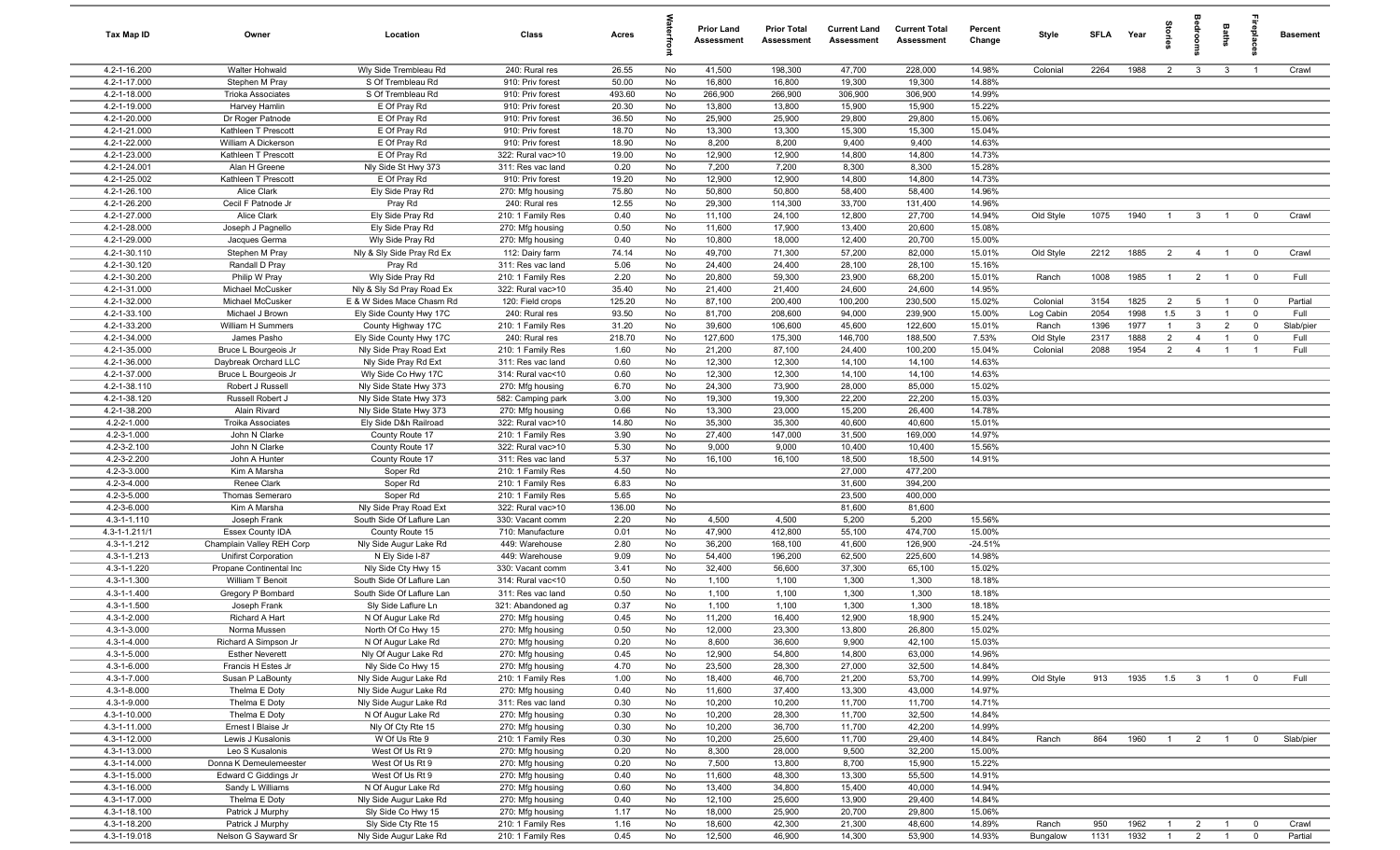| Tax Map ID                   | Owner                                        | Location                                         | Class                               | Acres          |          | <b>Prior Land</b><br>Assessment | <b>Prior Total</b><br>Assessment | <b>Current Land</b><br>Assessment | <b>Current Total</b><br><b>Assessment</b> | Percent<br>Change | Style                  | <b>SFLA</b> | Year         | $\overline{a}$ | å                                | Baths                          | -8                                     | <b>Basement</b>    |
|------------------------------|----------------------------------------------|--------------------------------------------------|-------------------------------------|----------------|----------|---------------------------------|----------------------------------|-----------------------------------|-------------------------------------------|-------------------|------------------------|-------------|--------------|----------------|----------------------------------|--------------------------------|----------------------------------------|--------------------|
| 4.3-1-20.000                 | Stanton A Loya                               | North Side Of Co Hwy 15                          | 484: 1 use sm bld                   | 1.00           | No       | 32,600                          | 189,800                          | 37,500                            | 218,300                                   | 15.02%            |                        |             |              |                |                                  |                                |                                        |                    |
| 4.3-1-21.001                 | Harold H Bailey                              | Wly Side Us Rt 9                                 | 270: Mfg housing                    | 0.46           | No       | 13,400                          | 24,200                           | 15,400                            | 27,800                                    | 14.88%            |                        |             |              |                |                                  |                                |                                        |                    |
| 4.3-1-22.000                 | <b>Essex County</b>                          | Wly Side Us Rte 9                                | 311: Res vac land                   | 0.40           | No       | 1,000                           | 1,000                            | 1,200                             | 1,200                                     | 20.00%            |                        |             |              |                |                                  |                                |                                        |                    |
| 4.3-1-22.001                 | Raymond Allen                                | W Of Us Rte 9                                    | 271: Mfg housings                   | 0.45           | No       | 12,200                          | 37,200                           | 14,100                            | 42,800                                    | 15.05%            |                        |             |              |                |                                  |                                |                                        |                    |
| 4.3-1-23.000                 | Richard K Doyle                              | Wly Side Us Rte 9                                | 210: 1 Family Res                   | 1.10           | No       | 19,700                          | 65,200                           | 22,700                            | 75,000                                    | 15.03%            | Old Style              | 1207        | 1928         | 1.5            | 3                                |                                | $\mathbf 0$                            | Partial            |
| 4.3-1-24.000                 | Lawrence Macey                               | West Side Of Us Rt 9                             | 210: 1 Family Res                   | 0.60           | No       | 13,500                          | 40,800                           | 15,500                            | 46,900                                    | 14.95%            | Old Style              | 988         | 1930         | 1.5            | $\mathbf{3}$                     | -1                             | $\mathbf 0$                            | Partial            |
| 4.3-1-25.100<br>4.3-1-25.200 | NC Properties Inc                            | East Side Of Us Rte 9                            | 449: Warehouse                      | 2.76<br>3.16   | No<br>No | 40,600                          | 116,700                          | 46,700                            | 125,400<br>222,100                        | 7.46%<br>15.02%   |                        |             |              |                |                                  |                                |                                        |                    |
| 4.3-1-26.000                 | Graystone Materials Inc<br>NC Properties Inc | Ely Side Rt 9 & 22<br>Ely Side Us Rte 9          | 449: Warehouse<br>447: Truck termnl | 1.75           | No       | 75,000<br>48,700                | 193,100<br>216,500               | 86,300<br>56,000                  | 231,700                                   | 7.02%             |                        |             |              |                |                                  |                                |                                        |                    |
| 4.3-1-27.110                 | James R Smith Jr                             | Ely Side Us Rte 9                                | 322: Rural vac>10                   | 21.00          | No       | 42,800                          | 42,800                           | 49,200                            | 49,200                                    | 14.95%            |                        |             |              |                |                                  |                                |                                        |                    |
| 4.3-1-27.120                 | NC Properties Inc                            | Us Route 9 & 22                                  | 330: Vacant comm                    | 2.88           | No       | 44,000                          | 44,000                           | 47,300                            | 47,300                                    | 7.50%             |                        |             |              |                |                                  |                                |                                        |                    |
| 4.3-1-27.200                 | NC Properties Inc                            | Ely Side Rte 9                                   | 330: Vacant comm                    | 1.97           | No       | 32,700                          | 32,700                           | 37,600                            | 37,600                                    | 14.98%            |                        |             |              |                |                                  |                                |                                        |                    |
| 4.3-1-28.110                 | James Coon                                   | East Of Us Rt 9                                  | 322: Rural vac>10                   | 33.87          | No       | 23,000                          | 23,000                           | 26,400                            | 26,400                                    | 14.78%            |                        |             |              |                |                                  |                                |                                        |                    |
| 4.3-1-28.121                 | NC Properties Inc                            | E Of Us Rt 9                                     | 330: Vacant comm                    | 7.19           | No       | 24,900                          | 24,900                           | 26,700                            | 26,700                                    | 7.23%             |                        |             |              |                |                                  |                                |                                        |                    |
| 4.3-1-28.122                 | Graystone Materials Inc                      | E Of Rt 9 & 22                                   | 330: Vacant comm                    | 5.41           | No       | 1,300                           | 1,300                            | 1,500                             | 1,500                                     | 15.38%            |                        |             |              |                |                                  |                                |                                        |                    |
| 4.3-1-28.200                 | <b>Bottling Group LLC</b>                    | East Of Us Rt 9                                  | 330: Vacant comm                    | 4.20           | No       | 6,000                           | 6,000                            | 6,900                             | 6,900                                     | 15.00%            |                        |             |              |                |                                  |                                |                                        |                    |
| 4.3-1-30.111                 | Joseph V Dumas                               | Ne Side Of Thompson Rd                           | 314: Rural vac<10                   | 0.90           | No       | 15,700                          | 15,700                           | 18,100                            | 18,100                                    | 15.29%            |                        |             |              |                |                                  |                                |                                        |                    |
| 4.3-1-30.112                 | David H Washburn                             | N E Side Thompson Rd                             | 210: 1 Family Res                   | 9.74           | No       | 31,100                          | 85,500                           | 35,700                            | 98,300                                    | 14.97%            | Cape Cod               | 1670        | 1988         | 1.7            | $\overline{2}$                   | $\overline{1}$                 | $\mathbf 0$                            | Full               |
| 4.3-1-30.120                 | James E Murray                               | N Ely Side Thompson Rd                           | 314: Rural vac<10                   | 0.89           | No       | 10,900                          | 10,900                           | 12,500                            | 12,500                                    | 14.68%            |                        |             |              |                |                                  |                                |                                        |                    |
| 4.3-1-30.200                 | James E Murray                               | Nly Side Thompson Rd                             | 210: 1 Family Res                   | 0.80           | No       | 18,700                          | 117,700                          | 21,600                            | 135,400                                   | 15.04%            | Other Style            | 1578        | 1978         | 1.5            | $\mathbf{3}$                     | $\overline{1}$                 | $\overline{1}$                         | Full               |
| 4.3-1-31.100                 | Ronald J Liccardi                            | East Side Of Thompson Rd                         | 210: 1 Family Res                   | 7.41           | No       | 30,700                          | 92,400                           | 35,300                            | 106,300                                   | 15.04%            | Ranch                  | 792         | 1975         | $\overline{1}$ | $\overline{2}$                   | $\overline{1}$                 | $\mathbf 0$                            | Full               |
| 4.3-1-31.200                 | James E Powell III                           | Ely Side Thompson Rd                             | 210: 1 Family Res                   | 7.37           | No       | 28,900                          | 188,800                          | 33,200                            | 225,000                                   | 19.17%            | Log Cabin              | 2088        | 1993         | 1.5            | $\mathbf{3}$                     | $\overline{2}$                 | $\overline{1}$                         | Full               |
| 4.3-1-31.300<br>4.3-1-32.110 | Robin M Mussen<br>Joseph R Theroux           | Ely Side Thompson Rd<br>South Side Of Bigelow Rd | 210: 1 Family Res<br>240: Rural res | 7.37<br>57.51  | No<br>No | 30,900<br>31,400                | 97,700<br>93,000                 | 35,600<br>36,100                  | 112,400<br>106,900                        | 15.05%<br>14.95%  | Ranch                  | 1152        | 1976         | $\overline{1}$ | 3                                | $\overline{1}$                 | $\overline{0}$                         | Full               |
| 4.3-1-32.120                 | Joyce Theroux                                | E Of Thompson Rd                                 | 210: 1 Family Res                   | 0.61           | No       | 28,200                          | 62,900                           | 32,400                            | 72,300                                    | 14.94%            | Ranch                  | 1000        | 1983         | $\mathbf{1}$   | $\overline{2}$                   | $\overline{1}$                 | $\mathbf 0$                            | Slab/pier          |
| 4.3-1-32.130                 | Victor D Salley Jr                           | E Of Thompson Rd                                 | 210: 1 Family Res                   | 1.00           | No       | 31,900                          | 46,400                           | 36,700                            | 53,400                                    | 15.09%            | Log Cabin              | 1440        | 1977         | 1.5            | $\overline{4}$                   | $\overline{1}$                 | $\mathbf 0$                            | Crawl              |
| 4.3-1-32.140                 | Joseph RR Theroux                            | E Of Thompson Rd                                 | 210: 1 Family Res                   | 0.01           | No       | 400                             | 50,500                           | 500                               | 58,100                                    | 15.05%            | Other Style            | 960         | 1977         | 1.5            | $\overline{2}$                   | $\overline{1}$                 | $\mathbf 0$                            | Partial            |
| 4.3-1-32.300                 | Joseph R Theroux                             | Sly Side Bigelow Rd                              | 311: Res vac land                   | 0.31           | No       | 2,100                           | 2,100                            | 2,400                             | 2,400                                     | 14.29%            |                        |             |              |                |                                  |                                |                                        |                    |
| 4.3-1-33.000                 | George Moore                                 | South Of Bigelow Rd                              | 311: Res vac land                   | 2.50           | No       | 2,100                           | 2,100                            | 2,200                             | 2,200                                     | 4.76%             |                        |             |              |                |                                  |                                |                                        |                    |
| 4.3-1-35.120                 | Harriette M Craig                            | Wly Side Mace Chasm Rd                           | 210: 1 Family Res                   | 5.60           | No       | 26,900                          | 72,000                           | 30,900                            | 82,800                                    | 15.00%            | Other Style            | 768         | 1990         | $\overline{2}$ | 3                                |                                | $\mathbf 0$                            | Slab/pier          |
| 4.3-1-35.200                 | Kenneth J Pashow                             | Nly Side Thompson Rd                             | 240: Rural res                      | 10.00          | No       | 36,300                          | 124,800                          | 41,700                            | 143,500                                   | 14.98%            | Colonial               | 2001        | 1840         | $\overline{2}$ | $\mathbf{3}$                     |                                | $\mathbf{0}$                           | Partial            |
| 4.3-1-35.411                 | Harriette M Craig                            | Thompson Rd                                      | 322: Rural vac>10                   | 16.94          | No       | 28,800                          | 28,800                           | 33,100                            | 33,100                                    | 14.93%            |                        |             |              |                |                                  |                                |                                        |                    |
| 4.3-1-35.412                 | Clayton J Barber                             | Thompson Rd                                      | 210: 1 Family Res                   | 3.13           | No       | 26,100                          | 141,600                          | 30,000                            | 162,800                                   | 14.97%            |                        |             |              |                |                                  |                                |                                        |                    |
| 4.3-1-35.413                 | Clayton J Barber                             | Thompson Rd                                      | 322: Rural vac>10                   | 3.16           | No       | 5,400                           | 5,400                            | 6,200                             | 6,200                                     | 14.81%            |                        |             |              |                |                                  |                                |                                        |                    |
| 4.3-1-35.420                 | Theo J Whitaker                              | Sly Side Thompson Rd                             | 210: 1 Family Res                   | 2.60           | No       | 20,800                          | 41,800                           | 24,000                            | 48,100                                    | 15.07%            | Cottage                | 812         | 1976         | $\overline{1}$ | $\overline{1}$                   | $\overline{1}$                 | $\mathbf{0}$                           | Slab/pier          |
| 4.3-1-35.511                 | Inger Joy                                    | Thompson                                         | 210: 1 Family Res                   | 6.20           | No       | 26,500                          | 118,200                          | 30,400                            | 135,900                                   | 14.97%            | Ranch                  | 1092        | 1978         | $\overline{1}$ | $\overline{2}$                   | $\overline{1}$                 | $\mathbf 0$                            | Full               |
| 4.3-1-35.512<br>4.3-1-35.521 | Kenneth J Pashow<br>Gerald H Dygert          | Sly Side Thompson Rd<br>Sly Side Thompson Rd     | 240: Rural res<br>210: 1 Family Res | 13.15<br>2.80  | No<br>No | 19,500<br>27,700                | 19,500<br>70,700                 | 22,400<br>31,900                  | 22,400<br>81,300                          | 14.87%<br>14.99%  | Ranch                  | 976         | 1969         | $\overline{1}$ | 3 <sup>3</sup>                   | $\overline{1}$                 | $\overline{0}$                         | Full               |
| 4.3-1-35.522                 | Jeremy L Dygert                              | Thompson Rd                                      | 210: 1 Family Res                   | 3.60           | No       | 24,900                          | 109,900                          | 28,700                            | 126,400                                   | 15.01%            |                        |             |              |                |                                  |                                |                                        |                    |
| 4.3-1-36.000                 | Timothy J Dziomba                            | North Side Of Thompson Rd                        | 210: 1 Family Res                   | 8.77           | No       | 33,900                          | 117,300                          | 39,000                            | 134,900                                   | 15.00%            | Other Style            | 1802        | 1990         | $\overline{1}$ | $\overline{2}$                   | $\mathbf{1}$                   | $\mathbf 0$                            | Slab/pier          |
| 4.3-1-37.000                 | James Thompson                               | Wly & Sly Sides Thompson                         | 210: 1 Family Res                   | 1.40           | No       | 19,600                          | 54,900                           | 22,500                            | 63,100                                    | 14.94%            | Cottage                | 860         | 1937         | $\overline{1}$ | $\overline{1}$                   | $\mathbf{1}$                   | $\overline{0}$                         | Crawl              |
| 4.3-1-38.000                 | David A Manning                              | Nly Side Of Thompson Rd                          | 210: 1 Family Res                   | 7.10           | No       | 31,500                          | 121,400                          | 36,200                            | 139,600                                   | 14.99%            | Raised Ranch           | 2058        | 1976         | $\overline{1}$ | $\mathbf{3}$                     | $\overline{2}$                 | $\overline{1}$                         | Full               |
| 4.3-1-39.000                 | Robert B Davis                               | Nly Side Of Thompson Rd                          | 210: 1 Family Res                   | 6.80           | No       | 31,400                          | 131,400                          | 36,100                            | 151,100                                   | 14.99%            | Raised Ranch           | 3240        | 1993         | $\overline{1}$ | $\overline{4}$                   | $\overline{2}$                 | $\Omega$                               | Full               |
| 4.3-1-40.103                 | Gerald H Morrow                              | Nely Side Of Mace Chasm R                        | 210: 1 Family Res                   | 11.10          | No       | 38,800                          | 141,900                          | 44,600                            | 163,200                                   | 15.01%            | Ranch                  | 1344        | 1995         | $\mathbf{1}$   | $\overline{2}$                   | $\overline{2}$                 | $\mathbf{0}$                           | Full               |
| 4.3-1-40.200                 | Joyce Ray                                    | Nly Side Thompson Rd                             | 210: 1 Family Res                   | 2.30           | No       | 22,800                          | 95,600                           | 26,200                            | 109,900                                   | 14.96%            | Raised Ranch           | 2536        | 1977         | $\overline{1}$ | $\mathbf{3}$                     | $\overline{1}$                 | $\mathbf{0}$                           | Full               |
| 4.3-1-41.111                 | Kevin M Blaise                               | Wly County Rte 17-C                              | 105: Vac farmland                   | 34.35          | No       | 34,500                          | 34,500                           | 39,700                            | 39,700                                    | 15.07%            |                        |             |              |                |                                  |                                |                                        |                    |
| 4.3-1-41.112                 | Christian F Ford                             | Wly Side Cty Rte 17C                             | 210: 1 Family Res                   | 10.67          | No       | 38,700                          | 153,500                          | 44,500                            | 176,500                                   | 14.98%            |                        |             |              |                |                                  |                                |                                        |                    |
| 4.3-1-41.120                 | Kevin M Blaise                               | Wly Side Co Rte 17C                              | 210: 1 Family Res                   | 8.53           | No       | 26,100                          | 123,500                          | 30,000                            | 142,000                                   | 14.98%            |                        |             |              |                |                                  |                                |                                        |                    |
| 4.3-1-41.130                 | Jonathon R Deming                            | Nwly Side Cty Rte 17C                            | 210: 1 Family Res                   | 10.68          | No       | 36,300                          | 99,500                           | 41,700                            | 114,400                                   | 14.97%            | Old Style              | 1847        | 1800         | 2              | $\overline{4}$                   | $\overline{1}$                 | $\mathbf{0}$                           | Partial            |
| 4.3-1-41.200                 | Patrick W Snedeker                           | Ely Side Cty Rt 17C                              | 105: Vac farmland                   | 84.08          | No       | 70,500                          | 70,800                           | 81,100                            | 81,400                                    | 14.97%            |                        |             |              |                |                                  |                                |                                        |                    |
| 4.3-1-42.000                 | <b>Billie E Moore</b>                        | South East Side Finney Rd                        | 314: Rural vac<10                   | 4.30           | No       | 22,700                          | 22,700                           | 26,100                            | 26,100                                    | 14.98%            |                        |             |              |                |                                  |                                |                                        |                    |
| 4.3-1-43.100<br>4.3-1-43.200 | Thomas E Bombard Jr<br>Darwin J Nolan        | South Side Of Co Hwy 16                          | 240: Rural res                      | 165.90<br>1.70 | No<br>No | 98,100<br>18,700                | 152,500<br>28,700                | 112,800<br>21,500                 | 175,400<br>33,000                         | 15.02%<br>14.98%  | Old Style<br>Old Style | 2177<br>875 | 1850<br>1810 | 1.7<br>1.5     | $\overline{4}$<br>$\overline{2}$ | $\overline{1}$<br>$\mathbf{1}$ | $\overline{\mathbf{0}}$<br>$\mathbf 0$ | Partial<br>Partial |
| 4.3-1-44.000                 | Valerie J Roberson                           | County Route 16<br>Sly Side Finney Rd            | 210: 1 Family Res<br>240: Rural res | 131.00         | No       | 90,600                          | 144,000                          | 104,200                           | 165,600                                   | 15.00%            | Colonial               | 1745        | 1800         | $\overline{2}$ | $\overline{2}$                   | - 1                            | $\mathbf 0$                            | Partial            |
| 4.3-1-45.000                 | Raymond F Gordon                             | Sly Side Of Finney Rd                            | 210: 1 Family Res                   | 0.69           | No       | 14,200                          | 40,800                           | 16,300                            | 46,900                                    | 14.95%            | Other Style            | 1400        | 1978         | $\overline{1}$ | $\overline{2}$                   | $\overline{1}$                 | $\overline{0}$                         | Slab/pier          |
| 4.3-1-46.000                 | Jane W Gordon                                | Sly Side Finney Rd                               | 240: Rural res                      | 121.00         | No       | 65,500                          | 112,800                          | 75,300                            | 129,700                                   | 14.98%            | Old Style              | 1480        | 1890         | $\overline{2}$ | 6                                |                                | $\mathbf 0$                            | Full               |
| 4.3-1-47.000                 | Catherine E Beckwith                         | Ely Side Co Hwy 17C                              | 210: 1 Family Res                   | 95.00          | No       | 89,600                          | 220,800                          | 103,000                           | 253,900                                   | 14.99%            | Old Style              | 2838        | 1930         | 1.7            | $\mathbf{3}$                     | $\overline{2}$                 | $\overline{1}$                         | Partial            |
| 4.3-1-48.000                 | Mark R Clarke                                | Ely Side Co Hwy 17C                              | 210: 1 Family Res                   | 0.50           | No       | 15,100                          | 94,200                           | 17,300                            | 108,300                                   | 14.97%            | Cottage                | 975         | 1955         | $\overline{1}$ | $\overline{2}$                   | $\overline{1}$                 | $\overline{0}$                         | Crawl              |
| 4.3-1-49.002                 | Gerald H Morrow                              | Nw Side Of Mace-Chasm Rd                         | 120: Field crops                    | 140.40         | No       | 96,500                          | 127,500                          | 111,000                           | 146,600                                   | 14.98%            | Old Style              | 1824        | 1900         | $\overline{2}$ | 6                                | $\overline{1}$                 | $\overline{\mathbf{0}}$                | Partial            |
| 4.3-1-50.000                 | William K Brumgard                           | Nly Side Robare Rd                               | 105: Vac farmland                   | 25.50          | No       | 29,900                          | 29,900                           | 34,400                            | 34,400                                    | 15.05%            |                        |             |              |                |                                  |                                |                                        |                    |
| 4.3-1-51.000                 | William K Brumgard                           | Nly Side Robare Rd                               | 151: Fruit crop                     | 20.50          | No       | 26,300                          | 26,300                           | 30,200                            | 30,200                                    | 14.83%            |                        |             |              |                |                                  |                                |                                        |                    |
| 4.3-1-52.000                 | William G Cox                                | Nly Side Of Robare Rd                            | 240: Rural res                      | 55.20          | No       | 45,400                          | 97,800                           | 52,200                            | 112,500                                   | 15.03%            | Ranch                  | 1650        | 1951         | $\overline{1}$ | $\overline{2}$                   | $\overline{1}$                 | $^{\circ}$                             | Slab/pier          |
| 4.3-1-53.000                 | George P Hammond                             | East Side Of Us Rt 9                             | 322: Rural vac>10                   | 143.90         | No       | 73,600                          | 83,900                           | 84,700                            | 96,500                                    | 15.02%            |                        |             |              |                |                                  |                                |                                        |                    |
| 4.3-1-54.000                 | Patrick S Peryea                             | Ely Side Hwys 9 & 22                             | 210: 1 Family Res                   | 1.20           | No       | 20,100                          | 73,900                           | 23,100                            | 85,000                                    | 15.02%            | Log Cabin              | 960         | 1978 1 3 1   |                |                                  |                                | $\overline{\mathbf{0}}$                | Partial            |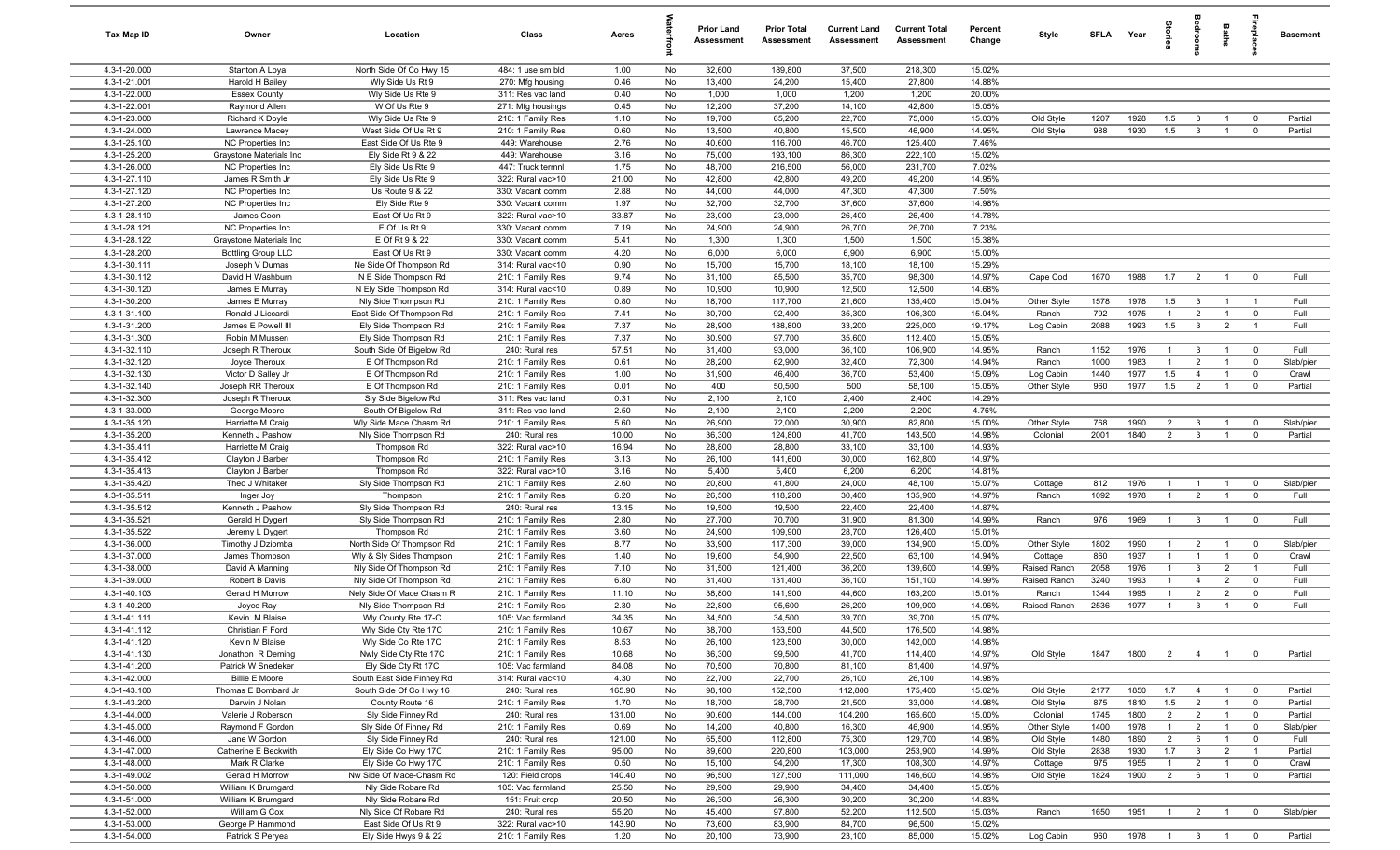| Tax Map ID                   | Owner                                            | Location                                   | Class                                  | Acres          |          | <b>Prior Land</b><br>Assessment | <b>Prior Total</b><br>Assessment | <b>Current Land</b><br>Assessment | <b>Current Total</b><br><b>Assessment</b> | Percent<br>Change | Style                | SFLA         | Year         | g                     | groo                    | Baths                            | -8                        | <b>Basement</b>    |
|------------------------------|--------------------------------------------------|--------------------------------------------|----------------------------------------|----------------|----------|---------------------------------|----------------------------------|-----------------------------------|-------------------------------------------|-------------------|----------------------|--------------|--------------|-----------------------|-------------------------|----------------------------------|---------------------------|--------------------|
| 4.3-1-55.000                 | Jeffrey S Costin                                 | Wly Side Us Rte 9                          | 210: 1 Family Res                      | 27.00          | No       | 35,700                          | 59,600                           | 41,000                            | 68,500                                    | 14.93%            | Old Style            | 1306         | 1930         | 1.5                   | $\overline{2}$          | $\overline{1}$                   | $\overline{0}$            | Partial            |
| 4.3-1-57.100                 | William J LeClair Jr                             | Wly Side Us Rte 9                          | 210: 1 Family Res                      | 1.60           | No       | 19,000                          | 35,300                           | 21,900                            | 40,600                                    | 15.01%            | Ranch                | 980          | 1951         | $\overline{1}$        | $\overline{2}$          | $\overline{1}$                   | $\mathbf 0$               | Crawl              |
| 4.3-1-57.200                 | Timothy F Manning                                | Wly Side U S Rt 9                          | 270: Mfg housing                       | 0.80           | No       | 16,200                          | 59,000                           | 18,600                            | 67,800                                    | 14.92%            |                      |              |              |                       |                         |                                  |                           |                    |
| 4.3-1-58.000                 | Korn Property Mgmnt Inc                          | W Of U S Rte 9                             | 416: Mfg hsing pk                      | 3.50           | No       | 83,600                          | 232,500                          | 96,200                            | 267,400                                   | 15.01%            |                      |              |              |                       |                         |                                  |                           |                    |
| 4.3-1-59.000                 | Korn Property Mgmnt Inc                          | Wly Side Us Rte 9                          | 311: Res vac land                      | 0.76           | No       | 9,700                           | 9,700                            | 11,200                            | 11,200                                    | 15.46%            |                      |              |              |                       |                         |                                  |                           |                    |
| 4.3-1-60.000<br>4.3-1-61.000 | James Robare                                     | Wly Side Us Rte 9                          | 210: 1 Family Res                      | 0.30           | No       | 11,400<br>73,700                | 50,000                           | 13,100<br>84,800                  | 57,500<br>94,300                          | 15.00%<br>15.00%  | Bungalow             | 936          | 1935         | $\overline{1}$        | $\overline{2}$          | $\overline{1}$                   | $^{\circ}$                | Full               |
| 4.3-1-62.000                 | Aimee J Reardon<br>Philip S Moore                | East Side Of Us Rt 9<br>Nly Side Co Hwy 15 | 270: Mfg housing<br>270: Mfg housing   | 107.90<br>0.40 | No<br>No | 8,700                           | 82,000<br>41,600                 | 10,000                            | 47,800                                    | 14.90%            | Ranch                | 1394         | 1953         | $\overline{1}$        | $\mathbf 0$             | $\mathbf 0$                      | $\overline{\mathbf{0}}$   | Crawl              |
| 4.3-1-63.110                 | Kim A Marsha                                     | Ely Side Us Rte 9                          | 322: Rural vac>10                      | 13.40          | No       | 1,500                           | 1,500                            | 1,700                             | 1,700                                     | 13.33%            |                      |              |              |                       |                         |                                  |                           |                    |
| 4.3-1-63.120                 | Kim A Marsha                                     | Ely Side Us Rte 9                          | 220: 2 Family Res                      | 0.50           | No       | 10,900                          | 86,800                           | 12,500                            | 99,800                                    | 14.98%            | Duplex               | 2646         | 1989         | 1.7                   | $\overline{4}$          | $\overline{2}$                   | $\mathbf 0$               | Slab/pier          |
| 4.3-1-63.200                 | Paul H Desotelle                                 | Ely Side Us Rte 9 & 22                     | 210: 1 Family Res                      | 2.00           | No       | 21,900                          | 94,200                           | 25,200                            | 108,300                                   | 14.97%            | Ranch                | 1520         | 1990         | $\mathbf{1}$          | 3                       | $\overline{1}$                   | $^{\circ}$                | Full               |
| 4.3-1-64.000                 | Alexander C Allen                                | Ely Side Us Rte 9                          | 210: 1 Family Res                      | 0.40           | No       | 10,300                          | 73,200                           | 11,900                            | 84,200                                    | 15.03%            | Ranch                | 1114         | 1973         | $\overline{1}$        | 3                       | $\overline{1}$                   | $\mathbf 0$               | Full               |
| 4.3-1-65.002                 | Ronald V Bailey                                  | Wly Side Rt 9 & 22                         | 210: 1 Family Res                      | 2.41           | No       | 23,700                          | 117,500                          | 27,200                            | 135,100                                   | 14.98%            | Ranch                | 1841         | 1990         | $\overline{1}$        | $\overline{2}$          | $\overline{1}$                   | $^{\circ}$                | Full               |
| 4.3-1-65.111                 | Francis A Bezio                                  | Wly Side Us Rte 9                          | 311: Res vac land                      | 4.69           | No       | 18,100                          | 18,100                           | 20,800                            | 20,800                                    | 14.92%            |                      |              |              |                       |                         |                                  |                           |                    |
| 4.3-1-65.120                 | Michael J Boynton                                | Nly Side Us Rt 9                           | 210: 1 Family Res                      | 1.16           | No       | 21,700                          | 108,900                          | 24,900                            | 125,200                                   | 14.97%            | Raised Ranch         | 2070         | 1991         | $\overline{1}$        | $\mathbf{3}$            | $\overline{2}$                   | $\overline{0}$            | Full               |
| 4.3-1-65.130                 | Gary R Bezio                                     | Wly Side Us Rt 9                           | 311: Res vac land                      | 1.22           | No       | 12,300                          | 12,300                           | 14,100                            | 14,100                                    | 14.63%            |                      |              |              |                       |                         |                                  |                           |                    |
| 4.3-1-65.200                 | Gary R Bezio                                     | Ely Side Interstate 87                     | 210: 1 Family Res                      | 1.30           | No       | 21,900                          | 110,300                          | 25,100                            | 126,800                                   | 14.96%            | Ranch                | 1080         | 1979         | $\overline{1}$        | 3                       | $\overline{1}$                   | $^{\circ}$                | Full               |
| 4.3-1-65.310                 | Francis A Bezio                                  | Wly Side Us Rt 9                           | 311: Res vac land                      | 2.62           | No       | 14,500                          | 14,500                           | 16,700                            | 16,700                                    | 15.17%            |                      |              |              |                       |                         |                                  |                           |                    |
| 4.3-1-66.200                 | Ray Jay Propertys LLC                            | US Route 9                                 | 311: Res vac land                      | 2.31           | No       | 14,400                          | 14,400                           | 16,600                            | 16,600                                    | 15.28%            |                      |              |              |                       |                         |                                  |                           |                    |
| 4.3-1-66.300                 | Ray Jay Propertys LLC                            | US Route 9                                 | 311: Res vac land                      | 2.42           | No       | 14,400                          | 14,400                           | 16,600                            | 16,600                                    | 15.28%            |                      |              |              |                       |                         |                                  |                           |                    |
| 4.3-1-66.400<br>4.3-1-66.600 | Dr Debra J Clark<br>George Tellstone             | US Route 9                                 | 311: Res vac land                      | 2.60           | No       | 14,400                          | 14,400                           | 27,100                            | 152,700                                   | 960.42%<br>14.85% |                      |              |              |                       |                         |                                  |                           |                    |
| 4.3-1-66.700                 | George Tellstone                                 | US Route 9<br>US Route 9                   | 270: Mfg housing<br>311: Res vac land  | 1.46<br>1.47   | No<br>No | 18,300<br>2,500                 | 30,300<br>2,500                  | 21,000<br>2,900                   | 34,800<br>2,900                           | 16.00%            |                      |              |              |                       |                         |                                  |                           |                    |
| 4.3-1-67.000                 | Carol A Allen                                    | Sly Side Co Hwy 15                         | 210: 1 Family Res                      | 4.00           | No       | 23,900                          | 62,800                           | 27,500                            | 72,200                                    | 14.97%            | Ranch                | 840          | 1961         | $\overline{1}$        | $\overline{2}$          | $\overline{1}$                   |                           | Partial            |
| 4.3-1-68.000                 | Guiseppe Guglielmo                               | Sly Side Co Hwy 15                         | 210: 1 Family Res                      | 1.40           | No       | 19,600                          | 47,400                           | 22,500                            | 54,500                                    | 14.98%            | Old Style            | 1250         | 1925         | $\overline{2}$        | $\overline{4}$          | $\overline{1}$                   | $\overline{0}$            | Full               |
| 4.3-1-70.000                 | Michael J Stanford                               | E Of Rte 9 & 22                            | 210: 1 Family Res                      | 0.64           | No       | 12,200                          | 77,900                           | 14,000                            | 89,600                                    | 15.02%            | Ranch                | 1107         | 1993         | $\overline{1}$        | 3                       | $\overline{1}$                   | $^{\circ}$                | Crawl              |
| 4.3-1-71.000                 | Carol Valentine                                  | E Of Rte 9 & 22                            | 210: 1 Family Res                      | 0.37           | No       | 12,800                          | 68,300                           | 14,700                            | 78,500                                    | 14.93%            | Ranch                | 975          | 1993         | $\overline{1}$        | $\mathbf{3}$            | $\overline{1}$                   | $\mathbf 0$               | Crawl              |
| 4.3-1-72.000                 | Caroline M Sousis                                | E Of Rte 9 & 22                            | 210: 1 Family Res                      | 0.41           | No       | 12,500                          | 79,600                           | 14,300                            | 91,500                                    | 14.95%            | Ranch                | 960          | 1997         | $\overline{1}$        | $\overline{2}$          | $\overline{\mathbf{1}}$          | $\mathbf 0$               | Crawl              |
| 4.3-1-73.000                 | Sheila L McGee                                   | Ely Side Us Rte 9 & 22                     | 210: 1 Family Res                      | 0.53           | No       | 14,300                          | 77,700                           | 16,500                            | 89,400                                    | 15.06%            | Ranch                | 950          | 1993         | $\overline{1}$        | 3                       | $\overline{1}$                   | $\mathbf 0$               | Crawl              |
| 4.3-1-74.000                 | Michael Rennie                                   | Ely Side Us Rte 9 & 22                     | 210: 1 Family Res                      | 0.33           | No       | 12,500                          | 71,400                           | 14,400                            | 82,100                                    | 14.99%            | Ranch                | 1120         | 1992         | $\mathbf{1}$          | 3                       | - 1                              | $\mathbf 0$               | Crawl              |
| 4.3-1-75.000                 | <b>Tracy A Bailey</b>                            | E Of Rte 9 & 22                            | 210: 1 Family Res                      | 0.62           | No       | 15,100                          | 71,500                           | 17,300                            | 82,200                                    | 14.97%            | Ranch                | 1064         | 1991         | $\overline{1}$        | $\overline{2}$          | $\overline{1}$                   | $\mathbf 0$               | Slab/pier          |
| 4.3-1-76.000                 | International Garnet Inc                         | N Of Cty Hwy 5                             | 710: Manufacture                       | 5.71           | No       | 67,500                          | 178,600                          | 77,600                            | 205,400                                   | 15.01%            |                      |              |              |                       |                         |                                  |                           |                    |
| 4.3-1-77.000                 | John M Keymel                                    | E Of St Rt 9 & 22                          | 210: 1 Family Res                      | 0.43           | No       | 13,400                          | 74,400                           | 15,400                            | 115,000                                   | 54.57%            | Cape Cod             | 1162         | 1995         | 1.5                   | 3                       | $\overline{1}$                   | $\mathbf 0$               | Crawl              |
| 4.3-1-78.000                 | Shelley Hoffert                                  | E Of St Rt 9 & 22                          | 210: 1 Family Res                      | 0.43           | No       | 13,500                          | 76,900                           | 15,500                            | 88,400                                    | 14.95%            | Cape Cod             | 1080         | 1995         | 1.5                   | $\mathbf{3}$            | $\overline{1}$                   | $\mathbf 0$               | Crawl              |
| 4.3-1-79.000                 | Newell J Lucas                                   | E Of St Rt 9 & 22                          | 210: 1 Family Res                      | 0.57           | No       | 16,400                          | 112,900                          | 18,800                            | 129,800                                   | 14.97%            | Raised Ranch         | 2148         | 1996         | $\overline{1}$        | $\overline{4}$          | $\overline{1}$                   | $\mathbf 0$               | Full               |
| 4.3-1-80.000<br>4.3-1-81.000 | Douglas Cherrier<br>Keith W Wolfe                | E Of St Rt 9 & 22<br>E Of St Rt 9 & 22     | 210: 1 Family Res                      | 0.43           | No       | 14,300<br>13,800                | 95,700<br>83,800                 | 16,500                            | 110,100<br>96,400                         | 15.05%<br>15.04%  | Ranch                | 1040<br>1162 | 1994<br>1995 | $\overline{1}$<br>1.5 | 3<br>3                  | $\overline{1}$<br>$\overline{1}$ | $\mathbf 0$<br>$^{\circ}$ | Crawl              |
| 4.3-1-82.000                 | James W Moran                                    | E Of St Rt 9 & 22                          | 210: 1 Family Res<br>210: 1 Family Res | 0.43<br>0.43   | No<br>No | 13,000                          | 86,100                           | 15,900<br>14,900                  | 99,000                                    | 14.98%            | Cape Cod<br>Cape Cod | 1162         | 1996         | 1.5                   | $\mathbf{3}$            | $\overline{1}$                   | $\mathbf 0$               | Crawl<br>Slab/pier |
| 4.3-1-83.000                 | <b>HSBC Mortgage Svcs Inc.</b>                   | E Of St Rt 9 & 22                          | 210: 1 Family Res                      | 0.43           | No       | 12,200                          | 68,500                           | 14,100                            | 78,800                                    | 15.04%            | Cape Cod             | 1080         | 1997         | 1.5                   | 3                       | $\overline{1}$                   | $\mathbf 0$               | Crawl              |
| 4.3-1-84.000                 | William G Giddings Jr                            | E Of St Rt 9 & 22                          | 210: 1 Family Res                      | 0.53           | No       | 13,400                          | 77,800                           | 15,400                            | 89,500                                    | 15.04%            | Ranch                | 1040         | 1997         | $\overline{1}$        | 3                       | $\overline{1}$                   | $\mathbf 0$               | Crawl              |
| 4.3-1-85.100                 | William J Ouimette                               | Ely Side St Rt 9 & 22                      | 210: 1 Family Res                      | 0.41           | No       | 13,200                          | 81,200                           | 15,200                            | 93,400                                    | 15.02%            | Cape Cod             | 1080         | 2003         | 1.5                   | 3                       |                                  | $\mathbf 0$               | Slab/pier          |
| 4.3-1-85.200                 | Kim A Marsha                                     | Ely Side St Rt 9 & 22                      | 210: 1 Family Res                      | 0.45           | No       | 10,600                          | 10,600                           | 15,300                            | 91,200                                    | 760.38%           |                      |              |              |                       |                         |                                  |                           |                    |
| 4.3-1-85.300                 | Kim A Marsha                                     | Ely Side St Rt 9 & 22                      | 322: Rural vac>10                      | 0.49           | No       | 10,600                          | 10,600                           | 12,200                            | 12,200                                    | 15.09%            |                      |              |              |                       |                         |                                  |                           |                    |
| 4.3-1-85.400                 | Keith R Hager                                    | Ely Side St Rt 9 & 22                      | 210: 1 Family Res                      | 0.43           | No       | 10,600                          | 10,600                           | 15,200                            | 137,800                                   | 1200.00%          |                      |              |              |                       |                         |                                  |                           |                    |
| 4.3-1-85.500                 | Kim A Marsha                                     | Ely Side St Rt 9 & 22                      | 322: Rural vac>10                      | 0.43           | No       | 10,600                          | 10,600                           | 12,200                            | 12,200                                    | 15.09%            |                      |              |              |                       |                         |                                  |                           |                    |
| 4.3-1-85.600                 | Kim A Marsha                                     | Ely Side St Rt 9 & 22                      | 322: Rural vac>10                      | 0.33           | No       | 10,600                          | 10,600                           | 12,200                            | 12,200                                    | 15.09%            |                      |              |              |                       |                         |                                  |                           |                    |
| 4.3-1-86.000                 | Todd M King                                      | Ely Side Cinnamon Rdg                      | 210: 1 Family Res                      | 0.48           | No       | 13,800                          | 73,100                           | 15,900                            | 84,100                                    | 15.05%            | Ranch                | 960          | 1998         |                       |                         |                                  |                           | Crawl              |
| 4.3-1-87.000                 | Tracy G Jahn                                     | E Of Us Rte 9 & 22                         | 210: 1 Family Res                      | 0.43           | No       | 13,100                          | 65,800                           | 15,100                            | 75,700                                    | 15.05%            | Cape Cod             | 1080         | 1999         | 1.5                   | $\mathbf{3}$            | $\overline{1}$                   | $\mathbf 0$               | Slab/pier          |
| 4.3-1-88.000                 | Marian Stan                                      | Sly Side Thompson Rd                       | 210: 1 Family Res                      | 2.97           | No       | 24,600                          | 115,500                          | 28,300                            | 132,800                                   | 14.98%            | Cape Cod             | 1530         | 1998         | 1.5                   | $\mathbf{3}$            | $\overline{1}$                   | $\mathbf 0$               | Partial            |
| 4.3-1-89.000                 | Mahmoud Moussa                                   | Ely Side Cinnamon Ridgerd                  | 210: 1 Family Res                      | 0.43           | No       | 13,400                          | 74,100                           | 15,400                            | 85,200                                    | 14.98%            | Ranch                | 1040         | 1998         | $\overline{1}$        | $\mathbf{3}$            | $\overline{1}$                   | $\mathbf 0$               | Slab/pier          |
| 4.3-1-90.001<br>4.3-1-91.001 | Gerald H Dygert<br>Dygert Real Estate Hidng Corp | Nly Side Thompson<br>Nly Side Thompson Rd  | 322: Rural vac>10<br>312: Vac w/imprv  | 19.68<br>0.30  | No<br>No | 17,000<br>11,700                | 17,000<br>57,800                 | 19,600<br>13,500                  | 19,600<br>66,500                          | 15.29%<br>15.05%  |                      |              |              |                       |                         |                                  |                           |                    |
| 4.3-1-92.001                 | <b>Timothy Dziomba</b>                           | Thompson                                   | 311: Res vac land                      | 8.40           | No       | 10,100                          | 10,100                           | 11,600                            | 11,600                                    | 14.85%            |                      |              |              |                       |                         |                                  |                           |                    |
| 4.3-2-4.000                  | Steven Gagnon                                    | West Of Thompson Rd                        | 210: 1 Family Res                      | 4.09           | No       | 24,100                          | 68,400                           | 27,800                            | 78,700                                    | 15.06%            |                      |              |              |                       |                         |                                  |                           |                    |
| 4.3-2-5.000                  | Dorothy LeFevre                                  | Thompson Rd                                | 311: Res vac land                      | 5.86           | No       | 19,500                          | 19,500                           | 22,400                            | 22,400                                    | 14.87%            |                      |              |              |                       |                         |                                  |                           |                    |
| 4.3-2-6.000                  | Roger L Dorr                                     | Thompson Rd                                | 311: Res vac land                      | 4.68           | No       | 17,800                          | 17,800                           | 20,500                            | 20,500                                    | 15.17%            |                      |              |              |                       |                         |                                  |                           |                    |
| 4.3-2-7.000                  | Rachel Coty                                      | Thompson Rd                                | 210: 1 Family Res                      | 5.25           | No       | 24,300                          | 101,500                          | 27,900                            | 116,700                                   | 14.98%            |                      |              |              |                       |                         |                                  |                           |                    |
| 4.3-2-8.000                  | Gerald H Dygert                                  | Thompson Rd                                | 322: Rural vac>10                      | 96.60          | No       | 11,300                          | 11,300                           | 13,000                            | 13,000                                    | 15.04%            |                      |              |              |                       |                         |                                  |                           |                    |
| 4.4-1-1.200                  | James C Howe                                     | Ely Side Co Rt 17C                         | 270: Mfg housing                       | 115.50         | No       | 64,700                          | 170,300                          | 74,400                            | 195,800                                   | 14.97%            |                      |              |              |                       |                         |                                  |                           |                    |
| 4.4-1-2.000                  | Donald Kilbourn                                  | North Side Of Brinton Rd                   | 314: Rural vac<10                      | 7.30           | No       | 22,700                          | 22,700                           | 26,100                            | 26,100                                    | 14.98%            |                      |              |              |                       |                         |                                  |                           |                    |
| 4.4-1-3.100                  | Donald R Kilbourn                                | South Side Of Brinton Rd                   | 240: Rural res                         | 18.03          | No       | 27,100                          | 47,000                           | 31,100                            | 54,000                                    | 14.89%            | Old Style            | 1253         | 1820         | 1.5                   | $\overline{\mathbf{3}}$ | $\overline{1}$                   | $\mathbf 0$               | Partial            |
| 4.4-1-3.200                  | Robert P Webb                                    | Nly Side Of Brinton Rd                     | 311: Res vac land                      | 3.07           | No       | 16,600                          | 16,600                           | 19,100                            | 19,100                                    | 15.06%            |                      |              |              |                       |                         |                                  |                           |                    |
| 4.4-1-4.000                  | Jeffrey R Haig                                   | North Side Of Brinton Rd                   | 314: Rural vac<10                      | 5.90           | No       | 20,300                          | 20,300                           | 23,300                            | 23,300                                    | 14.78%            |                      |              |              |                       |                         |                                  |                           |                    |
| 4.4-1-5.000                  | Dennis F Gorman                                  | North Side Brinton Rd                      | 312: Vac w/imprv                       | 28.50          | No       | 31,900                          | 44,200                           | 36,700                            | 50,800                                    | 14.93%            | Cottage              | 308          | 1989 1 1 0 0 |                       |                         |                                  |                           | Slab/pier          |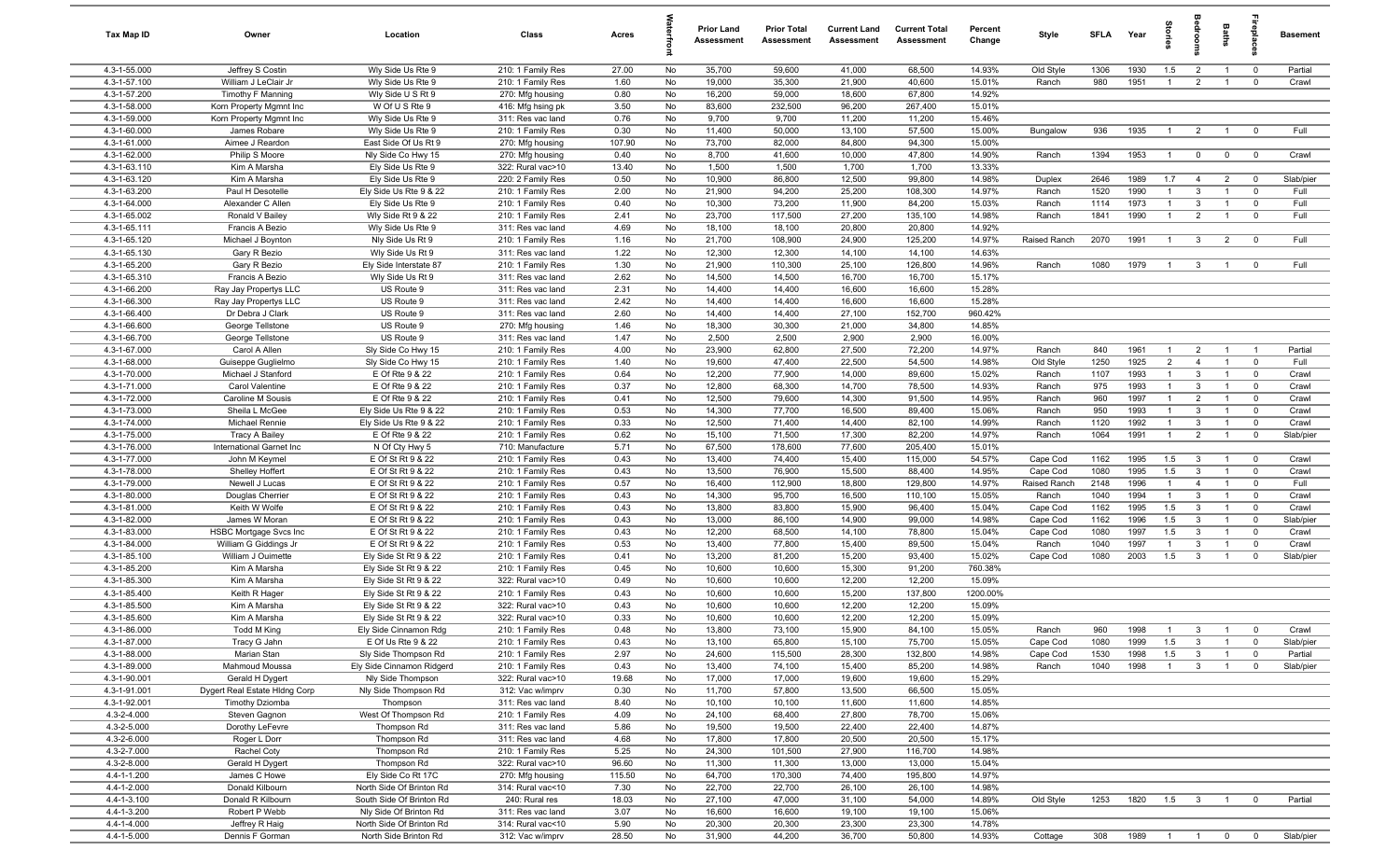| Tax Map ID                   | Owner                                          | Location                                            | Class                                     | Acres         |          | <b>Prior Land</b><br>Assessment | <b>Prior Total</b><br>Assessment | <b>Current Land</b><br>Assessment | <b>Current Total</b><br>Assessment | Percent<br>Change | Style        | <b>SFLA</b>  | Year         | ā                     |                         | Baths                            | repla                                              | <b>Basement</b> |
|------------------------------|------------------------------------------------|-----------------------------------------------------|-------------------------------------------|---------------|----------|---------------------------------|----------------------------------|-----------------------------------|------------------------------------|-------------------|--------------|--------------|--------------|-----------------------|-------------------------|----------------------------------|----------------------------------------------------|-----------------|
| 4.4-1-6.100                  | Kevin R ONeil                                  | E Of Brinton Rd                                     | 240: Rural res                            | 80.70         | No       | 88,700                          | 168,400                          | 102,000                           | 193,700                            | 15.02%            | Old Style    | 1694         | 1855         | $\overline{2}$        | $\overline{4}$          | $\overline{2}$                   |                                                    | Full            |
| 4.4-1-6.200                  | Kathleen T Prescott                            | N Of Co Hwy 16                                      | 322: Rural vac>10                         | 53.94         | No       | 21,900                          | 21,900                           | 25,200                            | 25,200                             | 15.07%            |              |              |              |                       |                         |                                  |                                                    |                 |
| 4.4-1-7.000                  | Donald F Sullivan                              | South Side Brinton Rd                               | 322: Rural vac>10                         | 23.40         | No       | 27,100                          | 27,100                           | 31,200                            | 31,200                             | 15.13%            |              |              |              |                       |                         |                                  |                                                    |                 |
| 4.4-1-8.000<br>4.4-1-9.000   | Curtis W Snyder                                | Nly Of Cty Rte 16                                   | 210: 1 Family Res                         | 8.80          | No       | 49,500                          | 63,400                           | 56,900                            | 72,900                             | 14.98%<br>15.01%  | Old Style    | 1344         | 1915         | $\overline{2}$        | $\overline{4}$          | $\mathbf{0}$                     |                                                    | Slab/pier       |
| 4.4-1-10.000                 | Leonard V Knappmiller<br>Michael Clodgo        | North Side Of Co Rt 15<br>South Side Of Co Rt 16    | 441: Fuel Store&Dist<br>210: 1 Family Res | 70.10<br>0.20 | No<br>No | 234,500<br>15,100               | 234,500<br>47,200                | 269,700<br>17,400                 | 269,700<br>54,300                  | 15.04%            | Old Style    | 1276         | 1930         | 1.7                   | $\mathbf{3}$            | $\overline{1}$                   |                                                    | Partial         |
| 4.4-1-11.000                 | Keith H Johnson                                | South Side Of Co Rt 16                              | 210: 1 Family Res                         | 2.42          | No       | 41,100                          | 167,700                          | 47,300                            | 192,900                            | 15.03%            | Colonial     | 1960         | 1988         | $\overline{2}$        | $\mathbf{3}$            | $\overline{2}$                   | $\mathbf 0$                                        | Full            |
| 4.4-1-12.000                 | Morwood LLC                                    | East Of Co Rt 28                                    | 912: Forest s480a                         | 10.00         | No       | 7,400                           | 7,400                            | 8,500                             | 8,500                              | 14.86%            |              |              |              |                       |                         |                                  |                                                    |                 |
| 4.4-1-13.001                 | Delores L Reese                                | Nly Of Cty Rte 16                                   | 314: Rural vac<10                         | 1.00          | No       | 1,800                           | 1,800                            | 2,100                             | 2,100                              | 16.67%            |              |              |              |                       |                         |                                  |                                                    |                 |
| 4.4-1-14.002                 | Christopher T LaMountain                       | East Side Of Co Rt 28                               | 322: Rural vac>10                         | 34.90         | No       | 35,900                          | 35,900                           | 41,300                            | 41,300                             | 15.04%            |              |              |              |                       |                         |                                  |                                                    |                 |
| 4.4-1-16.002                 | Walter E Lamountain                            | East Side Of Co Rt 28                               | 240: Rural res                            | 14.60         | No       | 32,400                          | 109,100                          | 37,300                            | 125,500                            | 15.03%            | Old Style    | 1596         | 1880         | 1.7                   | $\overline{2}$          | $\overline{1}$                   | $\mathbf{0}$                                       | Partial         |
| 4.4-1-17.000                 | Michael S Cotter                               | East Side Of Co Rt 28                               | 210: 1 Family Res                         | 0.50          | No       | 11,900                          | 61,800                           | 13,700                            | 71,100                             | 15.05%            | Cottage      | 900          | 1980         | 1.5                   | $\mathbf{3}$            | $\overline{1}$                   | $\mathbf{0}$                                       | Partial         |
| 4.4-1-18.110                 | Michael J LeClair                              | South Side Of Co Rt 16                              | 270: Mfg housing                          | 1.70          | No       | 19,500                          | 19,500                           | 22,400                            | 22,400                             | 14.87%            |              |              |              |                       |                         |                                  |                                                    |                 |
| 4.4-1-18.121                 | Michael J LeClair                              | Swly Side Pt Douglas Rd                             | 210: 1 Family Res                         | 55.46         | No       | 57,000                          | 181,700                          | 65,600                            | 209,000                            | 15.02%            |              |              |              |                       |                         |                                  |                                                    |                 |
| 4.4-1-18.122                 | H Keith Johnson                                | Port Douglas Rd                                     | 314: Rural vac<10                         | 0.34          | No       | 8,100                           | 8,100                            | 9,300                             | 9,300                              | 14.81%            |              |              |              |                       |                         |                                  |                                                    |                 |
| 4.4-1-18.200                 | William Donoghue                               | South Side Of Co Rt 16                              | 210: 1 Family Res                         | 8.30          | No       | 29,500                          | 75,200                           | 33,900                            | 86,500                             | 15.03%            | Old Style    | 1365         | 1850         | 1.5                   | $\overline{4}$          | $\overline{2}$                   | $\mathbf{0}$                                       | Full            |
| 4.4-1-19.200<br>4.4-1-20.111 | Joseph H LeClair                               | Sly Side Of Cty Rt 16 Por<br>North Side Of Co Rt 16 | 210: 1 Family Res                         | 1.40<br>11.32 | No       | 20,700                          | 86,700                           | 23,800                            | 99,700                             | 14.99%            | Old Style    | 1680         | 1949<br>1850 | 1.5                   | $\mathbf{3}$            | $\overline{1}$<br>$\overline{1}$ | $\mathbf 0$                                        | Full<br>Partial |
| 4.4-1-20.112                 | <b>Robert LeClair</b><br><b>Bobby Enfinger</b> | Port Douglas Rd                                     | 210: 1 Family Res<br>311: Res vac land    | 1.41          | No<br>No |                                 |                                  | 24,100<br>2,700                   | 83,900<br>2,700                    |                   | Old Style    | 1008         |              | 1.5                   | $\overline{2}$          |                                  | $\overline{\mathbf{0}}$                            |                 |
| 4.4-1-20.120                 | <b>Bruce A LeClair</b>                         | N Side Port Douglas Rd                              | 210: 1 Family Res                         | 1.42          | No       | 21,500                          | 100,100                          | 24,700                            | 115,100                            | 14.99%            | Ranch        | 1120         | 1989         | $\overline{1}$        | $\overline{1}$          | $\overline{1}$                   | $\overline{\mathbf{0}}$                            | Slab/pier       |
| 4.4-1-20.200                 | <b>Bobby Enfinger</b>                          | N Side Port Douglas Rd                              | 270: Mfg housing                          | 1.20          | No       | 20,500                          | 78,300                           | 23,500                            | 90,000                             | 14.94%            |              |              |              |                       |                         |                                  |                                                    |                 |
| 4.4-1-21.000                 | Carol Sola                                     | North Side Of Co Rt 16                              | 210: 1 Family Res                         | 4.40          | No       | 25,800                          | 91,300                           | 29,700                            | 105,000                            | 15.01%            | Old Style    | 1707         | 1830         | 1.5                   | $\mathbf{3}$            | $\overline{1}$                   | $\mathbf{0}$                                       | Partial         |
| 4.4-1-22.000                 | Robert D Ryan                                  | North Side Of Co Rt 16                              | 210: 1 Family Res                         | 1.20          | No       | 20,000                          | 73,400                           | 23,000                            | 84,400                             | 14.99%            | Ranch        | 1064         | 1959         | $\overline{1}$        | $\overline{\mathbf{3}}$ | $\overline{1}$                   | $\overline{\mathbf{0}}$                            | Full            |
| 4.4-1-23.000                 | Lynn A Bezio                                   | Northeast Side Of Co Rt 1                           | 210: 1 Family Res                         | 1.00          | No       | 19,400                          | 67,800                           | 22,300                            | 78,000                             | 15.04%            | Ranch        | 960          | 1958         | $\overline{1}$        | $\mathbf{3}$            | $\overline{1}$                   | $\overline{\mathbf{0}}$                            | Full            |
| 4.4-1-24.100                 | Stephen J Lloyd                                | Northeast Side Of Co Rt 1                           | 311: Res vac land                         | 1.30          | No       | 12,800                          | 12,800                           | 14,700                            | 14,700                             | 14.84%            |              |              |              |                       |                         |                                  |                                                    |                 |
| 4.4-1-24.200                 | William J LeClair                              | Ne Side County Rt 16                                | 210: 1 Family Res                         | 0.70          | No       | 16,900                          | 98,700                           | 19,400                            | 113,500                            | 14.99%            | Ranch        | 1344         | 1986         | $\overline{1}$        | -3                      | $\overline{1}$                   | $\overline{\mathbf{0}}$                            | Full            |
| 4.4-1-24.310                 | Stephen J Lloyd                                | Nly Side Cty Rt 16 Port D                           | 210: 1 Family Res                         | 11.60         | No       | 28,200                          | 111,300                          | 32,400                            | 128,000                            | 15.00%            | Ranch        | 1260         | 1985         | $\overline{1}$        | $\overline{3}$          | 2                                | $\Omega$                                           | Full            |
| 4.4-1-24.320                 | William J LeClair Sr                           | N Of Cty Rte 16                                     | 311: Res vac land                         | 3.20          | No       | 5,500                           | 5,500                            | 6,300                             | 6,300                              | 14.55%            |              |              |              |                       |                         |                                  |                                                    |                 |
| 4.4-1-25.111                 | Donald F Sullivan                              | East Side Brinton Rd                                | 910: Priv forest                          | 111.63        | No       | 56,900                          | 56,900                           | 65,400                            | 65,400                             | 14.94%            |              |              |              |                       |                         |                                  |                                                    |                 |
| 4.4-1-25.112                 | William J LeClair Sr                           | Nly Side Cty Rte 16                                 | 311: Res vac land                         | 0.67          | No       | 1,200                           | 1,200                            | 1,400                             | 1,400                              | 16.67%            |              |              |              |                       |                         |                                  |                                                    |                 |
| 4.4-1-25.202                 | Donald F Sullivan                              | Ely Side Of Brinton Ave                             | 210: 1 Family Res                         | 10.20         | No       | 37,500                          | 143,900                          | 43,100                            | 165,500                            | 15.01%            | Contemporary | 1870         | 1975         | 1.7                   | $\overline{\mathbf{3}}$ | $\overline{2}$                   |                                                    | Full            |
| 4.4-1-26.100<br>4.4-1-26.200 | Douglas K Haines<br>Harold Spooner             | Nly Of Co Rt 16<br>Nly Side Cty Rte 16              | 270: Mfg housing<br>311: Res vac land     | 0.88<br>0.40  | No<br>No | 16,500<br>10,400                | 83,500<br>10,400                 | 19,000<br>12,000                  | 96,000<br>12,000                   | 14.97%<br>15.38%  |              |              |              |                       |                         |                                  |                                                    |                 |
| 4.4-1-27.000                 | Ray Baker                                      | South West Sd Of Co Rt 16                           | 270: Mfg housing                          | 14.00         | No       | 26,400                          | 39,000                           | 30,300                            | 44,800                             | 14.87%            |              |              |              |                       |                         |                                  |                                                    |                 |
| 4.4-1-28.000                 | Devi Estates Inc                               | Wly Side Cty Rte 16                                 | 260: Seasonal res                         | 3.70          | No       | 17,800                          | 23,800                           | 20,500                            | 27,400                             | 15.13%            | Cottage      | 375          | 1960         | $\overline{1}$        | $^{\circ}$              | $\mathbf 0$                      | $\overline{\mathbf{0}}$                            | Slab/pier       |
| 4.4-1-29.000                 | James H Wooten                                 | Wly Side Cty Rte 28                                 | 321: Abandoned ag                         | 3.80          | No       | 21,700                          | 21,700                           | 25,000                            | 25,000                             | 15.21%            |              |              |              |                       |                         |                                  |                                                    |                 |
| 4.4-1-30.100                 | Philippe T LaPerle                             | West Side Of Co Rt 28                               | 240: Rural res                            | 129.00        | No       | 53,300                          | 106,600                          | 61,300                            | 122,600                            | 15.01%            | Cottage      | 550          | 1971         | $\overline{1}$        | $\overline{2}$          | $\overline{1}$                   | $\overline{\mathbf{0}}$                            | Full            |
| 4.4-1-31.100                 | Martin A Davidson                              | West Side Of Co Rt 28                               | 912: Forest s480a                         | 39.00         | No       | 27,600                          | 27,600                           | 31,700                            | 31,700                             | 14.86%            |              |              |              |                       |                         |                                  |                                                    |                 |
| 4.4-1-31.200                 | Martin A Davidson                              | Wly Side Cty Rte 28                                 | 240: Rural res                            | 42.00         | No       | 54,400                          | 307,100                          | 62,600                            | 353,200                            | 15.01%            | Colonial     | 4209         | 1998         | $\overline{2}$        | $\overline{4}$          | $\mathbf{3}$                     |                                                    | Full            |
| 4.4-1-32.000                 | Martin A Davidson                              | West Of Co Rt 28                                    | 912: Forest s480a                         | 123.23        | No       | 40,500                          | 40,500                           | 46,600                            | 46,600                             | 15.06%            |              |              |              |                       |                         |                                  |                                                    |                 |
| 4.4-1-33.100                 | <b>Avery Clark</b>                             | South Side Of Co Rt 16                              | 240: Rural res                            | 81.30         | No       | 78,600                          | 182,000                          | 90,400                            | 209,300                            | 15.00%            | Old Style    | 2799         | 1870         | 1.5                   | $\overline{4}$          | $\overline{1}$                   |                                                    | Partial         |
| 4.4-1-33.211                 | Peter J Martinez                               | N Of Pt Douglas Rd                                  | 210: 1 Family Res                         | 8.26          | No       | 34,200                          | 142,600                          | 39,300                            | 205,200                            | 43.90%            | Ranch        | 2176         | 1990         | $\overline{1}$        | $\mathbf{3}$            | $\overline{1}$                   |                                                    | Full            |
| 4.4-1-33.212                 | Dana K Atwood                                  | Nly Side Port Douglas Rd                            | 312: Vac w/imprv                          | 8.02          | No       | 26,200                          | 26,700                           | 30,100                            | 30,700                             | 14.98%            |              |              |              |                       |                         |                                  |                                                    |                 |
| 4.4-1-33.213<br>4.4-1-33.214 | Dana K Atwood                                  | Nly Side Port Douglas Rd                            | 210: 1 Family Res                         | 8.38          | No       | 36,700                          | 195,400                          | 42,200                            | 224,700                            | 14.99%            | Log Cabin    | 2002         | 1996<br>1988 | 1.7<br>$\overline{1}$ | $\overline{3}$          | $\overline{2}$                   | - 1                                                | Full<br>Full    |
| 4.4-1-33.220                 | Randall Ryan<br>Danny H Wemette                | Nly Side Port Douglas Rd                            | 210: 1 Family Res                         | 8.44<br>8.10  | No<br>No | 33,100<br>30,100                | 109,200<br>100,800               | 38,100<br>34,600                  | 125,600<br>115,900                 | 15.02%<br>14.98%  | Ranch        | 1344<br>2025 | 1988         | 1.5                   | 3<br>$\mathbf{3}$       | $\overline{2}$<br>$\overline{2}$ | $\overline{\mathbf{0}}$<br>$\overline{\mathbf{0}}$ | Full            |
| 4.4-1-33.230                 | Donald J Cole                                  | Wly Side Brinton Rd<br>Wly Side Brinton Rd          | 210: 1 Family Res<br>314: Rural vac<10    | 8.44          | No.      | 24,600                          | 24,600                           | 28,300                            | 28,300                             | 15.04%            | Contemporary |              |              |                       |                         |                                  |                                                    |                 |
| 4.10-1-1.000                 | <b>Clinton Morse</b>                           | Nly Side County Hwy 16                              | 322: Rural vac>10                         | 105.00        | No       | 46,400                          | 46,400                           | 53,400                            | 53,400                             | 15.09%            |              |              |              |                       |                         |                                  |                                                    |                 |
| 4.10-1-2.000                 | Robert K Hues                                  | Wly Side Co Hwy 17C                                 | 140: Truck crops                          | 139.90        | No       | 103,300                         | 140,600                          | 118,800                           | 161,700                            | 15.01%            | Ranch        | 1334         | 1951         |                       |                         | $1 \quad 3 \quad 1$              | $\mathbf 0$                                        | Full            |
| 4.10-1-3.000                 | Arthur G Bailey                                | Wly Side Co Hwy 17C                                 | 120: Field crops                          | 10.40         | No       | 16,400                          | 16,400                           | 18,900                            | 18,900                             | 15.24%            |              |              |              |                       |                         |                                  |                                                    |                 |
| 4.10-1-4.110                 | Arthur G Bailey                                | Nly Side Co Hwy 16                                  | 210: 1 Family Res                         | 70.56         | No       | 68,600                          | 131,000                          | 78,800                            | 150,600                            | 14.96%            |              |              |              |                       |                         |                                  |                                                    |                 |
| 4.10-1-4.120                 | Jakub Szumski                                  | Wly Side Cty Rte 17C                                | 311: Res vac land                         | 1.70          | No       | 13,300                          | 13,300                           | 15,300                            | 15,300                             | 15.04%            |              |              |              |                       |                         |                                  |                                                    |                 |
| 4.10-1-4.200                 | Jeffrey G Bailey                               | Wly Side Cty Hwy 16                                 | 210: 1 Family Res                         | 3.04          | No       | 22,800                          | 74,200                           | 26,200                            | 85,300                             | 14.96%            | Raised Ranch | 1586         | 1994         | $\overline{1}$        | $\overline{2}$          | $\overline{1}$                   | $\overline{0}$                                     | Full            |
| 4.10-1-5.000                 | Jerry J Barber                                 | Nly Side County Hwy 10                              | 270: Mfg housing                          | 4.20          | No       | 21,900                          | 27,700                           | 25,200                            | 31,900                             | 15.16%            |              |              |              |                       |                         |                                  |                                                    |                 |
| 4.10-1-6.000                 | John A Stranahan                               | Nly Side Co Hwy 16                                  | 270: Mfg housing                          | 1.40          | No       | 18,200                          | 20,900                           | 20,900                            | 24,000                             | 14.83%            |              |              |              |                       |                         |                                  |                                                    |                 |
| 4.10-1-7.001                 | William G Schoenig                             | Nly Side Bigalow Rd                                 | 314: Rural vac<10                         | 0.40          | No       | 1,800                           | 1,800                            | 2,100                             | 2,100                              | 16.67%            |              |              |              |                       |                         |                                  |                                                    |                 |
| 4.10-1-8.100                 |                                                | Nly Side County Hwy 16                              | 311: Res vac land                         | 1.36          | No       |                                 |                                  | 1,700                             | 1,700                              |                   | Colonial     | 2304         | 1976         | $\overline{2}$        | $\overline{4}$          | 3 <sup>3</sup>                   | $\overline{0}$                                     | Full            |
| 4.10-1-8.200                 | Olinda A Jarvis                                | County Highway 16                                   | 210: 1 Family Res                         | 3.78          | No       |                                 |                                  | 30,100                            | 160,200                            |                   |              |              |              |                       |                         |                                  |                                                    |                 |
| 4.10-1-9.100<br>4.10-1-9.200 | Joyce A Tellier<br>Jared W Mann                | Nly Side Cty Hwy 16                                 | 240: Rural res<br>210: 1 Family Res       | 11.71<br>1.58 | No<br>No | 27,000<br>21,900                | 62,700<br>93,000                 | 31,000<br>25,100                  | 72,100<br>106,900                  | 14.99%<br>14.95%  | Old Style    | 1256         | 1935         | 1.5                   | $\overline{\mathbf{3}}$ | $\overline{1}$                   | $\overline{\mathbf{0}}$                            | Full            |
| 4.10-1-10.100                | Donald E Ford                                  | County Highway 16<br>Sly Side County Hwy 16         | 322: Rural vac>10                         | 2.40          | No       | 12,800                          | 12,800                           | 14,700                            | 14,700                             | 14.84%            |              |              |              |                       |                         |                                  |                                                    |                 |
| 4.10-1-10.200                | Donald E Ford                                  | Sly Side County Hwy 16                              | 322: Rural vac>10                         | 2.62          | No       | 13,000                          | 13,000                           | 14,900                            | 14,900                             | 14.62%            |              |              |              |                       |                         |                                  |                                                    |                 |
| 4.10-1-10.300                | Michael Croghan                                | Sly Side County Hwy 16                              | 210: 1 Family Res                         | 4.17          | No       | 21,600                          | 97,800                           | 32,300                            | 181,200                            | 85.28%            |              |              |              |                       |                         |                                  |                                                    |                 |
| 4.10-1-10.400                | Donald E Ford                                  | Sly Side County Hwy 16                              | 322: Rural vac>10                         | 4.09          | No       | 14,600                          | 14,600                           | 16,800                            | 16,800                             | 15.07%            |              |              |              |                       |                         |                                  |                                                    |                 |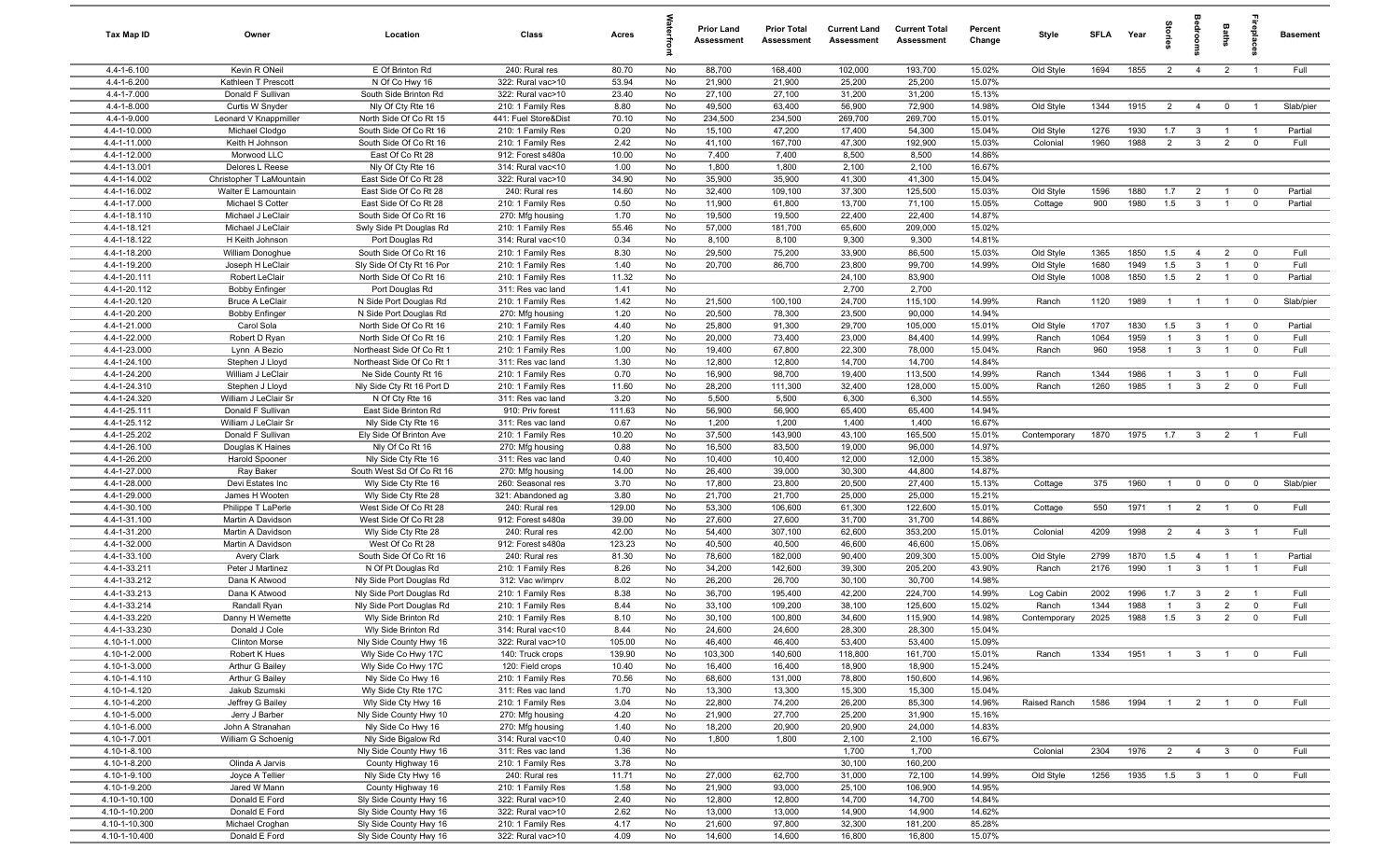| Tax Map ID                     | Owner                                     | Location                                         | Class                                  | Acres         |            | <b>Prior Land</b><br>Assessment | <b>Prior Total</b><br><b>Assessment</b> | <b>Current Land</b><br>Assessment | <b>Current Total</b><br><b>Assessment</b> | Percent<br>Change | Style            | <b>SFLA</b>  | Year         | g                     | ă                                         | Baths               | ebla                             | <b>Basement</b> |
|--------------------------------|-------------------------------------------|--------------------------------------------------|----------------------------------------|---------------|------------|---------------------------------|-----------------------------------------|-----------------------------------|-------------------------------------------|-------------------|------------------|--------------|--------------|-----------------------|-------------------------------------------|---------------------|----------------------------------|-----------------|
| 4.10-1-10.500                  | Donald E Ford                             | Sly Side County Hwy 16                           | 322: Rural vac>10                      | 5.32          | No         | 10,900                          | 10,900                                  | 12,500                            | 12,500                                    | 14.68%            |                  |              |              |                       |                                           |                     |                                  |                 |
| 4.10-1-11.001                  | Richard K LaMarche                        | Nly Side County Hwy 16                           | 270: Mfg housing                       | 1.30          | No         | 18,700                          | 42,300                                  | 21,500                            | 48,600                                    | 14.89%            |                  |              |              |                       |                                           |                     |                                  |                 |
| 4.10-1-12.002                  | Donald E Ford                             | Nly Side County Hway 16                          | 210: 1 Family Res                      | 2.90          | No         | 24,000                          | 105,700                                 | 27,600                            | 121,600                                   | 15.04%            | Raised Ranch     | 2140         | 1974         | -1                    | $\overline{4}$                            | $\overline{2}$      | -1                               | Full            |
| 4.10-1-13.000<br>4.10-1-14.000 | James G Wheelin Jr                        | Nly Side County Hwy 16                           | 210: 1 Family Res                      | 3.70          | No         | 23,900<br>15,000                | 124,100                                 | 27,500                            | 142,700                                   | 14.99%            | Raised Ranch     | 2968         | 1964         | $\mathbf{1}$          | $\mathbf{3}$                              | $\overline{1}$      | $\overline{1}$<br>$\overline{1}$ | Full<br>Full    |
| 4.10-1-15.000                  | Everett P Spear<br>Robin Hayward          | Nly Side County Hwy 16<br>Nly Side County Hwy 16 | 210: 1 Family Res<br>270: Mfg housing  | 0.60<br>0.60  | No<br>No   | 12,800                          | 76,400<br>24,600                        | 17,300<br>14,700                  | 87,900<br>28,300                          | 15.05%<br>15.04%  | Ranch            | 1419         | 1942         | $\overline{1}$        | $\mathbf{3}$                              |                     |                                  |                 |
| 4.14-1-1.000                   | <b>Brenda T Wemette</b>                   | Sly Side Bigelow Rd                              | 210: 1 Family Res                      | 2.30          | No         | 21,400                          | 67,100                                  | 24,600                            | 77,200                                    | 15.05%            | Ranch            | 1092         | 1968         | $\overline{1}$        | $3^{\circ}$                               | $\overline{1}$      | $\overline{\mathbf{0}}$          | Partial         |
| 4.14-1-2.000                   | William G Schoenig                        | Sly Side Bigelow Rd                              | 322: Rural vac>10                      | 53.00         | No         | 36,000                          | 36,000                                  | 41,400                            | 41,400                                    | 15.00%            |                  |              |              |                       |                                           |                     |                                  |                 |
| 4.14-1-3.000                   | Joseph B Fowler                           | Sly Side Bigelow Rd                              | 210: 1 Family Res                      | 2.10          | No         | 14,900                          | 14,900                                  | 24,200                            | 132,500                                   | 789.26%           |                  |              |              |                       |                                           |                     |                                  |                 |
| 4.14-1-4.000                   | Frank Mussen                              | Sly Side Bigelow Rd                              | 311: Res vac land                      | 11.40         | No         | 19,400                          | 19,400                                  | 22,300                            | 22,300                                    | 14.95%            |                  |              |              |                       |                                           |                     |                                  |                 |
| 4.14-1-5.111                   | Russell R Pray                            | Sly Side Co Hwy 16                               | 210: 1 Family Res                      | 7.40          | No         | 31,400                          | 110,400                                 | 36,200                            | 127,000                                   | 15.04%            | Ranch            | 1148         | 1997         | $\overline{1}$        | 3                                         | $\overline{1}$      | $^{\circ}$                       | Full            |
| 4.14-1-5.112                   | Brian M Laundree                          | County Highway 16                                | 240: Rural res                         | 11.90         | No         | 28,600                          | 120,900                                 | 32,900                            | 139,000                                   | 14.97%            |                  |              |              |                       |                                           |                     |                                  |                 |
| 4.14-1-5.120                   | William R Soloski                         | Sly Side Cty Rte 16                              | 210: 1 Family Res                      | 7.64          | No         | 26,500                          | 122,500                                 | 30,500                            | 140,900                                   | 15.02%            |                  |              |              |                       |                                           |                     |                                  |                 |
| 4.14-1-5.200                   | Norman Crawford                           | Sly Side Co Hwy 16                               | 210: 1 Family Res                      | 0.70          | No         | 15,400                          | 49,300                                  | 17,700                            | 56,700                                    | 15.01%            | Bungalow         | 985          | 1930         | $\overline{1}$        | $\overline{2}$                            | $\overline{1}$      | $\overline{0}$                   | Full            |
| 4.14-1-6.000                   | Patricia D Finnegan                       | Nly Side Co Hwy 16                               | 312: Vac w/imprv                       | 9.40          | No         | 6,700                           | 6,700                                   | 7,700                             | 7,700                                     | 14.93%            |                  |              |              |                       |                                           |                     |                                  |                 |
| 4.14-1-7.000                   | Daniel H Finnegan                         | Ely & Wly Side Cty Hwy 17                        | 210: 1 Family Res                      | 2.80          | No         | 20,600                          | 79,100                                  | 23,700                            | 91,000                                    | 15.04%            | Colonial         | 2720         | 1890         | $\overline{2}$        | $5\overline{)}$                           | $\overline{1}$      | $\overline{0}$                   | Partial         |
| 4.14-1-8.000                   | Thomas F Douglas                          | Wly Side Co Hwy 17C                              | 314: Rural vac<10                      | 3.80          | No         | 16,700                          | 16,700                                  | 19,200                            | 19,200                                    | 14.97%            |                  |              |              |                       |                                           |                     |                                  |                 |
| 4.14-1-9.000<br>4.14-1-10.000  | Patrick D Remillard<br>Harold A Warren Jr | Ely & Wly Side Co Hwy 16                         | 910: Priv forest                       | 36.14         | No<br>No   | 24,200<br>22,400                | 24,200<br>22,400                        | 27,800<br>25,800                  | 27,800<br>25,800                          | 14.88%<br>15.18%  |                  |              |              |                       |                                           |                     |                                  |                 |
| 4.14-1-11.000                  | Raniere Rotelli                           | Ely & Wly Side Co Hwy 17C<br>Nly Side Co Rt 16   | 321: Abandoned ag<br>210: 1 Family Res | 27.76<br>5.72 | No         | 29,500                          | 127,100                                 | 34,000                            | 146,200                                   | 15.03%            | Contemporary     | 1632         | 1980         | 1.5                   | $\overline{\mathbf{3}}$                   | $\overline{2}$      | $\overline{0}$                   | Crawl           |
| 4.14-2-1.000                   | Matthew F Barber                          | Ely Side Co Hwy 17C                              | 311: Res vac land                      | 0.40          | No         | 6,700                           | 6,700                                   | 7,700                             | 7,700                                     | 14.93%            |                  |              |              |                       |                                           |                     |                                  |                 |
| 4.14-2-2.000                   | Ronald A Poland                           | Ely Side Co Hwy 17C                              | 270: Mfg housing                       | 2.60          | No         | 22,200                          | 81,100                                  | 25,600                            | 93,300                                    | 15.04%            |                  |              |              |                       |                                           |                     |                                  |                 |
| 4.14-2-3.000                   | Davis Moquin                              | Ely Side Co Hwy 17C                              | 314: Rural vac<10                      | 0.90          | No         | 15,400                          | 15,400                                  | 17,700                            | 17,700                                    | 14.94%            |                  |              |              |                       |                                           |                     |                                  |                 |
| 4.16-1-1.110                   | Kathleen T Prescott                       | Nw Sd Of Delaware&hudson                         | 322: Rural vac>10                      | 51.00         | No         | 64,900                          | 64,900                                  | 74,600                            | 74,600                                    | 14.95%            |                  |              |              |                       |                                           |                     |                                  |                 |
| 4.16-1-1.120                   | Kathleen T Prescott                       | N W Side Of D & H                                | 322: Rural vac>10                      | 17.06         | No         | 29,800                          | 29,800                                  | 34,300                            | 34,300                                    | 15.10%            |                  |              |              |                       |                                           |                     |                                  |                 |
| 4.16-1-1.130                   | James C Smith                             | N W Side Of D & H                                | 260: Seasonal res                      | 17.13         | No         | 29,800                          | 74,500                                  | 34,300                            | 85,700                                    | 15.03%            |                  |              |              |                       |                                           |                     |                                  |                 |
| 4.16-1-1.200                   | Richard K Leaning                         | N-W Of D&h Rr                                    | 314: Rural vac<10                      | 8.50          | No         | 21,800                          | 21,800                                  | 25,100                            | 25,100                                    | 15.14%            |                  |              |              |                       |                                           |                     |                                  |                 |
| 4.16-1-2.000                   | Jane B Chapman                            | Nly Of North Camp Rd                             | 322: Rural vac>10                      | 21.70         | No         | 15,900                          | 15,900                                  | 18,300                            | 18,300                                    | 15.09%            |                  |              |              |                       |                                           |                     |                                  |                 |
| 4.16-1-3.000                   | Kathleen T Prescott                       | Nw Sd Of Delaware&hudson                         | 314: Rural vac<10                      | 4.00          | No         | 25,900                          | 25,900                                  | 29,800                            | 29,800                                    | 15.06%            |                  |              |              |                       |                                           |                     |                                  |                 |
| 4.16-1-4.000                   | Kathleen T Prescott                       | Nw Sd Of Delaware&hudson                         | 311: Res vac land                      | 9.50          | No         | 40,000                          | 40,000                                  | 46,000                            | 46,000                                    | 15.00%            |                  |              |              |                       |                                           |                     |                                  |                 |
| 4.16-1-5.000                   | Kathleen T Prescott                       | N Of Delaware & Hudson Rr                        | 314: Rural vac<10                      | 2.40          | No         | 21,700                          | 21,700                                  | 25,000                            | 25,000                                    | 15.21%            |                  |              |              |                       |                                           |                     |                                  |                 |
| 4.16-2-1.100                   | John M Deresky                            | Southeast Side Of D&h Rai                        | 210: 1 Family Res                      | 1.89          | Yes        | 197,100                         | 410,000                                 | 118,500                           | 440,100                                   | 7.34%             |                  |              |              |                       |                                           |                     | $\overline{\phantom{0}}$         |                 |
| 4.16-2-1.200<br>4.16-2-1.300   | Robert J Kasper<br>John E Fuller          | E Of North Camp Rd                               | 210: 1 Family Res                      | 1.90<br>1.84  | Yes<br>Yes | 103,100<br>93,500               | 337,600<br>241,800                      | 118,500                           | 388,200                                   | 14.99%<br>15.01%  | Contemporary     | 2656         | 1996         | $\overline{2}$        | $\mathbf{3}$                              | $\overline{2}$      |                                  | Full            |
| 4.16-2-1.400                   | Gladys H Fuller                           | E Of North Camp Rd<br>E Of North Camp Rd         | 210: 1 Family Res<br>313: Watrfrnt vac | 1.85          | Yes        | 94,500                          | 94,500                                  | 107,600<br>250,000                | 278,100<br>250,000                        | 164.55%           |                  |              |              |                       |                                           |                     |                                  |                 |
| 4.16-2-2.001                   | <b>Trioka Associates</b>                  | Ely Side Delaware & Hudso                        | 313: Watrfrnt vac                      | 1.20          | Yes        | 147,900                         | 147,900                                 | 170,100                           | 170,100                                   | 15.01%            |                  |              |              |                       |                                           |                     |                                  |                 |
| 4.16-2-3.002                   | Steven Rytina                             | Sly Side North Camp Rd                           | 210: 1 Family Res                      | 0.40          | Yes        | 144,200                         | 272,700                                 | 165,800                           | 313,600                                   | 15.00%            | Contemporary     | 2027         | 1979         | 1.5                   | $\mathbf{3}$                              | $\mathbf{3}$        | $\overline{0}$                   | Full            |
| 4.16-2-4.000                   | Michael Early                             | Sly Side North Camp Rd                           | 260: Seasonal res                      | 0.40          | Yes        | 92,900                          | 119,300                                 | 106,800                           | 137,200                                   | 15.00%            | Cottage          | 456          | 1930         | $\overline{1}$        | $\overline{1}$                            | $\overline{1}$      | $\mathbf 0$                      | Slab/pier       |
| 4.16-2-5.000                   | Leslie A Grover                           | Sly Side North Camp Rd                           | 210: 1 Family Res                      | 0.50          | Yes        | 83,800                          | 217,500                                 | 96,300                            | 250,100                                   | 14.99%            | Contemporary     | 1536         | 1979         | $\overline{2}$        | $\mathbf{3}$                              | $\overline{2}$      | $\mathbf 0$                      | Full            |
| 4.16-2-6.000                   | Judith A Baer                             | Sly Side North Camp Rd                           | 260: Seasonal res                      | 0.23          | Yes        | 65,900                          | 99,300                                  | 75,800                            | 114,200                                   | 15.01%            | Ranch            | 900          | 1975         | $\mathbf{1}$          | $\overline{2}$                            | $\overline{1}$      | $\overline{0}$                   | Partial         |
| 4.16-2-7.000                   | James A Vendetti                          | North Camp Rd                                    | 260: Seasonal res                      | 0.60          | Yes        | 110,800                         | 148,800                                 | 127,400                           | 171,100                                   | 14.99%            | Old Style        | 1204         | 1945         | $\mathbf{1}$          | $\mathbf{3}$                              |                     | $\overline{1}$                   | Crawl           |
| 4.16-2-8.000                   | Robert E King                             | Ely Side North Camp Rd                           | 210: 1 Family Res                      | 0.50          | Yes        | 110,800                         | 158,800                                 | 127,400                           | 182,600                                   | 14.99%            | Old Style        | 1406         | 1940         | $\mathbf{1}$          | $\mathbf{3}$                              | -1                  | $\overline{1}$                   | Partial         |
| $4.16 - 2 - 9.000$             | Joseph A Alexander                        | Ely Side North Camp Rd                           | 260: Seasonal res                      | 0.50          | Yes        | 112,800                         | 135,900                                 | 129,700                           | 156,300                                   | 15.01%            | Cottage          | 896          | 1974         | $\overline{1}$        | $\overline{2}$                            |                     | $^{\circ}$                       | Full            |
| 4.16-2-10.000                  | Kim A Marsha                              | Ely Side North Camp Rd                           | 313: Watrfrnt vac                      | 0.30          | Yes        | 71,100                          | 71,100                                  | 81,800                            | 81,800                                    | 15.05%            |                  |              |              |                       |                                           |                     |                                  |                 |
| 4.16-2-11.000                  | Patricia L Maynard                        | Ely Side North Camp Rd                           | 260: Seasonal res                      | 0.25          | Yes        | 75,300                          | 162,000                                 | 86,600                            | 186,300                                   | 15.00%            | Bungalow         | 1014         | 1939         | $\overline{1}$        | $\overline{2}$                            | $\overline{1}$      | $\mathbf 0$                      | Partial         |
| 4.16-2-12.000                  | Gary VanHerpe                             | Ely Side North Camp Rd                           | 313: Watrfrnt vac                      | 0.50          | Yes        | 84,400                          | 84,400                                  | 97,100                            | 97,100                                    | 15.05%            |                  |              |              |                       |                                           |                     |                                  |                 |
| 4.16-2-13.000                  | Thomas T Sherman                          | Ely Side North Camp Rd                           | 260: Seasonal res                      | 0.40          | Yes        | 109,300                         | 146,000                                 | 125,700                           | 167,900                                   | 15.00%            | Bungalow         | 1199         |              | 1939  1.5  3          |                                           |                     |                                  | Crawl           |
| 4.16-2-14.000<br>4.16-2-15.001 | Merritt Fuller<br>James J Maher           | Ely Side North Camp Rd<br>Wly Of North Camp Rd   | 210: 1 Family Res<br>314: Rural vac<10 | 0.60<br>0.30  | Yes<br>No  | 124,900<br>17,100               | 178,800<br>17,100                       | 143,600<br>19,700                 | 205,600<br>19,700                         | 14.99%<br>15.20%  | Old Style        | 1484         | 1935         | $\overline{2}$        | $\mathbf{3}$                              | $\overline{2}$      | $\overline{0}$                   | Crawl           |
| 4.16-2-16.002                  | William W Hohn                            | 6 Ely Side N Camp Rd                             | 260: Seasonal res                      | 0.70          | Yes        | 197,300                         | 299,300                                 | 226,900                           | 344,200                                   | 15.00%            | Contemporary     | 2271         | 1970         | 1.5                   | $\mathbf{3}$                              | $\overline{2}$      | $\overline{0}$                   | Full            |
| 4.16-2-17.000                  | James H Smith                             | Ely Side North Camp Rd                           | 210: 1 Family Res                      | 0.40          | Yes        | 83,100                          | 83,100                                  | 95,600                            | 95,600                                    | 15.04%            |                  |              |              |                       |                                           |                     |                                  |                 |
| 4.16-2-18.000                  | Edward G Gray                             | Ely Side North Camp Rd                           | 260: Seasonal res                      | 0.40          | Yes        | 91,700                          | 128,600                                 | 105,500                           | 147,900                                   | 15.01%            | Old Style        | 1014         | 1938         | 1.5                   | $\overline{\mathbf{3}}$                   | $\overline{1}$      | $\overline{0}$                   | Slab/pier       |
| 4.16-2-19.000                  | Georgina Wylie                            | Ely Side North Camp Rd                           | 312: Vac w/imprv                       | 0.90          | Yes        | 139,100                         | 152,600                                 | 160,000                           | 175,500                                   | 15.01%            |                  |              |              |                       |                                           |                     |                                  |                 |
| 4.16-2-20.000                  | Carmen E Santor                           | Ely Side North Camp Rd                           | 323: Vacant rural                      | 1.81          | Yes        | 124,900                         | 124,900                                 | 143,600                           | 143,600                                   | 14.97%            |                  |              |              |                       |                                           |                     |                                  |                 |
| 4.16-2-21.000                  | Carmen E Santor                           | Ely Of North Camp Rd                             | 260: Seasonal res                      | 0.06          | Yes        | 46,400                          | 117,400                                 | 53,400                            | 135,000                                   | 14.99%            | Cape Cod         | 1190         | 1931         | 1.5                   | $\mathbf{3}$                              |                     | $\overline{\mathbf{0}}$          | Slab/pier       |
| 4.16-2-22.000                  | <b>Brian M Stevens</b>                    | Ely Of North Camp Rd                             | 260: Seasonal res                      | 0.20          | Yes        | 63,500                          | 101,000                                 | 73,000                            | 198,000                                   | 96.04%            | Bungalow         | 1180         | 1905         | 1.5                   | $\mathbf{3}$                              | $\overline{1}$      | $\overline{1}$                   | Slab/pier       |
| 4.16-2-23.000                  | Timothy W Shanley                         | Ely Of North Camp Rd                             | 260: Seasonal res                      | 0.20          | Yes        | 66,700                          | 97,800                                  | 76,700                            | 112,500                                   | 15.03%            | Old Style        | 964          | 1906         | 1.5                   | $\overline{4}$                            | $\overline{1}$      | $\overline{1}$                   | Slab/pier       |
| 4.16-2-24.000                  | Craig P Shanley                           | Ely Of North Camp Rd                             | 210: 1 Family Res                      | 0.42          | Yes        | 98,500                          | 157,200                                 | 113,300                           | 180,800                                   | 15.01%            |                  |              |              |                       |                                           |                     |                                  |                 |
| 4.16-2-25.000                  | Susan G Cocke                             | Ely Side North Camp Rd                           | 260: Seasonal res                      | 0.62          | Yes        | 126,000                         | 156,600                                 | 144,900                           | 180,100                                   | 15.01%            | Cottage          | 1000         | 1954         | $\overline{1}$        | $\overline{3}$                            | $\overline{2}$      | $\overline{1}$                   | Slab/pier       |
| 4.16-2-26.000                  | Jane B Chapman                            | Nly Side North Camp Rd                           | 323: Vacant rural                      | 1.70          | No         | 19,900                          | 19,900                                  | 22,900                            | 22,900                                    | 15.08%            |                  |              |              |                       |                                           |                     |                                  |                 |
| 4.16-2-27.110                  | Kathleen T Prescott                       | Ely & Wly Sides North Cam                        | 311: Res vac land                      | 1.80          | No         | 30,400                          | 30,400                                  | 35,000                            | 35,000                                    | 15.13%            |                  |              |              |                       |                                           |                     |                                  |                 |
| 4.16-2-27.120                  | Kathleen T Prescott                       | Sly Side N Camp Rd                               | 313: Watrfrnt vac                      | 1.40          | Yes        | 227,300                         | 227,300                                 | 261,400                           | 261,400                                   | 15.00%            |                  |              |              |                       |                                           |                     |                                  |                 |
| 4.16-2-27.200<br>4.16-2-28.000 | Kathleen T Prescott<br>William D Hickey   | Sly Side N Camp Rd<br>Ely Side North Camp Rd     | 260: Seasonal res<br>210: 1 Family Res | 0.58<br>0.60  | Yes<br>Yes | 96,500<br>126,600               | 128,400<br>238,700                      | 111,000<br>145,600                | 147,700<br>274,500                        | 15.03%<br>15.00%  | Cottage<br>Ranch | 1126<br>2040 | 1960<br>1968 | 1.5<br>$\overline{1}$ | $\overline{\mathbf{2}}$<br>$\overline{4}$ | $\blacksquare$<br>2 | $^{\circ}$<br>$\mathbf 0$        | Crawl<br>Full   |
|                                |                                           |                                                  |                                        |               |            |                                 |                                         |                                   |                                           |                   |                  |              |              |                       |                                           |                     |                                  |                 |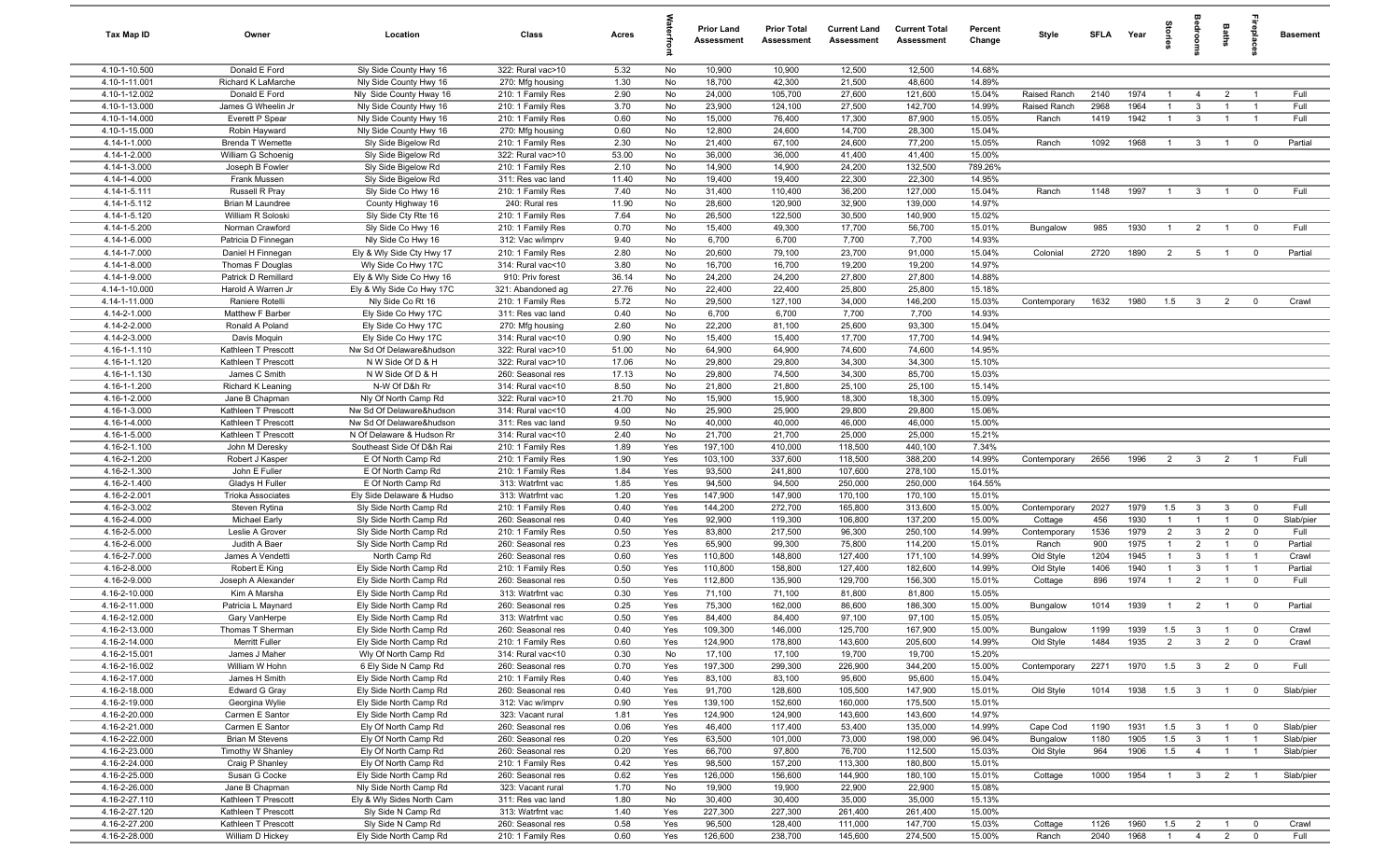| Tax Map ID                     | Owner                                | Location                                         | Class                                  | Acres         |            | <b>Prior Land</b><br>Assessment | <b>Prior Total</b><br>Assessment | <b>Current Land</b><br>Assessment | <b>Current Total</b><br>Assessment | Percent<br>Change | Style               | <b>SFLA</b> | Year         | Storie                |                         | Baths                            | epla                          | <b>Basement</b> |
|--------------------------------|--------------------------------------|--------------------------------------------------|----------------------------------------|---------------|------------|---------------------------------|----------------------------------|-----------------------------------|------------------------------------|-------------------|---------------------|-------------|--------------|-----------------------|-------------------------|----------------------------------|-------------------------------|-----------------|
| 4.16-2-29.000                  | James J Maher                        | Ely Side North Camp Rd                           | 260: Seasonal res                      | 0.60          | Yes        | 90,500                          | 110,200                          | 104,000                           | 126,700                            | 14.97%            | Bungalow            | 864         | 1930         |                       | $\overline{2}$          |                                  | $\overline{0}$                | Slab/pier       |
| 4.16-2-30.100                  | <b>Charles Witherbee</b>             | Ely Side North Camp Rd                           | 210: 1 Family Res                      | 0.50          | Yes        | 88,700                          | 151,200                          | 102,000                           | 173,900                            | 15.01%            | Ranch               | 864         | 1988         |                       | $\overline{2}$          |                                  | $^{\circ}$                    | Full            |
| 4.16-2-30.200                  | Ann M Costin                         | Ely Side North Camp Rd                           | 220: 2 Family Res                      | 0.50          | Yes        | 93,200                          | 175,800                          | 107,200                           | 202,200                            | 15.02%            | Ranch               | 1200        | 1981         | -1                    | $\mathbf{3}$            | $\overline{2}$                   | $\mathbf 0$                   | Full            |
| 4.16-2-31.000                  | James J Maher                        | Wly Side North Camp Rd                           | 210: 1 Family Res                      | 0.37          | No         | 21,900                          | 65,300                           | 25,200                            | 75,100                             | 15.01%            | Cottage             | 862         | 1930         | $\overline{1}$        | $\overline{2}$          | $\overline{1}$                   | $\overline{1}$                | Crawl           |
| 4.20-1-1.000<br>4.20-1-2.000   | Joseph Fawkes<br>Geoffrey May        | Wly Side Mountain Ave<br>Wly Side Old Tpke       | 314: Rural vac<10<br>240: Rural res    | 1.00<br>41.56 | No<br>No   | 2,600<br>53,300                 | 2,600<br>128,000                 | 3,000<br>61,300                   | 3,000<br>147,200                   | 15.38%<br>15.00%  | Cape Cod            | 1568        | 1994         | 1.7                   | $\overline{2}$          | $\overline{1}$                   | $\overline{1}$                | Full            |
| 4.20-2-1.000                   | Amy Furnia                           | Ely Side Mountain Ave                            | 311: Res vac land                      | 0.20          | No         | 1,100                           | 1,100                            | 1,300                             | 1,300                              | 18.18%            |                     |             |              |                       |                         |                                  |                               |                 |
| 4.20-2-2.000                   | Joseph Fawkes                        | Ely Side Mountain Ave                            | 311: Res vac land                      | 0.60          | No         | 1,800                           | 1,800                            | 2,100                             | 2,100                              | 16.67%            |                     |             |              |                       |                         |                                  |                               |                 |
| 4.20-2-3.000                   | Amy Furnia                           | Ely Side Mountain Ave                            | 311: Res vac land                      | 0.20          | No         | 1,100                           | 1,100                            | 1,300                             | 1,300                              | 18.18%            |                     |             |              |                       |                         |                                  |                               |                 |
| 4.20-2-4.000                   | Duncan G Robertson                   | Ely Side Mountain Ave                            | 311: Res vac land                      | 0.20          | No         | 1,500                           | 1,500                            | 1,700                             | 1,700                              | 13.33%            |                     |             |              |                       |                         |                                  |                               |                 |
| 4.20-2-5.000                   | Duncan G Robertson                   | Ely Side Mountain Ave                            | 311: Res vac land                      | 0.30          | No         | 1,500                           | 1,500                            | 1,700                             | 1,700                              | 13.33%            |                     |             |              |                       |                         |                                  |                               |                 |
| 4.20-2-6.000                   | Amy Furnia                           | Ely Side Mountain Ave                            | 311: Res vac land                      | 0.30          | No         | 1,900                           | 1,900                            | 2,200                             | 2,200                              | 15.79%            |                     |             |              |                       |                         |                                  |                               |                 |
| 4.20-2-7.000                   | Jerald E Gordon                      | Ely & Wly Side Mountain A                        | 311: Res vac land                      | 0.60          | No         | 3,700                           | 3,700                            | 4,300                             | 4,300                              | 16.22%            |                     |             |              |                       |                         |                                  |                               |                 |
| 4.20-3-1.000                   | Jo-Ann Sheehey                       | Ely Side North Land Rd                           | 313: Watrfrnt vac                      | 0.40          | Yes        | 57,400                          | 57,400                           | 99,100                            | 99,100                             | 72.65%            |                     |             |              |                       |                         |                                  |                               |                 |
| 4.20-3-2.000                   | Jo-Ann Sheehey                       | Ely Side North Camp Rd                           | 210: 1 Family Res                      | 0.40          | Yes        | 86,200                          | 195,300                          | 99,100                            | 300,900                            | 54.07%            | Log Cabin           | 1434        | 1976         | 1.7                   | $\overline{3}$          | $\overline{1}$                   | $^{\circ}$                    | Crawl           |
| 4.20-3-7.100                   | Geoffrey May                         | Ely Side South Camp Rd                           | 313: Watrfrnt vac                      | 0.71          | Yes        | 97,700                          | 97,700                           | 112,400                           | 112,400                            | 15.05%            |                     |             |              |                       |                         |                                  |                               |                 |
| 4.20-3-7.200                   | Richard M Nolan                      | Ely Side South Camp Rd                           | 210: 1 Family Res                      | 0.67          | No         | 99,500                          | 174,000                          | 114,400                           | 200,100                            | 15.00%            | Old Style           | 1460        | 1890         | 1.5                   | $\mathbf{3}$            | $\overline{1}$                   | $\overline{1}$                | Slab/pier       |
| 4.20-3-8.000                   | Robert H Craft Jr                    | Ely Side South Camp Rd                           | 448: Pier / wharf                      | 1.70          | Yes        | 176,300                         | 176,300                          | 202,700                           | 202,700                            | 14.97%            |                     |             |              |                       |                         |                                  |                               |                 |
| 4.20-3-9.000                   | Peter R Prescott                     | Ely Side South Camp Rd                           | 260: Seasonal res                      | 0.80          | Yes        | 159,500                         | 216,100                          | 183,400                           | 248,500                            | 14.99%            | Old Style           | 3231        | 1923         | $\overline{2}$<br>1.5 | 8                       | $\overline{2}$                   | $\overline{1}$                | Crawl           |
| 4.20-3-10.000<br>4.20-3-11.000 | Patricia D Finnegan                  | Sly Side South Camp Rd                           | 260: Seasonal res<br>210: 1 Family Res | 0.90<br>0.40  | Yes<br>Yes | 160,300<br>93,200               | 184,800<br>166,300               | 184,300<br>107,100                | 212,500<br>191,200                 | 14.99%<br>14.97%  | Cottage<br>Ranch    | 864<br>1148 | 1974<br>1973 | $\mathbf{1}$          | $\mathbf{3}$<br>2       | $\overline{1}$<br>$\overline{1}$ | $\overline{1}$<br>$\mathbf 0$ | Full<br>Full    |
| 4.20-3-12.000                  | Barry Benson<br>William Marden       | Ely Side Douglass Ave<br>Ely Side Douglass Ave   | 260: Seasonal res                      | 0.40          | Yes        | 132,300                         | 164,200                          | 152,100                           | 188,800                            | 14.98%            | Ranch               | 1166        | 1962         | $\overline{1}$        | $\mathbf{3}$            | $\overline{1}$                   | $\mathbf 0$                   | Slab/pier       |
| 4.20-3-13.112                  | Guy E Hoose                          | Ely Of South Camp Rd                             | 210: 1 Family Res                      | 0.40          | Yes        | 116,300                         | 171,800                          | 133,800                           | 197,600                            | 15.02%            | Old Style           | 1236        | 1896         | 1.5                   | $\overline{2}$          | $\overline{1}$                   | $\overline{1}$                | Partial         |
| 4.20-3-13.120                  | Richard L Schnell                    | Ely Side Douglas Ave                             | 210: 1 Family Res                      | 0.50          | Yes        | 121,100                         | 205,900                          | 139,300                           | 236,800                            | 15.01%            | Old Style           | 2929        | 1890         | $\overline{2}$        | $5\overline{5}$         | $\overline{1}$                   | $\overline{1}$                | Slab/pier       |
| 4.20-3-13.140                  | Terry L Jandreau                     | Ely Side Camp Rd                                 | 260: Seasonal res                      | 0.46          | Yes        | 154,700                         | 316,600                          | 177,900                           | 364,100                            | 15.00%            | Contemporary        | 2512        | 1989         | $\overline{2}$        | $\mathbf{3}$            | $\overline{2}$                   | $\overline{1}$                | Full            |
| 4.20-3-13.220                  | Angelina A Lin                       | Ely Side Douglas Ave                             | 313: Watrfrnt vac                      | 0.40          | Yes        | 84,800                          | 84,800                           | 97,500                            | 97,500                             | 14.98%            |                     |             |              |                       |                         |                                  |                               |                 |
| 4.20-3-13.300                  | Jennifer L Goodman                   | East Side Douglas Ave                            | 210: 1 Family Res                      | 0.40          | Yes        | 117,800                         | 354,600                          | 135,500                           | 407,800                            | 15.00%            | Contemporary        | 3483        | 1986         | $\overline{2}$        | $\mathbf{3}$            | $\overline{2}$                   | $\overline{1}$                | Full            |
| 4.20-3-13.400                  | Samuel B Allison                     | East Side Douglas Ave                            | 210: 1 Family Res                      | 0.40          | Yes        | 100,300                         | 234,200                          | 115,300                           | 269,300                            | 14.99%            | Contemporary        | 998         | 1982         | $\overline{1}$        | $\overline{2}$          | $\overline{1}$                   | $\mathbf 0$                   | Full            |
| 4.20-3-14.100                  | Lawrence A Hinkey                    | Ely Side South Camp Rd                           | 260: Seasonal res                      | 0.69          | Yes        | 100,800                         | 150,100                          | 115,900                           | 172,600                            | 14.99%            | Old Style           | 1360        | 1928         | 1.5                   | $\mathbf{3}$            | $\overline{1}$                   | $\overline{1}$                | Slab/pier       |
| 4.20-3-14.200                  | <b>Edward Weins</b>                  | Ely Side South Camp Rd                           | 210: 1 Family Res                      | 0.75          | Yes        | 92,800                          | 135,000                          | 106,700                           | 155,200                            | 14.96%            | Old Style           | 1165        | 1925         | 1.7                   | $\mathbf{3}$            | $\overline{1}$                   | $\overline{1}$                | Crawl           |
| 4.20-3-14.300                  | Lawrence Hinkey                      | Ely Side South Camp Rd                           | 313: Watrfrnt vac                      | 0.80          | Yes        | 103,900                         | 103,900                          | 119,500                           | 119,500                            | 15.01%            |                     |             |              |                       |                         |                                  |                               |                 |
| 4.20-3-15.000                  | David A Sullivan                     | Ely Side South Camp Rd                           | 280: Multiple res                      | 1.70          | Yes        | 207,100                         | 284,900                          | 238,100                           | 327,600                            | 14.99%            | Old Style           | 1986        | 1920         | 1.5                   | $\mathbf{3}$            | $\overline{1}$                   | $\overline{1}$                | Full            |
| $\overline{4.20-3-16.000}$     | David A Sullivan                     | Ely Side South Camp Rd                           | 311: Res vac land                      | 0.80          | No         | 24,200                          | 24,200                           | 27,800                            | 27,800                             | 14.88%            |                     |             |              |                       |                         |                                  |                               |                 |
| 4.20-3-25.000                  | Romeyn Prescott                      | Nly Side South Camp Rd                           | 314: Rural vac<10                      | 1.20          | No         | 2,900                           | 2,900                            | 3,300                             | 3,300                              | 13.79%            |                     |             |              |                       |                         |                                  |                               |                 |
| 4.20-3-26.100<br>4.20-3-26.200 | Kathleen J Ryan<br>Walter J Landis   | Ely Side Terrace St<br>Ely Side Terrace St       | 311: Res vac land<br>311: Res vac land | 0.35<br>0.35  | No<br>No   | 11,700<br>12,400                | 11,700<br>12,400                 | 13,500<br>14,300                  | 13,500<br>14,300                   | 15.38%<br>15.32%  |                     |             |              |                       |                         |                                  |                               |                 |
| 4.20-3-27.000                  | Walter J Landis                      | Nly Side South Camp Rd                           | 311: Res vac land                      | 0.20          | No         | 12,900                          | 12,900                           | 14,800                            | 14,800                             | 14.73%            |                     |             |              |                       |                         |                                  |                               |                 |
| 4.20-3-28.000                  | Donald G Lessard                     | Nly Side South Camp Rd                           | 314: Rural vac<10                      | 0.20          | No         | 5,200                           | 5,200                            | 6,000                             | 6,000                              | 15.38%            |                     |             |              |                       |                         |                                  |                               |                 |
| 4.20-3-29.000                  | Donald Lessard                       | Wly Side Terrace St                              | 311: Res vac land                      | 0.10          | No         | 4,300                           | 4,300                            | 4,900                             | 4,900                              | 13.95%            |                     |             |              |                       |                         |                                  |                               |                 |
| 4.20-3-30.000                  | Donald G Lessard                     | Wly Side Terrace St                              | 311: Res vac land                      | 0.10          | No         | 4,300                           | 4,300                            | 4,900                             | 4,900                              | 13.95%            |                     |             |              |                       |                         |                                  |                               |                 |
| 4.20-3-31.000                  | Jerald Gordon                        | Wly Side Terrace St                              | 314: Rural vac<10                      | 0.10          | No         | 4,600                           | 4,600                            | 5,300                             | 5,300                              | 15.22%            |                     |             |              |                       |                         |                                  |                               |                 |
| 4.20-3-32.002                  | Jerald E Gordon                      | Wly Side Terrace St                              | 210: 1 Family Res                      | 0.80          | No         | 26,700                          | 59,400                           | 30,700                            | 68,300                             | 14.98%            | Cottage             | 560         | 1992         | $\overline{1}$        | $\overline{1}$          | $\overline{1}$                   | $\mathbf{0}$                  | Crawl           |
| 4.20-3-34.000                  | John T Kurzhals                      | Ely & Wly Sd South Camp R                        | 210: 1 Family Res                      | 3.00          | Yes        | 183,900                         | 233,300                          | 183,900                           | 214,400                            | $-8.10%$          | Other Style         | 1640        | 1960         | 1.5                   | $\overline{2}$          | $\overline{1}$                   | $\mathbf 0$                   | Partial         |
| 4.20-3-35.000                  | Barbara H Day                        | Ely & Wly Sides South Cam                        | 260: Seasonal res                      | 3.20          | No         | 35,700                          | 61,200                           | 41,100                            | 70,400                             | 15.03%            | Old Style           | 1598        | 1920         | $\overline{2}$        | $\mathbf{3}$            | $\overline{1}$                   | $\overline{1}$                | Slab/pier       |
| $4.20 - 3 - 36.000$            | Robert H Craft Jr                    | Sly Side Co Rte 16                               | 314: Rural vac<10                      | 7.10          | No         | 33,800                          | 33,800                           | 38,900                            | 38,900                             | 15.09%            |                     |             |              |                       |                         |                                  |                               |                 |
| 4.20-3-37.000                  | Terry Gordon                         | Nly Side Douglas Rd                              | 270: Mfg housing                       | 7.00          | No         | 37,000                          | 80,200                           | 42,500                            | 92,200                             | 14.96%            |                     |             |              |                       |                         |                                  |                               |                 |
| 4.20-3-38.000                  | John H Joncas                        | Wly Side North Camp Rd                           | 270: Mfg housing                       | 0.30          | No         | 18,800                          | 41,800                           | 21,700                            | 48,100                             | 15.07%            |                     |             |              |                       |                         |                                  |                               |                 |
| 4.20-3-39.100                  | Susan Amlaw Monroe                   | Wly Side North Camp Rd                           | 311: Res vac land                      | 3.64          | No         | 24,900                          | 24,900                           | 28,600                            | 28,600                             | 14.86%            |                     |             |              |                       |                         |                                  |                               |                 |
| 4.20-3-39.200<br>4.20-3-40.000 | Alan Gordon                          | Wly Side N Camp Rd                               | 210: 1 Family Res                      | 3.58<br>0.50  | No<br>No   | 45,300<br>24,100                | 179,000<br>58,500                | 52,000<br>27,700                  | 205,800<br>67,300                  | 14.97%<br>15.04%  | Colonial<br>Cottage | 2600<br>567 | 1990<br>1935 | $\overline{2}$        | $\overline{4}$          | $\overline{2}$                   | $\mathbf 0$<br>$\mathbf 0$    | Full            |
| 4.20-3-41.000                  | Michael R Raczynski<br>Donna Douglas | Wly Side North Camp Rd<br>Wly Side North Camp Rd | 210: 1 Family Res<br>210: 1 Family Res | 0.90          | No         | 30,600                          | 112,100                          | 35,200                            | 128,900                            | 14.99%            | Ranch               | 1541        | 1951         |                       | $\mathbf{3}$            |                                  | $\overline{1}$                | Crawl<br>Crawl  |
| 4.20-3-42.100                  | Edward H Reubold                     | Wly Side North Camp Rd                           | 210: 1 Family Res                      | 0.47          | No         | 24,700                          | 78,300                           | 28,400                            | 90,000                             | 14.94%            | Old Style           | 1505        | 1820         | 1.5                   | $\overline{\mathbf{3}}$ |                                  | $\overline{1}$                | Crawl           |
| 4.20-3-42.200                  | Samuel Shoff                         | Wly Side North Camp Rd                           | 210: 1 Family Res                      | 0.25          | No         | 20,300                          | 71,500                           | 23,300                            | 82,200                             | 14.97%            | Old Style           | 1230        | 1928         | $\overline{1}$        | $\overline{1}$          | $\overline{1}$                   | $\mathbf 0$                   | Crawl           |
| 4.20-3-43.000                  | Edward H Reubold                     | Wly Side North Camp Rd                           | 270: Mfg housing                       | 0.70          | No         | 23,200                          | 29,100                           | 26,700                            | 33,500                             | 15.12%            |                     |             |              |                       |                         |                                  |                               |                 |
| 4.20-3-44.000                  | Anthony Arnheiter                    | Wly Side North Camp Rd                           | 210: 1 Family Res                      | 1.20          | No         | 31,800                          | 69,800                           | 36,600                            | 80,300                             | 15.04%            | Old Style           | 2110        | 1870         | $\overline{2}$        | 5                       | $\overline{2}$                   | $\mathbf 0$                   | Partial         |
| 4.20-3-45.000                  | Wayne Ryan                           | Ely Side Douglas Ave                             | 210: 1 Family Res                      | 0.30          | Yes        | 69,900                          | 193,200                          | 80,400                            | 222,200                            | 15.01%            | Contemporary        | 2380        | 1991         | $\overline{2}$        | $\mathbf{3}$            | $\overline{2}$                   | $\overline{1}$                | Partial         |
| 4.20-4-1.000                   | Patrick L Finnegan                   | Sly Side South Camp Rd                           | 210: 1 Family Res                      | 0.38          | No         |                                 |                                  | 29,900                            | 139,700                            |                   |                     |             |              |                       |                         |                                  |                               |                 |
| 4.20-4-3.000                   | Barry Benson                         | Douglas Ave                                      | 311: Res vac land                      | 0.67          | No         |                                 |                                  | 25,800                            | 25,800                             |                   |                     |             |              |                       |                         |                                  |                               |                 |
| 4.20-4-4.000                   | Michael F Eddy                       | Ely Side South Camp Rd                           | 311: Res vac land                      | 0.11          | No         |                                 |                                  | 22,400                            | 22,400                             |                   |                     |             |              |                       |                         |                                  |                               |                 |
| 4.20-4-5.000                   | Michael F Eddy                       | Ely Side S Camp Rd                               | 311: Res vac land                      | 0.23          | No         |                                 |                                  | 15,500                            | 15,500                             |                   |                     |             |              |                       |                         |                                  |                               |                 |
| 4.20-4-6.000                   | Michael F Eddy                       | Ely Side Burlington St                           | 311: Res vac land                      | 0.11          | No         |                                 |                                  | 8,200                             | 8,200                              |                   |                     |             |              |                       |                         |                                  |                               |                 |
| 4.20-4-7.000                   | Paolo Magro                          | Ely Side S Camp Rd                               | 311: Res vac land                      | 0.64          | No         |                                 |                                  | 16,200                            | 16,200                             |                   |                     |             |              |                       |                         |                                  |                               |                 |
| 4.20-4-8.000                   | Wayne Ryan                           | Ely Side S Camp Rd                               | 311: Res vac land                      | 0.40          | No         |                                 |                                  | 14,100                            | 14,100                             |                   |                     |             |              |                       |                         |                                  |                               |                 |
| 4.20-4-9.000                   | Terry L Janoreau                     | Ely Side South Camp Rd                           | 210: 1 Family Res                      | 1.07          | No         |                                 |                                  | 34,800                            | 59,500                             |                   | Old Style           | 709         | 1920         | $\overline{1}$        |                         | $2 \qquad 1$                     | $\overline{\mathbf{0}}$       | Slab/pier       |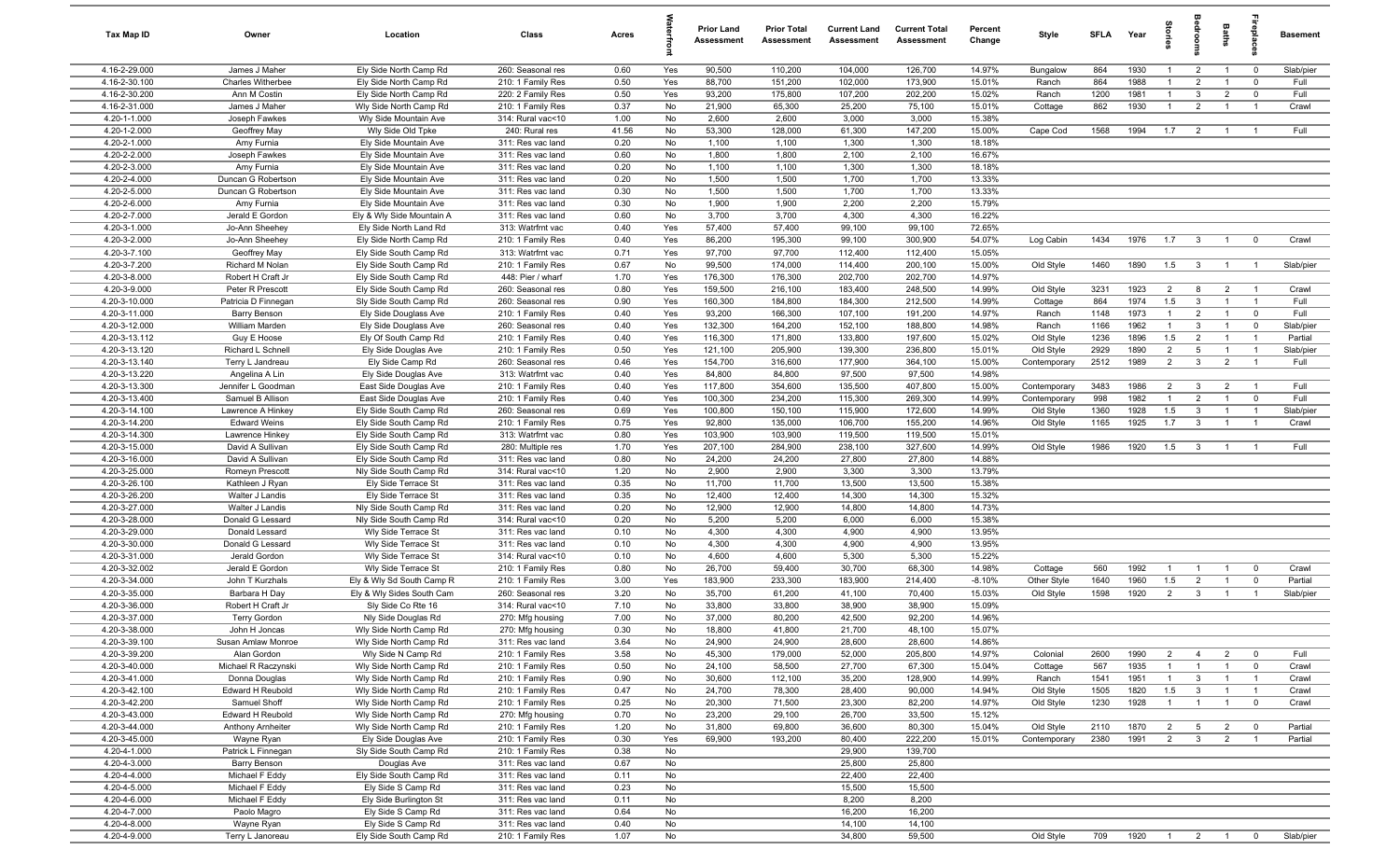| Tax Map ID                     | Owner                                   | Location                                         | Class                                  | Acres         |          | <b>Prior Land</b><br>Assessment | <b>Prior Total</b><br>Assessment | <b>Current Land</b><br><b>Assessment</b> | <b>Current Total</b><br><b>Assessment</b> | Percent<br>Change | Style        | SFLA | Year | tories         |                     | Baths          | epla                    | <b>Basement</b> |
|--------------------------------|-----------------------------------------|--------------------------------------------------|----------------------------------------|---------------|----------|---------------------------------|----------------------------------|------------------------------------------|-------------------------------------------|-------------------|--------------|------|------|----------------|---------------------|----------------|-------------------------|-----------------|
| 4.20-4-10.000                  | <b>Thomas Kirsch</b>                    | Ely Side S Camp Rd                               | 311: Res vac land                      | 0.25          | No       |                                 |                                  | 12,100                                   | 12,100                                    |                   |              |      |      |                |                     |                |                         |                 |
| 4.20-4-11.000                  | Thomas R Kirsch                         | Ely Side South Camp Rd                           | 210: 1 Family Res                      | 0.10          | No       |                                 |                                  | 17,000                                   | 80,700                                    |                   | Log Cabin    | 1340 | 1979 | 1.5            | $\mathbf{3}$        | $\overline{1}$ | $^{\circ}$              | Full            |
| 4.20-4-12.000                  | James P Arvay                           | Ely Side South Camp Rd                           | 311: Res vac land                      | 0.13          | No       |                                 |                                  | 7,200                                    | 7,200                                     |                   |              |      |      |                |                     |                |                         |                 |
| 4.20-4-13.000                  | Kathleen J Ryan                         | Ely Side South Camp Rd                           | 311: Res vac land                      | 0.12          | No       |                                 |                                  | 100                                      | 100                                       |                   |              |      |      |                |                     |                |                         |                 |
| 4.20-4-14.000<br>4.20-4-15.000 | Judith R Higel<br>Judith R Higel        | Ely Side South Camp Rd<br>Camp Rd                | 311: Res vac land<br>311: Res vac land | 0.20<br>0.20  | No<br>No |                                 |                                  | 10,100<br>10,100                         | 10,100<br>10,100                          |                   |              |      |      |                |                     |                |                         |                 |
| 4.20-4-16.000                  | Kathleen J Ryan                         | Ely Side South Camp Rd                           | 311: Res vac land                      | 0.10          | No       |                                 |                                  | 3,400                                    | 3,400                                     |                   |              |      |      |                |                     |                |                         |                 |
| 4.20-4-17.000                  | <b>Alice Clark</b>                      | Sly Side South Camp Rd                           | 311: Res vac land                      | 0.10          | No       |                                 |                                  | 6,800                                    | 6,800                                     |                   |              |      |      |                |                     |                |                         |                 |
| 4.20-4-18.000                  | Alice Clark                             | Sly Side South Camp Rd                           | 314: Rural vac<10                      | 0.20          | No       |                                 |                                  | 13,500                                   | 13,500                                    |                   |              |      |      |                |                     |                |                         |                 |
| $4.20 - 4 - 19.000$            | Patrick L Finnegan                      | Sly Side South Camp Rd                           | 311: Res vac land                      | 0.15          | No       |                                 |                                  | 300                                      | 300                                       |                   |              |      |      |                |                     |                |                         |                 |
| 4.38-5-1.002                   | G Arthur Bailey                         | Nly Side County Hwy 17                           | 311: Res vac land                      | 1.30          | No       | 100                             | 100                              | 100                                      | 100                                       | 0.00%             |              |      |      |                |                     |                |                         |                 |
| 4.38-5-2.002                   | G Arthur Bailey                         | Nly Side County Hwy 17                           | 312: Vac w/imprv                       | 1.00          | No       | 100                             | 200                              | 100                                      | 200                                       | 0.00%             |              |      |      |                |                     |                |                         |                 |
| 4.38-5-3.000                   | G Arthur Bailey                         | Nly Side County Hwy 17                           | 311: Res vac land                      | 0.70          | No       | 6,000                           | 6,000                            | 6,900                                    | 6,900                                     | 15.00%            |              |      |      |                |                     |                |                         |                 |
| 4.38-5-4.002                   | Dale Fountain                           | Nly Side County Hwy 7                            | 270: Mfg housing                       | 3.59          | No       | 20,900                          | 63,300                           | 24,000                                   | 72,800                                    | 15.01%            |              |      |      |                |                     |                |                         |                 |
| 4.38-5-5.000                   | Patrick W Mitchell                      | Sly Side County Hwy 17                           | 322: Rural vac>10                      | 10.10         | No       | 18,100                          | 18,100                           | 20,800                                   | 20,800                                    | 14.92%            |              |      |      |                |                     |                |                         |                 |
| 4.38-5-8.000<br>4.38-5-9.000   | David W LaFountain                      | Sly Side Cty Hwy 17                              | 270: Mfg housing                       | 1.08          | No<br>No | 19,300                          | 57,300                           | 22,200                                   | 81,500                                    | 42.23%            |              |      | 1993 | $\overline{1}$ |                     |                | $^{\circ}$              | Full            |
| 4.38-5-11.001                  | Danny R Barber<br>Chad K Parrish        | Sly Side Cty Hwy 17<br>County Highway 7          | 210: 1 Family Res<br>210: 1 Family Res | 1.30<br>1.30  | No       | 20,900<br>19,800                | 95,200<br>67,800                 | 24,100<br>22,800                         | 119,600<br>78,000                         | 25.63%<br>15.04%  | Raised Ranch | 2669 |      |                | $\mathbf{3}$        | $\overline{2}$ |                         |                 |
| 4.38-5-12.000                  | Sean M Ganter                           | County Route 17                                  | 210: 1 Family Res                      | 4.27          | No       | 27,300                          | 98,400                           | 31,400                                   | 113,200                                   | 15.04%            |              |      |      |                |                     |                |                         |                 |
| 4.46-3-1.000                   | Gretchen M Moore                        | N Of County Hwy 16                               | 314: Rural vac<10                      | 0.10          | No       | 300                             | 300                              | 300                                      | 300                                       | 0.00%             |              |      |      |                |                     |                |                         |                 |
| 4.46-3-2.000                   | Mary Barber                             | Nly Side Co Hwy 16                               | 314: Rural vac<10                      | 0.20          | No       | 700                             | 700                              | 800                                      | 800                                       | 14.29%            |              |      |      |                |                     |                |                         |                 |
| 4.46-3-3.002                   | Henry G Bennage                         | Nly Side County Hwy 16                           | 210: 1 Family Res                      | 1.90          | No       | 17,800                          | 104,300                          | 20,400                                   | 119,900                                   | 14.96%            | Ranch        | 1152 | 1984 | $\overline{1}$ | $\mathbf{3}$        | $\overline{2}$ | $^{\circ}$              | Crawl           |
| 4.46-3-4.200                   | Charles L Bennage                       | Nly Side Cty Rt 16                               | 311: Res vac land                      | 0.77          | No       | 9,800                           | 9,800                            | 11,300                                   | 11,300                                    | 15.31%            |              |      |      |                |                     |                |                         |                 |
| 4.46-3-4.300                   | David A Bennage                         | Nly Side Cty Rt 16                               | 270: Mfg housing                       | 0.77          | No       | 14,500                          | 25,600                           | 16,600                                   | 29,400                                    | 14.84%            |              |      |      |                |                     |                |                         |                 |
| 4.46-3-4.400                   | Joseph H Bennage                        | Nly Side Cty Rt 16                               | 311: Res vac land                      | 0.77          | No       | 9,800                           | 9,800                            | 11,300                                   | 11,300                                    | 15.31%            |              |      |      |                |                     |                |                         |                 |
| 4.46-3-4.500                   | Frank L Bennage                         | Nly Side Cty Rt 16                               | 311: Res vac land                      | 0.77          | No       | 9,800                           | 9,800                            | 11,300                                   | 11,300                                    | 15.31%            |              |      |      |                |                     |                |                         |                 |
| 4.46-3-4.600                   | Russell P Bennage                       | Nly Side Cty Rt 16                               | 311: Res vac land                      | 0.77          | No       | 9,800                           | 9,800                            | 11,300                                   | 11,300                                    | 15.31%            |              |      |      |                |                     |                |                         |                 |
| 4.46-3-5.000                   | Olin E Fuller                           | Nly Side County Hwy 16                           | 210: 1 Family Res                      | 1.20          | No       | 21,400                          | 101,600                          | 24,600                                   | 116,800                                   | 14.96%            | Ranch        | 1280 | 1955 | $\mathbf{1}$   | $\mathbf{3}$        | $\overline{1}$ | $\overline{1}$          | Full            |
| 4.46-3-6.000<br>4.46-3-7.000   | Donald E Ford<br>Richard C Thomas Jr    | Sly Side County Hwy 16<br>Sly Side County Hwy 16 | 322: Rural vac>10<br>210: 1 Family Res | 19.00<br>0.40 | No<br>No | 11,700<br>12,400                | 11,700<br>54,000                 | 13,500<br>14,300                         | 13,500<br>62,100                          | 15.38%<br>15.00%  | Ranch        | 1176 | 1955 | $\mathbf{1}$   | $\mathbf{3}$        | $\overline{1}$ | $\overline{\mathbf{0}}$ | Crawl           |
| 4.46-3-8.000                   | Bonnie Bleau                            | Sly Side County Hwy 16                           | 210: 1 Family Res                      | 0.60          | No       | 14,600                          | 65,700                           | 16,800                                   | 75,600                                    | 15.07%            | Ranch        | 945  | 1970 | $\overline{1}$ | 2                   | $\overline{1}$ | $\mathbf 0$             | Crawl           |
| 4.46-3-9.000                   | Nancy A Darling                         | Sly Side County Hwy 16                           | 270: Mfg housing                       | 0.50          | No       | 11,600                          | 11,600                           | 13,300                                   | 13,300                                    | 14.66%            |              |      |      |                |                     |                |                         |                 |
| 4.53-3-1.100                   | Donald E Loreman                        | Sly Side Laflure Ln                              | 311: Res vac land                      | 2.98          | No       | 12,200                          | 12,200                           | 14,000                                   | 14,000                                    | 14.75%            |              |      |      |                |                     |                |                         |                 |
| 4.53-3-1.200                   | Murray William & Sons                   | Wly Of Front St                                  | 311: Res vac land                      | 0.12          | No       | 600                             | 600                              | 700                                      | 700                                       | 16.67%            |              |      |      |                |                     |                |                         |                 |
| 4.53-3-2.100                   | Edward W Taylor                         | Wly Side U S Rte 9                               | 220: 2 Family Res                      | 0.70          | No       | 16,800                          | 98,200                           | 19,300                                   | 112,900                                   | 14.97%            | Duplex       | 2751 | 1951 | 1.5            | 6                   | $\overline{2}$ | $\mathbf{0}$            | Full            |
| 4.53-3-2.200                   | <b>William Murray</b>                   | W Of Front St                                    | 311: Res vac land                      | 0.40          | No       | 700                             | 700                              | 800                                      | 800                                       | 14.29%            |              |      |      |                |                     |                |                         |                 |
| 4.53-3-3.000                   | William H Murray                        | West Side Of Us Rt 9                             | 210: 1 Family Res                      | 0.60          | No       | 14,400                          | 60,200                           | 16,500                                   | 69,200                                    | 14.95%            | Old Style    | 1560 | 1850 | 1.5            | $\mathbf{3}$        | $\overline{1}$ | $\mathbf 0$             | Partial         |
| 4.53-3-4.000                   | James V Gumlaw                          | West Side Of Us Rt 9                             | 270: Mfg housing                       | 0.50          | No       | 11,700                          | 16,200                           | 13,400                                   | 18,600                                    | 14.81%            |              |      |      |                |                     |                |                         |                 |
| 4.53-3-5.000<br>4.53-3-6.100   | Nyles H McNierney                       | Wly Side U S Rte 9<br>West Side Of Us Rt 9       | 210: 1 Family Res                      | 1.20<br>1.03  | No<br>No | 15,400<br>19,600                | 84,400<br>68,900                 | 17,700<br>22,500                         | 97,100<br>79,200                          | 15.05%<br>14.95%  | Old Style    | 1429 | 1940 | 1.5            | $\mathbf{3}$        | $\overline{1}$ | $\overline{0}$          | Partial         |
| 4.53-3-6.200                   | Kurt L Bouyea<br>Murray William & Sons  | Wly Of Rte 9                                     | 210: 1 Family Res<br>311: Res vac land | 3.68          | No       | 5,400                           | 5,400                            | 6,200                                    | 6,200                                     | 14.81%            |              |      |      |                |                     |                |                         |                 |
| 4.53-3-8.000                   | Ruth L Young                            | Wly Side Us Rte 9                                | 210: 1 Family Res                      | 0.10          | No       | 5,000                           | 35,400                           | 5,700                                    | 40,700                                    | 14.97%            | Old Style    | 897  | 1936 | $\overline{1}$ | $\overline{1}$      | $\overline{1}$ | $\overline{0}$          | Partial         |
| 4.53-3-9.100                   | Elaine A LaPier                         | Wly Side Us Rte 9                                | 210: 1 Family Res                      | 0.40          | No       | 11,600                          | 36,300                           | 13,300                                   | 41,700                                    | 14.88%            | Old Style    | 857  | 1885 | 1.5            | $\overline{1}$      | $\overline{1}$ | $\mathbf 0$             | Partial         |
| 4.53-3-10.000                  | Arthur H North Jr                       | Wly Side U S Rte 9                               | 210: 1 Family Res                      | 1.47          | No       | 19,400                          | 47,900                           | 22,300                                   | 55,100                                    | 15.03%            | Old Style    | 1331 | 1945 | $\overline{1}$ | $\overline{2}$      | $\overline{1}$ | $\overline{1}$          | Full            |
| 4.53-3-11.102                  | Kenneth L Bergeron                      | N Of Scott Ln                                    | 210: 1 Family Res                      | 1.20          | No       | 19,700                          | 66,700                           | 22,700                                   | 76,700                                    | 14.99%            | Ranch        | 1248 | 1966 | $\overline{1}$ | $\overline{4}$      | $\overline{1}$ | $\overline{1}$          | Partial         |
| 4.53-3-12.000                  | <b>Robert Bresette</b>                  | Nly Side Scott Ln                                | 210: 1 Family Res                      | 0.60          | No       | 14,400                          | 63,200                           | 16,600                                   | 72,700                                    | 15.03%            | Ranch        | 1488 | 1951 | $\overline{1}$ | 2                   | $\overline{1}$ | $^{\circ}$              | Partial         |
| 4.53-3-13.100                  | Randall D Prav                          | Wly Side U S Rte 9                               | 271: Mfg housings                      | 1.10          | No       | 19.200                          | 63,400                           | 22.100                                   | 72,900                                    | 14.98%            |              |      |      |                |                     |                |                         |                 |
| 4.53-3-13.200                  | Arthur H North Jr                       | Wly Side Us Rt 9                                 | 425: Bar                               | 0.77          | No       | 23,300                          | 78,700                           | 26,800                                   | 90,500                                    | 14.99%            |              |      |      |                |                     |                |                         |                 |
| 4.53-3-14.100                  | David E Baker                           | South Side Of Scott Ln                           | 210: 1 Family Res                      | 0.70          | No       | 15,300                          | 61,400                           | 17,600                                   | 70,600                                    | 14.98%            |              |      |      |                |                     |                |                         |                 |
| 4.53-3-14.200<br>4.53-3-15.000 | Sheldon Boynton Jr<br>Arthur H North Jr | Sly Side Scott Ln<br>West Side Of Us Rt 9        | 210: 1 Family Res<br>270: Mfg housing  | 0.20<br>1.00  | No<br>No | 9,500<br>17,400                 | 59,900<br>26,100                 | 10,900<br>20,000                         | 68,900<br>30,000                          | 15.03%<br>14.94%  | Ranch        | 1042 | 1951 | $\overline{1}$ | $\overline{2}$      | $\overline{1}$ | $\overline{0}$          | Full            |
| 4.53-3-16.000                  | Carl Estes                              | West Side U S Rte 9                              | 270: Mfg housing                       | 0.80          | No       | 14,400                          | 17,800                           | 16,600                                   | 20,500                                    | 15.17%            |              |      |      |                |                     |                |                         |                 |
| 4.53-3-17.002                  | Ella M Estes                            | West Of Of Us Rt 9                               | 271: Mfg housings                      | 1.25          | No       | 12,500                          | 33,600                           | 14,300                                   | 38,600                                    | 14.88%            |              |      |      |                |                     |                |                         |                 |
| 4.53-3-18.110                  | Roger E Poland                          | Sly Side Scott Ln                                | 210: 1 Family Res                      | 1.16          | No       | 19,400                          | 69,500                           | 22,400                                   | 91,000                                    | 30.94%            | Old Style    | 1707 | 1880 | 1.5            | $5\overline{5}$     | $\overline{1}$ | $\overline{0}$          | Partial         |
| 4.53-3-18.120                  | Charles L Cobb                          | S Of Scott Ln                                    | 270: Mfg housing                       | 0.71          | No       | 14,300                          | 41,900                           | 16,500                                   | 48,200                                    | 15.04%            |              |      |      |                |                     |                |                         |                 |
| 4.53-3-19.000                  | Terry Boynton                           | South Side Of Scott Ln                           | 210: 1 Family Res                      | 0.25          | No       | 9,400                           | 17,400                           | 10,800                                   | 20,000                                    | 14.94%            | Old Style    | 946  | 1880 | 1.5            | $\mathbf{3}$        | $\overline{1}$ | $\overline{0}$          | Slab/pier       |
| 4.53-3-20.000                  | George P Barber Jr                      | Sly Side Scott Ln                                | 210: 1 Family Res                      | 0.60          | No       | 13,900                          | 50,500                           | 16,000                                   | 58,100                                    | 15.05%            | Old Style    | 1924 | 1880 | $\overline{2}$ | $5\overline{5}$     | $\overline{1}$ | $\overline{1}$          | Partial         |
| 4.53-3-21.000                  | Ernest I Blaise                         | Sly Side Scott Ln                                | 210: 1 Family Res                      | 0.60          | No       | 13,600                          | 43,700                           | 15,700                                   | 50,300                                    | 15.10%            | Ranch        | 1273 | 1951 | $\overline{1}$ | $\mathbf{3}$        | $\overline{1}$ | $\overline{0}$          | Partial         |
| 4.53-3-22.000                  | Howard W Welch                          | Nly Side Scott Ln                                | 210: 1 Family Res                      | 2.00          | No       | 21,100                          | 73,200                           | 24,300                                   | 89,200                                    | 21.86%            | Old Style    | 1813 | 1920 | 1.5            | $\overline{4}$      | $\overline{1}$ | $\overline{0}$          | Partial         |
| 4.53-3-23.000                  | Wayne F Pelkey                          | Nly Side Scott Ln                                | 210: 1 Family Res                      | 0.30          | No       | 11,000                          | 46,100                           | 12,600                                   | 53,000                                    | 14.97%            | Old Style    | 900  | 1949 | $\overline{1}$ | $\overline{2}$      | $\overline{1}$ | $\mathbf 0$             | Partial         |
| 4.53-3-24.031                  | Dianne Lynch                            | Wly Side Us Route 9                              | 270: Mfg housing                       | 0.60          | No       | 14,300                          | 60,900                           | 16,400                                   | 70,000                                    | 14.94%            |              |      |      |                |                     |                |                         |                 |
| 4.53-3-25.024<br>4.53-3-26.000 | Nicholas LaFountain<br>Leonard Lareau   | Nly Side Scott Ln<br>Nly Side Scott Ln           | 210: 1 Family Res<br>210: 1 Family Res | 0.75<br>0.30  | No<br>No | 15,100<br>11,200                | 46,800<br>47,000                 | 17,300<br>12,800                         | 57,500<br>54,000                          | 22.86%<br>14.89%  | Old Style    | 1411 | 1920 | $1.7 \t1$      |                     | $\overline{1}$ |                         | Partial         |
| 4.53-3-27.000                  | William N Blaise                        | N Of Scott Ln                                    | 210: 1 Family Res                      | 0.10          | No       | 4,800                           | 26,300                           | 5,500                                    | 30,200                                    | 14.83%            | Ranch        | 996  | 1967 |                | $1 \quad 3 \quad 1$ |                | $\overline{0}$          | Partial         |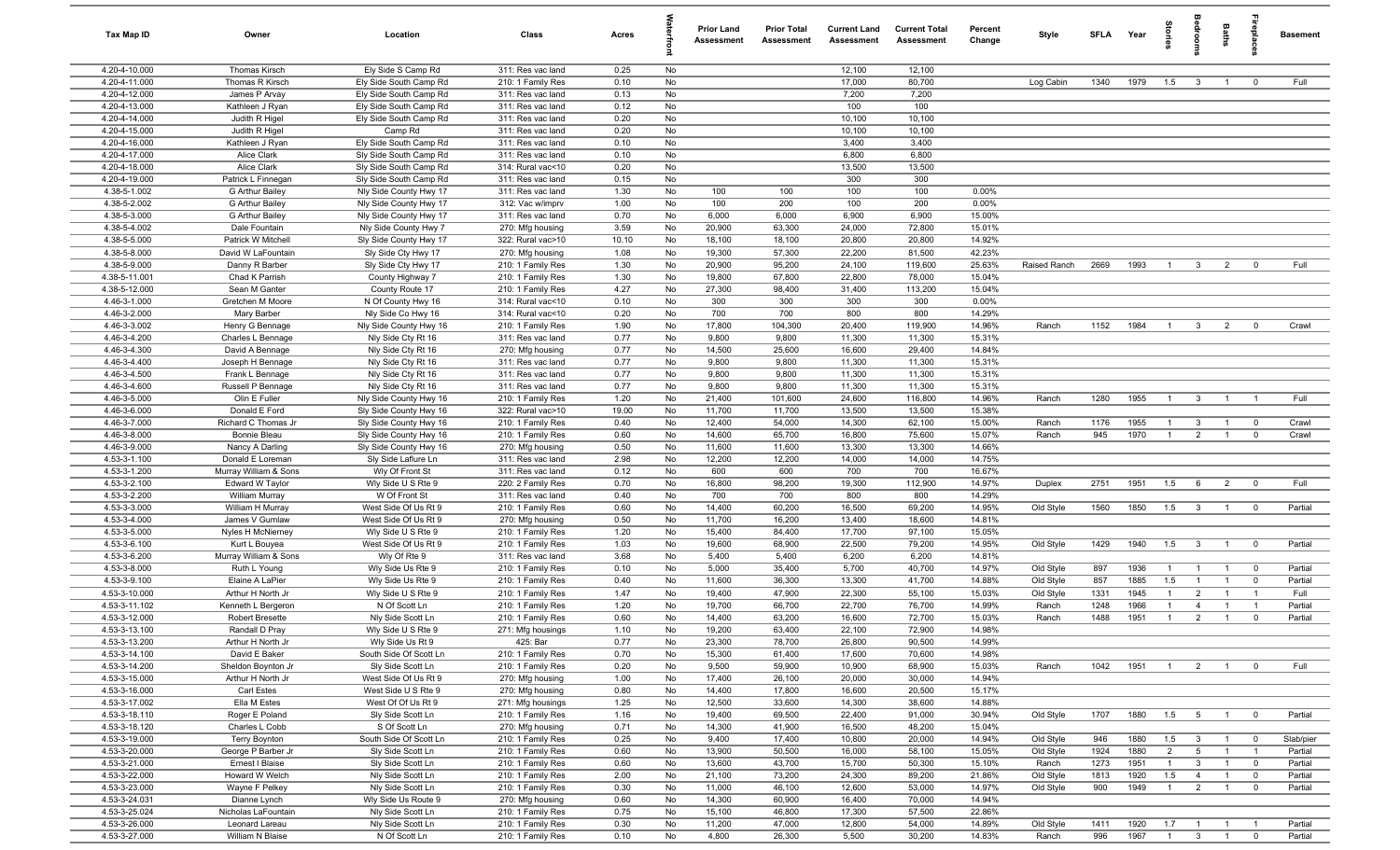| Tax Map ID                     | Owner                               | Location                                          | Class                                  | Acres         |            | <b>Prior Land</b><br>Assessment | <b>Prior Total</b><br>Assessment | <b>Current Land</b><br>Assessment | <b>Current Total</b><br>Assessment | Percent<br>Change | Style                        | <b>SFLA</b>  | Year         | par<br>Le                        | edrool            | Baths                            | 윤                                | <b>Basement</b> |
|--------------------------------|-------------------------------------|---------------------------------------------------|----------------------------------------|---------------|------------|---------------------------------|----------------------------------|-----------------------------------|------------------------------------|-------------------|------------------------------|--------------|--------------|----------------------------------|-------------------|----------------------------------|----------------------------------|-----------------|
| 4.53-3-28.001                  | Benjalee Wright                     | N Of Scott Ln                                     | 220: 2 Family Res                      | 0.60          | No         | 15,000                          | 51,000                           | 17,200                            | 58,600                             | 14.90%            | Old Style                    | 1990         | 1949         | 1.7                              | $\overline{3}$    | $\overline{2}$                   | $^{\circ}$                       | Partial         |
| 4.53-3-29.002                  | Harry Kolonski                      | North Of Scott Ln                                 | 210: 1 Family Res                      | 0.60          | No         | 13,800                          | 49,000                           | 15,800                            | 56,300                             | 14.90%            | Old Style                    | 1392         | 1947         | -1                               | $\overline{2}$    | -1                               | $\mathbf 0$                      | Crawl           |
| 4.53-4-1.000                   | <b>Bottling Group LLC</b>           | Ely Side U S Rte 9                                | 449: Warehouse                         | 4.10          | No         | 76,800                          | 993,100                          | 88,400                            | 1,142,100                          | 15.00%            |                              |              |              |                                  |                   |                                  |                                  |                 |
| 4.53-4-2.000<br>4.53-4-3.000   | <b>Bottling Group LLC</b>           | Ely Side U S Rte 9<br>East Side Of Us Rt 9        | 449: Warehouse<br>449: Warehouse       | 1.30<br>0.70  | No<br>No   | 35,200<br>30,300                | 209,900<br>300,200               | 40,500<br>34,800                  | 241,400<br>345,200                 | 15.01%<br>14.99%  |                              |              |              |                                  |                   |                                  |                                  |                 |
| 4.53-4-4.000                   | James Coon<br>James Coon            | East Side Of Us Rt 9                              | 330: Vacant comm                       | 2.00          | No         | 20,500                          | 20,500                           | 23,600                            | 23,600                             | 15.12%            |                              |              |              |                                  |                   |                                  |                                  |                 |
| 4.53-4-5.000                   | Edward W Taylor                     | East Side Of Us Rt 9                              | 449: Warehouse                         | 0.25          | No         | 10,600                          | 22,700                           | 12,200                            | 26,100                             | 14.98%            |                              |              |              |                                  |                   |                                  |                                  |                 |
| 4.53-5-1.000                   | Marcia Carron                       | Ely Of Us Route 9                                 | 311: Res vac land                      | 0.30          | No         | 900                             | 900                              | 1,000                             | 1,000                              | 11.11%            |                              |              |              |                                  |                   |                                  |                                  |                 |
| 4.54-2-1.000                   | Frank Hillyard                      | Sw Side Chesterfield St                           | 270: Mfg housing                       | 1.50          | No         | 18,300                          | 22,000                           | 21,000                            | 25,300                             | 15.00%            |                              |              |              |                                  |                   |                                  |                                  |                 |
| 4.54-2-2.000                   | Kenneth L Smith                     | Sw Side Chesterfield St                           | 210: 1 Family Res                      | 2.50          | No         | 23,200                          | 125,100                          | 26,700                            | 143,900                            | 15.03%            | Colonial                     | 1456         | 1972         | $\overline{2}$                   | 3                 | $\overline{1}$                   | $^{\circ}$                       | Full            |
| 4.54-2-3.000                   | Shawn T LaFountain                  | West Side Of Chesterfield                         | 210: 1 Family Res                      | 3.50          | No         | 25,700                          | 169,500                          | 29,500                            | 194,900                            | 14.99%            | Ranch                        | 1316         | 1967         | $\mathbf{1}$                     | 3                 | $\overline{1}$                   | $\overline{1}$                   | Full            |
| 4.54-2-4.000                   | <b>Richard Garcia</b>               | Ely Of Chesterfield St                            | 210: 1 Family Res                      | 0.70          | No         | 15,800                          | 76,100                           | 18,200                            | 87,500                             | 14.98%            | Old Style                    | 1772         | 1860         | $\overline{2}$                   | $\mathbf{3}$      | $\overline{1}$                   | $\overline{1}$                   | Crawl           |
| 4.54-2-5.000                   | John D Brelia                       | Ne Side Chesterfield St                           | 210: 1 Family Res                      | 0.70          | No         | 16,400                          | 88,800                           | 18,800                            | 102,100                            | 14.98%            | Ranch                        | 1421         | 1973         | $\overline{1}$                   | 3                 | $\overline{1}$                   | $\mathbf 0$                      | Full            |
| 4.54-2-6.000                   | Francis A Bezio                     | Ne Side Chesterfield St                           | 210: 1 Family Res                      | 0.90          | No         | 18,000                          | 70,300                           | 20,700                            | 80,800                             | 14.94%            | Ranch                        | 990          | 1958         | $\overline{1}$                   | $\overline{2}$    | $\overline{1}$                   | $\mathbf 0$                      | Full            |
| 4.54-2-7.000                   | Ray Jay Properties LLC              | Nly Side Prospect Rd                              | 449: Warehouse                         | 20.60         | No         | 43,900                          | 170,800                          | 50,500                            | 196,400                            | 14.99%            |                              |              |              |                                  |                   |                                  |                                  |                 |
| 4.54-2-8.000                   | George N Goff Jr                    | Nly Side Prospect Rd                              | 210: 1 Family Res                      | 1.40          | No         | 21,900                          | 105,700                          | 25,200                            | 121,600                            | 15.04%            | Ranch                        | 1530         | 1978         | $\overline{1}$                   | 3                 | $\overline{1}$                   | $\overline{1}$                   | Full            |
| 4.54-2-9.000                   | Brent J Bashaw                      | Nly Side Prospect Rd                              | 210: 1 Family Res                      | 0.90          | No         | 17,600                          | 48,900                           | 20,200                            | 83,500                             | 70.76%            | Ranch                        | 1178         | 1951         | $\mathbf{1}$                     | $\overline{2}$    | - 1                              | $\mathbf 0$                      | Full            |
| 4.54-2-10.000                  | Timothy J Thompson                  | Nly Side Prospect Rd                              | 210: 1 Family Res                      | 0.50          | No         | 12,700                          | 45,700                           | 14,600                            | 52,600                             | 15.10%            | Ranch                        | 975          | 1956         | $\mathbf{1}$                     | $\overline{2}$    | $\overline{1}$                   | $\mathbf 0$                      | Full            |
| 4.54-2-11.000<br>4.54-2-12.100 | Paul J Karkoski<br>George E Dorr    | Nly Side Prospect Rd<br>North Side Of Prospect Rd | 210: 1 Family Res<br>210: 1 Family Res | 1.10<br>5.80  | No<br>No   | 20,100<br>27,300                | 81,500<br>100,800                | 23,100<br>31,400                  | 93,700<br>115,900                  | 14.97%<br>14.98%  | Ranch<br>Ranch               | 1315<br>1334 | 1967<br>1973 | $\overline{1}$<br>$\overline{1}$ | 3<br>3            | $\overline{1}$<br>$\overline{1}$ | $\mathbf 0$<br>$\mathbf 0$       | Full<br>Full    |
| 4.54-2-12.200                  | Michael D Mussen                    | Sly Side Prospect Rd                              | 210: 1 Family Res                      | 1.50          | No         | 20,300                          | 67,400                           | 23,300                            | 77,500                             | 14.99%            | Old Style                    | 2842         | 1830         | 1.7                              | $\overline{4}$    | $\overline{1}$                   | $\mathbf 0$                      | Full            |
| 4.54-2-13.000                  | Roger L Dorr                        | North Side Prospect Rd                            | 210: 1 Family Res                      | 7.60          | No         | 29,800                          | 108,000                          | 34,300                            | 124,200                            | 15.00%            | Ranch                        | 1400         | 1970         | $\overline{1}$                   | 3                 | $\overline{1}$                   | $\overline{1}$                   | Full            |
| 4.54-2-14.000                  | Robert E LaBounty                   | South Side Of Prospect Rd                         | 210: 1 Family Res                      | 0.70          | No         | 16,500                          | 89,200                           | 19,000                            | 102,600                            | 15.02%            | Ranch                        | 1660         | 1963         | $\overline{1}$                   | 3                 | $\overline{1}$                   | $\overline{1}$                   | Full            |
| 4.54-2-15.000                  | David W Henderson                   | South Side Of Prospect Rd                         | 210: 1 Family Res                      | 1.30          | No         | 22,300                          | 116,000                          | 25,600                            | 133,400                            | 15.00%            | Ranch                        | 1595         | 1971         | $\overline{1}$                   | $\mathbf{3}$      | $\overline{1}$                   | $\overline{1}$                   | Full            |
| 4.54-2-16.000                  | Martin T Hanbury                    | South Side Of Prospect Rd                         | 270: Mfg housing                       | 0.66          | No         | 12,600                          | 22,100                           | 14,500                            | 25,400                             | 14.93%            |                              |              |              |                                  |                   |                                  |                                  |                 |
| 4.54-2-17.000                  | George R Hawley                     | South Side Of Prospect Rd                         | 210: 1 Family Res                      | 1.40          | No         | 19,500                          | 51,300                           | 22,400                            | 59,000                             | 15.01%            | Ranch                        | 1356         | 1965         | $\overline{1}$                   | 3                 | $\mathbf{1}$                     | $^{\circ}$                       | Partial         |
| 4.54-2-18.000                  | Richard S Molholsky                 | East Side Of Thompson Rd                          | 210: 1 Family Res                      | 1.40          | No         | 22,500                          | 119,900                          | 25,900                            | 137,900                            | 15.01%            | Ranch                        | 1941         | 1970         | $\overline{1}$                   | $\overline{4}$    | $\overline{2}$                   | $\overline{1}$                   | Full            |
| 4.54-2-19.000                  | Elizabeth J Brumfield               | 4 East Side Of Thompson Rd                        | 240: Rural res                         | 10.70         | No         | 33,000                          | 90,800                           | 37,900                            | 104,400                            | 14.98%            | Log Cabin                    | 825          | 1982         | $\mathbf{1}$                     | $\overline{2}$    | $\mathbf{1}$                     | $\mathbf 0$                      | Full            |
| $5.5 - 1 - 1.110$              | William R Steele                    | Nly Side Trembleau Rd                             | 322: Rural vac>10                      | 14.75         | No         | 28,200                          | 28,200                           | 32,400                            | 32,400                             | 14.89%            |                              |              |              |                                  |                   |                                  |                                  |                 |
| $5.5 - 1 - 1.120$              | Kenneth A Bruno                     | Nly Side Trembleau Rd                             | 240: Rural res                         | 11.75         | No         | 56,800                          | 134,900                          | 65,300                            | 155,100                            | 14.97%            | Cape Cod                     | 1468         | 1985         | 1.7                              | $\mathbf{3}$      | $\overline{2}$                   | $\overline{2}$                   | Partial         |
| 5.5-1-1.200                    | William R Steele                    | N Ely Side Trembleau Rd                           | 210: 1 Family Res                      | 5.30          | No         | 59,800                          | 357,700                          | 68,800                            | 411,400                            | 15.01%            | Contemporary                 | 4180         | 1972         | $\overline{2}$                   | $5\overline{)}$   | 3                                | $\mathbf 0$                      | Full            |
| 5.5-1-2.000                    | Peter W Atchinson                   | Sly Side Trembleau Rd                             | 240: Rural res                         | 12.50         | No         | 43,200                          | 127,900                          | 49,700                            | 147,100                            | 15.01%            | Colonial                     | 1560         | 1973         | $\overline{2}$                   | $\overline{4}$    | $\overline{2}$                   | $\mathbf 0$                      | Partial         |
| 5.5-1-3.100                    | Michael C Thompson                  | Sly Side Trembleau Rd                             | 322: Rural vac>10                      | 18.40         | No         | 13,500                          | 13,500                           | 15,500                            | 15,500                             | 14.81%            |                              |              |              |                                  |                   |                                  |                                  |                 |
| 5.5-1-3.200<br>5.5-2-1.000     | George G Gellert<br>Harold A Greene | Sly Side Trembleau Rd<br>Nly Side Trembleau Rd    | 322: Rural vac>10<br>210: 1 Family Res | 29.50<br>6.90 | No<br>No   | 38,900<br>47,500                | 38,900<br>151,300                | 44,700<br>54,600                  | 44,700<br>174,000                  | 14.91%<br>15.00%  | Log Cabin                    | 1848         | 1976         | 1.7                              | $\mathbf{3}$      | $\overline{1}$                   | $\Omega$                         | Full            |
| 5.5-2-2.000                    | Stacy P Changelo                    | Sly Sid Trembleau Rd                              | 314: Rural vac<10                      | 2.10          | No         | 20,900                          | 20,900                           | 24,000                            | 24,000                             | 14.83%            |                              |              |              |                                  |                   |                                  |                                  |                 |
| 5.5-2-3.000                    | Harney W Davey                      | Sly Side Trembleau Rd                             | 910: Priv forest                       | 53.60         | No         | 39,100                          | 39,100                           | 45,000                            | 45,000                             | 15.09%            |                              |              |              |                                  |                   |                                  |                                  |                 |
| 5.5-3-1.002                    | Murnane Enterprises                 | Ely Side Trembleau Rd                             | 313: Watrfrnt vac                      | 1.11          | Yes        | 185,200                         | 185,200                          | 213,000                           | 213,000                            | 15.01%            |                              |              |              |                                  |                   |                                  |                                  |                 |
| 5.5-3-2.100                    | James M Murnane                     | Ely Side Trembleau Rd                             | 313: Watrfrnt vac                      | 0.60          | Yes        | 87,700                          | 102,300                          | 100,800                           | 117,600                            | 14.96%            |                              |              |              |                                  |                   |                                  |                                  |                 |
| 5.5-3-2.202                    | <b>William Forrence</b>             | Ely Side Trembleau Rd                             | 313: Watrfrnt vac                      | 0.67          | Yes        | 69,500                          | 69,500                           | 79,900                            | 79,900                             | 14.96%            |                              |              |              |                                  |                   |                                  |                                  |                 |
| 5.5-3-3.000                    | Peter P Forrence                    | Ely Side Trembleau Rd                             | 210: 1 Family Res                      | 1.00          | Yes        | 207,000                         | 345,000                          | 238,000                           | 396,700                            | 14.99%            | Log Cabin                    | 1820         | 1954         | $\overline{1}$                   | 3                 | $\overline{1}$                   |                                  | Partial         |
| 5.5-3-4.000                    | Raymond Gordon                      | Ely Side Trembleau Rd                             | 270: Mfg housing                       | 0.40          | Yes        | 73,100                          | 75,900                           | 84,100                            | 87,300                             | 15.02%            |                              |              |              |                                  |                   |                                  |                                  |                 |
| 5.5-3-5.000                    | Michael Thompson                    | Ely Side Trembleau Rd                             | 210: 1 Family Res                      | 0.40          | Yes        | 101,400                         | 198,600                          | 116,600                           | 228,400                            | 15.01%            | Log Cabin                    | 1120         | 1962         | $\overline{1}$                   | $\overline{1}$    | $\overline{1}$                   |                                  | Slab/pier       |
| 5.5-3-6.000                    | Michael C Thompson                  | Ely Side Trembleau Rd                             | 210: 1 Family Res                      | 0.40          | Yes        | 78,200                          | 137,100                          | 90,000                            | 157,700                            | 15.03%            | Log Cabin                    | 1040         | 1954         | $\overline{1}$                   | $\overline{2}$    | $\overline{1}$                   | $\overline{1}$                   | Crawl           |
| 5.5-3-7.000                    | Charles Sullivan                    | Ely Side Trembleau Rd                             | 260: Seasonal res                      | 0.50          | Yes        | 109,600                         | 151,300                          | 126,000                           | 174,000                            | 15.00%            | Cottage                      | 720          | 1960         | $\overline{1}$                   | $\overline{2}$    | - 1                              | $\mathbf 0$                      | Slab/pier       |
| 5.5-3-8.000                    | Carol S Canas                       | Ely Side Trembleau Rd                             | 260: Seasonal res                      | 0.44          | Yes        | 96,600                          | 146,800                          | 111,100                           | 168,800                            | 14.99%            | Cottage                      | 840          | 1954         | $\overline{1}$                   | 3                 | $\overline{1}$                   | $\overline{1}$                   | Crawl           |
| 5.5-3-9.000                    | John E Clute Jr                     | Ely Side Trembleau Rd                             | 210: 1 Family Res                      | 0.50          | Yes        | 76,500                          | 191,200                          | 88,000                            | 219,900                            | 15.01%            | Log Cabin                    | 1960         | 1955         | 1.7                              | 2                 | $\overline{1}$                   |                                  | Slab/pier       |
| 5.5-3-10.000                   | Gerald R Etesse                     | Ely Side Trembleau Rd                             | 260: Seasonal res                      | 0.40          | Yes        | 94,500                          | 139,700                          | 108,700                           | 160,700                            | 15.03%            | Ranch                        | 892          | 1955         | $\overline{1}$                   | $\mathbf{3}$      | $\overline{1}$                   | $\mathbf 0$                      | Crawl           |
| 5.5-3-11.000<br>5.5-3-12.000   | Michael J Sullivan                  | Ely Side Trembleau Rd                             | 260: Seasonal res<br>210: 1 Family Res | 0.40          | Yes        | 90,600<br>77,000                | 119,100                          | 104,200<br>88,500                 | 137,000<br>289,100                 | 15.03%<br>15.00%  | Cottage                      | 864<br>1603  | 1960<br>1994 | $\overline{1}$                   | 3<br>$\mathbf{3}$ | $\overline{1}$                   | $\overline{1}$<br>$\overline{2}$ | Slab/pier       |
| 5.5-3-13.000                   | Jeanne M OLeary<br>James S Kurz     | Ely Side Trembleau Rd<br>Ely Side Trembleau Rd    | 210: 1 Family Res                      | 0.40<br>0.50  | Yes<br>Yes | 105,500                         | 251,400<br>266,800               | 121,300                           | 306,800                            | 14.99%            | Contemporary<br>Contemporary | 906          | 1977         | 1.7                              | $\mathbf{3}$      | $\overline{2}$<br>$\overline{2}$ | $\mathbf 0$                      | Full<br>Full    |
| 5.5-3-14.000                   | Craig S Mullen                      | Ely Side Trembleau Rd                             | 260: Seasonal res                      | 0.60          | Yes        | 99,600                          | 165,200                          | 114,600                           | 190,000                            | 15.01%            | Other Style                  | 1080         | 1980         | 1.5                              | $\mathbf{3}$      | $\overline{1}$                   | $\mathbf 0$                      | Full            |
| 5.5-3-15.000                   | <b>William Dempsey</b>              | Ely Side Trembleau Rd                             | 210: 1 Family Res                      | 0.70          | Yes        | 103,600                         | 145,000                          | 119,200                           | 166,800                            | 15.03%            |                              |              |              |                                  |                   |                                  |                                  |                 |
| 5.5-3-16.000                   | Ronald R Rodgers                    | Ely Side Trembleau Rd                             | 260: Seasonal res                      | 0.76          | Yes        | 83,300                          | 169,700                          | 95,800                            | 195,200                            | 15.03%            | Log Cabin                    | 1344         | 1958         | $\mathbf{1}$                     | 3                 |                                  |                                  | Crawl           |
| 5.5-3-17.000                   | Patrick T Murnane                   | Ely Side Trembleau Rd                             | 260: Seasonal res                      | 1.00          | Yes        | 109,600                         | 383,000                          | 126,000                           | 440,400                            | 14.99%            | Log Cabin                    | 1104         | 1952         | $\mathbf{1}$                     | $\mathbf{3}$      |                                  |                                  | Full            |
| 5.5-3-18.000                   | Louise Paradis                      | Ely Side Trembleau Rd                             | 210: 1 Family Res                      | 0.60          | Yes        | 119,700                         | 351,500                          | 137,600                           | 379,600                            | 7.99%             | Contemporary                 | 2240         | 1986         | 1.7                              | $\overline{4}$    | $\overline{2}$                   | $\mathbf 0$                      | Full            |
| 5.5-3-19.000                   | Harney Davey                        | Ely Side Trembleau Rd                             | 313: Watrfrnt vac                      | 0.60          | Yes        | 1,800                           | 1,800                            | 2,100                             | 2,100                              | 16.67%            |                              |              |              |                                  |                   |                                  |                                  |                 |
| 5.5-3-20.000                   | <b>Brent M Whitcomb</b>             | Ely Side Trembleau Rd                             | 210: 1 Family Res                      | 1.00          | Yes        | 151,600                         | 198,400                          | 174,400                           | 228,200                            | 15.02%            | Ranch                        | 864          | 1960         | $\overline{1}$                   | $\mathbf{3}$      | $\overline{1}$                   | $\overline{\mathbf{0}}$          | Crawl           |
| 5.5-3-21.200                   | Thomas J Davey                      | Ely Side Of Trembleau Rd                          | 210: 1 Family Res                      | 0.58          | Yes        | 120,200                         | 267,100                          | 138,300                           | 307,200                            | 15.01%            | Ranch                        | 1008         | 1955         | $\overline{1}$                   | $\overline{4}$    | $\overline{2}$                   | $\overline{1}$                   | Full            |
| 5.5-3-22.003                   | Harney W Davey                      | Ely Side Trembleau Rd                             | 210: 1 Family Res                      | 1.52          | Yes        | 207,600                         | 323,100                          | 238,800                           | 371,600                            | 15.01%            | Ranch                        | 1948         | 1974         | $\overline{1}$                   | $\overline{4}$    | $\mathbf{3}$                     | $\overline{1}$                   | Partial         |
| 5.5-3-23.001                   | Trembleau Pt HO Assoc Inc           | N Of Trembleau Rd                                 | 314: Rural vac<10                      | 0.12          | No         | 300                             | 300                              | 300                               | 300                                | 0.00%             |                              |              |              |                                  |                   |                                  |                                  |                 |
| 5.5-3-24.000                   | Jerome G Woyshner                   | Ely Side Trembleau Rd                             | 210: 1 Family Res                      | 1.60          | Yes        | 198,000                         | 286,100                          | 227,700                           | 329,000                            | 14.99%            | Ranch                        | 1430         | 1972         | $\overline{1}$                   | $\overline{2}$    | $\overline{1}$                   | $\overline{1}$                   | Full            |
| 5.5-3-25.000                   | Jacques Vernaire                    | Ely Side Trembleau Rd                             | 260: Seasonal res                      | 0.60          | Yes        | 102,200                         | 116,700                          | 117,500                           | 134,200                            | 15.00%            | Log Cabin                    | 600          | 1970         | $\overline{1}$                   | $\overline{2}$    | $\overline{1}$                   | $\mathbf 0$                      | Full            |
| 5.5-3-26.000                   | Mason Forrence                      | Ely Side Trembleau Rd                             | 313: Watrfrnt vac                      | 0.70          | Yes        | 103,900                         | 162,000                          | 119,500                           | 186,300                            | 15.00%            |                              |              |              |                                  |                   |                                  |                                  |                 |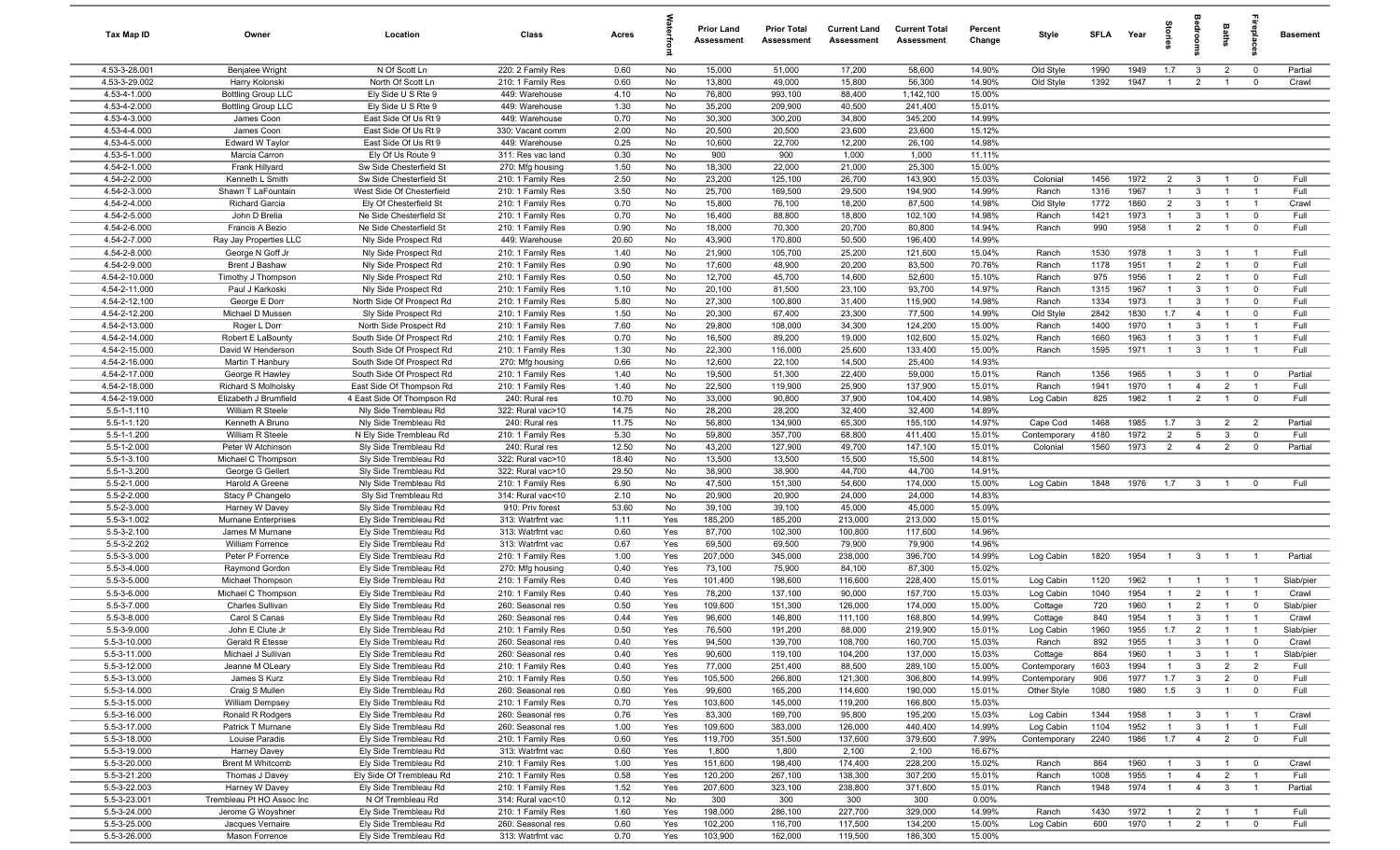| Tax Map ID                   | Owner                                | Location                                       | Class                                  | Acres          |            | <b>Prior Land</b><br>Assessment | <b>Prior Total</b><br>Assessment | <b>Current Land</b><br>Assessment | <b>Current Total</b><br><b>Assessment</b> | Percent<br>Change | Style                 | SFLA         | Year         | gie                              |                         | Baths                            | repla                            | <b>Basement</b>      |
|------------------------------|--------------------------------------|------------------------------------------------|----------------------------------------|----------------|------------|---------------------------------|----------------------------------|-----------------------------------|-------------------------------------------|-------------------|-----------------------|--------------|--------------|----------------------------------|-------------------------|----------------------------------|----------------------------------|----------------------|
| 5.5-3-27.000                 | Mason R Forrence                     | Ely Side Trembleau Rd                          | 313: Watrfrnt vac                      | 0.60           | Yes        | 113,000                         | 113,000                          | 129,900                           | 129,900                                   | 14.96%            |                       |              |              |                                  |                         |                                  |                                  |                      |
| 5.5-3-28.000                 | Roger E Patnode                      | Ely Side Trembleau Rd                          | 210: 1 Family Res                      | 0.60           | Yes        | 90,000                          | 185,400                          | 103,500                           | 213,200                                   | 14.99%            | Ranch                 | 864          | 1958         | $\mathbf{1}$                     | $\overline{1}$          | $\overline{1}$                   |                                  | Full                 |
| 5.5-3-29.000                 | Daniel Doyle                         | Ely Side Trembleau Rd                          | 210: 1 Family Res                      | 0.60           | Yes        | 110,700                         | 223,100                          | 127,300                           | 256,600                                   | 15.02%            | Ranch                 | 1513         | 1959         |                                  | 3                       |                                  |                                  | Partial              |
| 5.5-3-30.000                 | Daniel J Meegan                      | Ely Side Trembleau Rd                          | 210: 1 Family Res                      | 0.70           | Yes        | 103,000                         | 167,300                          | 118,500                           | 192,400                                   | 15.00%            | Ranch                 | 1328         | 1970         | $\mathbf{1}$                     | 3                       |                                  | $^{\circ}$                       | Crawl                |
| 5.5-3-31.000                 | Barry B Townsend                     | Ely Side Trembleau Rd                          | 210: 1 Family Res                      | 0.60           | Yes        | 118,800                         | 298,700                          | 136,600                           | 343,500                                   | 15.00%            | Ranch                 | 1654         | 1958         | $\mathbf{1}$                     | $\mathbf{3}$            | $\overline{2}$                   | $\overline{1}$<br>$\overline{1}$ | Partial              |
| 5.5-3-32.000<br>5.5-3-33.000 | Oril F Graves<br>Ronald C Wilson     | Ely Side Trembleau Rd<br>Ely Side Trembleau Rd | 210: 1 Family Res<br>210: 1 Family Res | 0.70<br>0.70   | Yes<br>Yes | 145,800<br>126,300              | 338,700<br>249,900               | 167,700<br>145,300                | 389,500<br>287,400                        | 15.00%<br>15.01%  | Contemporary<br>Ranch | 2534<br>1434 | 1991<br>1970 | $\overline{2}$<br>$\overline{1}$ | 3<br>$\overline{2}$     | $\overline{2}$<br>$\overline{2}$ | $\overline{1}$                   | Slab/pier<br>Partial |
| 5.5-3-34.000                 | Ej Bogucki                           | Ely Side Trembleau Rd                          | 210: 1 Family Res                      | 0.60           | Yes        | 110,900                         | 185,600                          | 127,500                           | 213,400                                   | 14.98%            | Ranch                 | 836          | 1960         | $\overline{1}$                   | $\overline{2}$          | $\overline{1}$                   | $\overline{1}$                   | Full                 |
| 5.5-3-35.000                 | James T Hays Jr                      | Ely Side Trembleau Rd                          | 210: 1 Family Res                      | 0.60           | Yes        | 111,500                         | 237,200                          | 128,200                           | 272,800                                   | 15.01%            | Log Cabin             | 1758         | 1979         | $\overline{1}$                   | $\overline{2}$          | $\overline{2}$                   | $\overline{1}$                   | Full                 |
| 5.5-3-36.000                 | Servando Canas Jr                    | Ely Side Trembleau Rd                          | 260: Seasonal res                      | 0.50           | Yes        | 106,000                         | 279,300                          | 121,900                           | 321,200                                   | 15.00%            | Ranch                 | 888          | 1960         | $\overline{1}$                   | $\overline{2}$          | $\overline{1}$                   | $\overline{1}$                   | Partial              |
| 5.5-3-37.200                 | James M Murnane                      | N Of Treambleau Rd                             | 314: Rural vac<10                      | 0.31           | No         | 700                             | 700                              | 800                               | 800                                       | 14.29%            |                       |              |              |                                  |                         |                                  |                                  |                      |
| 5.9-1-1.000                  | <b>Trioka Associates</b>             | W Of Trembleau Rd                              | 910: Priv forest                       | 49.10          | No         | 45,000                          | 45,000                           | 51,700                            | 51,700                                    | 14.89%            |                       |              |              |                                  |                         |                                  |                                  |                      |
| 5.9-2-1.000                  | Jay WB Frank                         | Ely Side Trembleau Rd                          | 210: 1 Family Res                      | 0.50           | Yes        | 113,200                         | 245,300                          | 130,200                           | 282,100                                   | 15.00%            | Contemporary          | 1452         | 1973         | 1.5                              | $\overline{2}$          | $\overline{2}$                   |                                  | Partial              |
| 5.9-2-2.000                  | Armand ODorico                       | Ely Side Trembleau Rd                          | 260: Seasonal res                      | 0.50           | Yes        | 114,200                         | 186,500                          | 131,400                           | 214,500                                   | 15.01%            | Cottage               | 1058         | 1975         | $\mathbf{1}$                     | $\overline{2}$          | $\overline{1}$                   |                                  | Partial              |
| 5.9-2-3.000                  | Jay WB Frank                         | Ely Side Trembleau Rd                          | 316: Wr vac w/imp                      | 0.30           | Yes        | 77,000                          | 87,800                           | 88,600                            | 101,000                                   | 15.03%            |                       |              |              |                                  |                         |                                  |                                  |                      |
| 5.9-2-4.102                  | David J Szot                         | S Of Trembleau Rd                              | 210: 1 Family Res                      | 1.40           | Yes        | 166,500                         | 226,000                          | 191,500                           | 259,900                                   | 15.00%            | Ranch                 | 1200         | 1960         | $\overline{1}$                   | $\overline{2}$          | $\overline{1}$                   |                                  | Partial              |
| 5.9-2-5.000                  | <b>Troika Associates</b>             | S Of Trembleau Rd                              | 313: Watrfrnt vac                      | 2.00           | Yes        | 135,700                         | 135,700                          | 156,100                           | 156,100                                   | 15.03%            |                       |              |              |                                  |                         |                                  |                                  |                      |
| 5.9-2-6.000                  | Edmund L Sussdorff Jr                | S Of Trembleau Rd<br>Nly Of Green St           | 313: Watrfrnt vac                      | 1.06           | Yes        | 3,700                           | 3,700                            | 4,300                             | 4,300                                     | 16.22%            |                       |              |              |                                  |                         |                                  |                                  |                      |
| $8.-1-1.100$<br>$8.-1-1.200$ | Peter A Mosher<br>Jose E Ramirez     | Wly Of Burke Rd                                | 322: Rural vac>10<br>322: Rural vac>10 | 37.13<br>35.52 | No<br>No   | 37,500<br>36,400                | 37,500<br>36,400                 | 43,100<br>41,900                  | 43,100<br>41,900                          | 14.93%<br>15.11%  |                       |              |              |                                  |                         |                                  |                                  |                      |
| $8.-1-2.000$                 | Robert A Kinsman Sr                  | Nly Side Green St                              | 270: Mfg housing                       | 2.50           | No         | 19,600                          | 23,800                           | 22,600                            | 27,400                                    | 15.13%            |                       |              |              |                                  |                         |                                  |                                  |                      |
| $8.-1-3.000$                 | Rainer J Bremiller                   | Nly Side Green St                              | 210: 1 Family Res                      | 2.90           | No         | 21,600                          | 61,800                           | 24,900                            | 71,100                                    | 15.05%            | Cottage               | 888          | 1947         | $\overline{1}$                   | $\overline{1}$          | $\overline{1}$                   | $\Omega$                         | Full                 |
| $8 - 1 - 4.100$              | Stephen W Herbst                     | Nly Side Green St                              | 270: Mfg housing                       | 44.52          | No         | 44,400                          | 61,400                           | 51,000                            | 70,600                                    | 14.98%            |                       |              |              |                                  |                         |                                  |                                  |                      |
| $8.-1-4.202$                 | Frances R Siegel-Marcus              | Nly Side Green St                              | 210: 1 Family Res                      | 29.55          | No         | 42,500                          | 105,100                          | 48,900                            | 120,900                                   | 15.03%            | Log Cabin             | 1114         | 1980         | $\overline{1}$                   | $\overline{2}$          | $\overline{1}$                   |                                  | Full                 |
| $8.-1-5.100$                 | Frank M Erwin                        | Of Burke Rd                                    | 210: 1 Family Res                      | 38.77          | No         | 40,400                          | 77,800                           | 46,500                            | 89,500                                    | 15.04%            |                       |              |              |                                  |                         |                                  |                                  |                      |
| $8.-1-5.200$                 | Frank M Erwin                        | Wly Of Burke Rd                                | 311: Res vac land                      | 41.42          | No         | 40,600                          | 40,600                           | 46,700                            | 46,700                                    | 15.02%            |                       |              |              |                                  |                         |                                  |                                  |                      |
| $8.-1-5.300$                 | Frank M Erwin                        | N & Sly Burke Rd                               | 314: Rural vac<10                      | 50.28          | No         | 46,800                          | 46,800                           | 53,800                            | 53,800                                    | 14.96%            |                       |              |              |                                  |                         |                                  |                                  |                      |
| $8.-1-6.000$                 | Gerald M Boprey                      | Nly & Sly Side Burke Rd                        | 210: 1 Family Res                      | 151.30         | No         | 64,100                          | 90,000                           | 73,700                            | 103,500                                   | 15.00%            |                       |              |              |                                  |                         |                                  |                                  |                      |
| $8.-1-7.000$                 | Vikas Bhagat                         | Sly Side Burke Rd                              | 314: Rural vac<10                      | 0.70           | No         | 12,100                          | 12,100                           | 13,900                            | 13,900                                    | 14.88%            |                       |              |              |                                  |                         |                                  |                                  |                      |
| $8.-1-8.000$                 | Usha Bhagat                          | Nly Side Burke Rd                              | 314: Rural vac<10                      | 0.70           | No         | 8,100                           | 8,100                            | 9,300                             | 9,300                                     | 14.81%            |                       |              |              |                                  |                         |                                  |                                  |                      |
| $8.-1-9.100$                 | Joseph W Kusalonis                   | Nly Side Green St                              | 210: 1 Family Res                      | 3.27           | No         | 21,500                          | 35,600                           | 24,700                            | 40,900                                    | 14.89%            | Old Style             | 1138         | 1830         | 1.5                              | $\mathbf{3}$            | $\overline{1}$                   | $^{\circ}$                       | Partial              |
| $8.-1-9.200$<br>8.-1-9.300   | Steven Laundree<br>Steven W Laundree | Nly Side Green St                              | 311: Res vac land<br>210: 1 Family Res | 3.76<br>3.56   | No<br>No   | 16,600<br>21,700                | 16,600<br>40,200                 | 19,100<br>24,900                  | 19,100<br>46,200                          | 15.06%<br>14.93%  |                       |              |              |                                  |                         |                                  |                                  |                      |
| $8.-1-9.400$                 | Patricia F Maffa                     | Nly Side Green St<br>Nly Side Green St         | 210: 1 Family Res                      | 2.41           | No         | 18,700                          | 85,700                           | 21,600                            | 98,600                                    | 15.05%            |                       |              |              |                                  |                         |                                  |                                  |                      |
| $8.-1-9.500$                 | David A Morrow                       | Nly Side Green St                              | 210: 1 Family Res                      | 10.80          | No         | 38,400                          | 143,500                          | 44,100                            | 165,000                                   | 14.98%            |                       |              |              |                                  |                         |                                  |                                  |                      |
| 8.-1-9.600                   | David A Morrow                       | N Of Green St                                  | 322: Rural vac>10                      | 19.39          | No         | 12,100                          | 12,100                           | 13,900                            | 13,900                                    | 14.88%            |                       |              |              |                                  |                         |                                  |                                  |                      |
| $8.-1-10.000$                | Gregory W Atkins                     | Nly Side Green St                              | 322: Rural vac>10                      | 71.68          | No         | 39,700                          | 39,700                           | 45,700                            | 45,700                                    | 15.11%            |                       |              |              |                                  |                         |                                  |                                  |                      |
| 8.-1-11.000                  | Richard N Baer                       | Nly & Sly Side Green St                        | 210: 1 Family Res                      | 40.00          | No         | 56,000                          | 114,800                          | 64,400                            | 132,000                                   | 14.98%            | Old Style             | 3052         | 1890         | 1.5                              | $5^{\circ}$             | $\overline{2}$                   | $\mathbf 0$                      | Partial              |
| $8.-1-12.100$                | Audrey Flagg                         | Nly Side Green St                              | 270: Mfg housing                       | 10.00          | No         | 19,300                          | 19,300                           | 22,200                            | 22,200                                    | 15.03%            |                       |              |              |                                  |                         |                                  |                                  |                      |
| 8.-1-12.200                  | Shane A Dukett                       | Green St                                       | 210: 1 Family Res                      | 10.00          | No         | 25,600                          | 97,300                           | 29,400                            | 111,900                                   | 15.01%            |                       |              |              |                                  |                         |                                  |                                  |                      |
| 8.-1-12.300                  | John J Dukett                        | Green St                                       | 322: Rural vac>10                      | 10.00          | No         | 16,200                          | 16,200                           | 18,600                            | 18,600                                    | 14.81%            |                       |              |              |                                  |                         |                                  |                                  |                      |
| 8.-1-13.110                  | Christmas & Assoc Inc                | Wly Side Trout Pond Rd                         | 322: Rural vac>10                      | 13.41          | No         | 29,000                          | 29,000                           | 33,400                            | 33,400                                    | 15.17%            |                       |              |              |                                  |                         |                                  |                                  |                      |
| 8.-1-13.120                  | Kenneth Horton                       | Wly Side Trout Pond Rd                         | 260: Seasonal res                      | 14.04          | No         | 41,400                          | 51,700                           | 47,700                            | 59,500                                    | 15.09%            |                       |              |              |                                  |                         |                                  |                                  |                      |
| 8.-1-13.130<br>8.-1-13.200   | John A Hunter<br>Michael L Pecue     | Wly Side Trout Pond Rd                         | 210: 1 Family Res                      | 5.22<br>5.80   | No<br>No   | 24,100<br>28,000                | 103,000<br>85,500                | 27,700<br>32,200                  | 118,400<br>98,300                         | 14.95%<br>14.97%  |                       |              |              |                                  |                         |                                  |                                  |                      |
| 8.-1-13.300                  | Paul Baldwin                         | Sly Side Green St<br>Sly Side Trout Pond Rd    | 270: Mfg housing<br>311: Res vac land  | 26.78          | No         | 32,800                          | 32,800                           | 37,700                            | 37,700                                    | 14.94%            |                       |              |              |                                  |                         |                                  |                                  |                      |
| 8.-1-13.400                  | Ramon C Grady                        | Wly Side Trout Pond Rd                         | 312: Vac w/imprv                       | 5.48           | No         | 19,900                          | 28,400                           | 32,900                            | 93,900                                    | 230.63%           |                       |              |              |                                  |                         |                                  |                                  |                      |
| $8.-1-13.500$                | Clinton P Grant                      | Sly Side Green St                              | 312: Vac w/imprv                       | 13.92          | No         | 21,400                          | 28,300                           | 24,600                            | 32,500                                    | 14.84%            |                       |              |              |                                  |                         |                                  |                                  |                      |
| 8.-1-13.600                  | Patricia Gero                        | Wly Side Trout Pond Rd                         | 314: Rural vac<10                      | 5.16           | No         | 19,000                          | 19,000                           | 21,800                            | 21,800                                    | 14.74%            |                       |              |              |                                  |                         |                                  |                                  |                      |
| $8.-1-14.100$                | Todd L Smith                         | Sly Side Green St                              | 240: Rural res                         | 154.00         | No         | 46,600                          | 79,600                           | 53,500                            | 91,500                                    | 14.95%            | Old Style             | 1458         | 1839         | 1.5                              | $\overline{4}$          | $\overline{1}$                   | $\overline{0}$                   | Full                 |
| $8.-1-14.200$                | Michael J Smith                      | Sly Side Green St                              | 270: Mfg housing                       | 13.03          | No         | 36,300                          | 52,500                           | 41,800                            | 60,400                                    | 15.05%            |                       |              |              |                                  |                         |                                  |                                  |                      |
| 8.-1-15.000                  | Max Dannis                           | S Of Green St                                  | 910: Priv forest                       | 140.00         | No         | 59,400                          | 59,400                           | 68,300                            | 68,300                                    | 14.98%            |                       |              |              |                                  |                         |                                  |                                  |                      |
| $8.-1-16.000$                | Elizabeth A ODonnell                 | S Of Green St                                  | 910: Priv forest                       | 110.00         | No         | 46,700                          | 46,700                           | 53,700                            | 53,700                                    | 14.99%            |                       |              |              |                                  |                         |                                  |                                  |                      |
| 8.-1-17.000                  | Elizabeth A ODonnell                 | S Of Green St                                  | 910: Priv forest                       | 121.70         | No         | 51,600                          | 51,600                           | 59,300                            | 59,300                                    | 14.92%            |                       |              |              |                                  |                         |                                  |                                  |                      |
| 8.-1-19.000                  | Edward G Bozek                       | Nly & Sly Side Green St                        | 270: Mfg housing                       | 159.10         | No         | 90,100                          | 96,800                           | 103,600                           | 111,300                                   | 14.98%            |                       |              |              |                                  |                         |                                  |                                  |                      |
| 8.-1-20.000                  | Douglas Robins                       | W Of Trout Pond Rd                             | 240: Rural res                         | 108.70         | No         | 86,500                          | 163,300                          | 99,500                            | 187,800                                   | 15.00%            | Contemporary          | 3690         | 1981         | $\overline{2}$                   | $\overline{2}$          | $\overline{2}$                   | $\overline{0}$                   | Full                 |
| $8.-1-21.110$<br>8.-1-21.120 | John J Ryan                          | Sly Side Green St                              | 322: Rural vac>10<br>240: Rural res    | 50.00<br>45.00 | No<br>No   | 25,100<br>30,500                | 25,100<br>30,500                 | 28,900<br>35,100                  | 28,900<br>35,100                          | 15.14%<br>15.08%  | Old Style             | 1488         | 1890         | 1.5                              | $\overline{2}$          | $\overline{1}$                   | $\overline{\mathbf{0}}$          | Partial              |
| 8.-1-21.130                  | Laura B Hoey<br>Laura B Hoey         | Sly Side Green St<br>Sly Side Green St         | 322: Rural vac>10                      | 57.60          | No         | 28,100                          | 28,100                           | 32,300                            | 32,300                                    | 14.95%            |                       |              |              |                                  |                         |                                  |                                  |                      |
| $8.-1-21.200$                | Laura B Hoey                         | Sly Side Green St                              | 210: 1 Family Res                      | 2.40           | No         | 20,300                          | 40,400                           | 23,400                            | 46,500                                    | 15.10%            | Ranch                 | 1054         | 1988         | $\overline{1}$                   | $\overline{2}$          | $\overline{1}$                   | $\overline{0}$                   | Partial              |
| 8.-1-22.001                  | Ronald J Daniels                     | Green St                                       | 240: Rural res                         | 37.32          | No         | 47,500                          | 77,500                           | 54,600                            | 89,100                                    | 14.97%            | Log Cabin             | 1061         | 1986         | 1.5                              | $\overline{2}$          | $\overline{1}$                   | $\mathbf 0$                      | Slab/pier            |
| 8.-1-23.001                  | Gregory W Atkins                     | Green St                                       | 210: 1 Family Res                      | 20.00          | No         | 32,200                          | 226,500                          | 37,100                            | 260,500                                   | 15.01%            |                       |              |              |                                  |                         |                                  |                                  |                      |
| $9.1 - 1 - 1.000$            | Audrey Flagg                         | Sly Side Green St                              | 210: 1 Family Res                      | 8.00           | No         | 29,000                          | 75,500                           | 33,300                            | 86,800                                    | 14.97%            | Raised Ranch          | 976          | 1984         | $\overline{1}$                   | $\overline{\mathbf{3}}$ | $\overline{1}$                   | $\mathbf 0$                      | Full                 |
| $9.1 - 1 - 2.100$            | David L Garner                       | Ely Side Green St                              | 312: Vac w/imprv                       | 2.80           | No         | 14,800                          | 16,700                           | 17,000                            | 19,200                                    | 14.97%            |                       |              |              |                                  |                         |                                  |                                  |                      |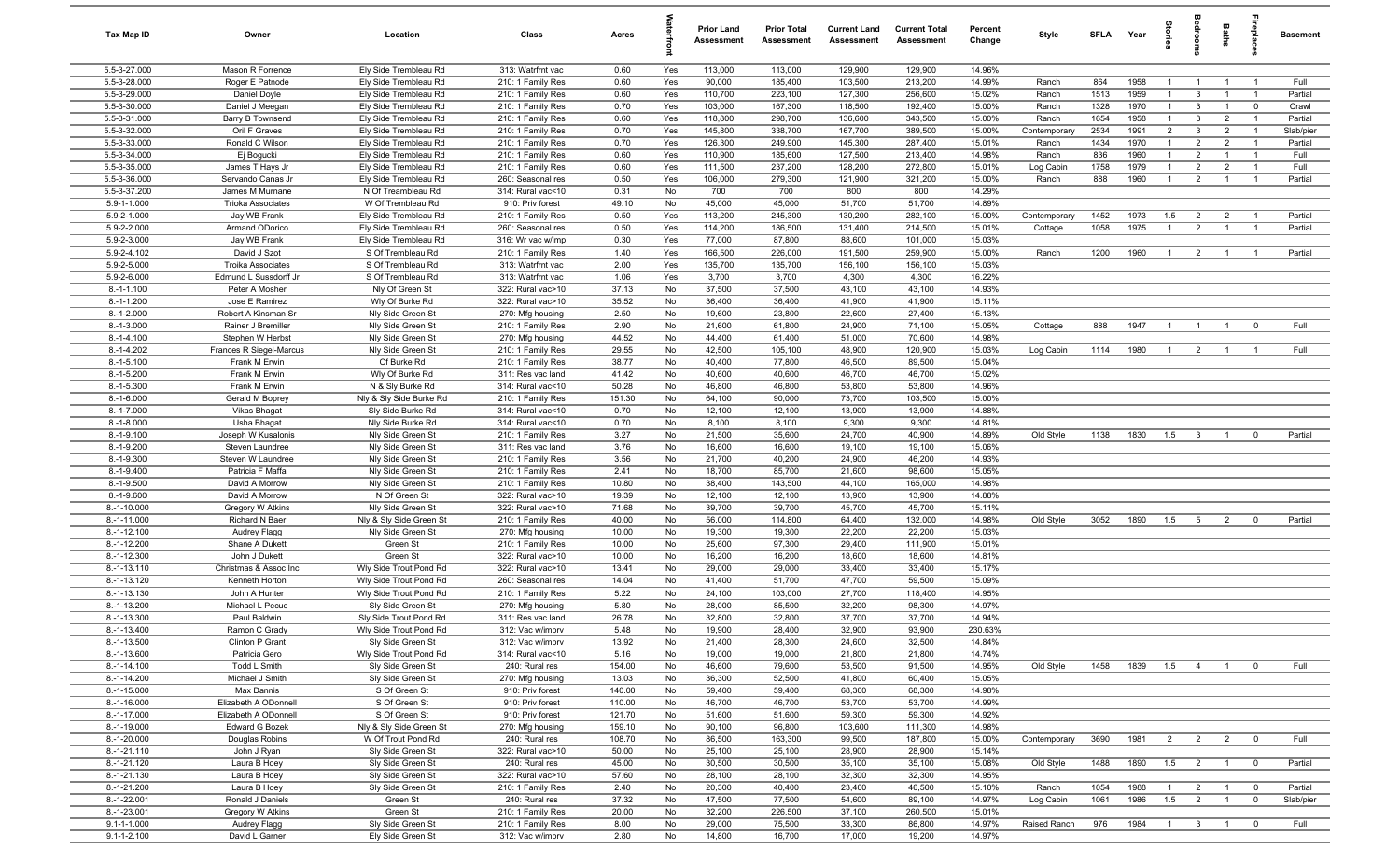| <b>Tax Map ID</b>                      | Owner                                 | Location                                  | Class                                  | Acres           |          | <b>Prior Land</b><br>Assessment | <b>Prior Total</b><br>Assessment | <b>Current Land</b><br>Assessment | <b>Current Total</b><br>Assessment | Percent<br>Change | Style                | SFLA        | Year         | 흥.                    |                                  | Baths                            | 률                             | <b>Basement</b>  |
|----------------------------------------|---------------------------------------|-------------------------------------------|----------------------------------------|-----------------|----------|---------------------------------|----------------------------------|-----------------------------------|------------------------------------|-------------------|----------------------|-------------|--------------|-----------------------|----------------------------------|----------------------------------|-------------------------------|------------------|
| $9.1 - 1 - 2.200$                      | David L Garner                        | Sly Side Dugway Rd                        | 210: 1 Family Res                      | 0.30            | No       | 11,900                          | 66,200                           | 13,700                            | 76,100                             | 14.95%            | Old Style            | 1503        | 1920         | 1.5                   | $\mathbf{3}$                     | $\overline{1}$                   | $\overline{0}$                | Full             |
| $9.1 - 1 - 3.000$                      | David L Garner                        | Slyside Dugway Rd                         | 314: Rural vac<10                      | 0.11            | No       | 400                             | 400                              | 500                               | 500                                | 25.00%            |                      |             |              |                       |                                  |                                  |                               |                  |
| $9.1 - 1 - 4.000$<br>$9.1 - 1 - 5.000$ | Neil Ford<br>Daniel T Goodrow         | Sly Side Dugway Rd<br>Sly Side Dugway Rd  | 210: 1 Family Res<br>260: Seasonal res | 0.80<br>8.00    | No<br>No | 17,500<br>27,500                | 43,400<br>38,600                 | 20,100<br>31,600                  | 49,900<br>44,400                   | 14.98%<br>15.03%  | Old Style<br>Cottage | 1842<br>540 | 1875<br>1975 | 1.5<br>1.5            | $\overline{4}$<br>$\mathbf{3}$   | $\overline{1}$<br>$\overline{1}$ | $\mathbf 0$<br>$\mathbf 0$    | Partial<br>Crawl |
| $9.1 - 1 - 6.002$                      | Robert S Riani                        | Wly Side Lamountain Rd                    | 210: 1 Family Res                      | 49.30           | No       | 39,300                          | 112,500                          | 45,200                            | 129,400                            | 15.02%            | Ranch                | 1280        | 1989         | $\overline{1}$        | $\overline{1}$                   | $\overline{1}$                   | $\mathbf 0$                   | Full             |
| $9.1 - 1 - 7.000$                      | David Rogers                          | Wly Side Lamountain Rd                    | 210: 1 Family Res                      | 2.80            | No       | 21,200                          | 52,300                           | 24,300                            | 60,100                             | 14.91%            | Cottage              | 675         | 1875         | 1.5                   | $\overline{2}$                   | $\overline{1}$                   | $\mathbf 0$                   | Full             |
| $9.1 - 1 - 8.111$                      | Debra Feeley                          | Ely Side Lamountain Rd                    | 240: Rural res                         | 23.32           | No       | 32,200                          | 64,100                           | 37,000                            | 73,700                             | 14.98%            | Old Style            | 1445        | 1875         | 1.5                   | $\overline{4}$                   | $\overline{1}$                   | $\mathbf 0$                   | Partial          |
| $9.1 - 1 - 8.112$                      | David B Rogers                        | Ely Side Lamountain Rd                    | 311: Res vac land                      | 9.62            | No       | 5,900                           | 5,900                            | 6,800                             | 6,800                              | 15.25%            |                      |             |              |                       |                                  |                                  |                               |                  |
| $9.1 - 1 - 8.120$                      | Debra A Badger Feeley                 | Ely Side Lamountain Rd                    | 260: Seasonal res                      | 5.96            | No       | 26,100                          | 40,200                           | 30,000                            | 46,200                             | 14.93%            | Cottage              | 480         | 1978         | 1.5                   | $\overline{1}$                   | $\mathbf 0$                      | $^{\circ}$                    | Slab/pier        |
| $9.1 - 1 - 8.200$                      | Lee A Baxter                          | Ely Side Lamountain Rd                    | 270: Mfg housing                       | 9.07            | No       | 32,200                          | 63,900                           | 37,000                            | 73,500                             | 15.02%            |                      |             |              |                       |                                  |                                  |                               |                  |
| 9.1-1-9.002                            | Gerald B Edwards                      | Nly & Sly Side Dugway Rd                  | 240: Rural res                         | 171.00          | No       | 146,600                         | 348,700                          | 168,600                           | 401,000                            | 15.00%            | Old Style            | 3754        | 1885         | $\overline{2}$        | 5                                | $\overline{2}$                   |                               | Partial          |
| 9.1-1-11.110<br>9.1-1-11.120           | Lawrence Plishka<br><b>Troy Wiedl</b> | Dugway Rd                                 | 210: 1 Family Res<br>210: 1 Family Res | 4.50<br>4.30    | No<br>No | 33,500<br>26,100                | 96,700<br>102,000                | 38,500<br>30,000                  | 111,200<br>117,300                 | 14.99%<br>15.00%  | Ranch                | 896         | 1980         | $\overline{1}$        | $\overline{\mathbf{3}}$          | $\overline{1}$                   | $\mathbf 0$                   | Full             |
| 9.1-1-11.200                           | Gerald Rafferty                       | Dugway Rd<br>Nly & Sly Side Dugway Rd     | 270: Mfg housing                       | 3.16            | No       | 24,000                          | 98,400                           | 27,600                            | 113,200                            | 15.04%            |                      |             |              |                       |                                  |                                  |                               |                  |
| $9.1 - 1 - 12.100$                     | Albert N Vira Jr                      | Nly & Sly Side Dugway Rd                  | 323: Vacant rural                      | 198.40          | No       | 83,200                          | 83,200                           | 95,700                            | 95,700                             | 15.02%            |                      |             |              |                       |                                  |                                  |                               |                  |
| 9.1-1-12.210                           | Douglas Neugold                       | Nly Side Dugway Rd                        | 270: Mfg housing                       | 57.60           | No       | 61,200                          | 86,300                           | 70,300                            | 99,200                             | 14.95%            |                      |             |              |                       |                                  |                                  |                               |                  |
| 9.1-1-12.220                           | Gordon E Benjamin                     | Duglay Rd                                 | 270: Mfg housing                       | 4.00            | No       | 13,200                          | 38,300                           | 15,100                            | 44,000                             | 14.88%            |                      |             |              |                       |                                  |                                  |                               |                  |
| 9.1-1-13.000                           | Frank V Bifera                        | Sly Side Dugway Rd                        | 312: Vac w/imprv                       | 2.90            | No       | 20,100                          | 21,100                           | 23,100                            | 24,300                             | 15.17%            |                      |             |              |                       |                                  |                                  |                               |                  |
| 9.1-1-14.000                           | William L Thwaits III                 | Sly Side Dugway Rd                        | 210: 1 Family Res                      | 0.90            | No       | 19,000                          | 94,000                           | 21,900                            | 108,100                            | 15.00%            | Other Style          | 1080        | 1988         | 1.5                   | $\mathbf{3}$                     | $\overline{1}$                   | $\mathbf 0$                   | Full             |
| 9.1-1-15.000                           | <b>Terrance McCoy</b>                 | Sly Side Dugway Rd                        | 314: Rural vac<10                      | 0.20            | No       | 7,200                           | 7,200                            | 8,300                             | 8,300                              | 15.28%            |                      |             |              |                       |                                  |                                  |                               |                  |
| 9.1-1-16.000<br>9.1-1-17.000           | Dennis J Stetson<br>Shirley C Connors | Sly Side Dugway Rd<br>Dugway Rd           | 210: 1 Family Res<br>210: 1 Family Res | 0.90<br>0.90    | No<br>No | 18,900<br>19,400                | 89,100<br>85,300                 | 21,800<br>22,300                  | 102,500<br>98,100                  | 15.04%<br>15.01%  | Log Cabin<br>Ranch   | 1456<br>884 | 1985<br>1977 | 1.7<br>$\overline{1}$ | $\overline{2}$<br>$\overline{2}$ | $\overline{1}$<br>$\overline{1}$ | $\mathbf 0$<br>$\overline{1}$ | Full<br>Partial  |
| $9.1 - 1 - 18.000$                     | Sidney J Ward Jr                      | Sly Side Dugway Rd                        | 912: Forest s480a                      | 149.90          | No       | 65,300                          | 65,300                           | 75,100                            | 75,100                             | 15.01%            |                      |             |              |                       |                                  |                                  |                               |                  |
| 9.1-1-19.000                           | John Ruff Jr                          | S Of Dugway Rd                            | 910: Priv forest                       | 29.20           | No       | 19,500                          | 19,500                           | 22,400                            | 22,400                             | 14.87%            |                      |             |              |                       |                                  |                                  |                               |                  |
| 9.1-1-20.000                           | Sidney J Ward                         | S Of Dugway Rd                            | 912: Forest s480a                      | 35.30           | No       | 19,100                          | 19,100                           | 22,000                            | 22,000                             | 15.18%            |                      |             |              |                       |                                  |                                  |                               |                  |
| 9.1-1-21.000                           | Roy Ano                               | S Of Dugway Rd                            | 910: Priv forest                       | 31.10           | No       | 16,800                          | 16,800                           | 19,300                            | 19,300                             | 14.88%            |                      |             |              |                       |                                  |                                  |                               |                  |
| 9.1-1-22.001                           | David L Krause                        | Cor Trout Pd Rd & Green S                 | 240: Rural res                         | 23.12           | No       | 34,400                          | 184,200                          | 39,500                            | 211,800                            | 14.98%            |                      |             |              |                       |                                  |                                  |                               |                  |
| 9.1-1-23.001                           | Arthur J Navajosky                    | Ely Side Trout Pd Rd                      | 322: Rural vac>10                      | 45.75           | No       | 38,900                          | 38,900                           | 44,700                            | 44,700                             | 14.91%            |                      |             |              |                       |                                  |                                  |                               |                  |
| 9.1-1-24.000<br>9.1-1-25.000           | Raymond N Johnson<br>Sylvie Bimka     | S Of Dugway Rd                            | 910: Priv forest<br>240: Rural res     | 259.50<br>61.30 | No<br>No | 140,100<br>61,000               | 140,100<br>115,400               | 161,100<br>70,100                 | 161,100<br>132,700                 | 14.99%<br>14.99%  | Old Style            | 1470        | 1770         | 1.5                   |                                  | $\overline{1}$                   |                               | Partial          |
| 9.1-1-26.110                           | Albert D Mills                        | S Of Dugway Rd<br>Ely Side Cassidy Rd     | 270: Mfg housing                       | 55.20           | No       | 26,200                          | 65,500                           | 30,100                            | 75,300                             | 14.96%            |                      |             |              |                       | $\overline{\mathbf{3}}$          |                                  |                               |                  |
| 9.1-1-26.120                           | Susanne L Ciani                       | Nly Side Cassidy Rd                       | 323: Vacant rural                      | 26.30           | No       | 18,800                          | 18,800                           | 38,000                            | 38,000                             | 102.13%           |                      |             |              |                       |                                  |                                  |                               |                  |
| 9.1-1-26.210                           | Paul E Baldwin                        | Ely Side Cassidy Rd                       | 210: 1 Family Res                      | 3.67            | No       | 36,200                          | 82,700                           | 41,600                            | 95,100                             | 14.99%            | Ranch                | 836         | 1987         | $\overline{1}$        | $\overline{2}$                   | $\overline{1}$                   | $^{\circ}$                    | Crawl            |
| 9.1-1-26.220                           | Debra J Masch-Potter                  | Ely Side Dog Hill Rd                      | 311: Res vac land                      | 1.75            | No       | 17,500                          | 17,500                           | 20,100                            | 20,100                             | 14.86%            |                      |             |              |                       |                                  |                                  |                               |                  |
| 9.1-1-26.231                           | Arlene M Favreau                      | Ely Side Dog Hill Rd                      | 210: 1 Family Res                      | 4.20            | No       | 23,100                          | 36,900                           | 26,500                            | 42,400                             | 14.91%            | Old Style            | 1080        | 1875         | 1.5                   | $\overline{2}$                   | $\overline{1}$                   | $^{\circ}$                    | Crawl            |
| 9.1-1-26.232                           | Debra J Masch-Potter                  | Dog Hill Rd                               | 210: 1 Family Res                      | 1.73            | No       | 19,400                          | 48,900                           | 22,300                            | 56,200                             | 14.93%            |                      |             |              |                       |                                  |                                  |                               |                  |
| 9.1-1-26.233<br>9.1-1-27.003           | Robert E Baldwin Jr<br>Gerald Edwards | Dog Hill Rd<br>S Of Dugway Rd             | 311: Res vac land<br>910: Priv forest  | 1.65<br>202.50  | No<br>No | 12,400<br>109,500               | 12,400<br>109,500                | 14,300<br>125,900                 | 14,300<br>125,900                  | 15.32%<br>14.98%  |                      |             |              |                       |                                  |                                  |                               |                  |
| 9.1-1-28.000                           | Olon B Gough                          | Ely Side Cassidy Rd                       | 210: 1 Family Res                      | 1.00            | No       | 19,200                          | 66,800                           | 22,100                            | 76,800                             | 14.97%            | Old Style            | 1338        | 1910         | 1.7                   | 3                                | $\overline{1}$                   | $^{\circ}$                    | Partial          |
| 9.1-1-29.000                           | James L Bosley                        | Nly & Sly Side Lamountain                 | 240: Rural res                         | 200.00          | No       | 140,400                         | 174,500                          | 161,500                           | 200,700                            | 15.01%            | Old Style            | 1879        | 1900         | 1.7                   | 3                                | $\overline{1}$                   | $^{\circ}$                    | Partial          |
| 9.1-1-30.000                           | Jack Carter                           | Ely & Wly Side Lamountain                 | 240: Rural res                         | 104.90          | No       | 51,100                          | 54,400                           | 58,800                            | 62,600                             | 15.07%            | Old Style            | 1368        | 1875         | 1.5                   | $\overline{2}$                   | $\overline{1}$                   | $\mathbf 0$                   | Partial          |
| 9.1-1-31.001                           | Walter H Morse                        | Ely Side Trout Pd Rd                      | 240: Rural res                         | 32.18           | No       | 38,700                          | 119,500                          | 44,500                            | 137,400                            | 14.98%            | Ranch                | 960         | 1990         | $\overline{1}$        | $\mathbf{1}$                     | $\overline{1}$                   | $\mathbf 0$                   | Full             |
| 9.1-1-32.000                           | Michael C Miller                      | W Side Green St                           | 210: 1 Family Res                      | 0.58            | No       | 12,900                          | 31,700                           | 14,900                            | 36,500                             | 15.14%            | Cottage              | 576         | 1956         | $\overline{1}$        | $\overline{2}$                   | $\overline{1}$                   | $\overline{0}$                | Partial          |
| 9.1-1-33.112                           | Michael P Murnane                     | Sly Side Green St                         | 322: Rural vac>10                      | 33.59           | No       | 32,700                          | 32,700                           | 37,600                            | 37,600                             | 14.98%            |                      |             |              |                       |                                  |                                  |                               |                  |
| 9.1-1-34.000                           | Theodore Kaschak Jr                   | Nly Side Green St                         | 240: Rural res                         | 36.44           | No       | 38,300                          | 130,000                          | 44,000                            | 191,300                            | 47.15%            | Cape Cod             | 2100        | 1998         | $\overline{2}$        | $\overline{\mathbf{3}}$          | 2                                | $\mathbf 0$                   | Full             |
| $9.2 - 1 - 1.000$<br>$9.2 - 1 - 2.000$ | Mary Brizzolara<br>Keith R Wise       | N Of Cty Hwy 15<br>N Of Co Hwy 15         | 910: Priv forest<br>910: Priv forest   | 19.80<br>154.40 | No<br>No | 14,000<br>83.400                | 14,000<br>83.400                 | 16,100<br>95.900                  | 16,100<br>95.900                   | 15.00%<br>14.99%  |                      |             |              |                       |                                  |                                  |                               |                  |
| $9.2 - 1 - 3.000$                      | Paul B Stock                          | Nly Side Co Hwy 15                        | 240: Rural res                         | 295.00          | No       | 110,800                         | 110,800                          | 127,400                           | 127,400                            | 14.98%            | Old Style            | 1586        | 1900         | 1.7                   | $5\overline{5}$                  | $\overline{1}$                   | $\overline{0}$                | Partial          |
| $9.2 - 1 - 4.100$                      | Catherine Thompson                    | Nly Of Co Hwy 15                          | 260: Seasonal res                      | 18.50           | No       | 29,300                          | 60,500                           | 33,700                            | 69,600                             | 15.04%            | Ranch                | 780         | 1974         | $\overline{1}$        | $\overline{1}$                   | $\overline{1}$                   | $\mathbf 0$                   | Crawl            |
| $9.2 - 1 - 4.211$                      | Roger Crowningshield                  | N Of Cty Hwy 15                           | 322: Rural vac>10                      | 10.20           | No       | 9,400                           | 9,400                            | 10,800                            | 10,800                             | 14.89%            |                      |             |              |                       |                                  |                                  |                               |                  |
| $9.2 - 1 - 4.212$                      | Roger Crowningshield                  | Nly Side Cty Rte 15                       | 240: Rural res                         | 14.76           | No       | 31,500                          | 119,900                          | 36,200                            | 137,900                            | 15.01%            |                      |             |              |                       |                                  |                                  |                               |                  |
| $9.2 - 1 - 4.220$                      | George A Stranahan Jr                 | Nly Side Cty Hwy 15                       | 322: Rural vac>10                      | 10.04           | No       | 6,100                           | 6,100                            | 7,000                             | 7,000                              | 14.75%            |                      |             |              |                       |                                  |                                  |                               |                  |
| $9.2 - 1 - 5.100$                      | George A Stranahan Jr                 | Nly Side Co Hwy 15                        | 210: 1 Family Res                      | 3.50            | No       | 20,500                          | 61,700                           | 23,600                            | 71,000                             | 15.07%            | Old Style            | 1056        | 1900         | 1.7                   | $\mathbf{3}$                     | $\overline{1}$                   | $\mathbf 0$                   | Partial          |
| $9.2 - 1 - 5.200$<br>$9.2 - 1 - 6.003$ | Jeane M Stranahan<br>Joan A Clark     | County Route 15<br>Ely Side County Hwy 15 | 270: Mfg housing<br>210: 1 Family Res  | 1.50<br>18.10   | No<br>No | 17,200<br>29,000                | 27,500<br>65,400                 | 19,800<br>33,300                  | 31,600<br>75,200                   | 14.91%<br>14.98%  | Old Style            | 1200        | 1935         | $\overline{1}$        |                                  | $\overline{1}$                   | $\overline{0}$                | Partial          |
| $9.2 - 1 - 7.000$                      | Russell L Blaise                      | East Of County Hwy 15                     | 260: Seasonal res                      | 0.50            | No       | 12,500                          | 37,500                           | 14,400                            | 43,100                             | 14.93%            | Cottage              | 809         | 1985         | $\overline{1}$        | $\overline{2}$<br>$\overline{1}$ | $\overline{1}$                   | $\mathbf 0$                   | Slab/pier        |
| $9.2 - 1 - 8.001$                      | Bryan F Baraby                        | Nly Side Cty Rte 15                       | 323: Vacant rural                      | 18.10           | No       | 22,400                          | 22,400                           | 25,800                            | 25,800                             | 15.18%            |                      |             |              |                       |                                  |                                  |                               |                  |
| $9.2 - 1 - 9.000$                      | Charles Smithson                      | Ely Side Co Hwy 15                        | 210: 1 Family Res                      | 1.30            | No       | 20,800                          | 86,000                           | 23,900                            | 98,900                             | 15.00%            | Cape Cod             | 1176        | 1981         | 1.7                   | $\overline{\mathbf{3}}$          | $\overline{1}$                   | $\mathbf{0}$                  | Full             |
| 9.2-1-10.100                           | Sarah Smithson                        | Ely Side County Hwy 15                    | 314: Rural vac<10                      | 7.70            | No       | 21,600                          | 21,600                           | 24,800                            | 24,800                             | 14.81%            |                      |             |              |                       |                                  |                                  |                               |                  |
| 9.2-1-10.200                           | Charles Smithson                      | County Hwy 15                             | 314: Rural vac<10                      | 0.70            | No       | 2,000                           | 2,000                            | 2,300                             | 2,300                              | 15.00%            |                      |             |              |                       |                                  |                                  |                               |                  |
| 9.2-1-11.000                           | Connie M Hamilton                     | Wly Side Co Hwy 15                        | 314: Rural vac<10                      | 10.00           | No       | 6,100                           | 6,100                            | 7,000                             | 7,000                              | 14.75%            |                      |             |              |                       |                                  |                                  |                               |                  |
| 9.2-1-12.000                           | Constance M Hamilton                  | Wly Side County Hwy 15                    | 210: 1 Family Res                      | 7.90            | No       | 25,200                          | 101,900                          | 26,100                            | 114,300                            | 12.17%            | Log Cabin            | 1624        | 1974         | $\overline{1}$        | $\overline{2}$                   | $\overline{1}$                   | $\overline{1}$                | Slab/pier        |
| 9.2-1-13.000<br>9.2-1-14.000           | Kevin R Trombley<br>Paul Wisher       | Sly Side Co Hwy 15<br>Nly Side Co Hwy 15  | 270: Mfg housing<br>210: 1 Family Res  | 8.10<br>8.00    | No<br>No | 24,600<br>25,200                | 118,400<br>103,600               | 28,300<br>28,900                  | 136,200<br>119,100                 | 15.03%<br>14.96%  | Raised Ranch         | 1680        | 1975 1 3 1   |                       |                                  |                                  |                               | Full             |
|                                        |                                       |                                           |                                        |                 |          |                                 |                                  |                                   |                                    |                   |                      |             |              |                       |                                  |                                  |                               |                  |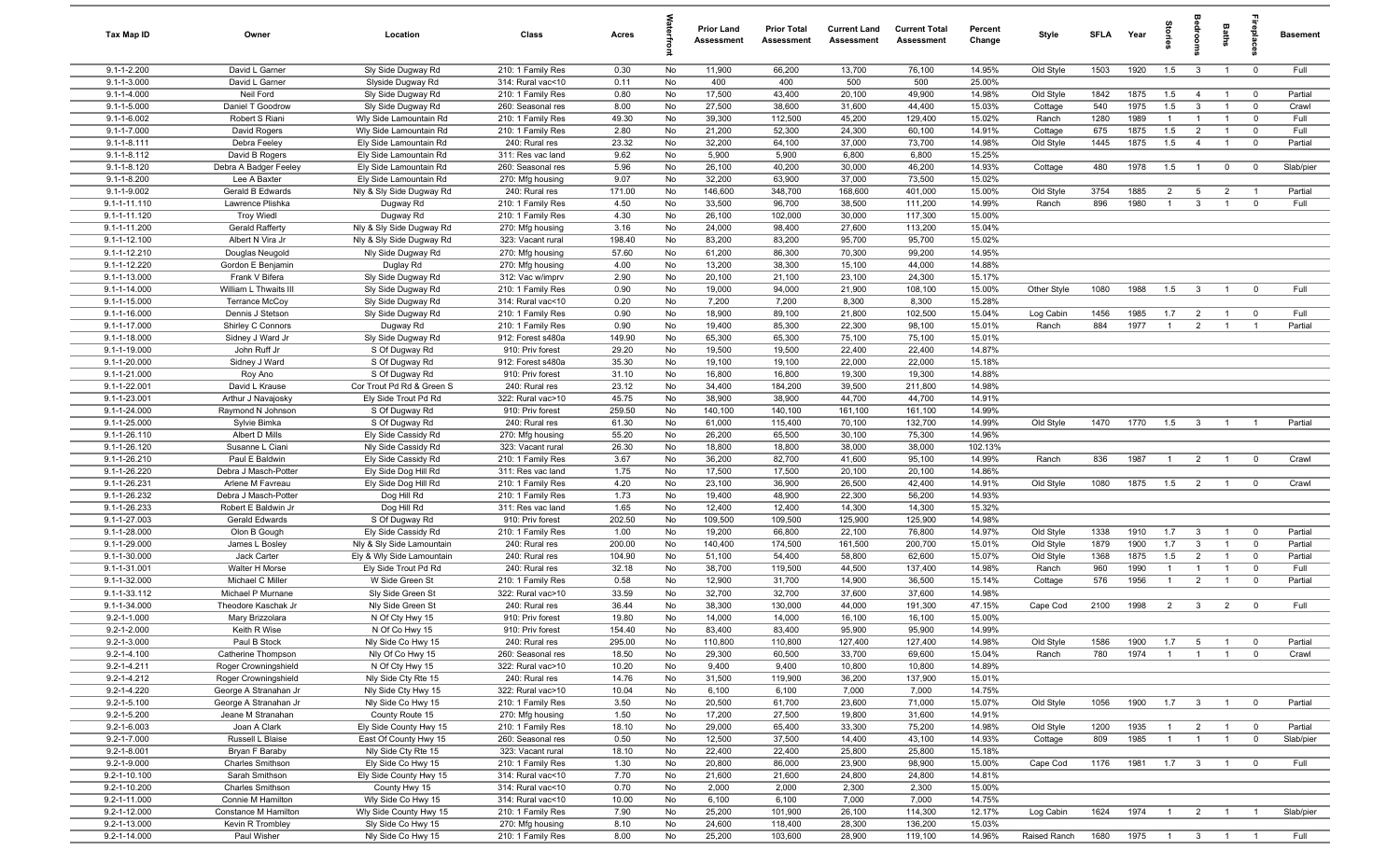| Tax Map ID                       | Owner                                   | Location                                     | Class                                  | Acres            |          | <b>Prior Land</b><br><b>Assessment</b> | <b>Prior Total</b><br>Assessment | <b>Current Land</b><br><b>Assessment</b> | <b>Current Total</b><br><b>Assessment</b> | Percent<br>Change | Style        | <b>SFLA</b> | Year | tories         |                | <b>Baths</b>   | ireplace                | <b>Basement</b> |
|----------------------------------|-----------------------------------------|----------------------------------------------|----------------------------------------|------------------|----------|----------------------------------------|----------------------------------|------------------------------------------|-------------------------------------------|-------------------|--------------|-------------|------|----------------|----------------|----------------|-------------------------|-----------------|
| 9.2-1-15.000                     | Thomas Pampalone                        | W Of Co Hwy 15                               | 910: Priv forest                       | 74.00            | No       | 52,400                                 | 52,400                           | 60,300                                   | 60,300                                    | 15.08%            |              |             |      |                |                |                |                         |                 |
| 9.2-1-16.000                     | Thomas Pampalone                        | W Of Co Hwy 15                               | 240: Rural res                         | 87.00            | No       | 84,200                                 | 218,700                          | 96,800                                   | 251,500                                   | 15.00%            | Log Cabin    | 1596        | 1994 | 1.5            | $\overline{1}$ | $\overline{1}$ |                         | Slab/pier       |
| 9.2-1-17.000                     | David B Rogers                          | N Of Co Hwy 15                               | 910: Priv forest                       | 12.50            | No       | 6,700                                  | 6,700                            | 7,700                                    | 7,700                                     | 14.93%            |              |             |      |                |                |                |                         |                 |
| $9.2 - 1 - 18.100$               | Patricia R LaBounty                     | N Of Co Hwy 15                               | 910: Priv forest                       | 55.10            | No       | 29,700                                 | 29,700                           | 34,200                                   | 34,200                                    | 15.15%            |              |             |      |                |                |                |                         |                 |
| 9.2-1-18.200                     | David B Rogers                          | Wly Of County Hwy 15                         | 910: Priv forest                       | 36.30            | No       | 19,600                                 | 19,600                           | 22,500                                   | 22,500                                    | 14.80%            |              |             |      |                |                |                |                         |                 |
| 9.2-1-19.100<br>9.2-1-19.200     | David B Rogers<br>Hunter Gough          | N W Of Co Hwy 15<br>Nw Of Co Hwy 15          | 910: Priv forest<br>260: Seasonal res  | 134.00<br>2.42   | No<br>No | 72,400<br>19,400                       | 72,400<br>22,900                 | 83,300<br>22,300                         | 83,300<br>26,300                          | 15.06%<br>14.85%  | Cottage      | 400         | 1940 | $\mathbf{1}$   | $\mathbf 0$    | $\mathbf 0$    | $\mathbf{0}$            | Slab/pier       |
| $9.3 - 1 - 1.000$                | Max Dannis                              | W Of Trout Pond Rd                           | 260: Seasonal res                      | 64.20            | No       | 56,000                                 | 61,000                           | 64,400                                   | 70,200                                    | 15.08%            | Cottage      | 400         | 1950 | $\mathbf{1}$   | $\overline{1}$ | $\mathbf 0$    | $\overline{0}$          | Slab/pier       |
| $9.3 - 1 - 2.000$                | Robert M Brown                          | Wly Side Trout Pond Rd                       | 312: Vac w/imprv                       | 11.90            | No       | 24,800                                 | 27,200                           | 28,500                                   | 31,300                                    | 15.07%            |              |             |      |                |                |                |                         |                 |
| $9.3 - 1 - 3.000$                | Kenneth G Kravitz                       | Wly Side Trout Pond Rd                       | 210: 1 Family Res                      | 6.00             | No       | 25,200                                 | 46,400                           | 29,000                                   | 53,400                                    | 15.09%            | Old Style    | 1325        | 1850 | 1.7            | $\mathbf{3}$   | $\overline{1}$ | $\overline{0}$          | Partial         |
| $9.3 - 1 - 4.110$                | Ethel M Stone                           | Wly Side Trout Pond Rd                       | 210: 1 Family Res                      | 5.67             | No       | 25,300                                 | 61,000                           | 29,100                                   | 70,200                                    | 15.08%            | Bungalow     | 960         | 1939 | $\overline{1}$ | $\overline{2}$ | $\overline{1}$ | $\overline{0}$          | Crawl           |
| $9.3 - 1 - 4.120$                | Donald Anderson                         | Wly Side Trout Pond Rd                       | 270: Mfg housing                       | 3.59             | No       | 23,800                                 | 88,000                           | 27,400                                   | 101,200                                   | 15.00%            |              |             |      |                |                |                |                         |                 |
| $9.3 - 1 - 4.200$                | Helmut E Hack                           | Wly Side Of Troutpd Rd                       | 210: 1 Family Res                      | 25.60            | No       | 35,800                                 | 115,900                          | 41,200                                   | 133,300                                   | 15.01%            | Ranch        | 1421        | 1990 | $\overline{1}$ | $\mathbf{3}$   | $\overline{1}$ | $\overline{\mathbf{0}}$ | Full            |
| $9.3 - 1 - 5.110$                | Thomas P Taylor                         | Ely Side Trout Pond                          | 210: 1 Family Res                      | 46.25            | No       | 26,400                                 | 114,200                          | 30,300                                   | 131,300                                   | 14.97%            |              |             |      |                |                |                |                         |                 |
| $9.3 - 1 - 5.120$                | Harold B Bean                           | Ely Side Trout Pond Rd                       | 240: Rural res                         | 174.65           | No       | 122,500                                | 182,500                          | 140,900                                  | 215,000                                   | 17.81%            | Old Style    | 1485        | 1820 | 1.5            | $\overline{4}$ | $\overline{1}$ | $^{\circ}$              | Partial         |
| 9.3-1-5.200                      | Delores M Fairchild                     | Ely Side Trout Pond Rd                       | 314: Rural vac<10                      | 5.40             | No       | 9,200                                  | 9,200                            | 10,600                                   | 10,600                                    | 15.22%            |              |             |      |                |                |                |                         |                 |
| $9.3 - 1 - 6.000$                | Johanson Resources Inc                  | E Of Trout Pd Rd                             | 912: Forest s480a                      | 288.70           | No       | 156,100                                | 156,100                          | 179,500                                  | 179,500                                   | 14.99%            |              |             |      |                |                |                |                         |                 |
| $9.3 - 1 - 7.000$                | Johansen Resources Inc                  | Wly Side Dog Hill Rd                         | 912: Forest s480a                      | 125.00           | No       | 67,600                                 | 67,600                           | 77,700                                   | 77,700                                    | 14.94%            |              |             |      |                |                |                |                         |                 |
| $9.3 - 1 - 8.000$<br>9.3-1-9.000 | Eric N Johanson<br>Eric N Johanson      | Sly Side Dog Hill Rd                         | 912: Forest s480a<br>314: Rural vac<10 | 71.00<br>7.00    | No<br>No | 47,500<br>11,900                       | 47,500<br>11,900                 | 54,600<br>13,700                         | 54,600<br>13,700                          | 14.95%<br>15.13%  |              |             |      |                |                |                |                         |                 |
| 9.3-1-10.000                     | Eric N Johanson                         | Sw Side Dog Hill Rd<br>Sw Side Dog Hill Rd   | 210: 1 Family Res                      | 0.90             | No       | 16,900                                 | 44,700                           | 19,400                                   | 51,400                                    | 14.99%            | Cottage      | 434         | 1965 | $\mathbf{1}$   | $\overline{1}$ | $\overline{1}$ | $^{\circ}$              | Crawl           |
| 9.3-1-11.000                     | Eric N Johanson                         | Sw Side Dog Hill Rd                          | 260: Seasonal res                      | 4.80             | No       | 26,900                                 | 120,400                          | 31,000                                   | 138,500                                   | 15.03%            | Cottage      | 864         | 1960 |                | $\mathbf{1}$   | $\overline{1}$ | $^{\circ}$              | Partial         |
| 9.3-1-12.000                     | Eric N Johanson                         | Nly Side Dog Hill Rd                         | 240: Rural res                         | 90.60            | No       | 67,800                                 | 99,900                           | 78,000                                   | 114,900                                   | 15.02%            | Old Style    | 1530        | 1800 | 1.5            | $\overline{2}$ | $\mathbf 0$    | $\overline{0}$          | Partial         |
| 9.3-1-13.000                     | Kenneth A Fields                        | Nly & Sly Side Dog Hill R                    | 323: Vacant rural                      | 273.70           | No       | 137,600                                | 137,600                          | 158,200                                  | 158,200                                   | 14.97%            |              |             |      |                |                |                |                         |                 |
| 9.3-1-14.000                     | Earl J Roberts Sr                       | Nly & Sly Side Dog Hill R                    | 260: Seasonal res                      | 38.50            | No       | 20,400                                 | 20,500                           | 23,500                                   | 23,600                                    | 15.12%            | Old Style    | 825         | 1875 | 1.5            | $\overline{1}$ | $\mathbf 0$    | $^{\circ}$              | Slab/pier       |
| 9.3-1-15.000                     | Clintonville Inc Johanson               | S Of Dog Hill Rd                             | 912: Forest s480a                      | 194.30           | No       | 105,100                                | 105,100                          | 120,900                                  | 120,900                                   | 15.03%            |              |             |      |                |                |                |                         |                 |
| 9.3-1-16.000                     | Johanson Clintonville Inc               | E Of Trout Pond Rd                           | 912: Forest s480a                      | 180.80           | No       | 97,700                                 | 97,700                           | 112,400                                  | 112,400                                   | 15.05%            |              |             |      |                |                |                |                         |                 |
| 9.3-1-17.000                     | Johanson Resources Inc                  | S Of Dog Hill Rd                             | 912: Forest s480a                      | 25.40            | No       | 13,700                                 | 13,700                           | 15,800                                   | 15,800                                    | 15.33%            |              |             |      |                |                |                |                         |                 |
| 9.3-1-18.000                     | Johanson Resources Inc                  | S Of Dog Hill Rd                             | 912: Forest s480a                      | 70.30            | No       | 47,100                                 | 47,100                           | 54,200                                   | 54,200                                    | 15.07%            |              |             |      |                |                |                |                         |                 |
| 9.3-1-19.000                     | Johanson Resources Inc                  | E Of Trout Pond Rd                           | 912: Forest s480a                      | 200.00           | No       | 108,200                                | 108,200                          | 124,400                                  | 124,400                                   | 14.97%            |              |             |      |                |                |                |                         |                 |
| 9.3-1-20.000                     | Emil F Williams                         | Ely&wly Side Trout Pond R                    | 910: Priv forest                       | 153.70           | No       | 80,300                                 | 80,300                           | 92,300                                   | 92,300                                    | 14.94%            |              |             |      |                |                |                |                         |                 |
| 9.3-1-21.000                     | Frank D Taylor                          | Ely Side Trout Pond Rd                       | 210: 1 Family Res                      | 1.50             | No       | 21,700                                 | 99,500                           | 24,900                                   | 114,400                                   | 14.97%            | Ranch        | 1457        | 1990 | $\overline{1}$ | $\mathbf{3}$   | $\overline{1}$ | $^{\circ}$              | Full            |
| 9.3-1-22.000                     | Elizabeth A ODonnell                    | West Of Trout Pond Rd                        | 314: Rural vac<10                      | 76.00            | No       | 50,800                                 | 50,800                           | 58,400                                   | 58,400                                    | 14.96%            |              |             |      |                |                |                |                         |                 |
| 9.3-1-23.100<br>9.3-1-23.200     | Deborah M Cassevah<br>Michael D Kroder  | Wly Side Trout Pd Rd<br>Wly Side Trout Pd Rd | 240: Rural res<br>323: Vacant rural    | 17.10<br>17.30   | No<br>No | 27,600<br>23,500                       | 67,600<br>23,500                 | 31,700<br>27,000                         | 77,700<br>27,000                          | 14.94%<br>14.89%  |              |             |      |                |                |                |                         |                 |
| 9.3-1-24.000                     | Eric N Johanson                         | Ely Side Dog Hill Rd                         | 314: Rural vac<10                      | 7.00             | No       | 4,900                                  | 4,900                            | 5,600                                    | 5,600                                     | 14.29%            |              |             |      |                |                |                |                         |                 |
| $9.4 - 1 - 1.000$                | Irene C Fields                          | W Of I-87                                    | 910: Priv forest                       | 284.20           | No       | 131,000                                | 131,000                          | 150,600                                  | 150,600                                   | 14.96%            |              |             |      |                |                |                |                         |                 |
| $9.4 - 1 - 2.100$                | Allison Arnold                          | W Of I-87                                    | 322: Rural vac>10                      | 83.00            | No       | 25,900                                 | 25,900                           | 29,800                                   | 29,800                                    | 15.06%            |              |             |      |                |                |                |                         |                 |
| $9.4 - 1 - 2.200$                | George E Arnold III                     | W Of I 87                                    | 312: Vac w/imprv                       | 87.40            | No       | 43,800                                 | 46,000                           | 50,400                                   | 52,900                                    | 15.00%            |              |             |      |                |                |                |                         |                 |
| $9.4 - 1 - 2.300$                | Lisa Arnold                             | W Of I 87                                    | 910: Priv forest                       | 88.00            | No       | 31,500                                 | 31,500                           | 36,200                                   | 36,200                                    | 14.92%            |              |             |      |                |                |                |                         |                 |
| 9.4-1-3.000                      | <b>Thompson Bros</b>                    | Ely Side Co Hwy 15                           | 910: Priv forest                       | 189.70           | No       | 102,600                                | 102,600                          | 118,000                                  | 118,000                                   | 15.01%            |              |             |      |                |                |                |                         |                 |
| $9.4 - 1 - 4.000$                | Eric Johanson                           | W Of U S Rte 9                               | 910: Priv forest                       | 188.00           | No       | 101,700                                | 101,700                          | 117,000                                  | 117,000                                   | 15.04%            |              |             |      |                |                |                |                         |                 |
| $9.4 - 1 - 5.100$                | Gerhard Leggemann                       | Wly Of Interstate 87                         | 240: Rural res                         | 59.70            | Yes      | 50,100                                 | 82,000                           | 57,600                                   | 94,300                                    | 15.00%            | Cottage      | 728         | 1950 | $\mathbf{1}$   | $\overline{1}$ | $\overline{1}$ | $\mathbf 0$             | Slab/pier       |
| $9.4 - 1 - 5.200$                | Fred J Hues                             | Wly Of Interstate 87                         | 240: Rural res                         | 58.20            | Yes      | 59,000                                 | 121,800                          | 67,900                                   | 140,100                                   | 15.02%            | Contemporary | 1632        | 1989 | $\overline{2}$ | $\mathbf{3}$   | $\overline{1}$ |                         | Partial         |
| $9.4 - 1 - 6.000$                | Lyman P Martin                          | W Of U.s. Rte 9                              | 322: Rural vac>10                      | 93.80            | Yes      | 68,700                                 | 68,700                           | 79,000                                   | 79,000                                    | 14.99%            |              |             |      |                |                |                |                         |                 |
| $9.4 - 1 - 8.000$                | Judith B Twining                        | Wly Of Interstate Hwy 87                     | 322: Rural vac>10                      | 14.80            | Yes      | 7,200                                  | 7,200                            | 8,300                                    | 8,300                                     | 15.28%            |              |             |      |                |                |                |                         |                 |
| 9.4-1-9.000                      | Johanson Clintonville Inc               | W Of U S Rte 9                               | 910: Priv forest                       | 17.00            | No       | 12,100                                 | 12,100                           | 13,900                                   | 13,900                                    | 14.88%<br>14.97%  |              |             |      |                |                |                |                         |                 |
| 9.4-1-10.000<br>9.4-1-11.000     | Eric Johanson<br>Johanson Resources Inc | W Of Us Rte 9<br>W Of U S Rte 9              | 910: Priv forest<br>912: Forest s480a  | 200.00<br>189.20 | No<br>No | 108,200<br>102,300                     | 108,200<br>102,300               | 124,400<br>117,600                       | 124,400<br>117,600                        | 14.96%            |              |             |      |                |                |                |                         |                 |
| 9.4-1-12.000                     | Johanson Resources Inc                  | W Of U S Rte 9                               | 912: Forest s480a                      | 219.60           | No       | 118,800                                | 118,800                          | 136,600                                  | 136,600                                   | 14.98%            |              |             |      |                |                |                |                         |                 |
| $9.8 - 1 - 1.000$                | Curtis J Houk                           | E Of Co Hwy 15                               | 312: Vac w/imprv                       | 2.94             | Yes      | 68,600                                 | 92,800                           | 78,900                                   | 106,700                                   | 14.98%            |              |             |      |                |                |                |                         |                 |
| $9.8 - 1 - 2.000$                | William Roche                           | E Of Co Hwy 15                               | 210: 1 Family Res                      | 0.80             | Yes      | 107,900                                | 298,700                          | 124,100                                  | 321,700                                   | 7.70%             | Old Style    | 1688        | 1920 | 1.7            | $\overline{2}$ | $\overline{2}$ | $\overline{0}$          | Slab/pier       |
| $9.8 - 1 - 3.000$                | <b>Trevor Dell</b>                      | Wly Side Co Hwy 15                           | 314: Rural vac<10                      | 6.90             | No       | 9,800                                  | 9,800                            | 11,300                                   | 11,300                                    | 15.31%            |              |             |      |                |                |                |                         |                 |
| $9.8 - 1 - 4.111$                | Russell R Pray                          | Ely Side Co Hwy 15                           | 240: Rural res                         | 12.31            | Yes      | 71,200                                 | 71,200                           | 81,900                                   | 81,900                                    | 15.03%            |              |             |      |                |                |                |                         |                 |
| $9.8 - 1 - 4.112$                | Kevin G Rankin                          | Augur Lake Rd                                | 210: 1 Family Res                      | 7.42             | Yes      | 74,900                                 | 121,300                          | 86,100                                   | 139,500                                   | 15.00%            |              |             |      |                |                |                |                         |                 |
| $9.8 - 1 - 4.120$                | William R Colquhoun                     | Ely Side Cty Rte 15                          | 240: Rural res                         | 5.03             | No       | 50,500                                 | 167,400                          | 58,100                                   | 225,000                                   | 34.41%            | Contemporary | 2522        | 1996 | $\overline{2}$ | $\mathbf{3}$   | $\overline{2}$ | $\overline{0}$          | Slab/pier       |
| $9.8 - 1 - 4.200$                | Barry Lashinsky                         | Ely Side Auger Lk Rd                         | 311: Res vac land                      | 10.90            | Yes      | 15,100                                 | 15,100                           | 170,000                                  | 170,000                                   | 1025.83%          |              |             |      |                |                |                |                         |                 |
| $9.8 - 1 - 5.110$                | Roger B Prescott Jr                     | Ely & Wly Side Co Hwy 15                     | 240: Rural res                         | 138.44           | Yes      | 177,400                                | 309,500                          | 204,000                                  | 355,900                                   | 14.99%            | Ranch        | 2851        | 1953 | $\overline{1}$ | $\mathbf{3}$   | $\overline{2}$ |                         | Partial         |
| $9.8 - 1 - 5.120$                | John Sucharski Jr                       | Wly Side Frontage Rd                         | 210: 1 Family Res                      | 4.46             | No       | 25,500                                 | 105,300                          | 29,300                                   | 121,100                                   | 15.00%            |              |             |      |                |                |                |                         |                 |
| 9.8-1-5.200                      | Donald R Shay II                        | Ely Side Cty Hwy 15                          | 210: 1 Family Res                      | 24.45            | No       | 36,000                                 | 115,500                          | 41,400                                   | 132,800                                   | 14.98%            |              |             |      |                |                |                |                         |                 |
| 9.8-1-5.300                      | Richard J Estes                         | Ely Side Cty Hwy 15                          | 270: Mfg housing                       | 11.99            | No       | 25,200                                 | 53,500                           | 29,000                                   | 61,500                                    | 14.95%            |              |             |      |                |                |                |                         |                 |
| 9.8-1-5.400<br>$9.8 - 1 - 5.500$ | James P Martin<br>Russell R Pray        | Wly Side Frazier Rd<br>Wly Side Cty Hwy 15   | 270: Mfg housing<br>210: 1 Family Res  | 2.01<br>10.41    | No<br>No | 21,300<br>34,900                       | 79,900<br>77,900                 | 24,500<br>40,200                         | 91,900<br>126,700                         | 15.02%<br>62.64%  | Ranch        | 800         | 1997 | $\overline{1}$ | $\overline{2}$ | $\overline{1}$ | $\overline{0}$          | Crawl           |
| 9.8-1-5.600                      | Michael D Rankin                        | Wly Side Cty Hwy 15                          | 210: 1 Family Res                      | 24.82            | No       | 30,400                                 | 117,800                          | 35,000                                   | 135,500                                   | 15.03%            |              |             |      |                |                |                |                         |                 |
|                                  |                                         |                                              |                                        |                  |          |                                        |                                  |                                          |                                           |                   |              |             |      |                |                |                |                         |                 |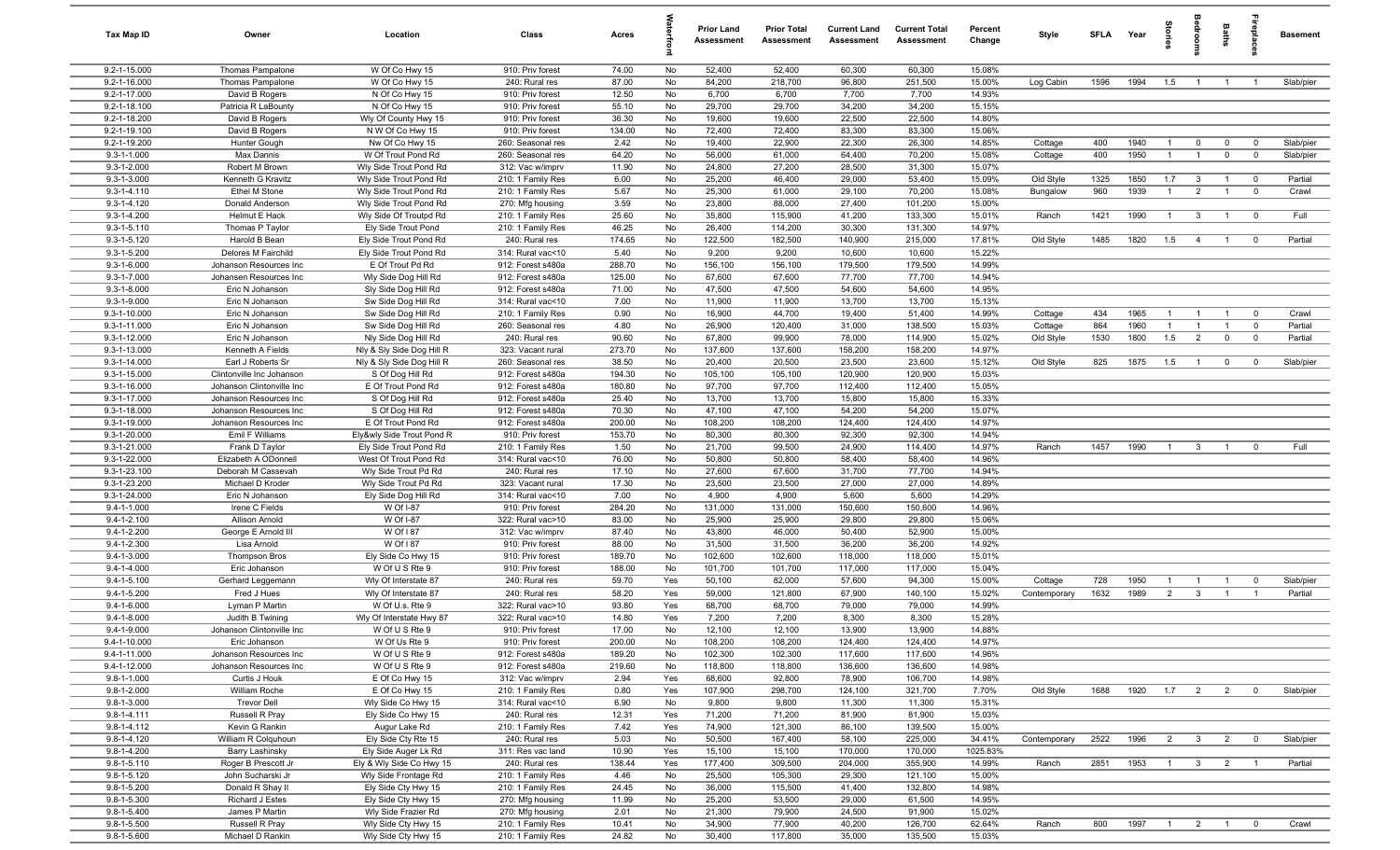| Tax Map ID                               | Owner                                    | Location                                         | Class                                  | Acres         |            | <b>Prior Land</b><br>Assessment | <b>Prior Total</b><br>Assessment | <b>Current Land</b><br>Assessment | <b>Current Total</b><br>Assessment | Percent<br>Change | Style                 | <b>SFLA</b>  | Year         | ã                                |                                  | Baths                            |                                  | <b>Basement</b>        |
|------------------------------------------|------------------------------------------|--------------------------------------------------|----------------------------------------|---------------|------------|---------------------------------|----------------------------------|-----------------------------------|------------------------------------|-------------------|-----------------------|--------------|--------------|----------------------------------|----------------------------------|----------------------------------|----------------------------------|------------------------|
| $9.8 - 1 - 6.000$                        | John J McBride                           | E Of Co Hwy 15                                   | 210: 1 Family Res                      | 4.80          | Yes        | 115,000                         | 286,300                          | 132,200                           | 329,200                            | 14.98%            | Ranch                 | 2378         | 1993         | $\overline{1}$                   | $\overline{4}$                   | $\overline{2}$                   | $\overline{1}$                   | Full                   |
| $9.8 - 1 - 7.001$                        | <b>Stanley March</b>                     | Augur Lake Rd                                    | 313: Watrfrnt vac                      | 19.10         | Yes        | 71,700                          | 72,000                           | 82,500                            | 82,800                             | 15.00%            |                       |              |              |                                  |                                  |                                  |                                  |                        |
| $9.12 - 1 - 1.000$                       | Bruce Meighan                            | Sly Side Augur Lake Rd                           | 260: Seasonal res                      | 3.70          | Yes        | 72,300                          | 85,200                           | 83,200                            | 98,000                             | 15.02%            | Cottage               | 762          | 1936<br>1968 | $\overline{1}$                   | $\overline{2}$                   |                                  | $\overline{0}$                   | Slab/pier              |
| $9.12 - 1 - 2.000$<br>$9.12 - 1 - 3.000$ | Howard P Brelia<br>Rev Louis Kirlin      | Sly Side Augur Lake Rd<br>Sly Side Auger Lake Rd | 260: Seasonal res<br>260: Seasonal res | 2.70<br>0.20  | Yes<br>No  | 55,400<br>7,700                 | 99,500<br>18,400                 | 63,700<br>8,900                   | 114,400<br>21,200                  | 14.97%<br>15.22%  | Ranch<br>Cottage      | 1025<br>496  | 1965         | $\mathbf{1}$                     | $\mathbf{3}$<br>$\overline{1}$   | $\overline{1}$                   | $^{\circ}$<br>$\mathbf 0$        | Slab/pier<br>Slab/pier |
| $9.12 - 1 - 4.000$                       | Thomas A Kramer                          | Sly Side Augr Lake Rd                            | 260: Seasonal res                      | 3.00          | Yes        | 71,100                          | 105,400                          | 81,800                            | 121,200                            | 14.99%            | Ranch                 | 1204         | 1990         | $\overline{1}$                   | $\overline{2}$                   |                                  | $\mathbf 0$                      | Slab/pier              |
| $9.12 - 1 - 5.100$                       | Angel M LaMere                           | Sly Side Augur Lake Rd                           | 260: Seasonal res                      | 10.10         | Yes        | 58,800                          | 95,000                           | 67,600                            | 109,200                            | 14.95%            | Cottage               | 440          | 1925         | $\overline{1}$                   | $\overline{1}$                   | $\mathbf 0$                      | $\mathbf 0$                      | Slab/pier              |
| 9.12-1-5.200                             | Mark Dupra                               | Sly Side Of Cty Hwy 15 Au                        | 210: 1 Family Res                      | 2.25          | Yes        | 84,500                          | 163,500                          | 97,200                            | 188,000                            | 14.98%            | Contemporary          | 2072         | 1988         | 1.7                              | $\mathbf{3}$                     | $\overline{1}$                   | $\mathbf 0$                      | Full                   |
| 9.12-1-6.000                             | George B Cacchio                         | Sly Side Augur Lake Rd                           | 280: Multiple res                      | 9.20          | Yes        | 158,600                         | 269,200                          | 182,400                           | 309,600                            | 15.01%            | Old Style             | 2685         | 1941         | 1.7                              | $\overline{4}$                   | $\overline{2}$                   | $\overline{2}$                   | Partial                |
| $9.12 - 1 - 7.100$                       | John Glomann Sr                          | Augur Lake Rd                                    | 260: Seasonal res                      | 6.90          | Yes        | 49,500                          | 69,700                           | 57,000                            | 80,200                             | 15.06%            | Cottage               | 800          | 1940         | $\overline{1}$                   | $\overline{1}$                   | $\overline{1}$                   | $^{\circ}$                       | Crawl                  |
| 9.12-1-7.200                             | David A Fobert                           | Sly Side Auger Lake Rd                           | 312: Vac w/imprv                       | 0.15          | No         | 2,900                           | 2,900                            | 3,300                             | 3,300                              | 13.79%            |                       |              |              |                                  |                                  |                                  |                                  |                        |
| $9.12 - 1 - 8.000$<br>9.12-1-9.000       | David A Fobert<br>James B Shaw Jr        | Sly Side Auger Lake Rd<br>S Of Auger Lake Rd     | 313: Watrfrnt vac<br>260: Seasonal res | 3.10<br>1.30  | Yes<br>Yes | 69,400<br>79,800                | 69,400<br>113,300                | 79,800<br>91,800                  | 79,800<br>130,300                  | 14.99%<br>15.00%  | Cottage               | 784          | 1988         | $\overline{1}$                   | $\overline{2}$                   |                                  | $\mathbf 0$                      | Crawl                  |
| 9.12-1-10.000                            | Clayton Robertson Jr                     | Sly Side Auger Lake Rd                           | 260: Seasonal res                      | 4.90          | Yes        | 29,800                          | 55,000                           | 34,200                            | 63,200                             | 14.91%            | Bungalow              | 846          | 1939         | 1.5                              | $\overline{2}$                   |                                  | $\mathbf 0$                      | Slab/pier              |
| 9.12-1-11.110                            | Allyne L Chartier                        | Sly Side Augur Lake Rd                           | 322: Rural vac>10                      | 16.46         | Yes        | 10,000                          | 15,700                           | 44,300                            | 46,000                             | 192.99%           |                       |              |              |                                  |                                  |                                  |                                  |                        |
| 9.12-1-11.120                            | <b>Richard Thomas</b>                    | Sly Side Augur Lake Rd                           | 260: Seasonal res                      | 0.15          | Yes        | 38,500                          | 40,000                           | 11,500                            | 18,100                             | $-54.75%$         | Ranch                 | 439          | 1950         | $\overline{1}$                   | $\overline{2}$                   | $\mathbf 0$                      | $^{\circ}$                       | Slab/pier              |
| 9.12-1-11.200                            | Allyne H Lewis                           | Sly Side Auger Lake Rd                           | 210: 1 Family Res                      | 0.50          | Yes        | 66,100                          | 126,000                          | 76,000                            | 144,900                            | 15.00%            | Cape Cod              | 1512         | 1977         | 1.5                              | $\overline{2}$                   |                                  | $\overline{1}$                   | Full                   |
| 9.12-1-12.003                            | <b>Trevor Dell</b>                       | Ely Side Augur Lake Rd                           | 313: Watrfrnt vac                      | 20.62         | Yes        | 85,300                          | 85,300                           | 98,100                            | 98,100                             | 15.01%            |                       |              |              |                                  |                                  |                                  |                                  |                        |
| 9.12-1-13.202<br>9.12-1-14.000           | <b>Trevor Dell</b>                       | S Of Augur Lake Rd                               | 210: 1 Family Res                      | 8.80          | Yes        | 83,400                          | 130,600                          | 95,900                            | 150,200                            | 15.01%<br>15.04%  | Old Style             | 1323         | 1930         | $\overline{1}$                   | $\overline{2}$                   | $\overline{1}$                   | $\mathbf 0$                      | Crawl                  |
| 9.12-1-15.000                            | Auger Lake Realty Corp<br>David A Hull   | E Of Auger Lake Rd<br>South Of Auger Lake Rd     | 313: Watrfrnt vac<br>314: Rural vac<10 | 26.10<br>1.10 | Yes<br>No  | 71,800<br>13,900                | 71,800<br>13,900                 | 82,600<br>16,000                  | 82,600<br>16,000                   | 15.11%            |                       |              |              |                                  |                                  |                                  |                                  |                        |
| 9.12-1-16.100                            | Kathleen A Guy                           | S Of Auger Lake Rd                               | 210: 1 Family Res                      | 1.55          | Yes        | 22,700                          | 78,500                           | 26,100                            | 90,300                             | 15.03%            |                       |              |              |                                  |                                  |                                  |                                  |                        |
| 9.12-1-16.200                            | John H Martin                            | Augur Lake Rd                                    | 311: Res vac land                      | 0.38          | No         | 11,200                          | 11,200                           | 12,900                            | 12,900                             | 15.18%            |                       |              |              |                                  |                                  |                                  |                                  |                        |
| 9.12-1-17.100                            | John H Martin                            | S Of Augur Lake Rd                               | 260: Seasonal res                      | 0.45          | Yes        | 55,900                          | 80,600                           | 64,300                            | 92,700                             | 15.01%            | Cottage               | 777          | 1952         | $\overline{1}$                   | 2                                | $\mathbf{1}$                     | $\mathbf 0$                      | Slab/pier              |
| 9.12-1-17.200                            | Kathleen A Guy                           | Augur Lake Rd                                    | 311: Res vac land                      | 0.25          | No         | 10,900                          | 10,900                           | 12,500                            | 12,500                             | 14.68%            |                       |              |              |                                  |                                  |                                  |                                  |                        |
| 9.12-1-18.000                            | Michael C McMahan                        | S Of Augur Lake Rd                               | 260: Seasonal res                      | 1.20          | Yes        | 121,500                         | 163,700                          | 139,800                           | 188,300                            | 15.03%            | Bungalow              | 1107         | 1934         | $\overline{1}$                   | $\overline{2}$                   |                                  | $\overline{1}$                   | Crawl                  |
| 9.12-1-19.000<br>9.12-1-20.000           | David A Hull<br>Donald M Romanchuk       | S Of Auger Lake Rd<br>S Of Augur Lake Rd         | 210: 1 Family Res<br>210: 1 Family Res | 0.70<br>0.80  | Yes<br>Yes | 88,100<br>83,200                | 164,400<br>151,000               | 101,400<br>95,600                 | 189,100<br>173,600                 | 15.02%<br>14.97%  | Contemporary          | 2035<br>1161 | 1961<br>1979 | $\overline{2}$<br>$\mathbf{1}$   | 5<br>$\mathbf{3}$                |                                  | $\overline{1}$<br>$\overline{1}$ | Crawl<br>Full          |
| 9.12-1-21.000                            | Mary K Klopfer                           | S Of Auger Lake Rd                               | 260: Seasonal res                      | 0.47          | Yes        | 67,400                          | 103,900                          | 77,500                            | 119,500                            | 15.01%            | Log Cabin<br>Ranch    | 1128         | 1976         | $\overline{1}$                   | $\mathbf{3}$                     |                                  | $\overline{0}$                   | Slab/pier              |
| 9.12-1-22.000                            | Timothy J Fitzmaurice                    | S Of Augur Lake Rd                               | 314: Rural vac<10                      | 0.07          | Yes        | 18,400                          | 18,400                           | 21,200                            | 21,200                             | 15.22%            |                       |              |              |                                  |                                  |                                  |                                  |                        |
| 9.12-1-23.000                            | Timothy J Fitzmaurice                    | S Of Auger Lake Rd                               | 260: Seasonal res                      | 0.50          | Yes        | 50,600                          | 80,100                           | 58,200                            | 92,100                             | 14.98%            | Cottage               | 648          | 1928         | $\overline{1}$                   | $\mathbf{3}$                     | $\overline{1}$                   | $\overline{1}$                   | Crawl                  |
| 9.12-1-24.000                            | Sandra A Vetro                           | S Of Auger Lake Rd                               | 260: Seasonal res                      | 0.49          | Yes        | 51,700                          | 66,200                           | 59,400                            | 76,100                             | 14.95%            | Cottage               | 480          | 1923         | $\overline{1}$                   | 2                                | $\mathbf 0$                      | $\overline{1}$                   | Crawl                  |
| 9.12-1-25.000                            | Heidi V Wells                            | S Of Auger Lake Rd                               | 313: Watrfrnt vac                      | 1.25          | Yes        | 61,800                          | 61,800                           | 71,100                            | 71,100                             | 15.05%            |                       |              |              |                                  |                                  |                                  |                                  |                        |
| 9.12-1-26.000                            | Merrill H Wells                          | S Of Auger Lake Rd                               | 260: Seasonal res                      | 0.47          | Yes        | 42,900                          | 63,800                           | 49,400                            | 73,400                             | 15.05%            | Cottage               | 630          | 1945         | $\overline{1}$<br>$\overline{1}$ | $\overline{2}$                   | $\overline{1}$                   | $\overline{1}$                   | Slab/pier              |
| 9.12-1-27.002<br>9.12-1-28.000           | Barbara M Kelley<br>Mary E Miller        | S Of Auger Lake Rd<br>S Of Auger Lake Rd         | 260: Seasonal res<br>260: Seasonal res | 0.84<br>0.60  | Yes<br>Yes | 46,600<br>51,300                | 78,600<br>119,300                | 53,600<br>59,000                  | 90,400<br>137,200                  | 15.01%<br>15.00%  | Old Style<br>Ranch    | 1131<br>1429 | 1948<br>1940 | $\overline{1}$                   | 3<br>$\overline{4}$              | $\overline{1}$<br>$\mathbf{1}$   | $\mathbf 0$<br>$\overline{1}$    | Slab/pier<br>Crawl     |
| 9.12-1-29.001                            | Sandra A Vetro                           | Augur Lake Rd                                    | 260: Seasonal res                      | 0.36          | No         | 15,100                          | 22,400                           | 17,400                            | 25,800                             | 15.18%            | Cottage               | 328          | 1968         | $\overline{1}$                   | $\overline{1}$                   | $\overline{1}$                   | $\mathbf 0$                      | Slab/pier              |
| 9.12-1-30.000                            | James C Goar                             | S Of Auger Lake Rd                               | 260: Seasonal res                      | 0.40          | Yes        | 61,300                          | 149,800                          | 70,500                            | 172,300                            | 15.02%            | Cottage               | 749          | 1950         | $\overline{1}$                   | $\overline{2}$                   | $\mathbf{1}$                     | $\mathbf 0$                      | Crawl                  |
| 9.12-1-31.000                            | Luther A Weisman                         | S Of Auger Lake Rd                               | 260: Seasonal res                      | 0.30          | Yes        | 44,100                          | 50,700                           | 50,700                            | 58,300                             | 14.99%            | Cottage               | 384          | 1940         | $\mathbf{1}$                     |                                  |                                  | $\mathbf 0$                      | Slab/pier              |
| 9.12-1-32.000                            | Allyne L Chartier                        | S Of Auger Lake Rd                               | 210: 1 Family Res                      | 0.20          | Yes        | 23,500                          | 80,400                           | 27,100                            | 92,500                             | 15.05%            | Contemporary          | 1568         | 1967         | 1.5                              | $\mathbf{3}$                     |                                  | $\overline{1}$                   | Partial                |
| 9.12-1-33.000                            | Michael F Mischler                       | S Of Auger Lake Rd                               | 210: 1 Family Res                      | 0.10          | Yes        | 38,500                          | 84,300                           | 44,200                            | 96,900                             | 14.95%            | Ranch                 | 1140         | 1960         | $\overline{1}$                   | $\overline{2}$                   |                                  | $\overline{1}$                   | Partial                |
| 9.12-1-34.000<br>9.12-1-35.000           | <b>Essex County</b><br>Robert B Shaw     | S Of Auger Lake Rd<br>S Of Auger Lake Rd         | 312: Vac w/imprv<br>260: Seasonal res  | 0.10<br>0.50  | Yes<br>Yes | 40,600<br>63,100                | 45,300<br>96,900                 | 46,700<br>72,500                  | 52,100<br>111,400                  | 15.01%<br>14.96%  | Old Style             | 1276         | 1930         | -1                               | $\overline{2}$                   |                                  | $\mathbf 0$                      | Slab/pier              |
| 9.12-1-36.000                            | Jason R Fiegl                            | S Of Auger Lake Rd                               | 210: 1 Family Res                      | 0.31          | No         | 12,800                          | 78,300                           | 14,700                            | 90,000                             | 14.94%            | Ranch                 | 1018         | 1958         | $\overline{1}$                   | $\overline{2}$                   | $\overline{1}$                   | $\overline{1}$                   | Crawl                  |
| 9.12-1-37.000                            | Kevin M McFadden                         | S Of Auger Lake Rd                               | 210: 1 Family Res                      | 0.80          | Yes        | 86,400                          | 174,200                          | 99,300                            | 200,300                            | 14.98%            | Contemporary          | 1339         | 1993         | 1.7                              | $\overline{2}$                   | $\overline{1}$                   | $^{\circ}$                       | Full                   |
| 9.12-1-38.000                            | David A Buchholz                         | S Of Auger Lake Rd                               | 260: Seasonal res                      | 0.18          | Yes        | 36,400                          | 57,000                           | 41,900                            | 65,600                             | 15.09%            | Cottage               | 550          | 1940         | $\overline{1}$                   | $\overline{2}$                   | $\overline{1}$                   | $^{\circ}$                       | Slab/pier              |
| 9.12-1-39.000                            | Robert D Fitzrandolph                    | S Of Auger Lake Rd                               | 260: Seasonal res                      | 0.43          | Yes        | 41,500                          | 57,300                           | 47,700                            | 65,900                             | 15.01%            | Cottage               | 554          | 1925         | $\overline{1}$                   | $\mathcal{R}$                    |                                  | $\Omega$                         | Slab/pier              |
| 9.12-1-40.000                            | Winfield LF Randolph                     | S Of Auger Lake Rd                               | 260: Seasonal res                      | 0.20          | Yes        | 38,700                          | 51,000                           | 44,500                            | 58,600                             | 14.90%            | Cottage               | 720          | 1937         | $\overline{1}$                   | $\overline{2}$                   | $\overline{1}$                   | $\overline{1}$                   | Slab/pier              |
| 9.12-1-41.000<br>9.12-1-42.000           | Robert D Fitzrandolph<br>A Kathryn Moore | S Of Auger Lake Rd<br>South Of Augur Lake Rd     | 260: Seasonal res<br>210: 1 Family Res | 0.45<br>4.10  | No<br>Yes  | 11,500<br>73,800                | 24,500<br>128,200                | 13,300<br>84,800                  | 28,200<br>147,400                  | 15.10%<br>14.98%  | Cottage<br>Ranch      | 504<br>1368  | 1928<br>1975 | $\overline{1}$                   | $\overline{2}$<br>$\mathbf{3}$   | $\overline{1}$<br>$\overline{2}$ | $\mathbf 0$<br>$\overline{1}$    | Slab/pier<br>Full      |
| 9.12-1-43.000                            | Mary E Treat                             | S Of Augur Lake Rd                               | 260: Seasonal res                      | 0.30          | Yes        | 55,600                          | 123,600                          | 63,900                            | 142,100                            | 14.97%            | Old Style             | 735          | 1942         | $\overline{1}$                   | $\overline{2}$                   | $\overline{1}$                   | $\mathbf 0$                      | Slab/pier              |
| 9.12-1-44.000                            | June MacDougall                          | S Of Augur Lake Rd                               | 260: Seasonal res                      | 0.20          | Yes        | 41,500                          | 68,800                           | 47,700                            | 79,100                             | 14.97%            | Cottage               | 764          | 1920         |                                  | $\overline{2}$                   |                                  | $\overline{1}$                   | Slab/pier              |
| 9.12-1-45.000                            | Paul Knott                               | S Of Auger Lake Rd                               | 260: Seasonal res                      | 0.20          | Yes        | 10,400                          | 41,100                           | 12,000                            | 47,300                             | 15.09%            | Cottage               | 720          | 1988         | $\mathbf{1}$                     | $\overline{2}$                   | $\mathbf{1}$                     | $\overline{0}$                   | Slab/pier              |
| 9.12-1-46.000                            | John Glomann                             | S Of Augur Lake Rd                               | 260: Seasonal res                      | 0.30          | Yes        | 16,600                          | 34,000                           | 19,100                            | 39,100                             | 15.00%            | Cottage               | 430          | 1940         |                                  | $\overline{2}$                   |                                  | $\mathbf 0$                      | Crawl                  |
| 9.12-1-47.000                            | Brynn Boyer                              | S Of Auger Lake Rd                               | 210: 1 Family Res                      | 0.20          | No         | 8,900                           | 39,900                           | 10,300                            | 45,900                             | 15.04%            | Cottage               | 392          | 1960         |                                  | $\overline{2}$                   | $\mathbf{1}$                     | $\mathbf 0$                      | Slab/pier              |
| 9.12-1-48.000<br>9.12-1-49.000           | <b>Edward Brown</b><br>Elizabeth Strouse | S Of Auger Lake Rd<br>S Of Auger Lake Rd         | 260: Seasonal res<br>210: 1 Family Res | 0.20<br>0.80  | Yes<br>Yes | 37,600<br>82,400                | 61,300<br>127,600                | 43,200<br>94,700                  | 70,500<br>146,700                  | 15.01%<br>14.97%  | Bungalow<br>Old Style | 640<br>1250  | 1920<br>1937 | $\overline{1}$<br>1.5            | $\overline{2}$<br>$\mathbf{3}$   | $\mathbf{1}$                     | $\mathbf 0$<br>$\overline{1}$    | Crawl<br>Crawl         |
| 9.12-1-50.000                            | Cathy Anderson-Harmon                    | S Of Auger Lake Rd                               | 260: Seasonal res                      | 0.40          | Yes        | 54,800                          | 85,800                           | 63,100                            | 98,700                             | 15.03%            | Cottage               | 697          | 1910         | $\overline{1}$                   | $\overline{2}$                   | $\mathbf{1}$                     | $\overline{0}$                   | Crawl                  |
| 9.12-1-51.000                            | Philip A Thomas                          | S Of Auger Lake Rd                               | 260: Seasonal res                      | 0.20          | Yes        | 53,800                          | 96,800                           | 61,900                            | 111,300                            | 14.98%            | Cottage               | 937          | 1945         | 1.5                              | $\mathbf{3}$                     | $\mathbf{1}$                     | $\overline{0}$                   | Crawl                  |
| 9.12-1-52.100                            | Glenn C Ferguson                         | S Of Auger Lake Rd                               | 260: Seasonal res                      | 0.18          | Yes        | 87,600                          | 87,600                           | 100,700                           | 100,700                            | 14.95%            | Bungalow              | 828          | 1939         | $\overline{1}$                   | $\mathbf{3}$                     | $\mathbf{1}$                     | $\overline{1}$                   | Slab/pier              |
| 9.12-1-52.200                            | Eunice A McCasland                       | Augur Lake Rd                                    | 210: 1 Family Res                      | 0.05          | No         | 1,600                           | 8,800                            | 1,800                             | 10,100                             | 14.77%            |                       |              |              |                                  |                                  |                                  |                                  |                        |
| 9.12-1-53.000                            | Jackie Mahoney                           | S Of Augur Lake Rd                               | 260: Seasonal res                      | 0.30          | Yes        | 36,000                          | 63,800                           | 41,400                            | 73,400                             | 15.05%            | Bungalow              | 910          | 1939         | $\overline{1}$                   | $\overline{2}$                   | $\mathbf{1}$                     | $\overline{1}$                   | Slab/pier              |
| 9.12-1-54.000<br>9.12-1-55.000           | Jeffrey J Lockwood<br>Dirk S Markham     | S Of Auger Lake Rd<br>S Of Auger Lake Rd         | 260: Seasonal res<br>260: Seasonal res | 0.33<br>0.40  | Yes<br>Yes | 54,000<br>46,400                | 102,500<br>67,500                | 62,100<br>53,300                  | 117,900<br>77,600                  | 15.02%<br>14.96%  | Ranch<br>Cottage      | 1440<br>624  | 1970<br>1930 | $\overline{1}$<br>$\overline{1}$ | $\overline{4}$<br>$\overline{2}$ | $\overline{1}$<br>$\overline{1}$ | $\overline{1}$<br>$\overline{0}$ | Slab/pier<br>Slab/pier |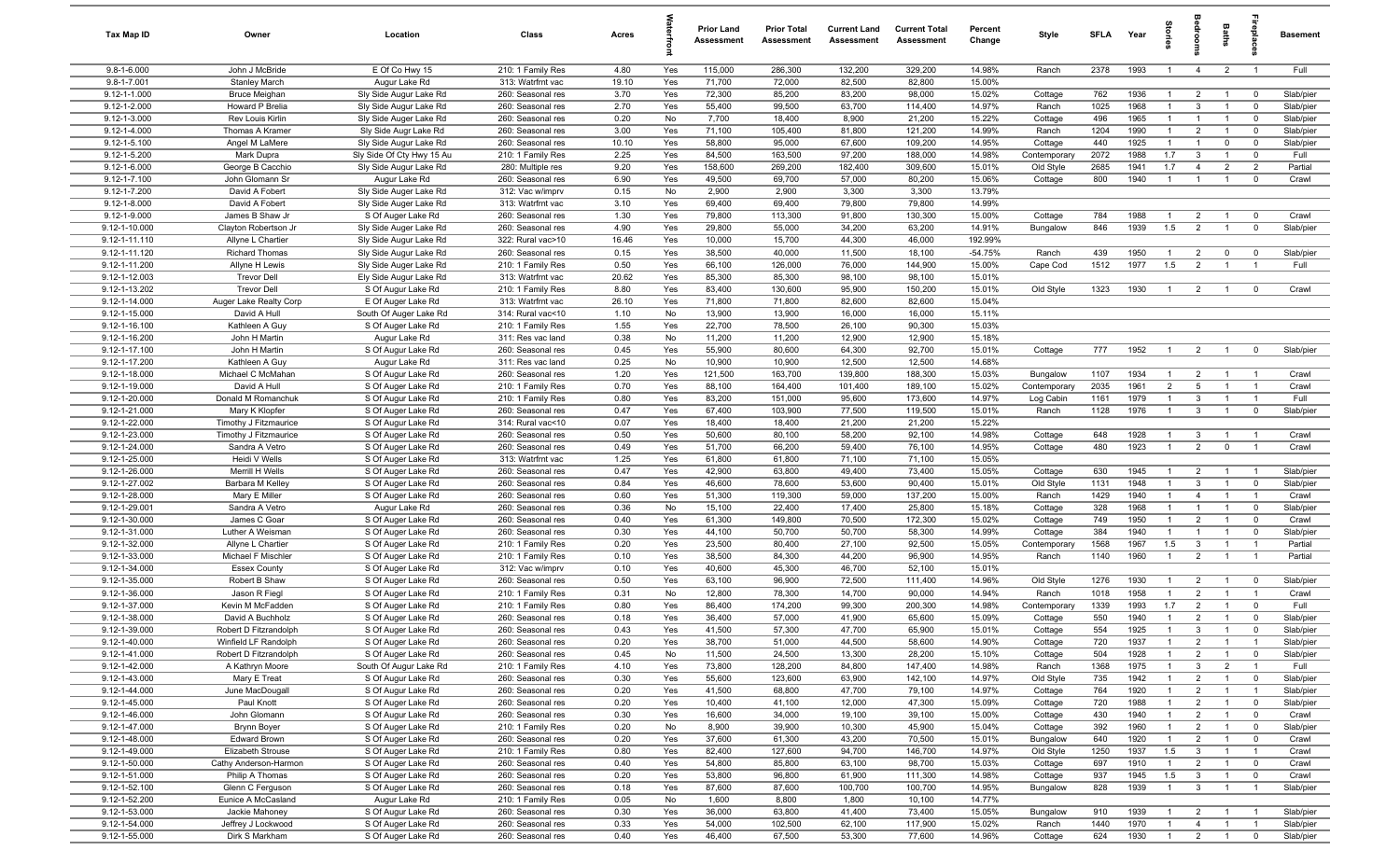| Tax Map ID                     | Owner                                 | Location                                              | Class                                  | Acres            |            | <b>Prior Land</b><br>Assessment | <b>Prior Total</b><br><b>Assessment</b> | <b>Current Land</b><br>Assessment | <b>Current Total</b><br><b>Assessment</b> | Percent<br>Change | Style              | <b>SFLA</b>  | Year         | g<br>Let                         | droon                            | Baths                            | eble                             | <b>Basement</b>        |
|--------------------------------|---------------------------------------|-------------------------------------------------------|----------------------------------------|------------------|------------|---------------------------------|-----------------------------------------|-----------------------------------|-------------------------------------------|-------------------|--------------------|--------------|--------------|----------------------------------|----------------------------------|----------------------------------|----------------------------------|------------------------|
| 9.12-1-56.000                  | John B Knoche                         | Ely Side Town Rd                                      | 260: Seasonal res                      | 0.90             | Yes        | 93,300                          | 120,800                                 | 107,300                           | 138,900                                   | 14.98%            | Cottage            | 1105         | 1950         | $\mathbf{1}$                     | $\overline{2}$                   | $\overline{1}$                   | $\overline{1}$                   | Slab/pier              |
| 9.12-1-57.000                  | Sean Bannigan                         | Ely Side Town Rd                                      | 260: Seasonal res                      | 0.60             | Yes        | 101,800                         | 101,800                                 | 117,100                           | 183,500                                   | 80.26%            | Cottage            | 712          | 1950         | $\mathbf{1}$                     | $\overline{1}$                   |                                  | $\mathbf 0$                      | Slab/pier              |
| 9.12-1-58.000                  | Joan A Clark                          | Ely Side Town Rd                                      | 314: Rural vac<10                      | 0.20             | Yes        | 5,600                           | 5,600                                   | 6,400                             | 6,400                                     | 14.29%            |                    |              |              |                                  |                                  |                                  |                                  |                        |
| 9.12-1-59.000                  | Gene J Amorelli                       | Ely Side Town Rd                                      | 260: Seasonal res                      | 0.20             | Yes        | 40,100                          | 53,700                                  | 46,200                            | 61,800                                    | 15.08%            | Cottage            | 616          | 1972         | $\overline{1}$                   | $\overline{2}$                   | $\overline{1}$                   | $\overline{0}$                   | Slab/pier              |
| 9.12-1-60.000<br>9.12-1-61.000 | Helen M Bourque                       | Ely Side Town Rd                                      | 260: Seasonal res<br>260: Seasonal res | 0.20<br>1.00     | Yes<br>Yes | 40,500<br>93,300                | 65,000<br>124,500                       | 46,600<br>107,300                 | 74,800<br>143,200                         | 15.08%<br>15.02%  | Cottage            | 925<br>943   | 1950<br>1950 | $\overline{1}$<br>$\overline{1}$ | $\overline{2}$<br>$\overline{2}$ | $\overline{1}$<br>$\overline{1}$ | $\overline{0}$<br>$\overline{0}$ | Slab/pier<br>Slab/pier |
| 9.12-1-62.000                  | Robert A Peterson Jr<br>Arthur Delzio | Ely Side Town Rd<br>Ely Side Town Rd                  | 260: Seasonal res                      | 0.80             | Yes        | 64,700                          | 78,000                                  | 74,400                            | 89,700                                    | 15.00%            | Cottage<br>Cottage | 667          | 1945         | $\overline{1}$                   | $\overline{2}$                   | $\overline{1}$                   | $\overline{1}$                   | Slab/pier              |
| 9.12-1-63.000                  | William J Kelley                      | S E Of Town Rd                                        | 260: Seasonal res                      | 0.44             | Yes        | 48,300                          | 64,500                                  | 55,600                            | 74,200                                    | 15.04%            | Cottage            | 715          | 1940         | $\overline{1}$                   | $\overline{1}$                   | $\overline{1}$                   | $\mathbf 0$                      | Slab/pier              |
| 9.12-1-64.001                  | Richard E Hagstrom                    | Augur Lake Rd                                         | 260: Seasonal res                      | 1.10             | Yes        | 16,400                          | 79,100                                  | 18,900                            | 91,000                                    | 15.04%            | Cottage            | 815          | 1940         | $\overline{1}$                   | $\mathbf{3}$                     | $\overline{1}$                   | $\overline{1}$                   | Crawl                  |
| 9.12-2-1.000                   | Robert A Peterson Jr                  | Island In Augur Lk                                    | 323: Vacant rural                      | 0.10             | Yes        | 1,600                           | 1,600                                   | 1,800                             | 1,800                                     | 12.50%            |                    |              |              |                                  |                                  |                                  |                                  |                        |
| 9.12-3-1.000                   | Augur Lake Realty                     | S Of Augur Lake Rd                                    | 322: Rural vac>10                      | 40.00            | Yes        | 86,800                          | 86,800                                  | 99,800                            | 99,800                                    | 14.98%            |                    |              |              |                                  |                                  |                                  |                                  |                        |
| 9.16-1-1.000                   | Roderick J Niesen                     | W Of I-87                                             | 260: Seasonal res                      | 0.30             | Yes        | 41,700                          | 69,300                                  | 48,000                            | 79,700                                    | 15.01%            | Cottage            | 799          | 1940         | $\overline{1}$                   | $\overline{2}$                   |                                  | $\overline{\phantom{0}}$         | Crawl                  |
| 9.16-1-2.000                   | David S Zaumetzer                     | W Of I-87                                             | 260: Seasonal res                      | 0.30             | Yes        | 41,300                          | 59,500                                  | 47,500                            | 92,100                                    | 54.79%            | Cottage            | 473          | 1940         |                                  | $\overline{2}$                   |                                  | $\mathbf 0$                      | Slab/pier              |
| $9.16 - 1 - 3.000$             | Ellen C Schell                        | W Of U S Rte 9                                        | 260: Seasonal res                      | 2.10             | Yes        | 50,700                          | 61,300                                  | 58,300                            | 70,500                                    | 15.01%            | Cottage            | 625          | 1950         | $\mathbf{1}$                     | $\overline{2}$                   |                                  |                                  | Crawl                  |
| 9.16-1-4.000                   | Thomas Gibbons                        | W Of U S Rte 9                                        | 910: Priv forest                       | 60.00            | Yes        | 65,700                          | 65,700                                  | 75,600                            | 75,600                                    | 15.07%            |                    |              |              |                                  |                                  |                                  |                                  |                        |
| 9.16-1-5.000                   | Robert W Livingston                   | W Of U S Rte 9                                        | 910: Priv forest                       | 63.40            | Yes        | 43,100                          | 43,100                                  | 49,600                            | 49,600                                    | 15.08%            |                    |              |              |                                  |                                  |                                  |                                  |                        |
| $9.16 - 1 - 6.000$             | Robert W Livingston                   | W Of U S Rte 9                                        | 260: Seasonal res                      | 89.40            | Yes        | 150,900                         | 179,900                                 | 173,500                           | 206,900                                   | 15.01%            | Cottage            | 864          | 1973         | $\overline{1}$                   | $\overline{1}$                   | $\mathbf 0$                      | $\overline{0}$                   | Slab/pier              |
| $9.16 - 1 - 7.111$             | Lyman P Martin                        | W Side I-87                                           | 313: Watrfrnt vac                      | 118.14           | Yes        | 174,100                         | 174,100                                 | 200,200                           | 200,200                                   | 14.99%            |                    |              |              |                                  |                                  |                                  |                                  |                        |
| 9.16-1-7.112                   | <b>Todd A Bailey</b>                  | Interstate 187                                        | 311: Res vac land                      | 5.00             | No         | 3,400                           | 3,400                                   | 3,900                             | 3,900                                     | 14.71%            |                    |              |              |                                  |                                  |                                  |                                  |                        |
| 9.16-1-7.220                   | <b>Todd A Bailey</b>                  | W Of Frontage Rd                                      | 210: 1 Family Res                      | 21.16            | No         | 28,400                          | 67,200                                  | 32,700                            | 77,300                                    | 15.03%            | Log Cabin          | 768          | 1980         | $\overline{1}$                   | $\overline{2}$                   | $\overline{1}$                   | $\mathbf{0}$                     | Full                   |
| 10.1-1-2.002<br>10.1-1-3.000   | Peter J Lacy<br>Christina M Dyer      | Wly Side Co Hwy 17C<br>East Side Of Us Rt 9           | 210: 1 Family Res<br>210: 1 Family Res | 10.84<br>0.70    | No<br>No   | 37,400<br>16,400                | 184,600<br>90,500                       | 43,000<br>18,900                  | 212,300<br>104,100                        | 15.01%<br>15.03%  | Ranch              | 1176         | 1970         | $\overline{1}$                   | $\overline{2}$                   | $\overline{2}$                   | $\overline{1}$                   | Full                   |
| 10.1-1-4.110                   | Marilyn D Kearney                     | East Side Of Us Rt 9                                  | 322: Rural vac>10                      | 18.60            | No         | 29,500                          | 29,500                                  | 33,900                            | 33,900                                    | 14.92%            |                    |              |              |                                  |                                  |                                  |                                  |                        |
| 10.1-1-4.120                   | Marilyn D Kearney                     | Sly Side Cty Rte 19C                                  | 210: 1 Family Res                      | 7.68             | No         | 30,700                          | 82,600                                  | 35,300                            | 95,000                                    | 15.01%            | Old Style          | 3176         | 1797         | $\overline{2}$                   | $\overline{4}$                   | $\mathbf{1}$                     | $\overline{\phantom{0}}$         | Partial                |
| $10.1 - 1 - 4.200$             | Douglas O Knight                      | Sly Side Mace-Chasm Rd                                | 210: 1 Family Res                      | 4.00             | No         | 24,000                          | 81,100                                  | 27,600                            | 93,300                                    | 15.04%            | Ranch              | 1120         | 1988         |                                  | $\overline{2}$                   |                                  | $\overline{1}$                   | Full                   |
| 10.1-1-5.000                   | Arlene R Dague                        | Nly Side County Hwy 17C                               | 210: 1 Family Res                      | 1.60             | No         | 22,800                          | 122,700                                 | 26,200                            | 141,100                                   | 15.00%            | Ranch              | 1960         | 1965         | $\mathbf{1}$                     | $\mathbf{3}$                     |                                  | $\overline{2}$                   | Partial                |
| 10.1-1-6.000                   | John M Gillen                         | Nly Side County Hwy 17C                               | 210: 1 Family Res                      | 2.00             | No         | 22,300                          | 103,400                                 | 25,600                            | 118,900                                   | 14.99%            | Ranch              | 1472         | 1976         | $\overline{1}$                   | $\mathbf{3}$                     |                                  | - 1                              | Full                   |
| 10.1-1-7.000                   | Richard S Molholsky                   | Nly Side County Hwy 17C                               | 321: Abandoned ag                      | 3.20             | No         | 3,000                           | 3,000                                   | 3,400                             | 3,400                                     | 13.33%            |                    |              |              |                                  |                                  |                                  |                                  |                        |
| 10.1-1-8.000                   | George Kunkel                         | Ely Side U S Rt 9                                     | 240: Rural res                         | 123.80           | No         | 128,900                         | 183,100                                 | 148,300                           | 210,600                                   | 15.02%            | Old Style          | 2887         | 1880         | $\overline{2}$                   | $\overline{7}$                   | $\overline{2}$                   | $\overline{\phantom{0}}$         | Partial                |
| 10.1-1-9.000                   | Robert E King                         | Nly & Sly Side Mace Chasm                             | 151: Fruit crop                        | 50.00            | No         | 87,800                          | 160,500                                 | 101,000                           | 184,600                                   | 15.02%            | Old Style          | 1770         | 1900         | 1.5                              | $\mathbf{3}$                     | $\overline{2}$                   | $\overline{3}$                   | Full                   |
| 10.1-1-10.100                  | Crystal Marsha                        | Sly &N Side Mace Chasm Rd                             | 240: Rural res                         | 89.34            | No         | 73,400                          | 175,500                                 | 84,400                            | 201,800                                   | 14.99%            | Old Style          | 918          | 1900         | 1.5                              | $\overline{1}$                   | $\overline{1}$                   | $\mathbf 0$                      | Partial                |
| 10.1-1-10.200                  | Crystal Marsha                        | Sly Side Mace Chasm Rd                                | 210: 1 Family Res                      | 3.34             | No         | 21,300                          | 140,000                                 | 24,500                            | 161,000                                   | 15.00%            | Contemporary       | 1869         | 1994         | $\overline{2}$                   | $\mathbf{3}$                     | $\overline{2}$                   | $\mathbf 0$                      | Full                   |
| 10.1-1-11.001                  | Steven Dion                           | W Of U S Rte 9                                        | 210: 1 Family Res                      | 4.60             | Yes        | 106,600                         | 196,700                                 | 122,600                           | 226,200                                   | 15.00%            | Log Cabin          | 1260         | 1979         | $\overline{1}$                   | $\mathbf{3}$                     | $\overline{1}$                   | $\mathbf 0$                      | Full                   |
| 10.1-1-12.000                  | Irving J Herringshaw                  | East Side Of Lacy Rd                                  | 314: Rural vac<10                      | 1.50             | No         | 2,600                           | 2,600                                   | 3,000                             | 3,000                                     | 15.38%            |                    |              |              |                                  |                                  |                                  |                                  |                        |
| 10.1-1-13.100                  | Allan C McColl                        | S E Side Of Mace Chasm Rd                             | 311: Res vac land                      | 2.00             | No         | 13,600                          | 13,600                                  | 15,600                            | 15,600                                    | 14.71%            |                    |              |              |                                  | $\mathbf{3}$                     |                                  | $\overline{\phantom{0}}$         | Full                   |
| 10.1-1-13.200<br>10.1-1-14.000 | Irving J Herringshaw<br>Mary W Miles  | S Ely Side Mace-Chasm Rd<br>Southeast Of Mace Chasm R | 240: Rural res<br>240: Rural res       | 158.10<br>139.30 | No<br>No   | 120,200<br>73,400               | 205,100<br>111,900                      | 138,300<br>84,400                 | 235,900<br>128,700                        | 15.02%<br>15.01%  | Ranch<br>Colonial  | 1426<br>3001 | 1975<br>1820 | $\overline{1}$<br>$\overline{2}$ | $\overline{4}$                   | $\overline{1}$<br>$\overline{2}$ | $\overline{1}$                   | Full                   |
| 10.1-1-15.000                  | Betty J Medina                        | Southeast Of Mace Chasm R                             | 910: Priv forest                       | 100.00           | No         | 54,100                          | 54,100                                  | 62,200                            | 62,200                                    | 14.97%            |                    |              |              |                                  |                                  |                                  |                                  |                        |
| 10.1-1-16.000                  | Laskin Forest Prop Inc                | Wly Of Cty Hwy 28                                     | 912: Forest s480a                      | 63.60            | No         | 7,400                           | 7,400                                   | 8,500                             | 8,500                                     | 14.86%            |                    |              |              |                                  |                                  |                                  |                                  |                        |
| 10.1-1-17.000                  | Laskin Forest Prop Inc                | Wly Of Cty Rte 28                                     | 912: Forest s480a                      | 63.30            | No         | 15,900                          | 15,900                                  | 18,300                            | 18,300                                    | 15.09%            |                    |              |              |                                  |                                  |                                  |                                  |                        |
| $10.1 - 1 - 18.000$            | Morwood LLC                           | Sly Of Cty Rte 17C                                    | 912: Forest s480a                      | 62.60            | No         | 25,800                          | 25,800                                  | 29,700                            | 29,700                                    | 15.12%            |                    |              |              |                                  |                                  |                                  |                                  |                        |
| 10.1-1-19.000                  | Morwood LLC                           | Wly Of Cty Rte 28                                     | 912: Forest s480a                      | 68.30            | No         | 28,100                          | 28,100                                  | 32,300                            | 32,300                                    | 14.95%            |                    |              |              |                                  |                                  |                                  |                                  |                        |
| 10.1-1-20.000                  | Laskin Forest Prop Inc                | Wly Of Cty Rte 28                                     | 912: Forest s480a                      | 62.40            | No         | 15,700                          | 15,700                                  | 18,100                            | 18,100                                    | 15.29%            |                    |              |              |                                  |                                  |                                  |                                  |                        |
| 10.1-1-21.000                  | Laskin Forest Prop Inc                | Wly Of Cty Rte 28                                     | 912: Forest s480a                      | 63.20            | No         | 15,900                          | 15,900                                  | 18,300                            | 18,300                                    | 15.09%            |                    |              |              |                                  |                                  |                                  |                                  |                        |
| 10.1-1-22.000                  | Laskin Forest Prop Inc                | Southeast Of Mace Chasm R                             | 912: Forest s480a                      | 63.90            | No         | 16,000                          | 16,000                                  | 18,400                            | 18,400                                    | 15.00%            |                    |              |              |                                  |                                  |                                  |                                  |                        |
| 10.1-1-23.000                  | Laskin Forest Prop Inc                | Wly Of Cty Rte 28                                     | 912: Forest s480a                      | 190.00           | No         | 47,700                          | 47,700                                  | 54,900                            | 54,900                                    | 15.09%            |                    |              |              |                                  |                                  |                                  |                                  |                        |
| 10.1-1-24.000                  | Laskin Forest Prop Inc.               | Sly Of Cty Rte 17C                                    | 912: Forest s480a                      | 318.00           | No         | 79.800                          | 79.800                                  | 91,800                            | 91,800                                    | 15.04%            |                    |              |              |                                  |                                  |                                  |                                  |                        |
| 10.1-1-25.000                  | Crystal Marsha                        | S Of County Hwy 17C                                   | 322: Rural vac>10                      | 60.00            | No         | 28,900                          | 28,900                                  | 33,200                            | 33,200                                    | 14.88%            |                    |              |              |                                  |                                  |                                  |                                  |                        |
| 10.1-1-26.000                  | Robert E King                         | Nly & Sly Side County Hwy                             | 446: Cold storage                      | 51.60            | No         | 87,500                          | 294,700                                 | 100,600                           | 338,900                                   | 15.00%            |                    |              |              |                                  |                                  |                                  |                                  |                        |
| 10.1-1-27.002                  | Daniel R LaDuke                       | Sly Side County Hwy 17C                               | 210: 1 Family Res                      | 14.61            | No         | 42,700                          | 99,200                                  | 49,100                            | 114,100                                   | 15.02%            | Ranch              | 960          | 1975         | $\overline{1}$                   | $\overline{4}$                   | $\overline{1}$                   | $\overline{1}$                   | Full                   |
| 10.1-1-28.000                  | Marilyn D Kearney                     | East Side Of Us Rt 9                                  | 240: Rural res                         | 29.10<br>4.50    | No         | 41,100<br>24,500                | 151,200<br>76,800                       | 47,300<br>28,200                  | 173,900<br>88,300                         | 15.01%            | Old Style          | 1340         | 1924<br>1900 | 1.5<br>$\overline{2}$            | $\overline{2}$                   | $\overline{1}$                   | $\overline{0}$<br>$\overline{1}$ | Crawl                  |
| 10.1-1-29.000<br>10.1-1-30.004 | Michael J Brown<br>Augur Lake Realty  | Southeast Side Of Us Rt 9<br>W Of U S Rte 9           | 210: 1 Family Res<br>581: Chd/adt camp | 84.00            | No<br>Yes  | 207,100                         | 318,500                                 | 238,200                           | 366,300                                   | 14.97%<br>15.01%  | Old Style          | 2016         |              |                                  | $\overline{4}$                   |                                  |                                  | Slab/pier              |
| 10.1-1-30.112                  | Peter L Gucker                        | W Of Frontage Rd                                      | 210: 1 Family Res                      | 2.95             | Yes        | 99,700                          | 184,700                                 | 114,700                           | 212,400                                   | 15.00%            | Contemporary       | 1200         | 1972         | $\overline{2}$                   | $\overline{\mathbf{3}}$          | $\overline{2}$                   | $\overline{1}$                   | Full                   |
| 10.1-1-30.120                  | Thomas W Murphy                       | Wly Side Rte 9                                        | 210: 1 Family Res                      | 1.10             | No         | 20,400                          | 111,800                                 | 23,500                            | 122,300                                   | 9.39%             | Old Style          | 1764         | 1890         | 1.5                              | $\overline{4}$                   | $\overline{2}$                   | $\overline{\mathbf{0}}$          | Full                   |
| 10.1-1-30.210                  | Thelma E Howard                       | Wly Of Frontage Rd                                    | 314: Rural vac<10                      | 0.30             | No         | 600                             | 600                                     | 700                               | 700                                       | 16.67%            |                    |              |              |                                  |                                  |                                  |                                  |                        |
| 10.1-1-30.220                  | Thelma E Howard                       | W Of Frontage Rd                                      | 314: Rural vac<10                      | 0.20             | No         | 300                             | 300                                     | 300                               | 300                                       | 0.00%             |                    |              |              |                                  |                                  |                                  |                                  |                        |
| 10.1-1-31.000                  | Katherine K Richman                   | Wly Side Hwys 9 & 22                                  | 314: Rural vac<10                      | 1.00             | Yes        | 42,600                          | 42,600                                  | 49,000                            | 49,000                                    | 15.02%            |                    |              |              |                                  |                                  |                                  |                                  |                        |
| 10.1-1-32.000                  | Ruth W Segur                          | W Of U S Rte 9                                        | 260: Seasonal res                      | 7.90             | Yes        | 69,000                          | 109,600                                 | 79,300                            | 126,000                                   | 14.96%            | Old Style          | 1705         | 1910         | $\overline{2}$                   | $\overline{4}$                   | $\overline{1}$                   | $\overline{1}$                   | Slab/pier              |
| 10.1-1-33.100                  | Peter Gucker                          | W Of U S Rte 9                                        | 210: 1 Family Res                      | 13.06            | No         | 26,300                          | 52,300                                  | 30,200                            | 60,100                                    | 14.91%            | Cottage            | 832          | 1915         | $\overline{1}$                   | $\overline{1}$                   | $\overline{1}$                   | $\overline{1}$                   | Full                   |
| 10.1-1-33.200                  | Glenn W Howard                        | West Of Route 9                                       | 311: Res vac land                      | 0.74             | Yes        | 6,800                           | 6,800                                   | 7,800                             | 7,800                                     | 14.71%            |                    |              |              |                                  |                                  |                                  |                                  |                        |
| 10.1-1-34.100                  | Thelma E Howard                       | W Of U S Rte 9                                        | 260: Seasonal res                      | 5.60             | Yes        | 66,300                          | 94,300                                  | 76,200                            | 108,400                                   | 14.95%            | Old Style          | 1245         | 1928         | 1.5                              | $\overline{\mathbf{2}}$          | $\overline{1}$                   | $\overline{1}$                   | Partial                |
| 10.1-1-34.200                  | Thelma Howard                         | W Of Frontage Rd                                      | 210: 1 Family Res                      | 2.10             | Yes        | 56,400                          | 88,000                                  | 64,900                            | 101,200                                   | 15.00%            | Cape Cod           | 1450         | 1978         | 1.7                              | $\overline{2}$                   | $\overline{1}$                   | $\overline{1}$                   | Full                   |
| 10.1-1-35.100                  | Gregory Miller                        | W Of Frontage Rd                                      | 260: Seasonal res                      | 3.20             | Yes        | 46,900                          | 65,500                                  | 53,900                            | 75,300                                    | 14.96%            | Old Style          | 730          | 1930         |                                  | $1 \qquad 2 \qquad 1$            |                                  | $\overline{1}$                   | Slab/pier              |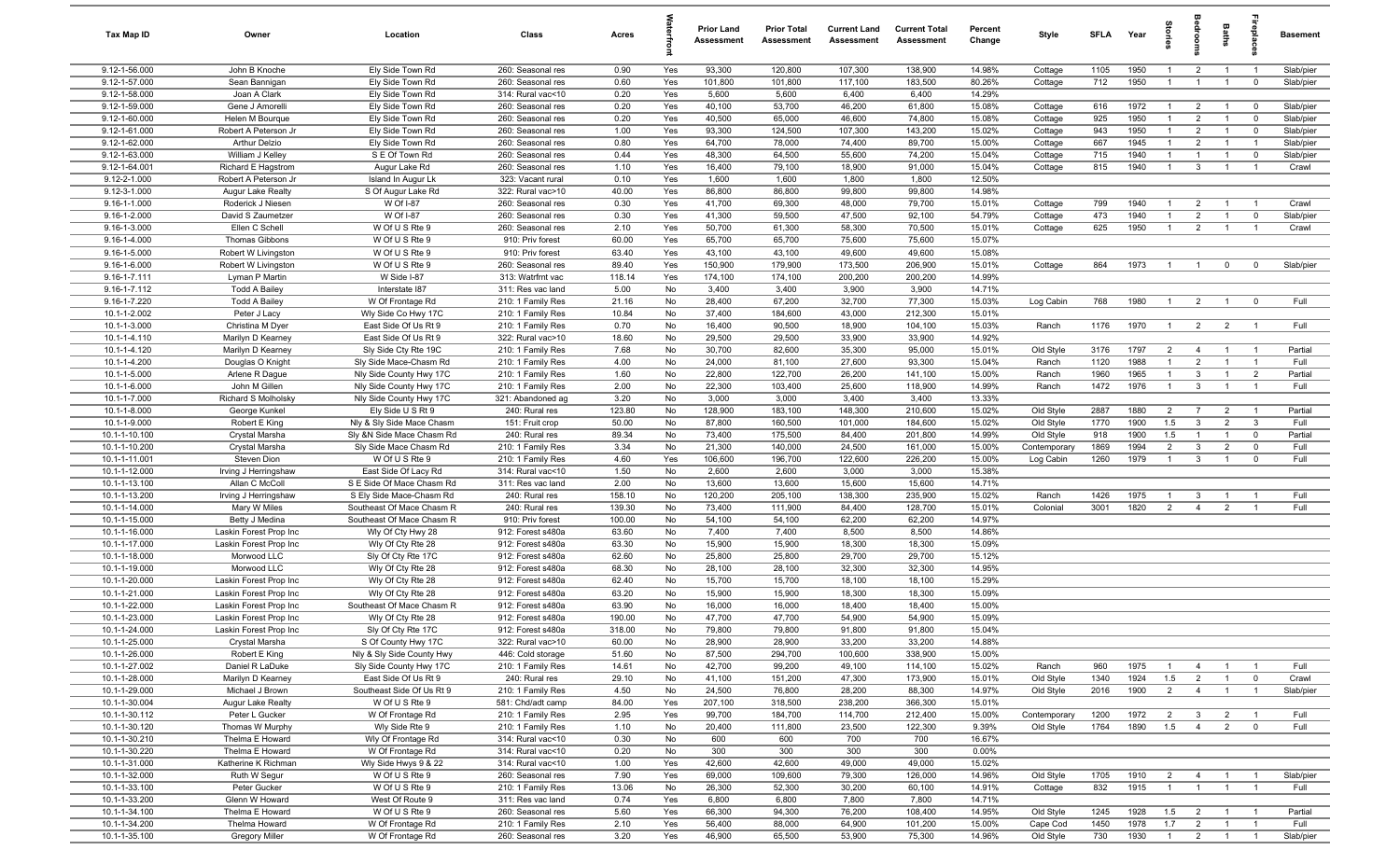| Tax Map ID                     | Owner                                                   | Location                                       | Class                                  | Acres          |          | <b>Prior Land</b><br>Assessment | <b>Prior Total</b><br>Assessment | <b>Current Land</b><br><b>Assessment</b> | <b>Current Total</b><br><b>Assessment</b> | Percent<br>Change | Style                | SFLA Year    |              | $\frac{1}{2}$                    |                                | Baths                            | eble                             | <b>Basement</b> |
|--------------------------------|---------------------------------------------------------|------------------------------------------------|----------------------------------------|----------------|----------|---------------------------------|----------------------------------|------------------------------------------|-------------------------------------------|-------------------|----------------------|--------------|--------------|----------------------------------|--------------------------------|----------------------------------|----------------------------------|-----------------|
| 10.1-1-35.200                  | Gordon E Howard                                         | W Of Us Rte 9                                  | 313: Watrfrnt vac                      | 2.00           | Yes      | 34,000                          | 34,000                           | 39,100                                   | 39,100                                    | 15.00%            |                      |              |              |                                  |                                |                                  |                                  |                 |
| 10.1-2-1.100                   | Roger B Prescott Jr                                     | Wly Side St Rte 87                             | 311: Res vac land                      | 4.10           | No       | 5,500                           | 5,500                            | 6,300                                    | 6,300                                     | 14.55%            |                      |              |              |                                  |                                |                                  |                                  |                 |
| 10.1-2-1.200                   | Mary A Huber                                            | Wly Side St Hwy 9-22                           | 311: Res vac land                      | 7.84           | No       | 5,600                           | 5,600                            | 6,400                                    | 6,400                                     | 14.29%            |                      |              |              |                                  |                                |                                  |                                  |                 |
| 10.1-2-2.000                   | Mary A Huber                                            | Wly Side St Hwy 9-22                           | 311: Res vac land                      | 1.79           | No       | 3,100                           | 3,100                            | 3,600                                    | 3,600                                     | 16.13%            |                      |              |              |                                  |                                |                                  |                                  |                 |
| 10.2-1-1.100                   | Laskin Forest Prop Inc                                  | Wly Of Cty Rte 28                              | 912: Forest s480a                      | 63.70          | No       | 16,000                          | 16,000                           | 18,400                                   | 18,400                                    | 15.00%            |                      |              |              |                                  |                                |                                  |                                  |                 |
| 10.2-1-1.200<br>10.2-1-2.000   | Daniel S Laskin                                         | Lot 22<br>Lot 18                               | 910: Priv forest<br>912: Forest s480a  | 60.00          | No       | 22,000                          | 22,000                           | 25,300<br>12,500                         | 25,300                                    | 15.00%            |                      |              |              |                                  |                                |                                  |                                  |                 |
| 10.2-1-3.000                   | Laskin Forest Prop Inc<br>Morwood LLC                   | Wly Of Cty Rte 28<br>Wly Of Cty Rte 28         | 912: Forest s480a                      | 43.30<br>65.00 | No<br>No | 10,900<br>26,800                | 10,900<br>26,800                 | 30,800                                   | 12,500<br>30,800                          | 14.68%<br>14.93%  |                      |              |              |                                  |                                |                                  |                                  |                 |
| 10.2-1-4.100                   | Julia A Law                                             | South Side Of Co Rt 28                         | 210: 1 Family Res                      | 3.60           | No       | 24,000                          | 82,100                           | 27,600                                   | 94,400                                    | 14.98%            | Colonial             | 2208         | 1970         | $\overline{2}$                   | $\overline{2}$                 | $\overline{1}$                   | $\overline{1}$                   | Full            |
| 10.2-1-4.200                   | Morwood LLC                                             | Sly Side Cty Rte 28                            | 912: Forest s480a                      | 180.90         | No       | 94,800                          | 94,800                           | 109,000                                  | 109,000                                   | 14.98%            |                      |              |              |                                  |                                |                                  |                                  |                 |
| 10.2-1-5.000                   | Laszlo P Ivanits                                        | Wly Side Cty Hwy 28                            | 240: Rural res                         | 10.30          | No       | 49,500                          | 120,400                          | 57,000                                   | 138,500                                   | 15.03%            | Ranch                | 1455         | 1973         | $\overline{1}$                   | $\mathbf{3}$                   | $\overline{1}$                   | $^{\circ}$                       | Full            |
| 10.2-1-6.000                   | Eugene L Fehr                                           | Wly Side Cty Rte 28                            | 910: Priv forest                       | 141.20         | No       | 76,300                          | 76,300                           | 87,700                                   | 87,700                                    | 14.94%            |                      |              |              |                                  |                                |                                  |                                  |                 |
| 10.2-1-7.000                   | Frederic Living Trust                                   | Wly Side Cty Rte 28                            | 322: Rural vac>10                      | 255.18         | No       | 111,800                         | 111,800                          | 128,600                                  | 128,600                                   | 15.03%            |                      |              |              |                                  |                                |                                  |                                  |                 |
| 10.2-1-8.000                   | Laskin Forest Prop Inc                                  | Wly Of Cty Rte 28                              | 912: Forest s480a                      | 160.50         | No       | 40,300                          | 40,300                           | 46,300                                   | 46,300                                    | 14.89%            |                      |              |              |                                  |                                |                                  |                                  |                 |
| 10.2-1-9.000                   | John Glomann                                            | Ely & Wly Side Cty Rte 2                       | 240: Rural res                         | 142.30         | No       | 97,400                          | 113,200                          | 112,000                                  | 130,200                                   | 15.02%            | Cottage              | 507          | 1945         | $\mathbf{1}$                     | -1                             | $\mathbf{1}$                     | $\mathbf 0$                      | Slab/pier       |
| 10.2-1-10.000                  | Stephen Gratto                                          | Ely Side Cty Rte 28                            | 210: 1 Family Res                      | 1.50           | No       | 31,200                          | 76,800                           | 35,900                                   | 88,300                                    | 14.97%            | Ranch                | 1300         | 1960         | $\mathbf{1}$                     | $\mathbf{3}$                   | $\overline{2}$                   | $\mathbf 0$                      | Full            |
| 10.3-1-1.000                   | Augur Lake Realty                                       | W Side U.s. Rte 9                              | 314: Rural vac<10                      | 1.10           | No       | 200                             | 200                              | 200                                      | 200                                       | 0.00%             |                      |              |              |                                  |                                |                                  |                                  |                 |
| 10.3-1-2.100                   | Phillip L Schafer                                       | W Side U S Route 9                             | 210: 1 Family Res                      | 5.80           | No       | 26,500                          | 86,900                           | 30,400                                   | 99,900                                    | 14.96%            | Old Style            | 2112         | 1920         | $\overline{2}$                   | $\overline{4}$                 |                                  | $^{\circ}$                       | Partial         |
| 10.3-1-2.200                   | Raymond A Pelkey                                        | Wly Side Rt 9 & 22                             | 210: 1 Family Res                      | 1.50           | No       | 20,400                          | 68,900                           | 23,400                                   | 79,200                                    | 14.95%            | Ranch                | 1120         | 1991         | $\overline{1}$                   | $\mathbf{3}$                   | $\overline{2}$                   | $\mathbf 0$                      | Slab/pier       |
| 10.3-1-3.100                   | David Kis                                               | W Side Us Rte 9                                | 415: Motel                             | 1.20           | No       | 31,800                          | 167,700                          | 36,600                                   | 192,900                                   | 15.03%            |                      |              |              |                                  |                                |                                  |                                  |                 |
| 10.3-1-3.200<br>10.3-1-4.000   | David Kis                                               | Wly Side St Hwy 9 & 22                         | 432: Gas station                       | 1.12<br>0.90   | No       | 34,800                          | 240,200                          | 40,000                                   | 276,200                                   | 14.99%            |                      |              |              |                                  |                                |                                  |                                  |                 |
| 10.3-1-5.000                   | Household Finance Realty Corp<br>Ammex Warehouse Co Inc | W Side U S Route 9<br>Ely Side U S Rte 9       | 465: Prof. bldg.<br>314: Rural vac<10  | 0.80           | No<br>No | 35,700<br>14,300                | 81,200<br>14,300                 | 41,100<br>16,400                         | 93,400<br>16,400                          | 15.02%<br>14.69%  |                      |              |              |                                  |                                |                                  |                                  |                 |
| 10.3-1-6.110                   | Moore Family Real Estate LLC                            | Ely Side U S Rte 9                             | 210: 1 Family Res                      | 7.40           | No       | 33,300                          | 188,500                          | 38,300                                   | 202,600                                   | 7.48%             | Ranch                | 2897         | 1973         | $\overline{1}$                   | $5\overline{5}$                | $\mathbf{3}$                     | $\overline{2}$                   | Partial         |
| 10.3-1-6.200                   | Russell A Courson                                       | Ely Side Us Rt 9 & 22                          | 270: Mfg housing                       | 2.30           | No       | 20,000                          | 39,300                           | 23,000                                   | 45,200                                    | 15.01%            |                      |              |              |                                  |                                |                                  |                                  |                 |
| 10.3-1-7.210                   | Philip W Bedard Jr                                      | Ely Side Rt 9N & 22                            | 220: 2 Family Res                      | 18.50          | No       | 30,400                          | 82,200                           | 34,900                                   | 94,500                                    | 14.96%            | Duplex               | 1360         | 1986         | $\overline{1}$                   | $\overline{4}$                 | $\overline{2}$                   | $\mathbf 0$                      | Crawl           |
| 10.3-1-7.220                   | David Kis                                               | Ely Side Rte 9&22                              | 210: 1 Family Res                      | 2.00           | No       | 21,100                          | 73,200                           | 24,300                                   | 84,200                                    | 15.03%            | Ranch                | 1128         | 1980         | $\overline{1}$                   | $\overline{2}$                 | $\overline{1}$                   | $\mathbf 0$                      | Slab/pier       |
| 10.3-1-8.100                   | Gary R Green                                            | E Side Of Us Rt 9                              | 240: Rural res                         | 33.74          | No       | 39,200                          | 85,400                           | 45,100                                   | 98,200                                    | 14.99%            | Old Style            | 2217         | 1865         | $\overline{2}$                   | $\mathbf{3}$                   |                                  |                                  | Partial         |
| 10.3-1-8.200                   | Douglas O Knight                                        | Ely Side Of Rt 9 & 22                          | 910: Priv forest                       | 47.40          | No       | 22,800                          | 22,800                           | 26,200                                   | 26,200                                    | 14.91%            |                      |              |              |                                  |                                |                                  |                                  |                 |
| 10.3-1-9.000                   | Marilyn D Kearney                                       | East Of Us Rt 9                                | 910: Priv forest                       | 244.00         | No       | 81,700                          | 81,700                           | 94,000                                   | 94,000                                    | 15.06%            |                      |              |              |                                  |                                |                                  |                                  |                 |
| 10.3-1-10.100                  | <b>Highland Forest LLC</b>                              | Nly & Sly Side Shun Pike                       | 910: Priv forest                       | 254.30         | No       |                                 |                                  | 113,000                                  | 113,000                                   |                   |                      |              |              |                                  |                                |                                  |                                  |                 |
| 10.3-1-10.200                  | Brandon W Bertrand                                      | NYS Route 22                                   | 322: Rural vac>10                      | 27.73          | No       |                                 |                                  | 43,600                                   | 43,600                                    |                   |                      |              |              |                                  |                                |                                  |                                  |                 |
| 10.3-1-11.000                  | Virginia Preston                                        | Nly Side Shun Pike Rd                          | 270: Mfg housing                       | 5.20           | No       | 23,000                          | 25,200                           | 26,500                                   | 29,000                                    | 15.08%            |                      |              |              |                                  |                                |                                  |                                  |                 |
| 10.3-1-12.100                  | Roy J Pray                                              | Nly Side Shun Pike Rd                          | 210: 1 Family Res                      | 1.29           | No       | 19,100                          | 44,200                           | 21,900                                   | 50,800                                    | 14.93%            | Cottage              | 736          | 1988         | $\overline{1}$                   | $\overline{2}$                 | $\overline{1}$                   | $\mathbf 0$                      | Slab/pier       |
| 10.3-1-12.200                  | Michael E Woods                                         | Nly Side Shunpike Rd                           | 210: 1 Family Res                      | 1.55           | No       | 19,500                          | 52,800                           | 22,400                                   | 60,700                                    | 14.96%            | Log Cabin            | 805          | 1984         | $\overline{1}$                   | $\overline{2}$                 | $\overline{1}$<br>$\overline{1}$ | $^{\circ}$                       | Partial         |
| 10.3-1-13.000<br>10.3-1-14.002 | Roy J Pray                                              | Nly Side Shun Pike Rd                          | 210: 1 Family Res                      | 0.10<br>3.80   | No       | 4,500<br>22,800                 | 22,600                           | 5,200<br>26,200                          | 26,000<br>93,800                          | 15.04%<br>14.95%  | Cottage              | 613<br>1430  | 1940<br>1965 | $\overline{1}$<br>$\overline{1}$ | $\overline{2}$<br>$\mathbf{3}$ | $\overline{1}$                   | $^{\circ}$<br>$\overline{1}$     | Crawl<br>Full   |
| $10.3 - 1 - 15.000$            | Richard J Robare<br>Donald E LeClair Sr                 | N Side Shun Pike Rd<br>N Side Shun Pike Rd     | 210: 1 Family Res<br>270: Mfg housing  | 1.30           | No<br>No | 19,600                          | 81,600<br>57,400                 | 22,500                                   | 66,000                                    | 14.98%            | Split Level          |              |              |                                  |                                |                                  |                                  |                 |
| 10.3-1-16.100                  | Kathy A Blaise                                          | N Side Shun Pike Rd                            | 210: 1 Family Res                      | 4.80           | No       | 24,500                          | 68,800                           | 28,200                                   | 79,100                                    | 14.97%            | Ranch                | 768          | 1984         | $\overline{1}$                   | $\overline{2}$                 | $\overline{1}$                   | $^{\circ}$                       | Full            |
| 10.3-1-17.000                  | Laskin Forest Prop Inc                                  | N Of Shun Pike Rd                              | 912: Forest s480a                      | 281.60         | No       | 66,000                          | 66,000                           | 75,900                                   | 75,900                                    | 15.00%            |                      |              |              |                                  |                                |                                  |                                  |                 |
| 10.3-1-18.000                  | Laskin Forest Prop Inc                                  | Nly Of Shun Pike Rd                            | 912: Forest s480a                      | 317.00         | No       | 74,300                          | 74,300                           | 85,400                                   | 85,400                                    | 14.94%            |                      |              |              |                                  |                                |                                  |                                  |                 |
| 10.3-1-19.000                  | Laskin Forest Prop Inc                                  | Nly Of Shun Pike Rd                            | 912: Forest s480a                      | 134.50         | No       | 31,500                          | 31,500                           | 36,200                                   | 36,200                                    | 14.92%            |                      |              |              |                                  |                                |                                  |                                  |                 |
| 10.3-1-20.000                  | <b>Highland Forests LLC</b>                             | Nly Of Shun Pike Rd                            | 911: Forest s480                       | 82.90          | No       | 44,800                          | 44,800                           | 51,500                                   | 51,500                                    | 14.96%            |                      |              |              |                                  |                                |                                  |                                  |                 |
| 10.3-1-21.000                  | <b>Highland Forests LLC</b>                             | N & S Side Shun Pike Rd                        | 911: Forest s480                       | 270.90         | Yes      | 171,500                         | 171,500                          | 197,200                                  | 197,200                                   | 14.99%            |                      |              |              |                                  |                                |                                  |                                  |                 |
| 10.3-1-22.000                  | <b>Highland Forests LLC</b>                             | Ely & Wly Sides Us Rte 22                      | 911: Forest s480                       | 226.00         | No       | 160,100                         | 160,100                          | 184,100                                  | 184,100                                   | 14.99%            |                      |              |              |                                  |                                |                                  |                                  |                 |
| 10.3-1-23.000                  | <b>Highland Forests LLC</b>                             | E Of St Rt 22                                  | 911: Forest s480                       | 14.30          | No       | 10,100                          | 10,100                           | 11,600                                   | 11,600                                    | 14.85%            |                      |              |              |                                  |                                |                                  |                                  |                 |
| 10.3-1-24.100                  | Hector I Blaise                                         | S Sides Of Shun Pike Rd                        | 260: Seasonal res                      | 71.00          | No       | 44,200                          | 51,000                           | 50,800                                   | 58,600                                    | 14.90%            |                      |              |              |                                  |                                |                                  |                                  |                 |
| 10.3-1-24.200                  | Kathy A Blaise                                          | Sly Side Shun Pike Rd                          | 314: Rural vac<10                      | 0.10           | No       | 300                             | 300                              | 300                                      | 300                                       | 0.00%             |                      |              |              |                                  |                                |                                  |                                  |                 |
| 10.3-1-24.300                  | <b>Hector Blaise</b>                                    | Sly Side Shun Pike Rd                          | 314: Rural vac<10                      | 1.70           | No       | 2,600                           | 2,600                            | 22,300                                   | 55,800                                    | 2046.15%          |                      |              |              |                                  |                                |                                  |                                  |                 |
| 10.3-1-25.000                  | Scott Hanson                                            | Sly Side Shun Pike Rd                          | 210: 1 Family Res                      | 0.70           | No       | 13,900                          | 27,800                           | 16,000                                   | 32,000                                    | 15.11%            |                      |              |              |                                  |                                |                                  |                                  |                 |
| 10.3-1-26.000<br>10.3-1-27.000 | Brenda J Woods<br>Norman Vincelette                     | S Side Shun Pike Rd<br>South Side Shun Pike Rd | 210: 1 Family Res<br>210: 1 Family Res | 2.60<br>1.80   | No<br>No | 22,900<br>20,600                | 151,400<br>70,600                | 26,300<br>23,700                         | 174,100<br>81,200                         | 14.99%<br>15.01%  | Other Style<br>Ranch | 1320<br>1440 | 1975<br>1980 | 1.5<br>$\overline{1}$            | $\mathbf{3}$<br>$\mathbf{3}$   | $\overline{1}$<br>$\overline{1}$ | $\overline{1}$<br>$\overline{1}$ | Full<br>Full    |
| 10.3-1-28.000                  | Perry L Trombly                                         | Ely Side Us Rte 22                             | 270: Mfg housing                       | 0.90           | No       | 16,900                          | 44,500                           | 19,500                                   | 51,200                                    | 15.06%            |                      |              |              |                                  |                                |                                  |                                  |                 |
| 10.3-1-29.000                  | Robert R Berry                                          | Ely Side Us Rte 22                             | 210: 1 Family Res                      | 1.20           | No       | 19,600                          | 68,200                           | 22,500                                   | 78,400                                    | 14.96%            | Ranch                | 1128         | 1951         | $\overline{1}$                   | $\overline{2}$                 | $\mathbf{1}$                     | $\overline{0}$                   | Full            |
| 10.3-1-30.000                  | Kevin J Dennis                                          | Shunpike Rd                                    | 270: Mfg housing                       | 0.10           | No       | 5,100                           | 33,900                           | 5,900                                    | 39,000                                    | 15.04%            |                      |              |              |                                  |                                |                                  |                                  |                 |
| 10.3-1-31.000                  | Francis ONeill                                          | Ely Side Us Rte 22                             | 270: Mfg housing                       | 0.20           | No       | 8,100                           | 23,300                           | 9,300                                    | 26,800                                    | 15.02%            |                      |              |              |                                  |                                |                                  |                                  |                 |
| 10.3-1-32.000                  | Beverly J Schultz                                       | Sly Side Shun Pike Rd                          | 271: Mfg housings                      | 0.60           | No       | 13,200                          | 38,600                           | 15,200                                   | 44,400                                    | 15.03%            |                      |              |              |                                  |                                |                                  |                                  |                 |
| 10.3-1-33.111                  | Helvetia Estates Inc                                    | W Side State Hwy 22                            | 210: 1 Family Res                      | 2.77           | No       | 21,700                          | 67,300                           | 25,000                                   | 77,400                                    | 15.01%            | Contemporary         | 1575         | 1996         | $1.7 \t 2$                       |                                | $\overline{1}$                   | $\overline{0}$                   | Full            |
| 10.3-1-33.112                  | Jon Yanes                                               | Nys Route 22                                   | 210: 1 Family Res                      | 8.28           | No       | 22,700                          | 44,600                           | 26,100                                   | 51,300                                    | 15.02%            |                      |              |              |                                  |                                |                                  |                                  |                 |
| 10.3-1-33.113                  | Helvetia Estates Inc                                    | Nys Route 22                                   | 322: Rural vac>10                      | 13.97          | No       | 20,200                          | 20,200                           | 23,200                                   | 23,200                                    | 14.85%            |                      |              |              |                                  |                                |                                  |                                  |                 |
| 10.3-1-33.114                  | Jon Yanes                                               | NYS Route 22                                   | 311: Res vac land                      | 11.91          | No       | 22,800                          | 22,800                           | 26,200                                   | 26,200                                    | 14.91%            |                      |              |              |                                  |                                |                                  |                                  |                 |
| 10.3-1-33.200                  | David B Whitford                                        | W Side St Hwy 22                               | 210: 1 Family Res                      | 4.30           | No       | 21,800                          | 79,900                           | 25,100                                   | 91,900                                    | 15.02%            | Colonial             | 1320         | 1978         | $\overline{2}$                   | $\mathbf{3}$                   | $\overline{2}$                   | $\overline{0}$                   | Full            |
| 10.3-1-36.000                  | William A McCann                                        | E Side U S Rte 9                               | 240: Rural res                         | 133.00         | No       | 82,100                          | 134,100                          | 94,400                                   | 154,200                                   | 14.99%            | Cape Cod             | 1680         | 1960         | 1.7                              | $\overline{\mathbf{3}}$        | $\overline{1}$                   | $\mathbf 0$                      | Full            |
| 10.3-1-37.000                  | William G Giddings                                      | E Side Of U S Rte 9                            | 210: 1 Family Res                      | 1.00           | No       | 18,800                          | 57,300                           | 21,600                                   | 65,900                                    | 15.01%            | Old Style            | 1720         | 1890         | $\overline{2}$                   | $5^{\circ}$                    | $\overline{1}$                   | $\overline{0}$                   | Partial         |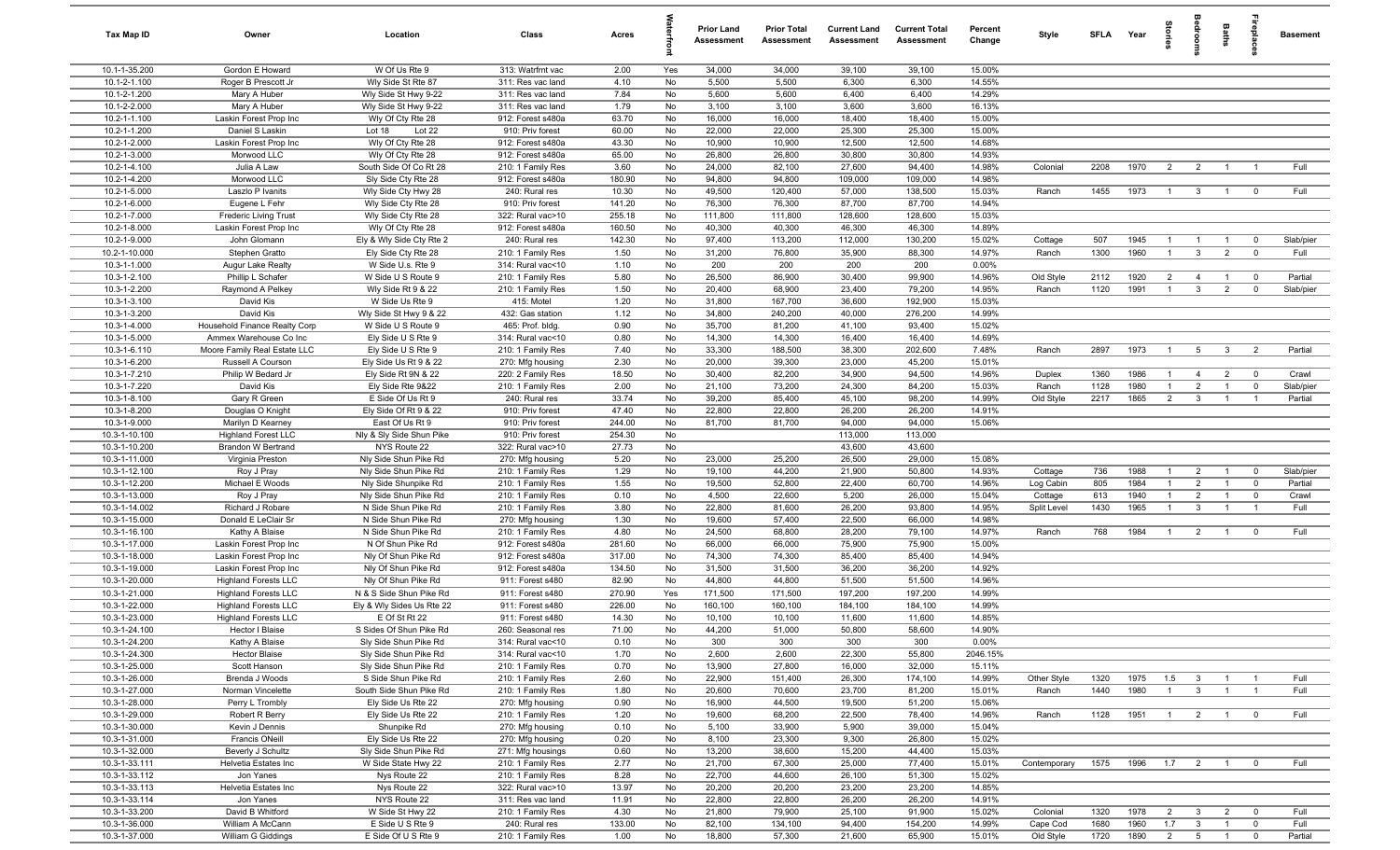| Tax Map ID                     | Owner                                  | Location                                               | Class                                  | Acres           |            | <b>Prior Land</b><br>Assessment | <b>Prior Total</b><br>Assessment | <b>Current Land</b><br>Assessment | <b>Current Total</b><br><b>Assessment</b> | Percent<br>Change | Style                 | <b>SFLA</b>  | Year         | g.                               | droon                          | Baths                            | eble                       | <b>Basement</b> |
|--------------------------------|----------------------------------------|--------------------------------------------------------|----------------------------------------|-----------------|------------|---------------------------------|----------------------------------|-----------------------------------|-------------------------------------------|-------------------|-----------------------|--------------|--------------|----------------------------------|--------------------------------|----------------------------------|----------------------------|-----------------|
| 10.3-1-38.110                  | Lyman P Martin                         | E Side U S Rte 9                                       | 240: Rural res                         | 19.50           | No         | 31,300                          | 98,400                           | 36,000                            | 113,200                                   | 15.04%            | Ranch                 | 1482         | 1960         | $\mathbf{1}$                     | 3                              | $\overline{1}$                   | $\overline{\mathbf{0}}$    | Full            |
| 10.3-1-38.120                  | Peter J Martin                         | Ely Side Us Rt 9                                       | 240: Rural res                         | 16.67           | No         | 31,500                          | 106,300                          | 36,200                            | 122,200                                   | 14.96%            | Ranch                 | 960          | 1995         | -1                               | $\overline{2}$                 |                                  | $^{\circ}$                 | Full            |
| 10.3-1-38.200                  | Patricia L Perrin                      | Ely Side Rte 9                                         | 210: 1 Family Res                      | 10.26           | No         | 28,700                          | 124,100                          | 33,000                            | 142,700                                   | 14.99%            | Raised Ranch          | 2538         | 1990         | $\mathbf{1}$                     | $\mathbf{3}$                   | 3                                | $\mathbf 0$                | Full            |
| 10.3-1-39.000                  | <b>Brandon W Bertrand</b>              | Nly Side Rte 22                                        | 314: Rural vac<10                      | 5.80            | No         | 9,900                           | 9,900                            | 11,400                            | 11,400                                    | 15.15%            |                       |              |              |                                  |                                |                                  |                            |                 |
| 10.3-2-1.000<br>10.3-2-2.000   | Yvon Dalbec<br>David Kis               | N W Side Rt 87<br>E Side Rt 87                         | 314: Rural vac<10<br>314: Rural vac<10 | 1.60<br>6.83    | No<br>No   | 2,500<br>10,100                 | 2,500<br>10,100                  | 2,900<br>11,600                   | 2,900<br>11,600                           | 16.00%<br>14.85%  |                       |              |              |                                  |                                |                                  |                            |                 |
| 10.3-2-3.000                   | <b>Brandon W Bertrand</b>              | E Side Rt 9                                            | 322: Rural vac>10                      | 11.04           | No         | 6,800                           | 6,800                            | 7,800                             | 7,800                                     | 14.71%            |                       |              |              |                                  |                                |                                  |                            |                 |
| 10.3-2-4.100                   | Jon Yanes                              | E Side Rte 9                                           | 311: Res vac land                      | 5.10            | No         | 23,800                          | 23,800                           | 27,400                            | 27,400                                    | 15.13%            |                       |              |              |                                  |                                |                                  |                            |                 |
| 10.3-2-4.200                   | <b>Terry Martin</b>                    | E Side Rt 9                                            | 210: 1 Family Res                      | 3.71            | No         | 7,500                           | 61,400                           | 8,600                             | 70,600                                    | 14.98%            |                       |              |              |                                  |                                |                                  |                            |                 |
| 10.3-2-4.300                   | Jeffrey Taylor                         | E Side Rte 9                                           | 210: 1 Family Res                      | 2.77            | No         | 21,900                          | 80,200                           | 25,200                            | 92,200                                    | 14.96%            |                       |              |              |                                  |                                |                                  |                            |                 |
| 10.3-2-5.000                   | George Moore                           | W Side Rt 9                                            | 311: Res vac land                      | 4.04            | No         | 2,000                           | 2,000                            | 2,300                             | 2,300                                     | 15.00%            |                       |              |              |                                  |                                |                                  |                            |                 |
| 10.4-1-1.000                   | Laskin Forest Prop Inc                 | Nly Of Cty Rte 28                                      | 912: Forest s480a                      | 158.40          | No         | 37,100                          | 37,100                           | 42,700                            | 42,700                                    | 15.09%            |                       |              |              |                                  |                                |                                  |                            |                 |
| 10.4-1-2.000                   | William J LeClair Sr                   | Wly Of Cty Route 28                                    | 321: Abandoned ag                      | 15.30           | No         | 10,200                          | 10,200                           | 11,700                            | 11,700                                    | 14.71%            |                       |              |              |                                  |                                |                                  |                            |                 |
| 10.4-1-3.000                   | William J LeClair Sr                   | Wly Of Cty Rte 28                                      | 910: Priv forest                       | 20.00           | No         | 11,100                          | 11,100                           | 12,800                            | 12,800                                    | 15.32%            |                       |              |              |                                  |                                |                                  |                            |                 |
| 10.4-1-4.000                   | William J LeClair Sr                   | Wly Of Cty Rte 28                                      | 910: Priv forest                       | 17.50           | No         | 9,700                           | 9,700                            | 11,200                            | 11,200                                    | 15.46%            |                       |              |              |                                  |                                |                                  |                            |                 |
| 10.4-1-5.000                   | Laskin Forest Prop Inc                 | Wly Of Cty Rte 28                                      | 912: Forest s480a                      | 320.60          | No         | 75,100                          | 75,100                           | 86,400                            | 86,400                                    | 15.05%            |                       |              |              |                                  |                                |                                  |                            |                 |
| 10.4-1-6.000                   | <b>Highland Forests LLC</b>            | Wly Of Cty Rte 28                                      | 911: Forest s480                       | 293.90          | No         | 120,700                         | 120,700                          | 138,800                           | 138,800                                   | 15.00%            |                       |              |              |                                  |                                |                                  |                            |                 |
| 10.4-1-7.000                   | Norma Mussen                           | Nly & Sly Sd Shun Pike Rd                              | 240: Rural res                         | 184.50<br>44.55 | Yes        | 56,400                          | 62,600                           | 64,900                            | 72,000                                    | 15.02%            | Old Style             | 1820         | 1850         | $\overline{2}$                   | 5                              | $\mathbf 0$                      | $\mathbf 0$                | Full            |
| 10.8-1-1.100<br>10.8-1-1.200   | Amy Furnia<br>Luisa T Fernholz         | Ely Side Cty Rte 28<br>Ely Side Highlands Rd           | 322: Rural vac>10<br>322: Rural vac>10 | 32.78           | No<br>No   | 69,100<br>60,700                | 69,100<br>60,700                 | 79,500<br>69,800                  | 79,500<br>69,800                          | 15.05%<br>14.99%  |                       |              |              |                                  |                                |                                  |                            |                 |
| 10.8-1-1.300                   | John T Burke                           | Ely Side Highlands Rd                                  | 210: 1 Family Res                      | 29.72           | No         | 71,900                          | 201,400                          | 82,700                            | 231,600                                   | 15.00%            | Contemporary          | 1393         | 1994         | $\overline{1}$                   | $\mathbf{3}$                   | $\overline{2}$                   | $\overline{\mathbf{0}}$    | Full            |
| 10.8-1-2.000                   | Walter J Landis                        | Ely Side County Rte 28                                 | 322: Rural vac>10                      | 29.10           | No         | 23,900                          | 23,900                           | 27,500                            | 27,500                                    | 15.06%            |                       |              |              |                                  |                                |                                  |                            |                 |
| 10.8-1-3.000                   | Thomas C Lamar                         | Ely Side Cty Rte 28                                    | 240: Rural res                         | 29.50           | No         | 65,000                          | 237,200                          | 74,800                            | 272,800                                   | 15.01%            | Ranch                 | 2068         | 1970         | $\overline{1}$                   | $\mathbf{3}$                   | $\overline{2}$                   | $\overline{1}$             | Full            |
| 10.8-1-4.000                   | Carlton J Moorcroft                    | Ely Side Cty Rte 28                                    | 210: 1 Family Res                      | 33.09           | No         | 73,800                          | 227,100                          | 84,900                            | 261,200                                   | 15.02%            |                       |              |              |                                  |                                |                                  |                            |                 |
| 10.8-1-5.000                   | Mark O Fuller                          | Wly Side Cty Rte 28                                    | 210: 1 Family Res                      | 2.00            | No         | 48,200                          | 167,000                          | 55,400                            | 192,000                                   | 14.97%            | Other Style           | 1988         | 1990         | 1.7                              | $\overline{2}$                 | $\overline{1}$                   | $\mathbf 0$                | Full            |
| 10.8-1-6.000                   | Garrett P Dague                        | Wly Side Cty Rte 28                                    | 210: 1 Family Res                      | 1.20            | No         | 33,600                          | 125,200                          | 38,700                            | 144,000                                   | 15.02%            | Old Style             | 1637         | 1910         | 1.5                              | $\mathbf{3}$                   |                                  | $\mathbf 0$                | Full            |
| 10.8-1-7.000                   | Joseph A Johnson                       | Wly Side Cty Rte 28                                    | 210: 1 Family Res                      | 1.35            | No         | 37,100                          | 137,700                          | 42,700                            | 158,400                                   | 15.03%            | Raised Ranch          | 2541         | 1973         | $\mathbf{1}$                     | $\mathbf{3}$                   | $\overline{1}$                   | $\mathbf 0$                | Full            |
| $10.8 - 1 - 8.100$             | David P Gload                          | Ely & Wly Sides Cty Rte 2                              | 210: 1 Family Res                      | 4.33            | No         | 40,800                          | 91,700                           | 47,000                            | 105,500                                   | 15.05%            | Old Style             | 1321         | 1880         | 1.5                              | $\mathbf{3}$                   |                                  | $\mathbf 0$                | Crawl           |
| 10.8-1-8.200                   | David P Gload                          | Ely Side Cty Rte 28                                    | 311: Res vac land                      | 0.40            | No         | 1,000                           | 1,000                            | 1,200                             | 1,200                                     | 20.00%            |                       |              |              |                                  |                                |                                  |                            |                 |
| 10.8-1-9.000                   | Andrew J Herman                        | West Side Of Co Rte 28                                 | 210: 1 Family Res                      | 1.50            | No         | 33,600                          | 85,600                           | 38,600                            | 98,400                                    | 14.95%            | Old Style             | 1983         | 1862         | $\overline{2}$                   | $\overline{2}$                 | $\overline{1}$                   | $\overline{1}$             | Crawl           |
| 10.8-2-1.100                   | John Warner                            | Ely Side South Camp Rd                                 | 210: 1 Family Res                      | 1.70            | Yes        | 91,600                          | 161,700                          | 105,400                           | 186,000                                   | 15.03%            | Ranch                 | 1023         | 1982         | $\overline{1}$                   | $\overline{2}$                 | $\overline{1}$                   | $\overline{1}$             | Full            |
| 10.8-2-1.211                   | John H DeBeer                          | Ely Side South Camp Rd                                 | 210: 1 Family Res                      | 0.92            | No         | 28,900                          | 57,800                           | 33,300                            | 66,500                                    | 15.05%            | Ranch                 | 754          | 1960         | $\overline{1}$                   | $\overline{1}$                 | $\overline{1}$                   | $\mathbf 0$                | Full            |
| 10.8-2-1.212<br>10.8-2-1.220   | Christine A Ladwig<br>Edward J Kehn Jr | Ely Side South Camp Rd<br>East Of S Camp Rd            | 313: Watrfrnt vac<br>220: 2 Family Res | 1.41<br>2.31    | Yes<br>Yes | 139,900<br>220,100              | 139,900<br>339,100               | 160,900<br>253,200                | 160,900<br>390,000                        | 15.01%<br>15.01%  | Ranch                 | 1592         | 1970         | $\overline{1}$                   | $\mathbf{3}$                   | $\overline{2}$                   | $\overline{1}$             | Full            |
| 10.8-2-2.000                   | Steven E Fuller                        | Ely Side Of South Camp Rd                              | 210: 1 Family Res                      | 1.10            | Yes        | 181,600                         | 282,300                          | 208,800                           | 324,600                                   | 14.98%            | Ranch                 | 1573         | 1987         | $\overline{1}$                   | $\mathbf{3}$                   | $\overline{1}$                   | $\mathbf 0$                | Full            |
| 10.8-2-3.000                   | Fred J Gignac                          | Ely Side South Camp Rd                                 | 260: Seasonal res                      | 0.97            | Yes        | 119,900                         | 138,100                          | 137,900                           | 158,800                                   | 14.99%            | Cottage               | 576          | 1991         | $\mathbf{1}$                     | $\overline{1}$                 | $\mathbf 0$                      | $\overline{0}$             | Crawl           |
| 10.8-2-4.000                   | John Feltman                           | Ely Side South Camp Rd                                 | 260: Seasonal res                      | 1.30            | Yes        | 184,300                         | 223,700                          | 212,000                           | 257,300                                   | 15.02%            | Old Style             | 1128         | 1949         | $\overline{1}$                   | $\overline{2}$                 | $\mathbf{1}$                     | $\mathbf 0$                | Partial         |
| 10.8-2-5.000                   | Marilyn Higgins                        | Ely Side South Camp Rd                                 | 260: Seasonal res                      | 1.50            | Yes        | 191,900                         | 239,600                          | 220,600                           | 275,500                                   | 14.98%            | Cottage               | 867          | 1928         | 1.5                              | $\overline{1}$                 | $\overline{1}$                   | $\overline{1}$             | Crawl           |
| 10.8-2-6.000                   | John H Debeer                          | Ely Side South Camp Rd                                 | 260: Seasonal res                      | 1.00            | Yes        | 119,200                         | 142,100                          | 137,100                           | 163,400                                   | 14.99%            | Old Style             | 1113         | 1923         | $\mathbf{1}$                     | $\mathbf{3}$                   |                                  | - 1                        | Crawl           |
| 10.8-2-7.000                   | Camp Keepidle Trust                    | Ely Side South Camp Rd                                 | 260: Seasonal res                      | 1.50            | Yes        | 137,800                         | 178,800                          | 158,500                           | 205,600                                   | 14.99%            | Old Style             | 958          | 1925         | 1.5                              | $\overline{1}$                 | $\mathbf{1}$                     | $\overline{1}$             | Crawl           |
| 10.8-2-8.000                   | Loretta Camp Bull                      | Ely Of South Camp Rd                                   | 260: Seasonal res                      | 0.50            | Yes        | 69,600                          | 93,400                           | 80,000                            | 107,400                                   | 14.99%            | Old Style             | 840          | 1925         | $\overline{2}$                   | $\mathbf{3}$                   |                                  | $\mathbf 0$                | Slab/pier       |
| 10.8-2-9.000                   | <b>Bull H&amp;H Family Trust</b>       | Ely Of South Camp Rd                                   | 260: Seasonal res                      | 0.14            | Yes        | 57,000                          | 79,200                           | 65,600                            | 91,100                                    | 15.03%            | Cottage               | 476          | 1952         | $\overline{1}$                   | $\overline{2}$                 | $\overline{1}$                   | $\mathbf 0$                | Full            |
| 10.8-2-10.000                  | Mary J Bond                            | Ely Side South Camp Rd                                 | 260: Seasonal res                      | 1.29            | Yes        | 160,300                         | 191,800                          | 184,400                           | 220,600                                   | 15.02%            | Old Style             | 1049         | 1925         | $\overline{1}$                   | $\overline{2}$                 | $\overline{1}$                   | $\overline{1}$             | Partial         |
| 10.8-2-11.000                  | Ann E Rooney                           | Ely Of South Camp Rd                                   | 312: Vac w/imprv                       | 0.35            | Yes        | 60,800                          | 65,500                           | 69,900                            | 75,300                                    | 14.96%            |                       |              |              |                                  |                                |                                  |                            |                 |
| 10.8-2-12.000                  | Wiesia Swiderska                       | Ely Of South Camp Rd                                   | 260: Seasonal res                      | 0.19            | Yes        | 33,200                          | 74,200                           | 38,200                            | 85,300                                    | 14.96%            | Old Style             | 833          | 1914         | $\overline{2}$                   | $\overline{2}$                 | $\overline{1}$                   | $\mathbf 0$                | Slab/pier       |
| 10.8-2-13.000<br>10.8-2-14.000 | Dean V Chandler<br>Richard N Baer Jr   | Ely Side South Camp Rd<br>Elv Side South Shore Rd      | 280: Multiple res<br>210: 1 Family Res | 2.50<br>3.10    | Yes<br>Yes | 185,200<br>181.300              | 265,800<br>276,600               | 213,000<br>208,500                | 305,700<br>318.100                        | 15.01%<br>15.00%  | Old Style<br>Ranch    | 2155<br>1850 | 1932<br>1975 | $\overline{1}$<br>$\overline{1}$ | $\overline{2}$<br>$\mathbf{3}$ | $\overline{1}$<br>2              | $\overline{1}$<br>-2       | Crawl<br>Crawl  |
| 10.8-2-15.000                  | Philip G Hamilton                      | Ely Side South Camp Rd                                 | 260: Seasonal res                      | 4.40            | Yes        | 189,700                         | 211,200                          | 218,200                           | 242,900                                   | 15.01%            | Cottage               | 672          | 1946         | $\overline{1}$                   | $\overline{2}$                 | $\overline{1}$                   | $\overline{0}$             | Crawl           |
| 10.8-2-16.000                  | Adk Rental Opp Inc                     | Ely Side South Camp Rd                                 | 313: Watrfrnt vac                      | 1.72            | Yes        | 144,000                         | 144,000                          | 165,600                           | 165,600                                   | 15.00%            |                       |              |              |                                  |                                |                                  |                            |                 |
| 10.8-2-17.000                  | Robert B Prescott                      | Ely Side South Camp Rd                                 | 280: Multiple res                      | 2.00            | Yes        | 160,600                         | 217,500                          | 184,700                           | 250,100                                   | 14.99%            | Ranch                 | 1275         | 1960         | $\mathbf{1}$                     | 3                              |                                  | $\overline{1}$             | Crawl           |
| 10.8-2-18.000                  | Frank Clark                            | Ely Side South Camp Rd                                 | 260: Seasonal res                      | 1.90            | Yes        | 161,000                         | 220,200                          | 185,100                           | 253,200                                   | 14.99%            | Other Style           | 1333         | 1968         | $\mathbf{1}$                     | $\overline{2}$                 | $\overline{1}$                   | $\overline{1}$             | Slab/pier       |
| 10.8-2-19.000                  | Robert H Craft Jr                      | Ely Side South Camp Rd                                 | 260: Seasonal res                      | 1.50            | Yes        | 99,700                          | 247,500                          | 114,600                           | 284,600                                   | 14.99%            | Ranch                 | 820          | 1953         |                                  | $\overline{2}$                 |                                  | $\mathbf 0$                | Slab/pier       |
| 10.8-2-20.000                  | Rosemary L Munter                      | Ely Side South Camp Rd                                 | 210: 1 Family Res                      | 3.00            | Yes        | 142,200                         | 221,300                          | 163,500                           | 254,500                                   | 15.00%            | Ranch                 | 1601         | 1960         |                                  | $\mathbf{3}$                   | $\overline{2}$                   | $\overline{2}$             | Partial         |
| 10.8-2-21.000                  | Barbara Lapham                         | Ely Side S Camp Rd                                     | 210: 1 Family Res                      | 3.00            | Yes        | 204,900                         | 304,600                          | 235,600                           | 460,000                                   | 51.02%            | Ranch                 | 2211         | 1972         | $\overline{1}$                   | $\mathbf{3}$                   | $\overline{2}$                   | $\overline{1}$             | Crawl           |
| 10.8-2-22.000                  | Nancy Noel                             | Ely Side South Camp Rd                                 | 280: Multiple res                      | 2.70            | Yes        | 192,200                         | 257,800                          | 221,100                           | 296,500                                   | 15.01%            | Cape Cod              | 1363         | 1969         | 1.5                              | $\overline{2}$                 | $\overline{1}$                   | $\overline{1}$             | Partial         |
| 10.8-2-23.000                  | Vivian A Sproule                       | E & W Sides South Camp Rd                              | 260: Seasonal res                      | 4.20            | Yes        | 192,500                         | 239,200                          | 221,400                           | 275,100                                   | 15.01%            | Cottage               | 408          | 1962         | $\overline{1}$                   | $\overline{1}$                 | $\overline{1}$                   | $\overline{0}$             | Slab/pier       |
| 10.8-2-24.000                  | Arthur A Dudek                         | E & W Sides S Camp Rd                                  | 260: Seasonal res                      | 3.30            | Yes        | 138,500                         | 175,500                          | 159,200                           | 201,800                                   | 14.99%            | Ranch                 | 792          | 1958         | $\mathbf{1}$                     | $\overline{2}$                 | $\overline{2}$                   | $\overline{1}$             | Slab/pier       |
| 10.8-2-25.002                  | Patricia E Chapman                     | Ely Of South Camp Rd                                   | 260: Seasonal res                      | 6.20            | Yes        | 252,200                         | 277,100                          | 290,100                           | 318,700                                   | 15.01%            | Cottage               | 680          | 1955         | $\mathbf{1}$                     | $\overline{2}$                 | $\overline{1}$                   | $\overline{1}$             | Crawl           |
| 10.8-2-26.200                  | Old Ice House Realty Trust             | E Of South Camp Rd                                     | 313: Watrfrnt vac                      | 0.51            | Yes        | 162,000                         | 162,000                          | 186,300                           | 186,300                                   | 15.00%            |                       |              |              |                                  |                                |                                  |                            |                 |
| 10.8-2-27.000                  | Old Ice House Realty Trust             | E & W Side South Camp Rd                               | 312: Vac w/imprv                       | 8.50            | Yes        | 226,200                         | 228,800                          | 260,100                           | 263,100                                   | 14.99%            |                       |              |              |                                  |                                |                                  |                            |                 |
| 10.8-2-28.000<br>10.8-2-29.100 | Gary VanHerpe<br>Elizabeth S Green     | E & W Sides South Camp Rd<br>E & W Sides South Camp Rd | 260: Seasonal res                      | 3.90<br>2.85    | Yes<br>Yes | 194,300                         | 234,700                          | 223,400<br>224,800                | 269,900<br>227,400                        | 15.00%            | Cape Cod<br>Old Style | 931<br>1080  | 1960<br>1925 | 1.5<br>$\mathbf{1}$              | $\overline{2}$<br>$\mathbf{3}$ | $\overline{1}$<br>$\overline{0}$ | $\mathbf 0$<br>$\mathbf 0$ | Slab/pier       |
| 10.8-2-29.200                  | Tom D Birdsey                          | Corlear Rd                                             | 260: Seasonal res<br>322: Rural vac>10 | 0.11            | Yes        |                                 |                                  | 25,200                            | 25,200                                    |                   | Old Style             | 1080         | 1925         | $\mathbf{1}$                     | $\mathbf{3}$                   | $\overline{0}$                   | $\mathbf 0$                | Crawl<br>Crawl  |
| 10.8-2-30.001                  | Carol B Marshall                       | Ely Of South Camp Rd                                   | 260: Seasonal res                      | 0.90            | Yes        | 125,700                         | 162,300                          | 144,500                           | 186,600                                   | 14.97%            | Old Style             | 1123         | 1927         | $\overline{1}$                   | $\overline{1}$                 | $\overline{1}$                   | $\overline{\mathbf{0}}$    | Slab/pier       |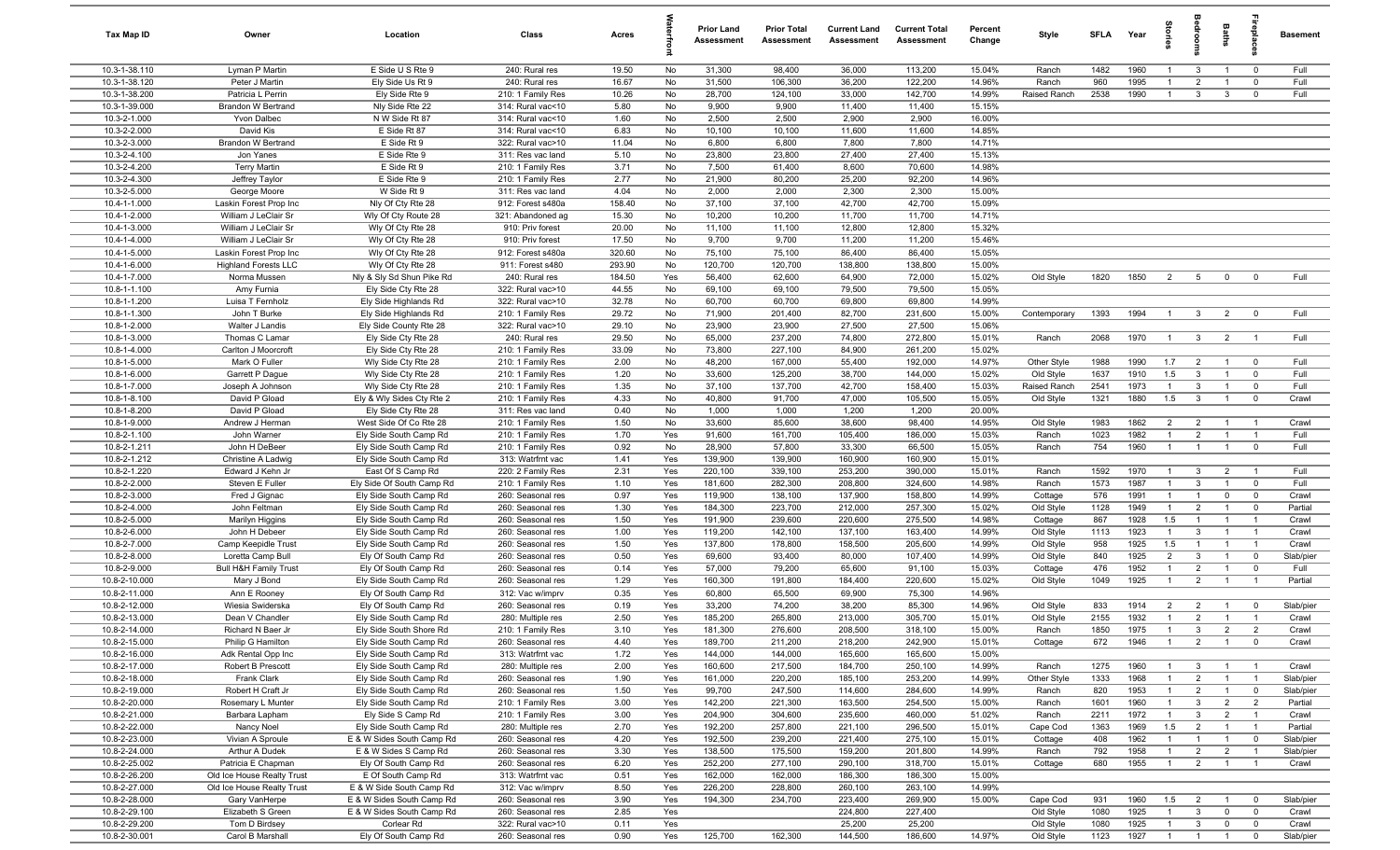| Tax Map ID                     | Owner                                           | Location                                           | Class                                  | Acres          |            | <b>Prior Land</b><br>Assessment | <b>Prior Total</b><br>Assessment | <b>Current Land</b><br>Assessment | <b>Current Total</b><br>Assessment | Percent<br>Change  | Style                  | SFLA         | Year         | Storie                           | adroom                         | Baths                            | ebla                             | <b>Basement</b>    |
|--------------------------------|-------------------------------------------------|----------------------------------------------------|----------------------------------------|----------------|------------|---------------------------------|----------------------------------|-----------------------------------|------------------------------------|--------------------|------------------------|--------------|--------------|----------------------------------|--------------------------------|----------------------------------|----------------------------------|--------------------|
| 10.8-2-31.000                  | Tom D Birdsey                                   | E & W Sides South Camp Rd                          | 260: Seasonal res                      | 4.12           | Yes        | 134,800                         | 201,800                          | 155,100                           | 232,100                            | 15.01%             | Cottage                | 960          | 1960         | -1                               | 3                              |                                  | $\overline{\phantom{0}}$         | Crawl              |
| 10.8-2-32.000                  | Richard A Russell                               | Ely Side South Camp Rd                             | 260: Seasonal res                      | 1.00           | Yes        | 100,200                         | 140,600                          | 115,200                           | 161,700                            | 15.01%             | Old Style              | 1308         | 1940         | $\mathbf{1}$                     | 3                              | $\overline{2}$                   | $\overline{2}$                   | Slab/pier          |
| 10.8-2-33.000                  | E Robert Fernholz                               | E & W Sides South Camp Rd                          | 260: Seasonal res                      | 19.68          | Yes        | 383,400                         | 460,400                          | 774,500                           | 925,000                            | 100.91%            | Log Cabin              | 1860         | 1940         | $\overline{1}$                   | $\overline{4}$                 | $\overline{2}$                   | $\overline{\phantom{0}}$         | Full               |
| 10.8-2-34.000                  | Sharon Oritz                                    | Ely Of South Camp Rd                               | 260: Seasonal res                      | 1.60           | Yes        | 198,900                         | 237,200                          | 228,800                           | 272,800                            | 15.01%             | Old Style              | 1252<br>1160 | 1920<br>1935 | $\overline{1}$<br>$\overline{2}$ | $\overline{2}$                 | $\overline{2}$<br>$\overline{1}$ | $\overline{1}$<br>$\overline{0}$ | Slab/pier          |
| 10.8-2-35.000<br>10.8-2-36.000 | Heather Boardman<br>E Robert Fernholz           | Ely Of South Camp Rd<br>Harms Way                  | 260: Seasonal res<br>311: Res vac land | 0.40<br>0.49   | No<br>No   | 20,700                          | 60,400                           | 23,800<br>100                     | 69,500<br>100                      | 15.07%             | Old Style              |              |              |                                  | $\overline{4}$                 |                                  |                                  | Slab/pier          |
| 10.12-1-1.000                  | John Nolan                                      | Wly Side Cty Rte 28                                | 240: Rural res                         | 26.70          | No         | 53,900                          | 132,400                          | 62,000                            | 152,300                            | 15.03%             | Old Style              | 1475         | 1890         | 1.5                              | $\overline{4}$                 | $\overline{1}$                   | $\mathbf{0}$                     | Partial            |
| 10.12-1-2.000                  | Elmer Johnpeer                                  | Wly Side Cty Rte 28                                | 270: Mfg housing                       | 1.80           | No         | 30,800                          | 37,000                           | 35,500                            | 42,600                             | 15.14%             |                        |              |              |                                  |                                |                                  |                                  |                    |
| 10.12-1-3.100                  | Karen Hachigian                                 | Ely Side Cty Rte 28                                | 240: Rural res                         | 46.50          | No         | 74,000                          | 221,100                          | 85,100                            | 254,300                            | 15.02%             | Log Cabin              | 3421         | 1982         | 2                                | $\overline{2}$                 | $\overline{1}$                   | $\mathbf{0}$                     | Crawl              |
| 10.12-1-3.200                  | Karen E Hachigian                               | Ely Side Cty Rt 28 Highld                          | 314: Rural vac<10                      | 8.50           | No         | 21,800                          | 21,800                           | 25,100                            | 25,100                             | 15.14%             |                        |              |              |                                  |                                |                                  |                                  |                    |
| 10.12-1-4.000                  | Corlear Bay Property                            | Ely & Wly Sides Cty Rte 2                          | 484: 1 use sm bld                      | 88.90          | No         | 107,600                         | 119,900                          | 123,800                           | 137,900                            | 15.01%             |                        |              |              |                                  |                                |                                  |                                  |                    |
| 10.12-1-5.000                  | Walterlyn V Woythaler                           | Ely & Wly Sides Cty Rte 2                          | 240: Rural res                         | 114.60         | No         | 91,400                          | 96,600                           | 105,100                           | 111,100                            | 15.01%             | Old Style              | 1867         | 1820         | $\overline{2}$                   | 3                              |                                  | $\overline{1}$                   | Slab/pier          |
| 10.12-1-6.100                  | Benjamin F Mussen Jr                            | Ely Side Cty Rte 28                                | 210: 1 Family Res                      | 1.80           | No         | 34,500                          | 87,300                           | 39,700                            | 100,400                            | 15.01%             | Old Style              | 1367         | 1925         | $\overline{2}$                   | $\overline{4}$                 | $\overline{2}$                   | $\overline{1}$                   | Partial            |
| 10.12-1-6.200                  | Randall L Ashline                               | Ely Side Cty Rt 28                                 | 210: 1 Family Res                      | 0.66           | No         | 29,300                          | 118,100                          | 33,700                            | 135,800                            | 14.99%             | Contemporary           | 1715         | 1990         | 1.5                              | $\overline{4}$                 | $\overline{1}$                   | $\mathbf 0$                      | Full               |
| 10.12-1-7.000                  | Benjamin Mussen Jr                              | Ely Side Cty Rte 28                                | 314: Rural vac<10                      | 0.10           | No         | 200                             | 200                              | 200                               | 200                                | 0.00%              |                        |              |              |                                  |                                |                                  |                                  |                    |
| 10.12-1-8.000<br>10.12-1-9.000 | Sharra L Hooker<br>Harry K Johnson              | Ely Side Cte Rte 28<br>Ely Side Cty Rte 28         | 210: 1 Family Res<br>322: Rural vac>10 | 12.90<br>50.90 | No<br>No   | 40,100<br>43,600                | 80,200<br>43,600                 | 46,100<br>50,100                  | 92,200<br>50,100                   | 14.96%<br>14.91%   | Cape Cod               | 1944         | 1967         | 1.5                              | 5                              | $\overline{1}$                   | $\overline{1}$                   | Full               |
| 10.12-1-10.000                 | Thomas E Recny                                  | Wly Side Cty Rte 28                                | 240: Rural res                         | 76.80          | No         | 92,900                          | 228,900                          | 106,800                           | 263,200                            | 14.98%             | Old Style              | 2394         | 1995         | $\overline{2}$                   | 5                              | $\overline{4}$                   | $\overline{1}$                   | Partial            |
| 10.12-1-11.000                 | Madeline R Dorr                                 | Wly Side Cty Rte 28                                | 210: 1 Family Res                      | 1.80           | No         | 32,600                          | 62,100                           | 37,500                            | 71,400                             | 14.98%             | Old Style              | 1014         | 1849         | 1.5                              | $\mathbf{3}$                   | $\overline{1}$                   | $\mathbf 0$                      | Partial            |
| 10.12-1-12.000                 | <b>Richard Nichols</b>                          | Wly Side Cty Rte 28                                | 240: Rural res                         | 40.20          | No         | 56,400                          | 103,400                          | 64,900                            | 118,900                            | 14.99%             | Cape Cod               | 1092         | 1940         | 1.5                              | $\overline{1}$                 | $\overline{1}$                   | $\overline{\mathbf{0}}$          | Full               |
| 10.12-1-13.000                 | Laskin Forest Prop Inc                          | Wly Of Highland Rd                                 | 912: Forest s480a                      | 32.30          | No         | 7,600                           | 7,600                            | 8,700                             | 8,700                              | 14.47%             |                        |              |              |                                  |                                |                                  |                                  |                    |
| 10.12-1-14.000                 | Paul Tenerowicz                                 | Wly Side Cty Rte 28                                | 260: Seasonal res                      | 0.10           | No         | 8,400                           | 33,200                           | 9,700                             | 38,200                             | 15.06%             | Cottage                | 630          | 1846         | $\overline{1}$                   | $\mathbf 0$                    | $\mathbf 0$                      | $\mathbf 0$                      | Slab/pier          |
| 10.12-2-1.000                  | Corlear Bay Owners Assoc                        | Ely & Wly Sides South Cam                          | 312: Vac w/imprv                       | 6.80           | No         | 36,400                          | 44,300                           | 41,800                            | 50,900                             | 14.90%             |                        |              |              |                                  |                                |                                  |                                  |                    |
| 10.12-2-2.000                  | Timothy C Day                                   | Ely Of South Camp Rd                               | 260: Seasonal res                      | 1.00           | No         | 30,300                          | 100,500                          | 26,200                            | 106,900                            | 6.37%              | Cottage                | 891          | 1900         | $\overline{1}$                   | 3                              |                                  |                                  | Crawl              |
| 10.12-2-3.000                  | Corlear Bay Owners Assoc                        | Ely Of South Camp Rd                               | 314: Rural vac<10                      | 0.50           | No         | 21,300                          | 21,300                           | 24,500                            | 24,500                             | 15.02%             |                        |              |              |                                  |                                |                                  |                                  |                    |
| 10.12-2-4.000                  | Corlear Bay Owners Assoc                        | Ely Of South Camp Rd                               | 312: Vac w/imprv                       | 0.70           | No         | 23,200                          | 27,500                           | 26,700                            | 31,600                             | 14.91%             |                        |              |              |                                  |                                |                                  |                                  |                    |
| 10.12-2-5.000                  | Horace G Meeker                                 | Ely Of South Camp Rd                               | 260: Seasonal res                      | 1.20           | No         | 32,600                          | 78,800                           | 37,500                            | 90,600                             | 14.97%             | Old Style              | 1575         | 1920         | $\overline{1}$                   | 5                              | $\overline{2}$                   | $\overline{\phantom{0}}$         | Slab/pier          |
| 10.12-2-6.000                  | Douglas G Smith                                 | Ely Of South Camp Rd                               | 260: Seasonal res                      | 0.60           | No         | 26,100                          | 77,600                           | 30,000                            | 89,200                             | 14.95%             | Old Style              | 912          | 1920<br>1920 | $\overline{1}$<br>$\overline{1}$ | $\overline{4}$                 | $\overline{1}$                   | $\overline{1}$<br>$\overline{1}$ | Slab/pier          |
| 10.12-2-7.000<br>10.12-2-8.000 | Diane Kilbourne<br>John W Stewart               | Ely Of South Camp Rd<br>Ely Side South Camp Rd     | 260: Seasonal res<br>260: Seasonal res | 0.80<br>2.50   | No<br>No   | 27,700<br>37,800                | 73,000<br>111,100                | 31,900<br>43,500                  | 84,000<br>127,800                  | 15.07%<br>15.03%   | Old Style<br>Cottage   | 1182<br>702  | 1920         | $\overline{1}$                   | $\overline{4}$<br>$\mathbf{3}$ | $\overline{2}$<br>$\overline{1}$ | $\overline{1}$                   | Crawl<br>Slab/pier |
| 10.12-2-9.000                  | John V Judd                                     | East Side South Camp Rd                            | 314: Rural vac<10                      | 2.10           | No         | 20,900                          | 20,900                           | 24,000                            | 24,000                             | 14.83%             |                        |              |              |                                  |                                |                                  |                                  |                    |
| 10.12-2-10.000                 | Corlear Bay Owners Assoc                        | Ely Of South Camp Rd                               | 312: Vac w/imprv                       | 0.70           | No         | 23,100                          | 26,100                           | 26,600                            | 30,000                             | 14.94%             |                        |              |              |                                  |                                |                                  |                                  |                    |
| 10.12-2-11.100                 | Robert O Smyth                                  | E Of So Camp Rd                                    | 260: Seasonal res                      | 0.80           | Yes        | 107,900                         | 158,500                          | 124,100                           | 182,300                            | 15.02%             | Old Style              | 1783         | 1920         | 2                                | 6                              | $\overline{2}$                   | $\overline{1}$                   | Slab/pier          |
| 10.12-2-11.200                 | Barbara T Townsend                              | Ely & Wly Side So Camp Rd                          | 314: Rural vac<10                      | 3.60           | No         | 25,000                          | 25,000                           | 28,700                            | 28,700                             | 14.80%             |                        |              |              |                                  |                                |                                  |                                  |                    |
| 10.12-2-12.000                 | Mary B Stevenson                                | E & W Sides South Camp Rd                          | 260: Seasonal res                      | 2.20           | Yes        | 153,400                         | 221,200                          | 176,400                           | 254,400                            | 15.01%             | Old Style              | 1558         | 1920         | $\overline{2}$                   | 5                              | -1                               | - 1                              | Crawl              |
| 10.12-2-13.100                 | S F Capon                                       | E & W Sides South Camp Rd                          | 260: Seasonal res                      | 2.55           | Yes        |                                 |                                  | 155,900                           | 256,400                            |                    | Old Style              | 2360         | 1920         | $\overline{1}$                   | $\overline{4}$                 | $\overline{2}$                   | $\mathbf{3}$                     | Crawl              |
| 10.12-2-13.200                 | Marjorie Claire H OConnell Capon                | Camp Rd                                            | 313: Watrfrnt vac                      | 1.20           | Yes        |                                 |                                  | 100,000                           | 100,000                            |                    |                        |              |              |                                  |                                |                                  |                                  |                    |
| 10.12-2-14.000                 | Marjorie Claire H OConnell Capon                | E & W Sides South Camp Rd                          | 313: Watrfrnt vac                      | 1.20           | Yes        | 65,500                          | 65,500                           | 75,300                            | 75,300                             | 14.96%             |                        |              |              |                                  |                                |                                  |                                  |                    |
| 10.12-2-15.000                 | Charles F Gross                                 | E & W Side South Camp Rd                           | 260: Seasonal res                      | 1.90           | Yes        | 138,200                         | 197,800                          | 159,000                           | 227,500                            | 15.02%             | Old Style              | 1509         | 1920         | $\mathbf{1}$                     | 4                              | $\overline{2}$<br>$\overline{1}$ | - 1                              | Slab/pier          |
| 10.16-1-1.000<br>10.16-1-2.100 | Lucy Cooney<br>Timothy J White                  | Ely & Wly Sides Cty Rte 2<br>Wly Side Cty Rte 28   | 240: Rural res<br>210: 1 Family Res    | 164.80<br>4.60 | No<br>No   | 106,300<br>43,900               | 151,600<br>152,300               | 122,200<br>50,400                 | 174,300<br>175,100                 | 14.97%<br>14.97%   | Old Style<br>Old Style | 2560<br>1965 | 1888<br>1890 | $\overline{2}$<br>1.7            | $\overline{4}$<br>$\mathbf{3}$ | $\overline{2}$                   | $\overline{2}$<br>$\mathbf 0$    | Partial<br>Partial |
| 10.16-1-2.200                  | Richard S Donela                                | Wly Side Cty Rt 28                                 | 210: 1 Family Res                      | 2.27           | No         | 35,500                          | 82,500                           | 40,900                            | 94,900                             | 15.03%             | Other Style            | 990          | 1973         | 1.5                              | $\overline{1}$                 | $\overline{1}$                   | $\mathbf 0$                      | Slab/pier          |
| 10.16-1-3.100                  | Mabel Baker                                     | Ely Side Cty Rte 28                                | 311: Res vac land                      | 2.82           | No         | 29,800                          | 29,800                           | 34,300                            | 34,300                             | 15.10%             |                        |              |              |                                  |                                |                                  |                                  |                    |
| 10.16-1-3.200                  | Ralph Pace                                      | County Route 28                                    | 311: Res vac land                      | 2.12           | No         | 28,800                          | 28,800                           | 33,100                            | 33,100                             | 14.93%             |                        |              |              |                                  |                                |                                  |                                  |                    |
| $10.16 - 1 - 3.300$            | Margaret P Weed                                 | County Route 28                                    | 311: Res vac land                      | 8.11           | No         | 31,800                          | 31,800                           | 36,600                            | 36,600                             | 15.09%             |                        |              |              |                                  |                                |                                  |                                  |                    |
| 10.16-1-3.400                  | Sherry W Pace                                   | County Route 28                                    | 311: Res vac land                      | 11.52          | No         | 45,000                          | 45,000                           | 51,700                            | 51,700                             | 14.89%             |                        |              |              |                                  |                                |                                  |                                  |                    |
| 10.16-1-3.500                  | Silas EH Pace                                   | County Route 28                                    | 311: Res vac land                      | 2.00           | No         | 28,800                          | 28,800                           | 33,100                            | 33,100                             | 14.93%             |                        |              |              |                                  |                                |                                  |                                  |                    |
| 10.16-1-3.600                  | Ryland W Pace                                   | County Route 28                                    | 311: Res vac land                      | 1.92           | No         | 28,300                          | 28,300                           | 32,500                            | 32,500                             | 14.84%             |                        |              |              |                                  |                                |                                  |                                  |                    |
| 10.16-1-5.000                  | Robert J Nichols                                | Wly Side County Route 28                           | 270: Mfg housing                       | 5.90           | No         | 38,500                          | 41,700                           | 44,300                            | 48,000                             | 15.11%             |                        |              |              |                                  |                                |                                  |                                  |                    |
| 10.16-1-6.000                  | Raymond E Miller                                | Wly Side Cty Rte 28                                | 210: 1 Family Res                      | 4.40           | No         | 40,000                          | 94,800                           | 46,000                            | 109,000                            | 14.98%             | Old Style              | 1596         | 1940         | 1.7                              | $\overline{\mathbf{3}}$        |                                  | $\mathbf 0$                      | Partial            |
| 10.16-1-7.000<br>10.16-1-8.000 | Merritt R Fuller<br><b>Highland Forests LLC</b> | Wly Side Cty Rte 28<br>Nly Of Cty Rte 28           | 910: Priv forest<br>911: Forest s480   | 94.70<br>7.80  | No<br>No   | 31,500<br>20,300                | 31,500<br>20,300                 | 36,200<br>23,300                  | 36,200<br>23,300                   | 14.92%<br>14.78%   |                        |              |              |                                  |                                |                                  |                                  |                    |
| 10.16-2-1.002                  | Dale Weed                                       | Ely Of Cty Rte 28                                  | 314: Rural vac<10                      | 3.70           | Yes        | 11,400                          | 11,400                           | 13,100                            | 13,100                             | 14.91%             |                        |              |              |                                  |                                |                                  |                                  |                    |
| 10.16-2-2.000                  | Thomas S Brown II                               | Ely Of County Rte 28                               | 260: Seasonal res                      | 5.90           | Yes        | 269,900                         | 279,200                          | 310,400                           | 321,100                            | 15.01%             | Old Style              | 1152         | 1908         | $\overline{1}$                   | $\mathbf{3}$                   | $\overline{1}$                   | $\overline{1}$                   | Slab/pier          |
| 10.20-1-1.100                  | Lincoln F Kilbourne                             | Ely & Wly Sides Cty Rte 2                          | 910: Priv forest                       | 350.00         | No         | 117,100                         | 117,100                          | 134,700                           | 134,700                            | 15.03%             |                        |              |              |                                  |                                |                                  |                                  |                    |
| 10.20-1-2.000                  | Robert S Warner                                 | Wly Side Cty Rte 28                                | 314: Rural vac<10                      | 0.57           | No         | 600                             | 600                              | 700                               | 700                                | 16.67%             |                        |              |              |                                  |                                |                                  |                                  |                    |
| 10.20-1-3.000                  | Robert S Warner                                 | Ely Side Of Cty Rd 28 (Hi                          | 240: Rural res                         | 18.20          | No         | 47,700                          | 173,900                          | 54,900                            | 200,000                            | 15.01%             | Contemporary           | 2211         | 1990         | $\overline{1}$                   | $\mathbf{3}$                   | $\overline{2}$                   | $\mathbf 0$                      | Crawl              |
| 10.20-1-4.100                  | Michel Brunet                                   | Sly Of Cty Rte 28                                  | 314: Rural vac<10                      | 107.70         | No         | 87,300                          | 180,700                          | 100,400                           | 224,400                            | 24.18%             |                        |              |              |                                  |                                |                                  |                                  |                    |
| 10.20-1-4.200                  | Leon W Czaplinski                               | Ely Side Highlands Rd                              | 314: Rural vac<10                      | 0.10           | No         | 200                             | 200                              | 200                               | 200                                | 0.00%              |                        |              |              |                                  |                                |                                  |                                  |                    |
| 10.20-1-4.302                  | Harold Bedoukian                                | Ely Side Highlands Rd                              | 210: 1 Family Res                      | 15.17          | No         | 45,100                          | 189,100                          | 51,900                            | 217,500                            | 15.02%             | Contemporary           | 2016         | 1995         | $\overline{2}$                   | $\mathbf{3}$                   | $\overline{2}$                   | $\mathbf 0$                      | Slab/pier          |
| 10.20-1-5.000                  | Mark D LaFountain                               | E & W Sides County Rt 28                           | 210: 1 Family Res                      | 6.90           | No         | 51,300                          | 97,700                           | 59,000                            | 112,400                            | 15.05%             | Old Style              | 1028         | 1924         | 2.5                              | $\overline{4}$                 | $\mathbf{1}$                     | $\mathbf 0$                      | Partial            |
| 10.20-1-6.000                  | <b>Highland Forests LLC</b>                     | Ely Side Highlands Rd                              | 311: Res vac land                      | 0.20           | No         | 600                             | 600                              | 700                               | 700                                | 16.67%             |                        |              |              |                                  |                                |                                  |                                  |                    |
| 10.20-2-1.000<br>10.20-2-2.000 | Lincoln F Kilbourne<br>Robert Warner            | Ely Of County Route 28<br>Between Rr & Lk Shore NO | 314: Rural vac<10<br>323: Vacant rural | 8.70<br>0.20   | Yes<br>Yes | 1,400<br>100                    | 1,400<br>100                     | 1,600<br>100                      | 1,600<br>100                       | 14.29%<br>$0.00\%$ |                        |              |              |                                  |                                |                                  |                                  |                    |
|                                |                                                 |                                                    |                                        |                |            |                                 |                                  |                                   |                                    |                    |                        |              |              |                                  |                                |                                  |                                  |                    |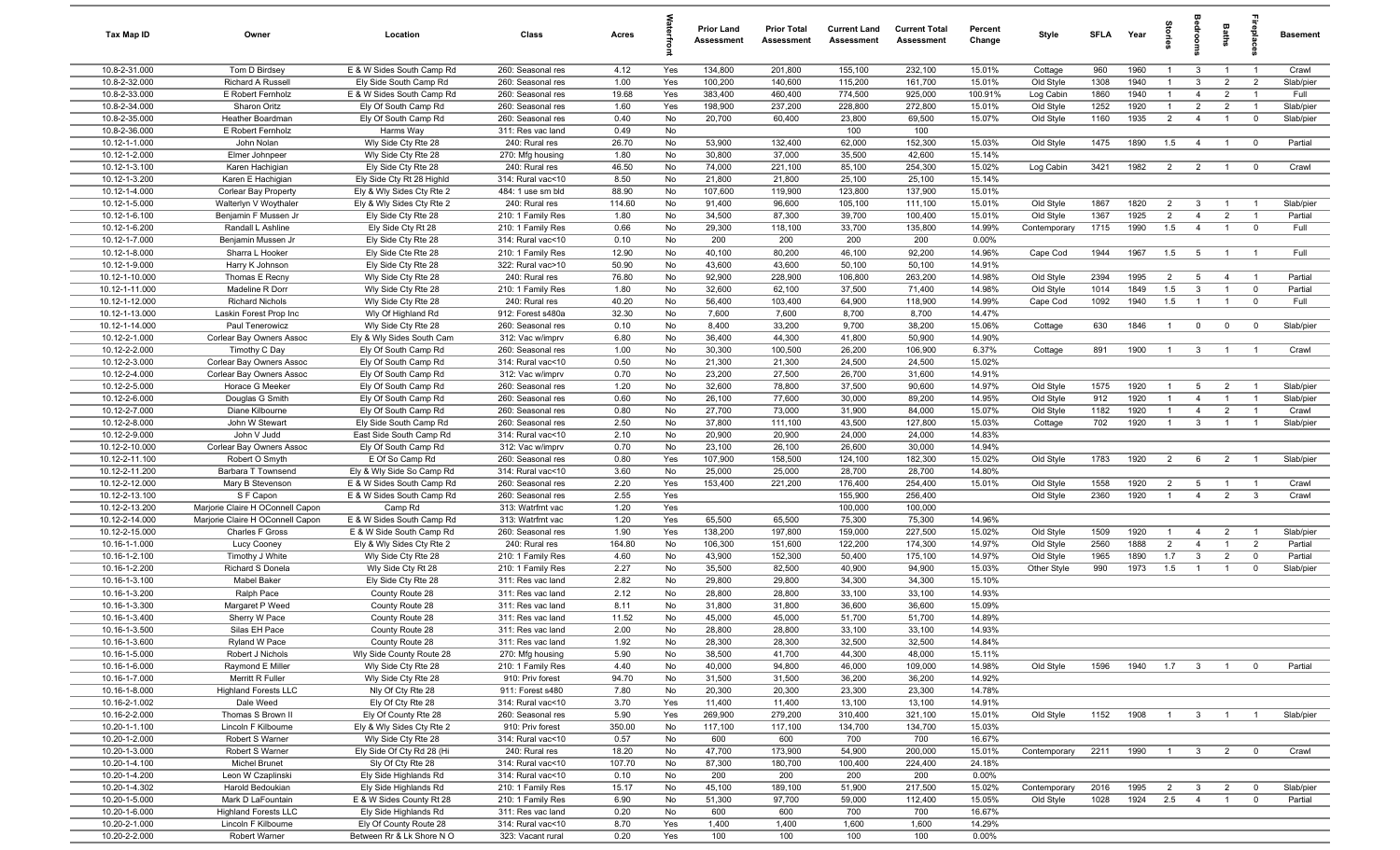| Tax Map ID                     | Owner                                            | Location                                     | Class                                  | Acres            |            | <b>Prior Land</b><br>Assessment | <b>Prior Total</b><br>Assessment | <b>Current Land</b><br>Assessment | <b>Current Total</b><br><b>Assessment</b> | Percent<br>Change | Style                  | SFLA         | Year         | iorie                          |                                | Baths                          | replac                           | <b>Basement</b>    |
|--------------------------------|--------------------------------------------------|----------------------------------------------|----------------------------------------|------------------|------------|---------------------------------|----------------------------------|-----------------------------------|-------------------------------------------|-------------------|------------------------|--------------|--------------|--------------------------------|--------------------------------|--------------------------------|----------------------------------|--------------------|
| 10.20-3-1.000                  | Leon W Czaplinski                                | Ely Of Cty Rte 28                            | 313: Watrfrnt vac                      | 1.50             | Yes        | 21,500                          | 21,500                           | 21,500                            | 21,500                                    | $0.00\%$          |                        |              |              |                                |                                |                                |                                  |                    |
| 10.20-3-2.000                  | Robert S Warner                                  | Between D&h Rr & Lk Shr                      | 323: Vacant rural                      | 1.80             | Yes        | 200                             | 200                              | 200                               | 200                                       | 0.00%             |                        |              |              |                                |                                |                                |                                  |                    |
| 11.9-1-1.000                   | Robert E Fernholz                                | Ely Of South Camp Rd                         | 260: Seasonal res                      | 0.80             | No         | 26,100                          | 75,200                           | 30,000                            | 86,500                                    | 15.03%            | Cottage                | 687          | 1920         | -1                             | 3                              | $\overline{1}$                 |                                  | Slab/pier          |
| 11.9-1-2.000                   | David T Osgood                                   | Ely Of South Camp Rd                         | 260: Seasonal res                      | 1.20             | Yes        | 69,600                          | 109,500                          | 80,000                            | 125,900                                   | 14.98%            | Old Style              | 1103         | 1920<br>1920 | $\mathbf{1}$                   | $\mathbf{3}$<br>$\overline{4}$ | $\overline{2}$                 |                                  | Slab/pier          |
| 11.9-1-3.000<br>11.9-1-4.000   | Nancy H Johnson<br>Stevenson Camp LLC            | Ely Of South Camp Rd<br>Ely Of South Camp Rd | 260: Seasonal res<br>260: Seasonal res | 0.60<br>0.60     | Yes<br>Yes | 110,400<br>187,100              | 174,200<br>232,100               | 126,900<br>215,200                | 200,300<br>266,900                        | 14.98%<br>14.99%  | Old Style<br>Old Style | 1492<br>1037 | 1920         | $\mathbf{1}$<br>$\overline{1}$ | 3                              | $\mathbf{3}$<br>$\overline{1}$ | $\overline{1}$<br>$\overline{1}$ | Slab/pier<br>Crawl |
| 11.9-1-5.000                   | <b>Diestel Family Trust</b>                      | Ely Of South Camp Rd                         | 260: Seasonal res                      | 0.40             | Yes        | 14,700                          | 64,100                           | 16,900                            | 73,700                                    | 14.98%            | Old Style              | 1141         | 1920         | 1.5                            | $\overline{4}$                 | $\overline{1}$                 | $\overline{1}$                   | Slab/pier          |
| 11.9-1-6.000                   | Corlear Bay Owners Assoc                         | Ely Of South Camp Rd                         | 313: Watrfrnt vac                      | 0.10             | Yes        | 16,600                          | 16,600                           | 19,100                            | 19,100                                    | 15.06%            |                        |              |              |                                |                                |                                |                                  |                    |
| 11.9-1-7.000                   | Richard R Jeffrey                                | Ely Of South Camp Rd                         | 260: Seasonal res                      | 0.50             | No         | 24,700                          | 69,300                           | 28,400                            | 79,700                                    | 15.01%            | Old Style              | 1273         | 1920         | $\overline{1}$                 | 4                              | $\overline{2}$                 |                                  | Slab/pier          |
| 11.9-1-8.000                   | George C Gibson                                  | Ely Of South Camp Rd                         | 260: Seasonal res                      | 0.60             | Yes        | 174,300                         | 226,100                          | 200,400                           | 260,000                                   | 14.99%            | Old Style              | 1572         | 1920         | $\overline{1}$                 | 5                              | $\overline{2}$                 | $\overline{1}$                   | Slab/pier          |
| 11.9-1-9.000                   | D Michael Adams                                  | Ely Of South Camp Rd                         | 260: Seasonal res                      | 0.50             | Yes        | 178,000                         | 249,700                          | 204,700                           | 287,200                                   | 15.02%            | Old Style              | 2030         | 1920         | $\overline{2}$                 | 8                              | $\mathbf{3}$                   | - 1                              | Crawl              |
| 11.9-1-10.100                  | Robert H Craft Jr                                | Ely Of South Camp Rd                         | 260: Seasonal res                      | 0.64             | No         | 50,300                          | 205,100                          | 57,900                            | 235,900                                   | 15.02%            | Old Style              | 2132         | 1920         | $\overline{2}$                 | $\overline{4}$                 | $\mathbf{3}$                   | 2                                | Crawl              |
| 11.9-1-10.200                  | Corlear Bay Owners Assoc                         | E Of S Camp Rd                               | 313: Watrfrnt vac                      | 0.07             | Yes        | 25,600                          | 25,600                           | 29,400                            | 29,400                                    | 14.84%            |                        |              |              |                                |                                |                                |                                  |                    |
| 11.9-1-11.000                  | Corlear Bay Owners Assoc                         | Ely Of South Camp Rd                         | 313: Watrfrnt vac                      | 0.10             | Yes        | 25,900                          | 25,900                           | 29,800                            | 29,800                                    | 15.06%            |                        |              |              |                                |                                |                                |                                  |                    |
| 11.9-1-12.000                  | Corlear Bay Owners Assoc                         | Ely Of South Camp Rd                         | 313: Watrfrnt vac                      | 0.17             | Yes        | 33,500                          | 33,500                           | 38,500                            | 38,500                                    | 14.93%            |                        |              |              |                                |                                |                                |                                  |                    |
| 11.9-1-13.000                  | Margaret A Mills                                 | East Of South Camp Rd                        | 260: Seasonal res                      | 0.60             | Yes        | 124,200                         | 179,500                          | 142,800                           | 206,400                                   | 14.99%            | Old Style              | 1665         | 1920         | $\overline{2}$                 | $5\overline{5}$                | $\overline{2}$                 |                                  | Slab/pier          |
| 11.9-1-14.000                  | Vanderveer J Judd                                | Ely Of South Camp Rd                         | 260: Seasonal res                      | 0.70             | Yes        | 82,300                          | 137,800                          | 94,700                            | 158,500                                   | 15.02%            | Old Style              | 1584         | 1920         | $\overline{2}$                 | 5                              | $\overline{2}$                 | $\overline{1}$                   | Crawl              |
| 11.9-1-15.000                  | Barbara T Townsend                               | Ely Of South Camp Rd                         | 260: Seasonal res                      | 0.60             | Yes        | 184,800                         | 241,000                          | 212,600                           | 277,200                                   | 15.02%            | Old Style              | 1474         | 1920         | $\mathbf{1}$                   | $5\overline{)}$                | $\mathbf{3}$                   | $\overline{1}$                   | Crawl              |
| 11.9-1-16.000<br>11.9-1-17.000 | Corlear Bay Owners Assoc<br>Catherine Feher-Wood | Ely Of South Camp Rd<br>Ely Of South Camp Rd | 313: Watrfrnt vac<br>260: Seasonal res | 0.10<br>0.90     | Yes<br>No  | 16,600<br>28,000                | 16,600<br>51,300                 | 19,100<br>32,200                  | 19,100<br>59,000                          | 15.06%<br>15.01%  | Cottage                | 705          | 1920         | $\overline{1}$                 | $\overline{2}$                 | $\overline{1}$                 | $\overline{1}$                   | Slab/pier          |
| 11.9-1-18.000                  | Robert L Jeffrey Jr                              | Ely Of South Camp Rd                         | 260: Seasonal res                      | 1.80             | No         | 39,800                          | 82,600                           | 45,800                            | 95,000                                    | 15.01%            | Old Style              | 1305         | 1920         | $\mathbf{1}$                   | $\overline{4}$                 | $\overline{2}$                 | $\overline{1}$                   | Slab/pier          |
| 11.9-1-19.000                  | Norman J Howard                                  | Ely Of South Camp Rd                         | 260: Seasonal res                      | 0.60             | Yes        | 100,500                         | 148,500                          | 115,600                           | 170,800                                   | 15.02%            | Old Style              | 1450         | 1920         | $\mathbf{1}$                   | 6                              | $\overline{2}$                 | $\overline{1}$                   | Slab/pier          |
| 11.9-1-20.000                  | <b>Robert Craft</b>                              | Ely Of South Camp Rd                         | 260: Seasonal res                      | 0.70             | No         | 28,200                          | 97,200                           | 32,400                            | 111,800                                   | 15.02%            | Old Style              | 1043         | 1920         | $\mathbf{1}$                   | $\mathbf{3}$                   | $\overline{2}$                 | $\overline{1}$                   | Slab/pier          |
| 11.9-1-21.000                  | Gerald E Youngman Jr                             | Ely Of South Camp Rd                         | 260: Seasonal res                      | 0.80             | No         | 27,900                          | 75,500                           | 32,100                            | 86,800                                    | 14.97%            | Old Style              | 1262         | 1920         | $\mathbf{1}$                   | $\overline{4}$                 | $\overline{2}$                 |                                  | Crawl              |
| 11.9-1-22.000                  | Lansing Reynolds                                 | Ely Of South Camp Rd                         | 260: Seasonal res                      | 0.60             | No         | 25,200                          | 67,200                           | 29,000                            | 77,300                                    | 15.03%            | Old Style              | 1237         | 1920         | $\mathbf{1}$                   | $\mathbf{3}$                   | $\overline{1}$                 | $\overline{1}$                   | Slab/pier          |
| 11.9-1-23.000                  | Abigail Fountain                                 | Ely Of South Camp Rd                         | 260: Seasonal res                      | 0.50             | No         | 28,400                          | 90,500                           | 32,700                            | 104,100                                   | 15.03%            | Old Style              | 972          | 1920         | $\mathbf{1}$                   | $\mathbf{3}$                   | $\overline{2}$                 |                                  | Crawl              |
| 11.9-2-1.000                   | Lincoln F Kilbourne                              | 22 Lindsay Dr                                | 260: Seasonal res                      | 3.67             | Yes        | 210,400                         | 258,400                          | 242,000                           | 297,200                                   | 15.02%            | Old Style              | 1666         | 1913         | $\overline{2}$                 | $\mathbf{3}$                   | $\overline{1}$                 | $\overline{1}$                   | Slab/pier          |
| 11.9-2-2.000                   | David Cassida                                    | Ely Of South Camp Rd                         | 260: Seasonal res                      | 0.60             | Yes        | 91,800                          | 124,800                          | 105,500                           | 143,500                                   | 14.98%            | Old Style              | 800          | 1909         | 1.5                            | 3                              | $\mathbf{1}$                   | $\mathbf 0$                      | Slab/pier          |
| 11.9-2-3.000                   | Lincoln F Kilbourne                              | Lindsay Dr                                   | 314: Rural vac<10                      | 4.63             | Yes        | 77,200                          | 77,200                           | 88,800                            | 88,800                                    | 15.03%            |                        |              |              |                                |                                |                                |                                  |                    |
| 11.9-2-4.000                   | Shari E Gordon                                   | Ely & Wly Sides South Cam                    | 260: Seasonal res                      | 1.00             | Yes        | 73,000                          | 118,200                          | 83,900                            | 135,900                                   | 14.97%            | Old Style              | 1185         | 1920         | 1.5                            | $\overline{4}$                 | $\overline{1}$                 | $\overline{1}$                   | Slab/pier          |
| 11.9-2-5.000                   | Susan Greene A Benjamin                          | Ely Of South Camp Rd                         | 260: Seasonal res                      | 0.70             | Yes        | 102,100                         | 126,200                          | 117,400                           | 145,100                                   | 14.98%            | Cottage                | 640          | 1930         | $\overline{1}$                 | $\overline{2}$                 | $\overline{1}$                 | $^{\circ}$                       | Slab/pier          |
| 11.9-2-6.000                   | John D Sullivan                                  | Ely Of South Camp Rd                         | 260: Seasonal res                      | 0.24             | Yes        | 126,700                         | 157,900                          | 145,700                           | 181,600                                   | 15.01%            | Old Style              | 1040         | 1945         | $\overline{2}$                 | $\overline{2}$                 | $\overline{1}$                 | $^{\circ}$                       | Slab/pier          |
| 11.9-2-7.000                   | Dana Harnish                                     | Ely & Wly Sides South Cam                    | 260: Seasonal res                      | 1.39             | Yes        | 49,800                          | 77,600                           | 57,200                            | 89,200                                    | 14.95%            | Old Style              | 925          | 1945         | $\overline{1}$                 | $\overline{2}$                 | $\overline{1}$                 | $\overline{1}$                   | Slab/pier          |
| 11.9-2-8.000<br>18.-1-1.000    | Nancy J Brown<br>Gregory C Franks                | Sly Side South Camp Rd<br>Green St           | 260: Seasonal res<br>910: Priv forest  | 4.27<br>127.20   | Yes<br>No  | 189,500<br>81,200               | 216,900<br>81,200                | 217,900<br>93,400                 | 249,400<br>93,400                         | 14.98%<br>15.02%  | Old Style              | 756          | 1940         | $\overline{2}$                 | $\overline{2}$                 | $\overline{1}$                 | $^{\circ}$                       | Slab/pier          |
| 18.-1-2.000                    | Gregory C Franks                                 | W Of Trout Pond Rd                           | 910: Priv forest                       | 218.30           | No         | 154,500                         | 154,500                          | 177,700                           | 177,700                                   | 15.02%            |                        |              |              |                                |                                |                                |                                  |                    |
| 18.-1-3.111                    | Norbert Blaskowski                               | W Of Trout Pond Rd                           | 910: Priv forest                       | 69.50            | No         | 42,100                          | 42,100                           | 48,400                            | 48,400                                    | 14.96%            |                        |              |              |                                |                                |                                |                                  |                    |
| 18.-1-3.112                    | Vincent Perelli                                  | Wly Of Trout Pond Rd                         | 910: Priv forest                       | 60.45            | No         | 38,500                          | 38,500                           | 44,300                            | 44,300                                    | 15.06%            |                        |              |              |                                |                                |                                |                                  |                    |
| 18.-1-3.200                    | William W Fairchild                              | Wly Of Trout Pond Rd                         | 910: Priv forest                       | 100.80           | No         | 52,700                          | 52,700                           | 60,600                            | 60,600                                    | 14.99%            |                        |              |              |                                |                                |                                |                                  |                    |
| 18.-1-4.000                    | Gregory C Franks                                 | W Of Trout Pond Rd                           | 910: Priv forest                       | 139.90           | No         | 75,600                          | 75,600                           | 86,900                            | 86,900                                    | 14.95%            |                        |              |              |                                |                                |                                |                                  |                    |
| 18.-1-5.000                    | Norbert G Blaskowski Jr                          | W Of Trout Pond Rd                           | 322: Rural vac>10                      | 75.00            | No         | 63,300                          | 65,700                           | 72,800                            | 75,600                                    | 15.07%            |                        |              |              |                                |                                |                                |                                  |                    |
| 18.-1-6.000                    | Jack Carter                                      | W Of Trout Pond Rd                           | 210: 1 Family Res                      | 31.70            | No         | 41,000                          | 90,600                           | 47,200                            | 104,200                                   | 15.01%            | Cape Cod               | 1575         | 1974         | 1.7                            | $\mathbf{3}$                   | $\overline{1}$                 | $^{\circ}$                       | Full               |
| 18.-1-7.000                    | Jack Carter                                      | W Of Trout Pond Rd                           | 311: Res vac land                      | 1.60             | No         | 3,300                           | 3,300                            | 3,800                             | 3,800                                     | 15.15%            |                        |              |              |                                |                                |                                |                                  |                    |
| 18.-1-8.100                    | Allan L Goldman                                  | W Of Trout Pond Rd                           | 210: 1 Family Res                      | 100.10           | No         | 71,400                          | 80,400                           | 82,100                            | 92,500                                    | 15.05%            | Cape Cod               | 1808         | 1976         | 1.7                            | $\overline{2}$                 | $\overline{1}$                 | $^{\circ}$                       | Slab/pier          |
| 18.-1-8.200                    | Allan L Goldman                                  | W Of Trout Pond Rd                           | 910: Priv forest                       | 100.00           | No         | 47,700                          | 47,700                           | 54,900                            | 54,900                                    | 15.09%            |                        |              |              |                                |                                |                                |                                  |                    |
| 18.-1-9.002                    | <b>Bradley E Whisher</b>                         | W Of Trout Pond Rd                           | 912: Forest s480a                      | 303.60           | No         | 128,800                         | 128,800                          | 148,100                           | 148,100                                   | 14.98%            |                        |              |              |                                |                                |                                |                                  |                    |
| 18.-1-10.000                   | Gregory C Franks                                 | W Of Trout Pond Rd                           | 910: Priv forest                       | 188.80           | No         | 133,700                         | 133,700                          | 153,800                           | 153,800                                   | 15.03%            |                        |              |              |                                |                                |                                |                                  |                    |
| 18.-1-11.000                   | Gregory C Franks                                 | W Of Trout Pond Rd                           | 910: Priv forest                       | 46.10            | No         | 32,700                          | 32,700                           | 37,600                            | 37,600                                    | 14.98%            |                        |              |              |                                |                                |                                |                                  |                    |
| 18.-1-12.000<br>18.-1-13.000   | Clear Pond Park Corp<br>Clear Pond Park Corp     | W Of Trout Pond Rd<br>W Of Trout Pond Rd     | 912: Forest s480a<br>912: Forest s480a | 299.90<br>218.90 | No<br>No   | 127,200<br>92,900               | 127,200<br>92,900                | 146,300<br>106,800                | 146,300<br>106,800                        | 15.02%<br>14.96%  |                        |              |              |                                |                                |                                |                                  |                    |
| 18.-1-14.000                   | Clear Pond Park Corp                             | W Of Trout Pond Rd                           | 912: Forest s480a                      | 214.40           | No         | 90,900                          | 90,900                           | 104,500                           | 104,500                                   | 14.96%            |                        |              |              |                                |                                |                                |                                  |                    |
| 18.-1-15.000                   | Keith E Gutchess Sr                              | W Of Trout Pond Rd                           | 912: Forest s480a                      | 360.00           | No         | 152,700                         | 152,700                          | 175,600                           | 175,600                                   | 15.00%            |                        |              |              |                                |                                |                                |                                  |                    |
| 18.-1-16.000                   | Eagle View Properties LLC                        | Wly Of Trout Pond Rd                         | 322: Rural vac>10                      | 19.30            | No         | 7,900                           | 7,900                            | 9,100                             | 9,100                                     | 15.19%            |                        |              |              |                                |                                |                                |                                  |                    |
| 18.-1-17.000                   | Gregory C Franks                                 | Wly Of Trout Pond Rd                         | 910: Priv forest                       | 107.40           | No         | 45,500                          | 45,500                           | 52,300                            | 52,300                                    | 14.95%            |                        |              |              |                                |                                |                                |                                  |                    |
| 19.-1-1.000                    | Karl A Twetan Jr                                 | W Of Trout Pond Rd                           | 322: Rural vac>10                      | 43.80            | No         | 44,300                          | 46,200                           | 50,900                            | 53,100                                    | 14.94%            |                        |              |              |                                |                                |                                |                                  |                    |
| 19.-1-2.000                    | Lawrence R Post                                  | W Of Trout Pond Rd                           | 314: Rural vac<10                      | 2.30             | Yes        | 36,200                          | 36,200                           | 41,600                            | 41,600                                    | 14.92%            |                        |              |              |                                |                                |                                |                                  |                    |
| 19.-1-3.000                    | <b>Ariel Ministries</b>                          | W Of Trout Pond Rd                           | 314: Rural vac<10                      | 2.30             | Yes        | 17,300                          | 17,300                           | 19,900                            | 19,900                                    | 15.03%            |                        |              |              |                                |                                |                                |                                  |                    |
| 19.-1-4.000                    | Craig J Stevens                                  | W Of Trout Pond Rd                           | 260: Seasonal res                      | 2.30             | Yes        | 22,200                          | 58,400                           | 25,600                            | 67,200                                    | 15.07%            | Cottage                | 782          | 1947         | $\mathbf{1}$                   | $\overline{2}$                 | $\overline{1}$                 | $\overline{0}$                   | Slab/pier          |
| 19.-1-5.000                    | June D Spivey                                    | W Of Trout Pond Rd                           | 260: Seasonal res                      | 4.60             | Yes        | 123,900                         | 132,700                          | 142,500                           | 152,600                                   | 15.00%            | Cottage                | 450          | 1960         | $\mathbf{1}$                   | $\overline{1}$                 | $\overline{1}$                 | $\overline{0}$                   | Slab/pier          |
| 19.-1-6.000                    | Leonard Biles Jr                                 | W Of Trout Pond Rd                           | 260: Seasonal res                      | 2.30             | Yes        | 69,400                          | 162,000                          | 79,800                            | 127,200                                   | $-21.48%$         | Log Cabin              | 960          | 1991         | $\overline{1}$                 | $\overline{2}$                 | $\overline{1}$                 | $\mathbf 0$                      | Full               |
| 19.-1-7.100                    | Jane C Metcalfe                                  | Wly Side Trout Pond Rd                       | 210: 1 Family Res                      | 1.76             | Yes        | 14,300                          | 72,600                           | 16,500                            | 83,500                                    | 15.01%            |                        |              |              |                                |                                |                                |                                  |                    |
| 19.-1-7.200                    | Francis E MacAvoy                                | Wly Side Trout Pd Rd                         | 210: 1 Family Res                      | 11.90            | No         | 45,000                          | 221,900                          | 51,800                            | 255,200                                   | 15.01%            | Contemporary           | 3277         | 1990         | $\overline{2}$                 | $\overline{2}$                 | $\overline{2}$                 | $\overline{1}$                   | Full               |
| 19.-1-8.000                    | Jane C Metcalfe                                  | Wly Side Trout Pond Rd                       | 311: Res vac land                      | 0.66             | No         | 12,300                          | 12,300                           | 14,100                            | 14,100                                    | 14.63%            |                        |              |              |                                |                                |                                |                                  |                    |
| 19.-1-9.000                    | Raymond D Perkins                                | Wly Side Trout Pond Rd                       | 260: Seasonal res                      | 1.40             | No         | 19,600                          | 53,700                           | 22,600                            | 61,800                                    | 15.08%            | Ranch                  | 995          | 1952 1 2 1 0 |                                |                                |                                |                                  | Full               |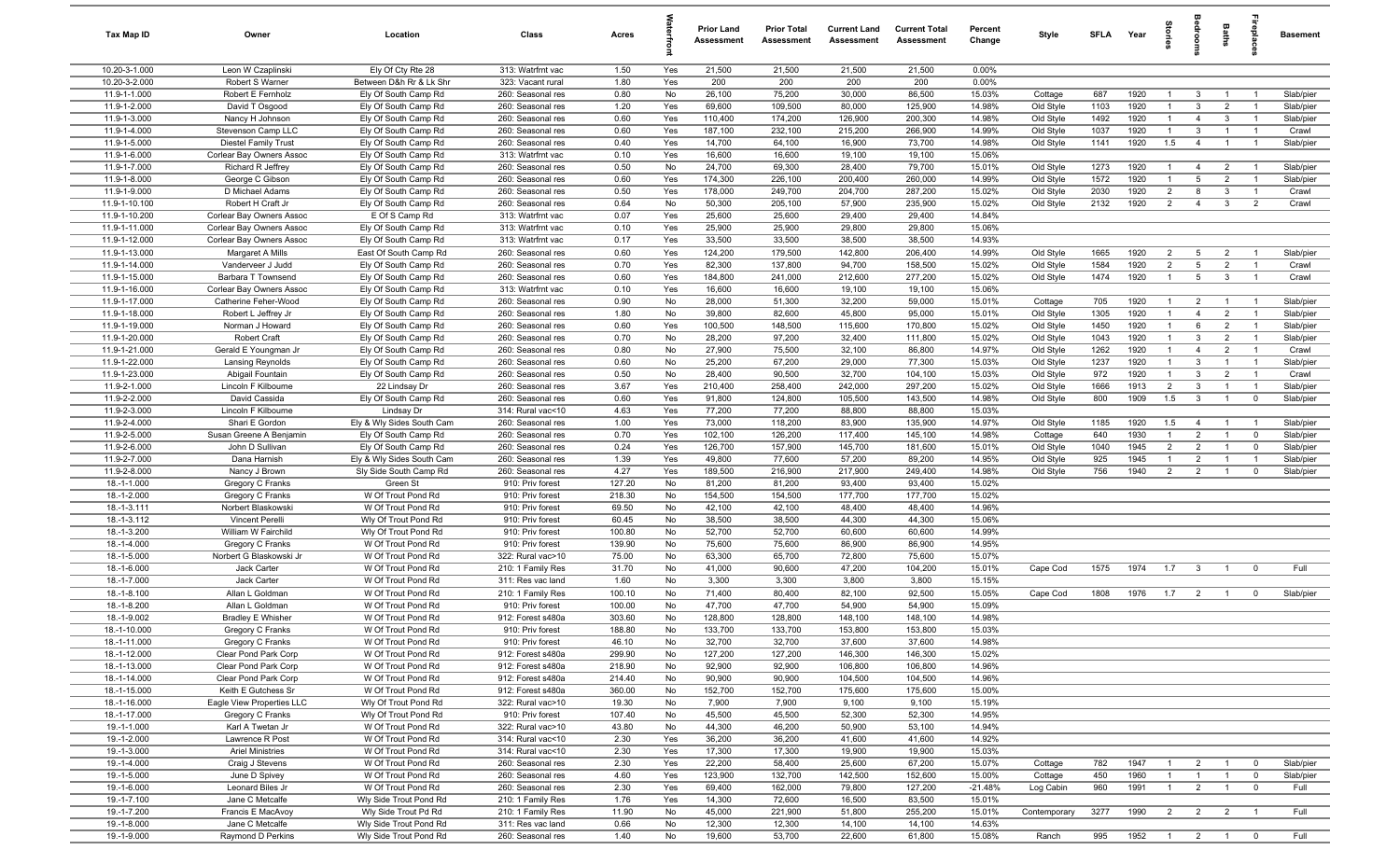| Tax Map ID                   | Owner                                                      | Location                                             | Class                                  | Acres            |          | <b>Prior Land</b><br>Assessment | <b>Prior Total</b><br>Assessment | <b>Current Land</b><br><b>Assessment</b> | <b>Current Total</b><br><b>Assessment</b> | Percent<br>Change | Style     |      | SFLA Year | tories         |                         | Baths          | replac                  | <b>Basement</b> |
|------------------------------|------------------------------------------------------------|------------------------------------------------------|----------------------------------------|------------------|----------|---------------------------------|----------------------------------|------------------------------------------|-------------------------------------------|-------------------|-----------|------|-----------|----------------|-------------------------|----------------|-------------------------|-----------------|
| 19.-1-10.000                 | Patrick W Mitchell                                         | Ely Side Trout Pond Rd                               | 260: Seasonal res                      | 0.62             | No       | 10,900                          | 22,200                           | 12,500                                   | 25,500                                    | 14.86%            |           |      |           |                |                         |                |                         |                 |
| 19.-1-11.000                 | Gerald Ratta                                               | Wly Side Trout Pond Rd                               | 270: Mfg housing                       | 0.30             | No       | 10,000                          | 20,600                           | 11,500                                   | 23,700                                    | 15.05%            |           |      |           |                |                         |                |                         |                 |
| 19.-1-14.110                 | Richard W Meyer                                            | Wly Of Trout Pd Rd                                   | 260: Seasonal res                      | 5.75             | No       | 26,400                          | 54,700                           | 30,400                                   | 62,900                                    | 14.99%            | Ranch     | 930  | 1970      | $\overline{1}$ | $\overline{2}$          | $\overline{1}$ | $\overline{0}$          | Crawl           |
| 19.-1-14.120                 | <b>Richard Meyer</b>                                       | Wly Of Trout Pond Rd                                 | 311: Res vac land                      | 4.40             | No       | 8,300                           | 8,300                            | 9,500                                    | 9,500                                     | 14.46%            |           |      |           |                |                         |                |                         |                 |
| 19.-1-14.200                 | <b>Richard W Meyer</b>                                     | Wly Of Trout Pond Rd                                 | 210: 1 Family Res                      | 2.03             | No       | 21,300                          | 78,700                           | 24,500                                   | 90,500                                    | 14.99%            | Log Cabin | 1300 | 1979      | $\overline{2}$ | $\overline{\mathbf{3}}$ | $\overline{1}$ | $\overline{\mathbf{0}}$ | Partial         |
| 19.-1-15.100                 | Michael Hanley                                             | Trout Pond Rd                                        | 311: Res vac land                      | 3.66             | No<br>No | 21,900                          | 32,900                           | 25,000                                   | 25,000                                    | $-24.01%$         |           |      |           |                |                         |                |                         |                 |
| 19.-1-15.200<br>19.-1-16.000 | Jeffrey St Clair<br>Carol A Symanski                       | Trout Pond Rd<br>Wly Side Trout Pond Rd              | 270: Mfg housing<br>260: Seasonal res  | 3.45<br>3.09     | No       | 21,700<br>21,500                | 21,700<br>42,700                 | 25,200<br>24,700                         | 32,900<br>49,100                          | 51.61%<br>14.99%  | Cottage   | 700  | 1961      | $\overline{1}$ | $\overline{1}$          | $\overline{1}$ | $\overline{0}$          | Slab/pier       |
| 19.-1-17.000                 | <b>Bruce D Morrow</b>                                      | Ely Side Trout Pond Rd                               | 210: 1 Family Res                      | 2.06             | No       | 20,200                          | 51,000                           | 23,200                                   | 58,600                                    | 14.90%            | Old Style | 1146 | 1900      | 1.5            | $\overline{2}$          | $\overline{1}$ | $\overline{0}$          | Partial         |
| 19.-1-19.000                 | Johanson Resources Inc                                     | E Of Trout Pond Rd                                   | 912: Forest s480a                      | 108.80           | No       | 44,600                          | 44,600                           | 51,300                                   | 51,300                                    | 15.02%            |           |      |           |                |                         |                |                         |                 |
| 19.-1-20.000                 | Johanson Resources Inc                                     | E Of Trout Pond Rd                                   | 912: Forest s480a                      | 211.30           | No       | 89,600                          | 89,600                           | 103,000                                  | 103,000                                   | 14.96%            |           |      |           |                |                         |                |                         |                 |
| 19.-1-21.000                 | Johanson Resources Inc                                     | E Of Trout Pond Rd                                   | 912: Forest s480a                      | 221.80           | No       | 94,100                          | 94,100                           | 108,200                                  | 108,200                                   | 14.98%            |           |      |           |                |                         |                |                         |                 |
| 19.-1-23.000                 | <b>LBA Forest Stwdshp Init LLC</b>                         | E Of Trout Pond Rd                                   | 912: Forest s480a                      | 200.00           | No       | 69,900                          | 69,900                           | 80,400                                   | 80,400                                    | 15.02%            |           |      |           |                |                         |                |                         |                 |
| 19.-1-24.000                 | LBA Forest Stwdshp Init LLC                                | E Of Trout Pond Rd                                   | 912: Forest s480a                      | 193.40           | No       | 65,400                          | 65,400                           | 75,200                                   | 75,200                                    | 14.98%            |           |      |           |                |                         |                |                         |                 |
| 19.-1-25.000                 | Ward Bros TI LLC                                           | E Of Trout Pond Rd                                   | 912: Forest s480a                      | 190.60           | No       | 80,900                          | 80,900                           | 93,000                                   | 93,000                                    | 14.96%            |           |      |           |                |                         |                |                         |                 |
| 19.-1-26.000                 | Ward Bros TI LLC                                           | E Of Trout Pond Rd                                   | 912: Forest s480a                      | 163.40           | No       | 89,700                          | 89,700                           | 103,200                                  | 103,200                                   | 15.05%            |           |      |           |                |                         |                |                         |                 |
| 19.-1-27.000                 | LBA Forest Stwdshp Init LLC                                | E Of Trout Pond Rd                                   | 912: Forest s480a                      | 209.10           | No       | 86,500                          | 86,500                           | 99,500                                   | 99,500                                    | 15.03%            |           |      |           |                |                         |                |                         |                 |
| 19.-1-28.000                 | LBA Forest Stwdshp Init LLC                                | E Of Trout Pond Rd                                   | 912: Forest s480a                      | 220.30           | No       | 82,900                          | 82,900                           | 95,300                                   | 95,300                                    | 14.96%            |           |      |           |                |                         |                |                         |                 |
| 19.-1-29.000                 | Ward Bros TI LLC                                           | Ely & Wly Side Trout Pond                            | 912: Forest s480a                      | 209.10           | No       | 86,500                          | 86,500                           | 99,500                                   | 99,500                                    | 15.03%            |           |      |           |                |                         |                |                         |                 |
| 19.-1-30.000                 | LBA Forest Stwdshp Init LLC                                | Ely & Wly Side Trout Pd R                            | 912: Forest s480a                      | 50.00            | No       | 31,800                          | 31,800                           | 36,600                                   | 36,600                                    | 15.09%            |           |      |           |                |                         |                |                         |                 |
| 19.-1-31.000                 | <b>Trout Pond Trotters Assoc</b>                           | Ely & Wly Side Trout Pond                            | 912: Forest s480a                      | 87.50            | No       | 55,700                          | 55,700                           | 64,100                                   | 64,100                                    | 15.08%            |           |      |           |                |                         |                |                         |                 |
| 19.-1-32.000<br>19.-1-33.000 | LBA Forest Stwdshp Init LLC<br>Clear Pond Park Corp        | Ely Of Trout Pd Rd<br>Ely & Wly Side Trout Pd R      | 912: Forest s480a<br>912: Forest s480a | 100.00<br>100.00 | No<br>No | 26,400<br>55,600                | 26,400<br>55,600                 | 30,400<br>63,900                         | 30,400<br>63,900                          | 15.15%<br>14.93%  |           |      |           |                |                         |                |                         |                 |
| 19.-1-34.000                 | Clear Pond Park Corp                                       | W Of Trout Pond Rd                                   | 912: Forest s480a                      | 309.00           | No       | 149,600                         | 149,600                          | 172,000                                  | 172,000                                   | 14.97%            |           |      |           |                |                         |                |                         |                 |
| 19.-1-35.001                 | Elizabeth C Comerford                                      | Ely & Wly Of Trout Pd Rd                             | 910: Priv forest                       | 127.50           | No       | 63,000                          | 63,000                           | 72,400                                   | 72,400                                    | 14.92%            |           |      |           |                |                         |                |                         |                 |
| 19.-1-36.002                 | <b>Bradley E Whisher</b>                                   | W Of Trout Pd Rd                                     | 912: Forest s480a                      | 270.00           | No       | 114,500                         | 114,500                          | 131,700                                  | 131,700                                   | 15.02%            |           |      |           |                |                         |                |                         |                 |
| 19.-1-37.000                 | Jeffrey A Ward                                             | Ely & Wly Side Trout Pd R                            | 912: Forest s480a                      | 146.00           | No       | 82,600                          | 82,600                           | 95,000                                   | 95,000                                    | 15.01%            |           |      |           |                |                         |                |                         |                 |
| 19.-1-38.000                 | Elizabeth C Comerford                                      | Ely Of Trout Pd Rd                                   | 910: Priv forest                       | 94.50            | No       | 40,100                          | 40,100                           | 46,100                                   | 46,100                                    | 14.96%            |           |      |           |                |                         |                |                         |                 |
| 19.2-1-1.000                 | Johanson Resources Inc                                     | W Of U S Rte 9                                       | 912: Forest s480a                      | 200.00           | No       | 84,900                          | 84,900                           | 97,600                                   | 97,600                                    | 14.96%            |           |      |           |                |                         |                |                         |                 |
| 19.2-1-2.000                 | Johanson Resources Inc                                     | W Of U S Rte 9                                       | 912: Forest s480a                      | 206.10           | No       | 87,400                          | 87,400                           | 100,500                                  | 100,500                                   | 14.99%            |           |      |           |                |                         |                |                         |                 |
| 19.2-1-3.000                 | Johanson Clintonville Inc                                  | W Of U S Rte 9                                       | 912: Forest s480a                      | 203.70           | No       | 86,400                          | 86,400                           | 99,400                                   | 99,400                                    | 15.05%            |           |      |           |                |                         |                |                         |                 |
| 19.2-1-4.000                 | Johanson Clintonville Inc                                  | W Of U S Rte 9                                       | 912: Forest s480a                      | 208.60           | No       | 89,000                          | 89,000                           | 102,300                                  | 102,300                                   | 14.94%            |           |      |           |                |                         |                |                         |                 |
| 19.2-1-5.000                 | Johanson Clintonville Inc                                  | W Of Us Rte 9                                        | 912: Forest s480a                      | 16.10            | Yes      | 119,000                         | 119,000                          | 136,800                                  | 136,800                                   | 14.96%            |           |      |           |                |                         |                |                         |                 |
| 19.2-1-6.000                 | Johanson Clintonville Inc                                  | W Of U S Rte 9                                       | 912: Forest s480a                      | 66.70            | Yes      | 160,500                         | 160,500                          | 184,600                                  | 184,600                                   | 15.02%            |           |      |           |                |                         |                |                         |                 |
| 19.2-1-7.000                 | Sue Weeks                                                  | Wly Of Us Rte 9                                      | 313: Watrfrnt vac                      | 0.50             | Yes      | 12,900                          | 12,900                           | 14,800                                   | 14,800                                    | 14.73%            |           |      |           |                |                         |                |                         |                 |
| 19.2-1-8.000<br>19.2-1-9.000 | Johanson Clintonville Inc<br>Johanson Clintonville Inc     | W Of Us Rte 9<br>W Side Of U S Rte 9                 | 912: Forest s480a<br>912: Forest s480a | 98.50<br>44.30   | No       | 41,800                          | 41,800                           | 48,100                                   | 48,100                                    | 15.07%            |           |      |           |                |                         |                |                         |                 |
| 19.2-1-10.000                | Johanson Clintonville Inc                                  | W Side U S Rte 9                                     | 323: Vacant rural                      | 14.60            | No<br>No | 31,400<br>10,300                | 31,400<br>10,300                 | 36,100<br>11,800                         | 36,100<br>11,800                          | 14.97%<br>14.56%  |           |      |           |                |                         |                |                         |                 |
| 19.2-1-11.000                | Eric N Johanson                                            | Ely & Wly Side U S Rte 9                             | 910: Priv forest                       | 136.50           | No       | 87,000                          | 87,000                           | 100,000                                  | 100,000                                   | 14.94%            |           |      |           |                |                         |                |                         |                 |
| 19.2-1-12.000                | Johanson Clintonville Inc                                  | West Of U S Rte 9                                    | 912: Forest s480a                      | 213.40           | No       | 110,300                         | 110,300                          | 126,800                                  | 126,800                                   | 14.96%            |           |      |           |                |                         |                |                         |                 |
| 19.2-1-16.000                | Thomas D Whittington Jr                                    | N Of Us Hwy 9                                        | 910: Priv forest                       | 39.90            | No       | 18,300                          | 18,300                           | 21,000                                   | 21,000                                    | 14.75%            |           |      |           |                |                         |                |                         |                 |
| 19.4-1-5.000                 | Lonnie Lautenschuetz                                       | Ely & Wly Side U S Rte                               | 210: 1 Family Res                      | 28.20            | No       | 29,600                          | 123,700                          | 34,100                                   | 142,300                                   | 15.04%            | Cape Cod  | 1715 | 1993      | 1.5            | $\overline{\mathbf{3}}$ | $\overline{2}$ | $\overline{0}$          | Full            |
| 19.4-1-8.100                 | <b>Thomas Haupt</b>                                        | Ely Side Interstate 87                               | 314: Rural vac<10                      | 1.20             | No       | 400                             | 400                              | 500                                      | 500                                       | 25.00%            |           |      |           |                |                         |                |                         |                 |
| 19.4-1-8.200                 | <b>Thomas Haupt</b>                                        | Ely Side Interstate 87                               | 910: Priv forest                       | 11.00            | No       | 4,500                           | 4,500                            | 5,200                                    | 5,200                                     | 15.56%            |           |      |           |                |                         |                |                         |                 |
| 19.4-1-8.300                 | <b>Thomas Haupt</b>                                        | Ely Of Interstate 87                                 | 314: Rural vac<10                      | 2.20             | No       | 800                             | 800                              | 900                                      | 900                                       | 12.50%            |           |      |           |                |                         |                |                         |                 |
| 19.4-1-12.000                | LBA Forest Stwdshp Init LLC                                | W Of U S Rte 9                                       | 912: Forest s480a                      | 157.70           | No       | 42,000                          | 42,000                           | 48,300                                   | 48,300                                    | 15.00%            |           |      |           |                |                         |                |                         |                 |
| 19.4-1-13.000                | Mark Hanson                                                | West Side Of U S Rt 9                                | 270: Mfg housing                       | 1.10             | No       | 17,500                          | 21,300                           | 20,100                                   | 24,500                                    | 15.02%            |           |      |           |                |                         |                |                         |                 |
| 20.1-1-1.000                 | Sherwood Hart                                              | Ely Side Us Rt 9                                     | 210: 1 Family Res                      | 1.04             | No       | 18,000                          | 38,600                           | 20,700                                   | 44,400                                    | 15.03%            | Old Style | 786  | 1935      | $\overline{1}$ | $\blacksquare$          | $\overline{1}$ | $\overline{\mathbf{0}}$ | Partial         |
| 20.1-1-2.000                 | <b>Highland Forests LLC</b>                                | Ely & Wly Side St Rt 22                              | 911: Forest s480                       | 87.00            | No       | 55,400                          | 55,400                           | 63,700                                   | 63,700                                    | 14.98%            |           |      |           |                |                         |                |                         |                 |
| 20.1-1-3.000                 | <b>Highland Forests LLC</b>                                | East Of St Rt 22                                     | 911: Forest s480                       | 149.00           | No       | 68,400                          | 68,400                           | 78,700                                   | 78,700                                    | 15.06%            |           |      |           |                |                         |                |                         |                 |
| 20.1-1-4.000<br>20.1-1-5.000 | <b>Highland Forests LLC</b><br><b>Highland Forests LLC</b> | Nly & Sly Side Shun Pike<br>Nly & Sly Side Shun Pike | 911: Forest s480<br>911: Forest s480   | 186.40<br>93.70  | No<br>No | 96,200<br>59,700                | 96,200<br>59,700                 | 110,600<br>68,700                        | 110,600<br>68,700                         | 14.97%<br>15.08%  |           |      |           |                |                         |                |                         |                 |
| 20.1-1-6.000                 | <b>Highland Forests LLC</b>                                | South Of Shun Pike Rd                                | 911: Forest s480                       | 221.20           | No       | 90,700                          | 90,700                           | 104,300                                  | 104,300                                   | 14.99%            |           |      |           |                |                         |                |                         |                 |
| 20.1-1-7.002                 | Emil Williams                                              | Ely Side Us Rt 9                                     | 910: Priv forest                       | 512.00           | No       | 220,200                         | 220,200                          | 253,200                                  | 253,200                                   | 14.99%            |           |      |           |                |                         |                |                         |                 |
| 20.1-1-8.000                 | <b>Highland Forests LLC</b>                                | East Of St Rt 22                                     | 911: Forest s480                       | 147.30           | No       | 60,500                          | 60,500                           | 69,600                                   | 69,600                                    | 15.04%            |           |      |           |                |                         |                |                         |                 |
| 20.1-1-9.000                 | <b>Highland Forests LLC</b>                                | East Of St Rt 22                                     | 911: Forest s480                       | 8.00             | No       | 3,200                           | 3,200                            | 3,700                                    | 3,700                                     | 15.62%            |           |      |           |                |                         |                |                         |                 |
| 20.1-1-10.100                | <b>Highland Forests LLC</b>                                | Ely & Wly Side St Rt 22                              | 911: Forest s480                       | 42.50            | No       | 30,200                          | 30,200                           | 34,700                                   | 34,700                                    | 14.90%            |           |      |           |                |                         |                |                         |                 |
| 20.1-1-10.200                | Ralph G Campanozzi Jr                                      | Wly Side St Rt 22                                    | 210: 1 Family Res                      | 3.30             | No       | 23,600                          | 90,700                           | 27,100                                   | 104,300                                   | 14.99%            | Ranch     | 936  | 1988      | $\overline{1}$ | $\overline{2}$          | $\overline{1}$ | $\overline{0}$          | Full            |
| 20.1-1-11.000                | Dan A Calkins                                              | Ely Side St Rt 22                                    | 210: 1 Family Res                      | 1.20             | No       | 19,900                          | 69,000                           | 22,900                                   | 79,400                                    | 15.07%            | Log Cabin | 1050 | 1930      | $\overline{1}$ | $\overline{\mathbf{3}}$ | $\overline{1}$ | $\overline{1}$          | Full            |
| 20.1-1-12.000                | <b>Highland Forests LLC</b>                                | Wly Side St Rt 22                                    | 911: Forest s480                       | 300.00           | No       | 146,000                         | 146,000                          | 167,900                                  | 167,900                                   | 15.00%            |           |      |           |                |                         |                |                         |                 |
| 20.1-1-13.000                | Dale Weed                                                  | Ely Side St Rt 22                                    | 314: Rural vac<10                      | 0.80             | No       | 14,300                          | 14,300                           | 16,400                                   | 16,400                                    | 14.69%            |           |      |           |                |                         |                |                         |                 |
| 20.1-1-14.000                | <b>Highland Forests LLC</b>                                | Ely & Wly Side St Rt 22                              | 911: Forest s480                       | 135.00           | No       | 95,600                          | 95,600                           | 109,900                                  | 109,900                                   | 14.96%            |           |      |           |                |                         |                |                         |                 |
| 20.1-1-15.000                | <b>Highland Forests LLC</b>                                | Ely & Wly Sides St Rt 22                             | 911: Forest s480                       | 30.00            | No       | 19,200                          | 19,200                           | 22,100                                   | 22,100                                    | 15.10%            |           |      |           |                |                         |                |                         |                 |
| 20.2-1-1.000                 | <b>Highland Forests LLC</b>                                | 47 Highlands Rd                                      | 911: Forest s480                       | 201.00           | No       | 128,100                         | 128,100                          | 147,300                                  | 147,300                                   | 14.99%            |           |      |           |                |                         |                |                         |                 |